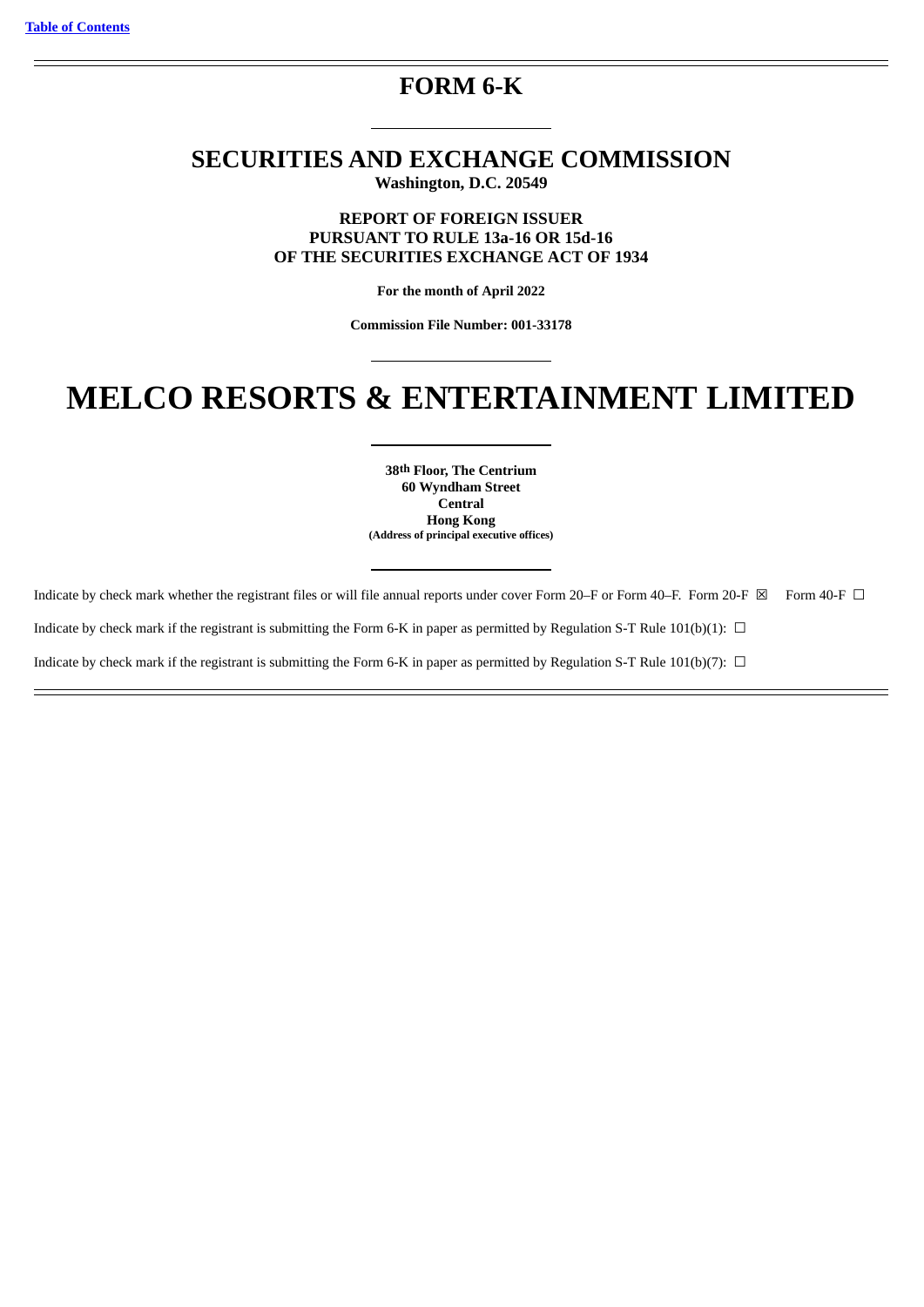**Table of [Contents](#page-1-0)**

j.

# **MELCO RESORTS & ENTERTAINMENT LIMITED Form 6-K TABLE OF CONTENTS**

<span id="page-1-0"></span>**[Signature](#page-2-0)** 

[Exhibit](#page-4-0) 99.1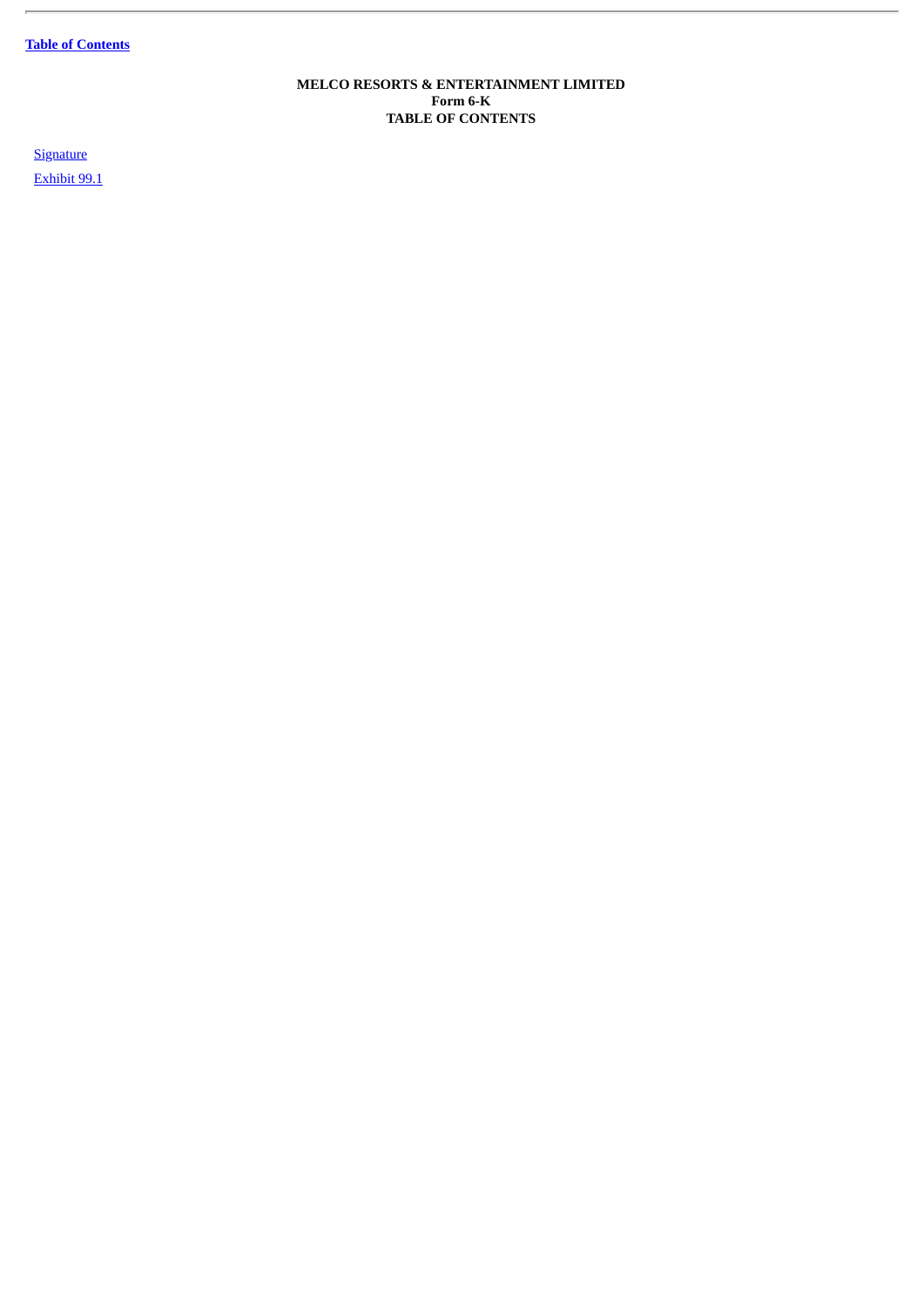# **SIGNATURE**

<span id="page-2-0"></span>Pursuant to the requirements of the Securities Exchange Act of 1934, the registrant has duly caused this report to be signed on its behalf by the undersigned, thereunto duly authorized.

# **MELCO RESORTS & ENTERTAINMENT LIMITED**

By: /s/ Geoffrey Davis Name: Geoffrey Davis, CFA Title: Chief Financial Officer

Date: April 29, 2022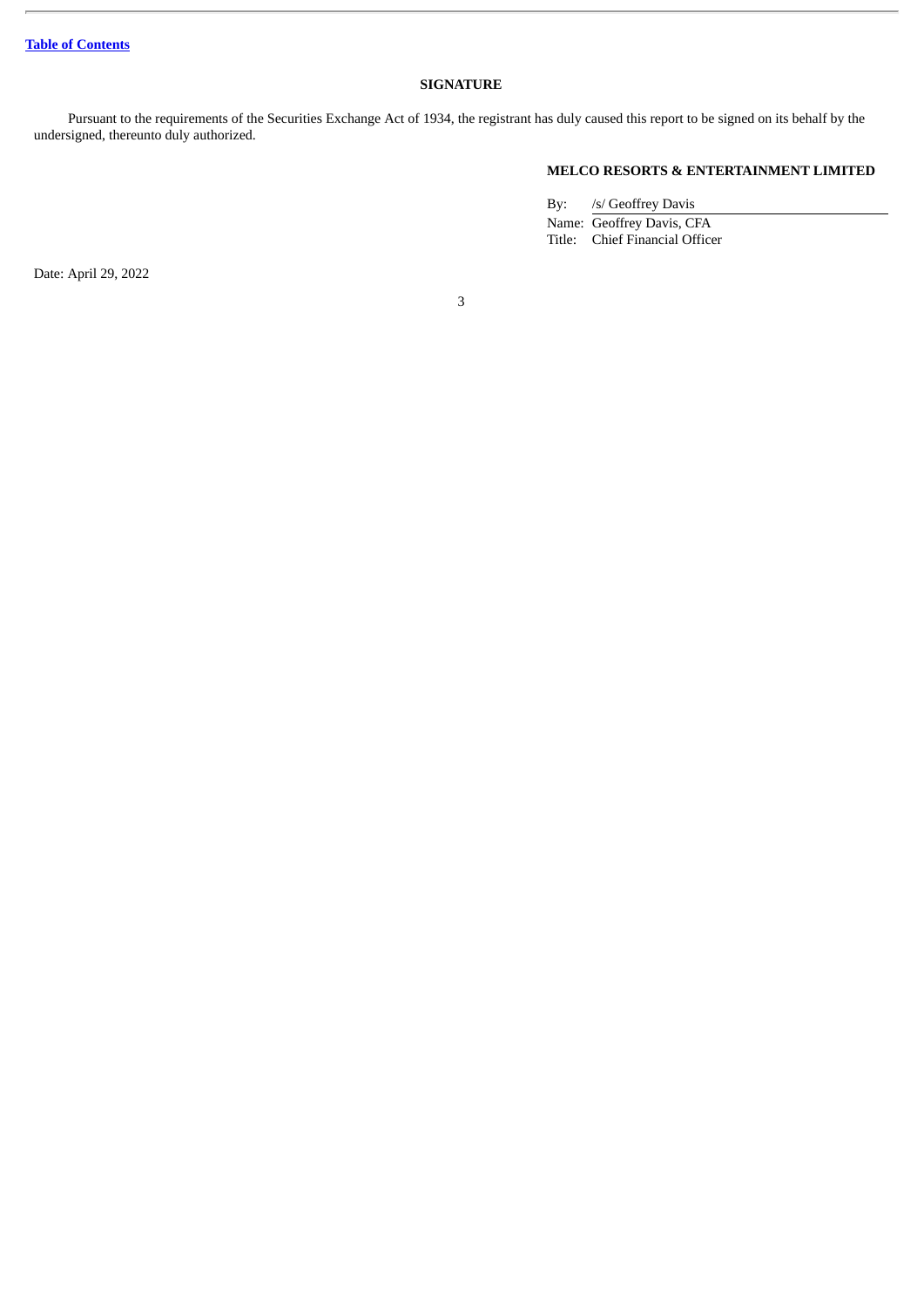# **Table of [Contents](#page-1-0)**

# **EXHIBIT INDEX**

Exhibit No. Description Exhibit 99.1 Melco Resorts Finance Limited's Annual Report for the Year Ended December 31, 2021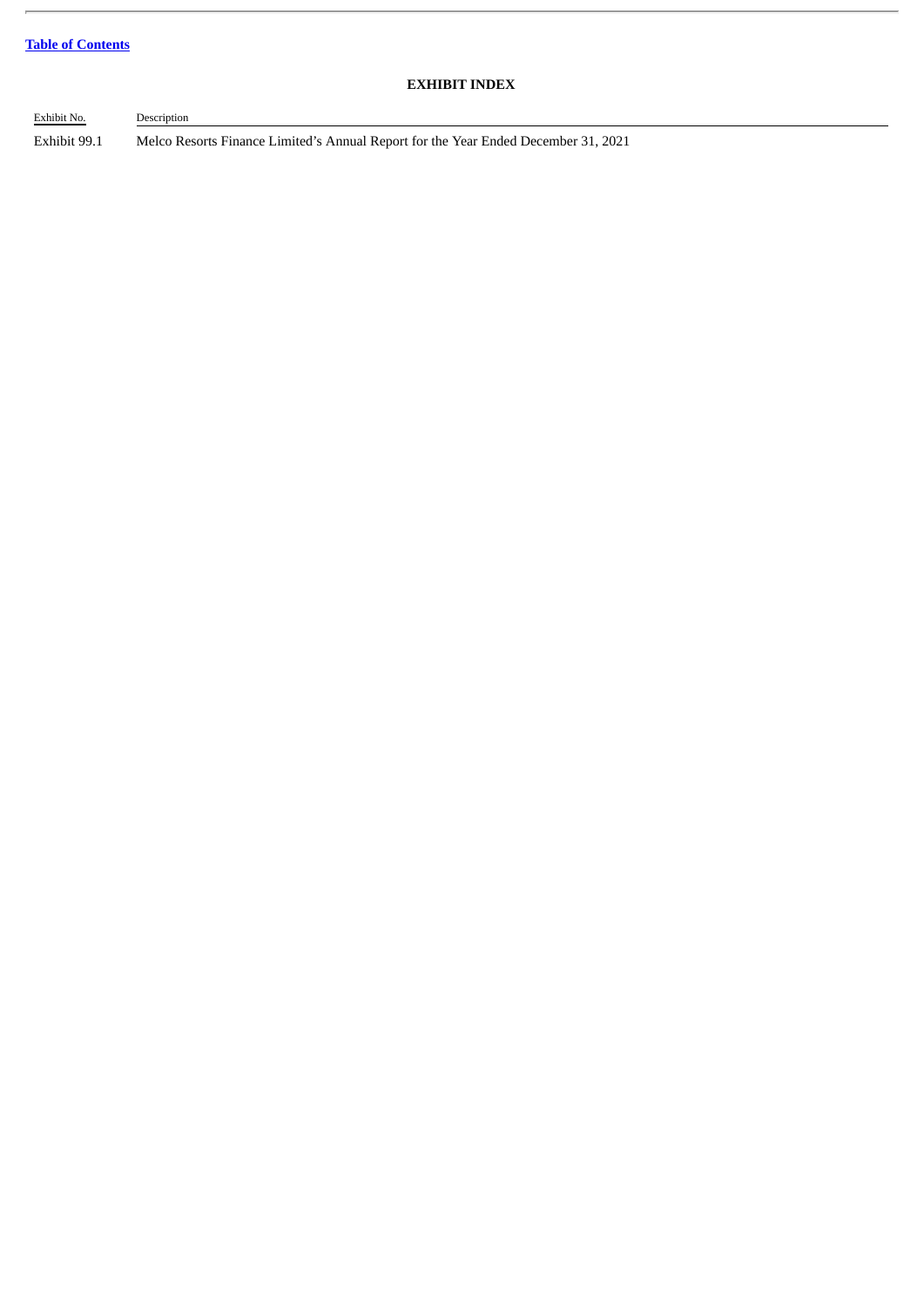# **Explanatory Note Melco Resorts Finance Limited's Annual Report for the Fiscal Year Ended December 31, 2021**

<span id="page-4-0"></span>This annual report provides Melco Resorts Finance Limited's ("Melco Resorts Finance") audited financial statements, on a consolidated basis, in respect of the fiscal year ended December 31, 2021, together with related information.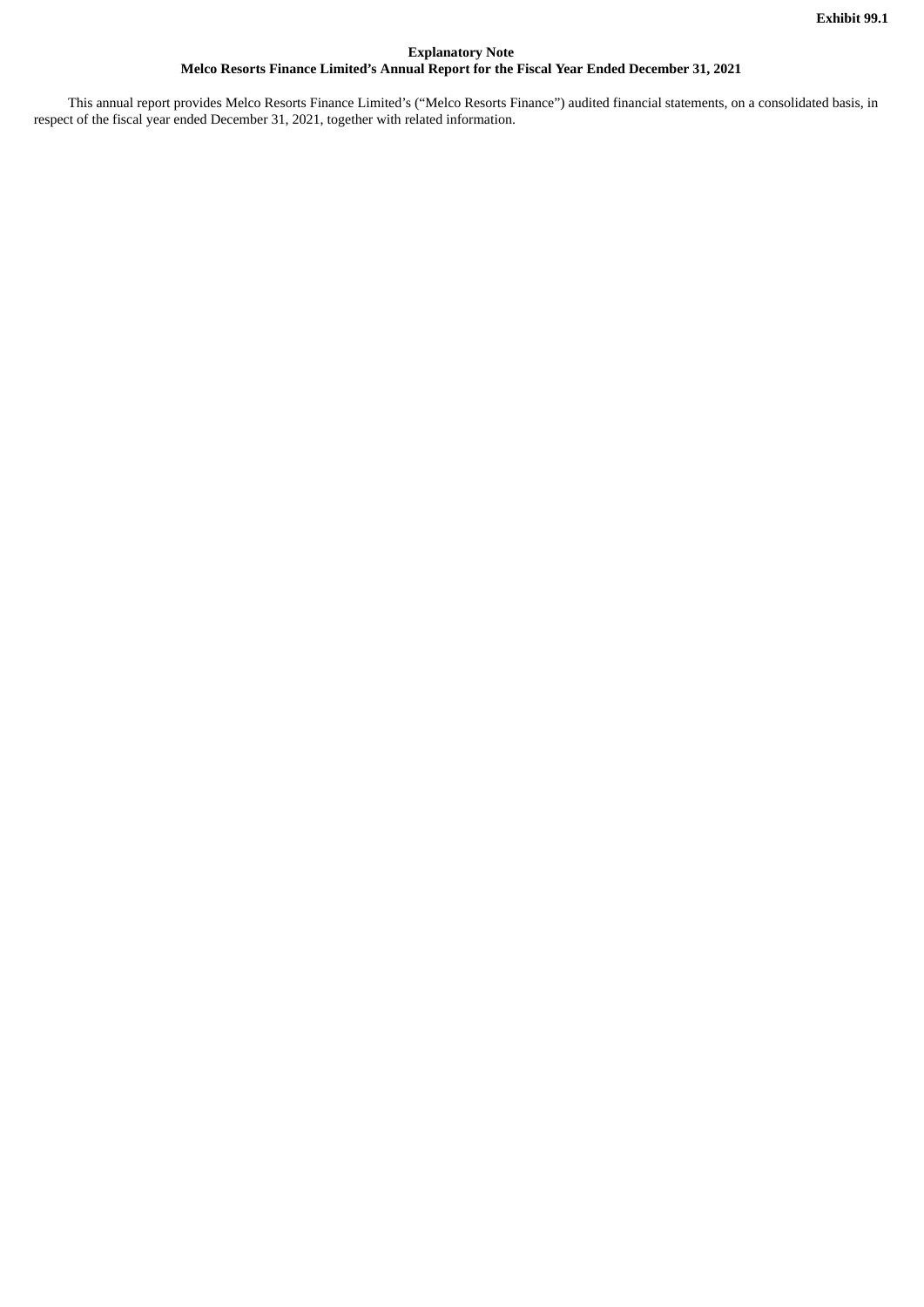# **Melco Resorts Finance Limited TABLE OF CONTENTS For the Year Ended December 31, 2021**

| <b>INTRODUCTION</b>                                                                   |       |
|---------------------------------------------------------------------------------------|-------|
|                                                                                       |       |
| <b>SPECIAL NOTE REGARDING FORWARD-LOOKING STATEMENTS</b>                              | 4     |
| <b>GLOSSARY</b>                                                                       |       |
| <b>EXCHANGE RATE INFORMATION</b>                                                      |       |
| SELECTED CONSOLIDATED FINANCIAL INFORMATION                                           | 8     |
| MANAGEMENT'S DISCUSSION AND ANALYSIS OF FINANCIAL CONDITION AND RESULTS OF OPERATIONS | 9     |
| <b>BUSINESS</b>                                                                       | 27    |
| <b>MANAGEMENT</b>                                                                     | 37    |
| <b>RELATED PARTY TRANSACTIONS</b>                                                     | 39    |
| DESCRIPTION OF OTHER MATERIAL INDEBTEDNESS                                            | 40    |
| <b>INDEX TO CONSOLIDATED FINANCIAL STATEMENTS</b>                                     | $F-1$ |
|                                                                                       |       |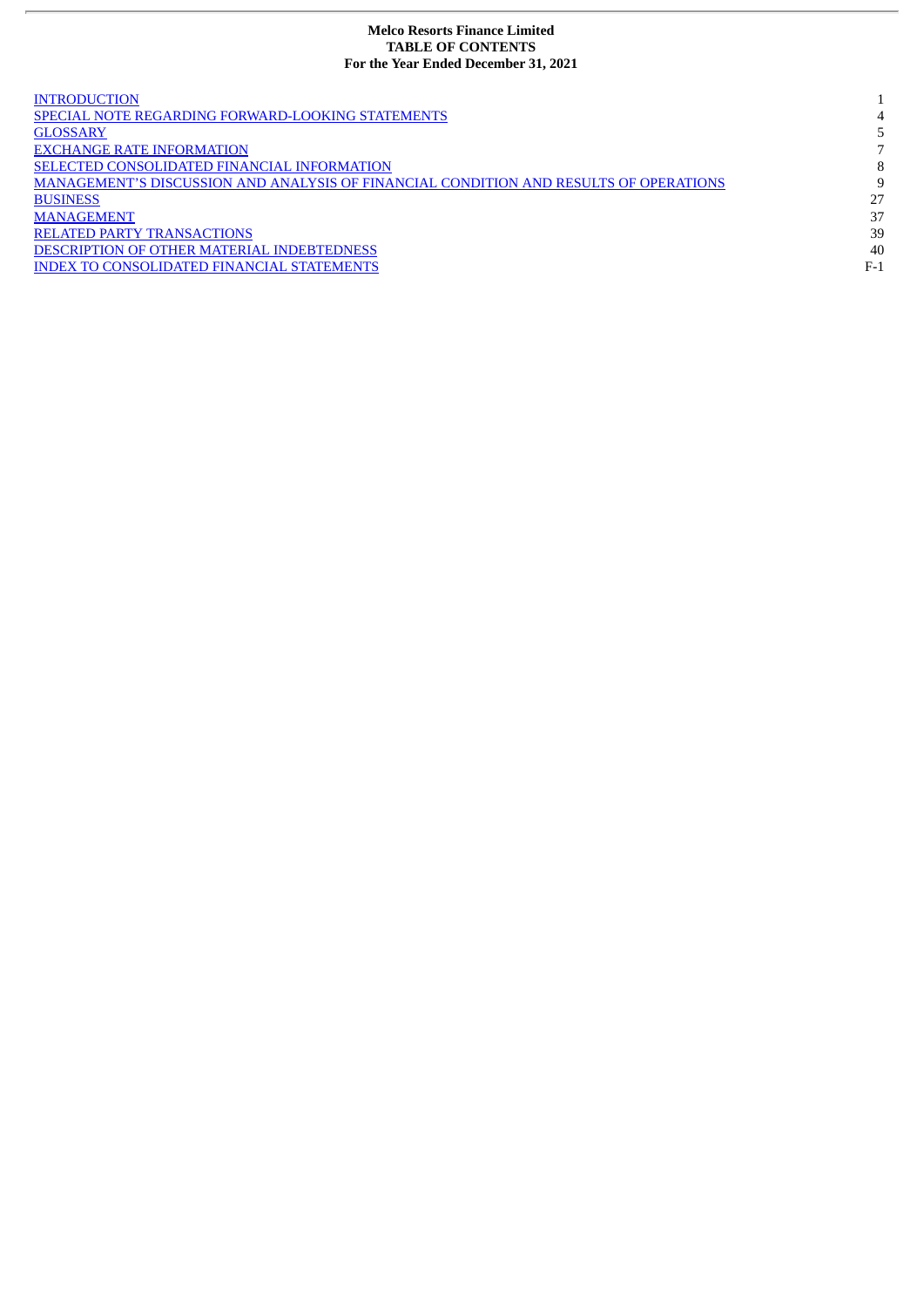#### **INTRODUCTION**

<span id="page-6-0"></span>In this annual report, unless otherwise indicated:

- "2015 Credit Facilities" refer to the HK\$13.65 billion (equivalent to US\$1.75 billion) senior secured credit facilities agreement dated June 19, 2015, entered into by Melco Resorts Macau, as borrower, comprising (i) a Hong Kong dollar term loan facility of HK\$3.90 billion (equivalent to US\$500 million) with a term of six years and (ii) a HK\$9.75 billion (equivalent to approximately US\$1.25 billion) revolving credit facility, and following the repayment of all outstanding loan amounts, together with accrued interest and associated costs on May 7, 2020, other than the HK\$1.0 million (equivalent to approximately US\$128,000) which remained outstanding under the term loan facility and the HK\$1.0 million (equivalent to approximately US\$128,000) revolving credit facility commitment which remained available under the revolving credit facility, all other commitments under the 2015 Credit Facilities were cancelled;
- "2020 Credit Facilities" refer to the senior facilities agreement dated April 29, 2020, entered into between, among others, MCO Nominee One Limited ("MCO Nominee One"), our subsidiary and as borrower, and Bank of China Limited, Macau Branch, Bank of Communications Co., Ltd. Macau Branch and Morgan Stanley Senior Funding, Inc., as joint global coordinators, under which lenders have made available HK\$14.85 billion (equivalent to US\$1.90 billion) in a revolving credit facility for a term of five years;
- "2025 Senior Notes" refer to the US\$1.0 billion aggregate principal amount of 4.875% senior notes due 2025 we issued, of which US\$650.0 million in aggregate principal amount was issued on June 6, 2017 (the "First 2025 Senior Notes") and US\$350.0 million in aggregate principal amount was issued on July 3, 2017 (the "Additional 2025 Senior Notes");
- "2026 Senior Notes" refer to the US\$500.0 million aggregate principal amount of 5.250% senior notes due 2026 we issued on April 26, 2019;
- "2027 Senior Notes" refer to the US\$600.0 million aggregate principal amount of 5.625% senior notes due 2027 we issued on July 17, 2019;
- "2028 Senior Notes" refer to the US\$850.0 million aggregate principal amount of 5.750% senior notes due 2028 we issued, of which US\$500.0 million in aggregate principal amount was issued on July 21, 2020 (the "First 2028 Senior Notes") and US\$350.0 million in aggregate principal amount was issued on August 11, 2020 (the "Additional 2028 Senior Notes");
- "2029 Senior Notes" refer to the US\$1.15 billion aggregate principal amount of 5.375% senior notes due 2029 we issued, of which US\$900.0 million in aggregate principal amount was issued on December 4, 2019 (the "First 2029 Senior Notes") and US\$250.0 million in aggregate principal amount was issued on January 21, 2021 (the "Additional 2029 Senior Notes");
- "Altira Macau" refers to an integrated resort located in Taipa, Macau;
- "Altira Resorts" refers to our subsidiary, Altira Resorts Limited (formerly known as Altira Developments Limited), a Macau company through which we hold the land and building for Altira Macau and operate hotel and certain other non-gaming businesses at Altira Macau;
- "China" and "PRC" refer to the People's Republic of China, excluding the Hong Kong Special Administrative Region of the PRC (Hong Kong), the Macau Special Administrative Region of the PRC (Macau) and Taiwan from a geographical point of view;
- "City of Dreams" refers to an integrated resort located in Cotai, Macau, which currently features casino areas and four luxury hotels, including a collection of retail brands, a wet stage performance theater (temporarily closed since June 2020) and other entertainment venues;
- "COD Resorts" refers to our subsidiary, COD Resorts Limited (formerly known as Melco Crown (COD) Developments Limited), a Macau company through which we hold the land and buildings for City of Dreams, operate hotel and certain other non-gaming businesses at City of Dreams and provide shared services within the Parent and its subsidiaries;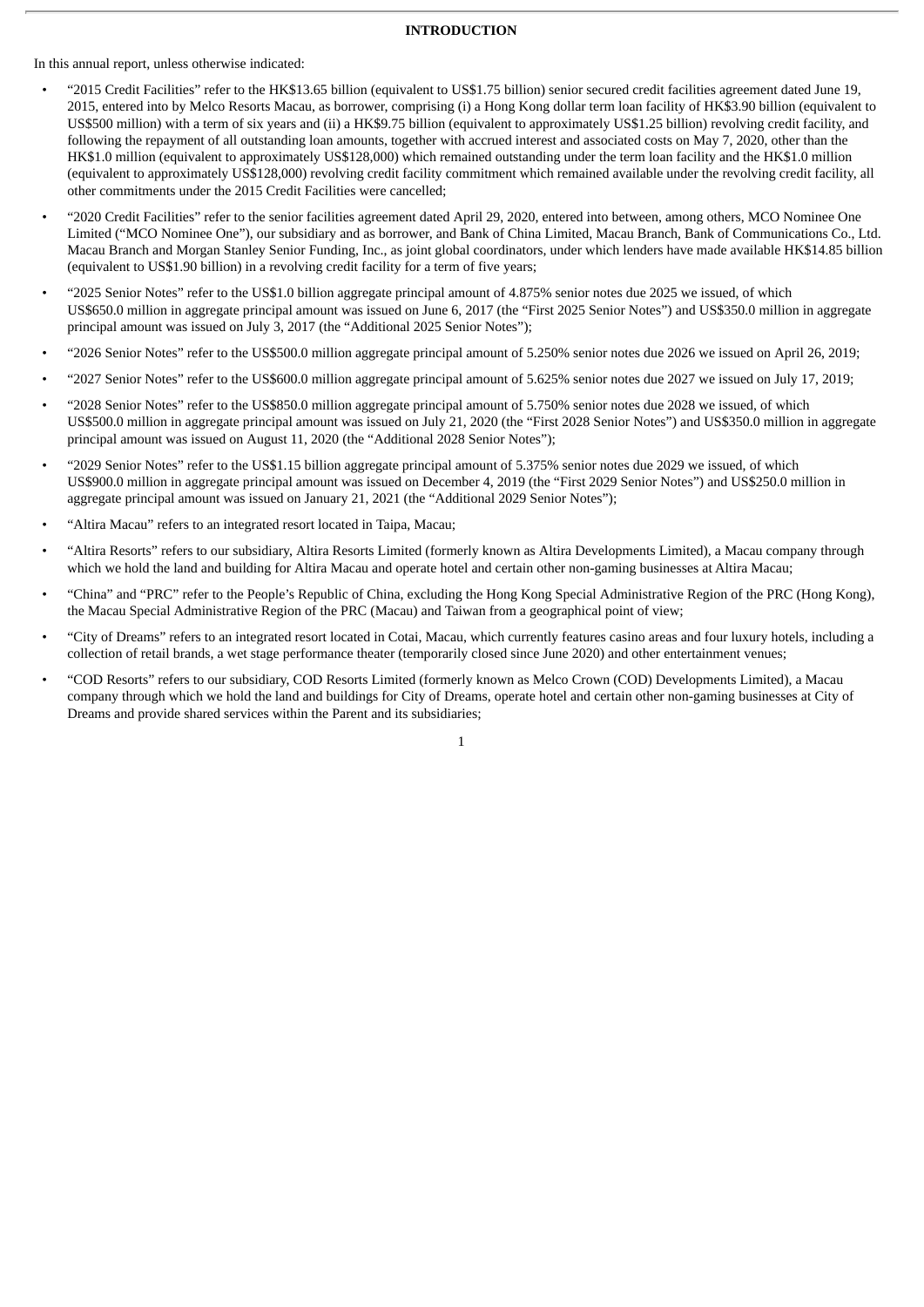- "DICJ" refers to the Direcção de Inspecção e Coordenação de Jogos (the Gaming Inspection and Coordination Bureau), a department of the Public Administration of Macau;
- "Greater China" refers to mainland China, Hong Kong and Macau, collectively;
- "HIBOR" refers to the Hong Kong Interbank Offered Rate;
- "HK\$" and "H.K. dollar(s)" refer to the legal currency of Hong Kong;
- "Master Services Agreements" refers to the services agreements (including work agreements) and arrangements for non-gaming services entered into on December 21, 2015 between SCI and certain of its subsidiaries, on the one hand, and certain Melco Affiliates, on the other hand, under which SCI and its subsidiaries and Melco Affiliates share and mutually provide certain non-gaming services at Studio City, City of Dreams and Altira Macau;
- "Melco Affiliates" refers to the subsidiaries of Melco other than SCI and its subsidiaries;
- "Melco International" refers to Melco International Development Limited, a Hong Kong-listed company;
- "Melco Resorts Macau" refers to our subsidiary, Melco Resorts (Macau) Limited (formerly known as Melco Crown (Macau) Limited), a Macau company and the holder of our gaming subconcession;
- "Mocha Clubs" refer to, collectively, our clubs with gaming machines, which are now the largest non-casino based operations of electronic gaming machines in Macau;
- "our subconcession" and "our gaming subconcession" refer to the Macau gaming subconcession held by Melco Resorts Macau;
- "Parent" and "Melco" refer to Melco Resorts & Entertainment Limited, a Cayman Islands exempted company with limited liability;
- "Pataca(s)" or "MOP" refer to the legal currency of Macau;
- "SCI" refers to Studio City International Holdings Limited, an exempted company registered by way of continuation in the Cayman Islands, the American depositary receipts of which are listed on the New York Stock Exchange;
- "Services and Right to Use Arrangements" refers to the agreement entered into among, *inter alia*, Melco Resorts Macau and Studio City Entertainment, dated May 11, 2007 and amended on June 15, 2012, and any other agreements or arrangements entered into from time to time, which may amend, supplement or relate to the aforementioned agreements or arrangements;
- "Studio City" refers to a cinematically-themed integrated resort in Cotai, an area of reclaimed land located between the islands of Taipa and Coloane in Macau;
- "Studio City Casino" refers to the gaming areas being operated within Studio City;
- "Studio City Entertainment" refers to our affiliate, Studio City Entertainment Limited, a Macau company which is a subsidiary of the Parent;
- "US\$" and "U.S. dollar(s)" refer to the legal currency of the United States;
- "U.S. GAAP" refers to the U.S. generally accepted accounting principles; and
- "we", "us", "our", "our company" and the "Company" refer to Melco Resorts Finance Limited and, as the context requires, its predecessor entities and its consolidated subsidiaries.

This annual report includes our audited consolidated financial statements for the years ended December 31, 2021 and 2020 and as of December 31, 2021 and 2020.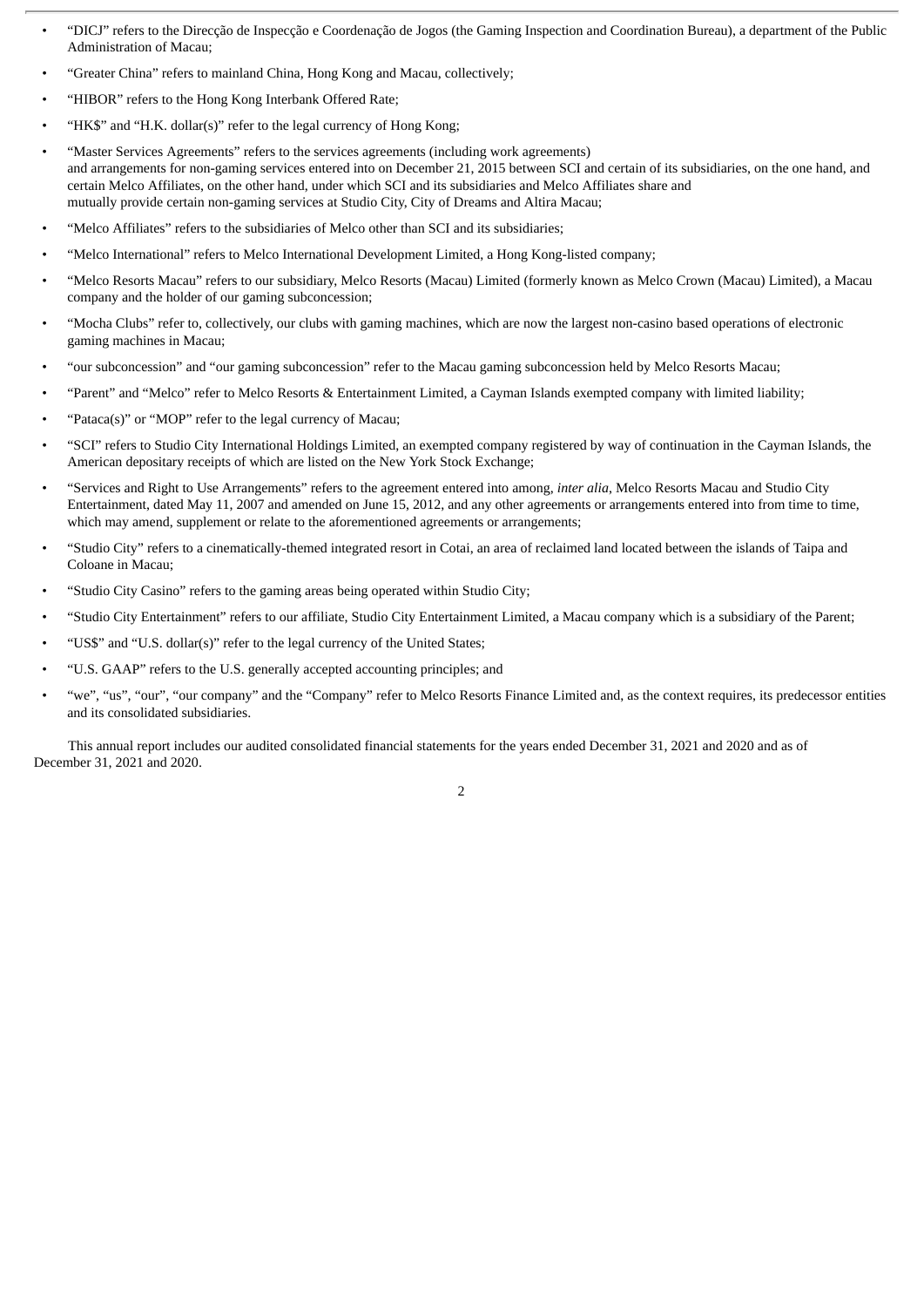Any discrepancies in any table between totals and sums of amounts listed therein are due to rounding. Accordingly, figures shown as totals in certain tables may not be an arithmetic aggregation of the figures preceding them.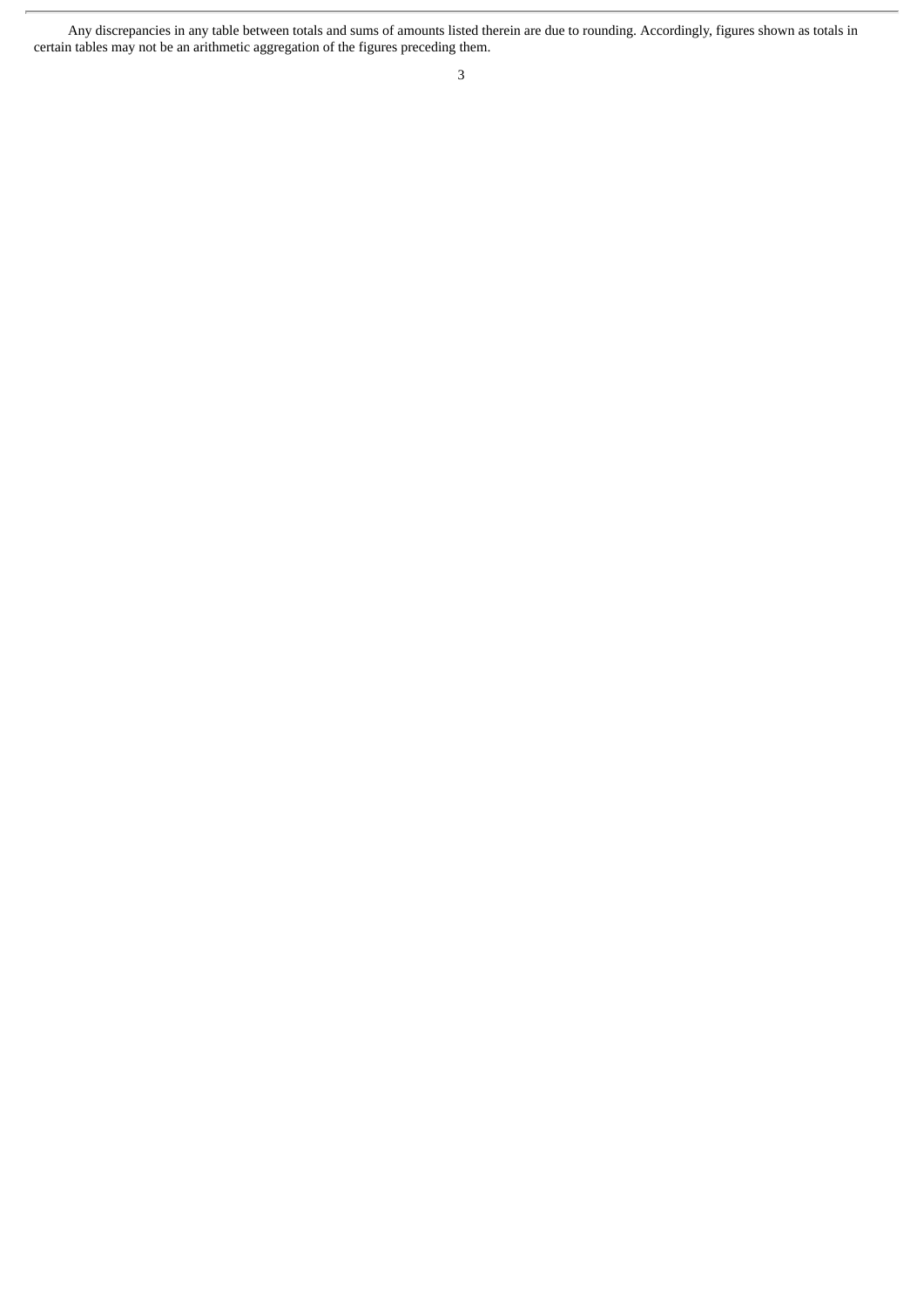#### **SPECIAL NOTE REGARDING FORWARD-LOOKING STATEMENTS**

<span id="page-9-0"></span>This annual report contains forward-looking statements that relate to future events, including our future operating results and conditions, our prospects and our future financial performance and condition, all of which are largely based on our current expectations and projections. Known and unknown risks, uncertainties and other factors may cause our actual results, performance or achievements to be materially different from any future results, performances or achievements expressed or implied by the forward-looking statements. We operate in a heavily regulated and evolving industry, and have a highly leveraged business model. Moreover, we operate in Macau's gaming sector, a market with intense competition and where the Macau Legislative Assembly is currently considering a proposal to amend the key gaming legislation, and therefore new risk factors may emerge from time to time. It is not possible for our management to predict all risk factors, nor can we assess the impact of these factors on our business or the extent to which any factor, or combination of factors, may cause actual results to differ materially from those expressed or implied in any forward-looking statement. Forward-looking statements involve inherent risks and uncertainties, and a number of factors could cause actual results to differ materially from those contained in any forward-looking statement. These factors include, but are not limited to, (i) the global COVID-19 outbreak, caused by a novel strain of the coronavirus, and the continued impact of its consequences on our business, our industry and the global economy, (ii) growth of the gaming market and visitations in Macau, (iii) capital and credit market volatility, (iv) local and global economic conditions, (v) our anticipated growth strategies, (vi) gaming authority and other governmental approvals and regulations, (vii) proposed amendments to the gaming law in Macau, the extension of current gaming concessions and subconcessions and tender for new gaming concessions, and (viii) our future business development, results of operations and financial condition. In some cases, forward-looking statements can be identified by words or phrases such as "may", "will", "expect", "anticipate", "target", "aim", "estimate", "intend", "plan", "believe", "potential", "continue", "is/are likely to" or other similar expressions.

The forward-looking statements made in this annual report relate only to events or information as of the date on which the statements are made in this annual report. Except as required by law, we undertake no obligation to update or revise publicly any forward-looking statements, whether as a result of new information, future events or otherwise, after the date on which the statements are made or to reflect the occurrence of unanticipated events. You should read this annual report with the understanding that our actual future results may be materially different from what we expect.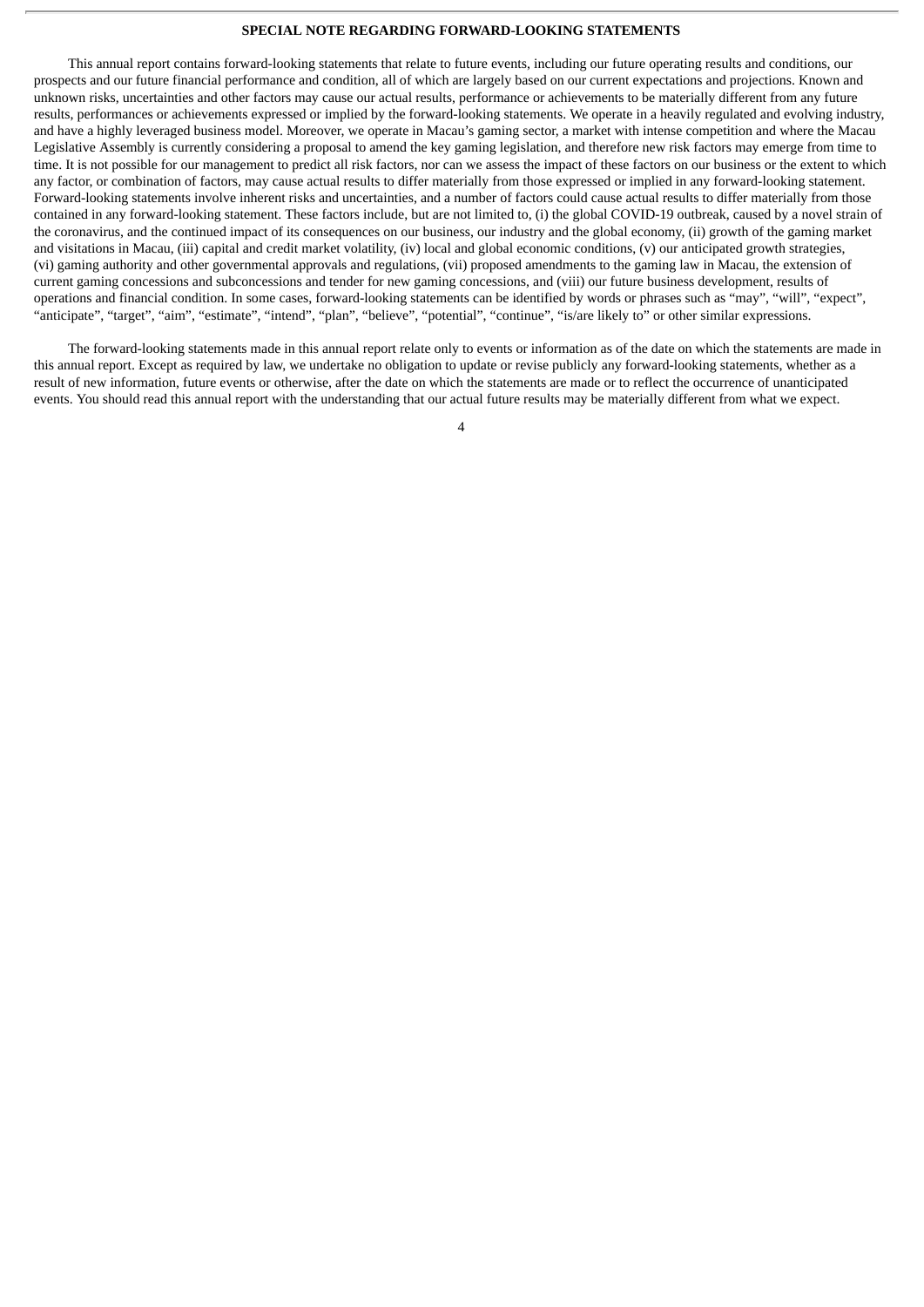# **GLOSSARY**

<span id="page-10-0"></span>

| "average daily rate" or "ADR"                | calculated by dividing total room revenues including complimentary rooms (less service charges, if any) by<br>total rooms occupied, including complimentary rooms, i.e., average price of occupied rooms per day                                                                                                                                                                                                   |  |  |
|----------------------------------------------|--------------------------------------------------------------------------------------------------------------------------------------------------------------------------------------------------------------------------------------------------------------------------------------------------------------------------------------------------------------------------------------------------------------------|--|--|
| "cage"                                       | a secure room within a casino with a facility that allows patrons to carry out transactions required to<br>participate in gaming activities, such as exchange of cash for chips and exchange of chips for cash or other<br>chips                                                                                                                                                                                   |  |  |
| "chip"                                       | round token that is used on casino gaming tables in lieu of cash                                                                                                                                                                                                                                                                                                                                                   |  |  |
| "concession"                                 | a government grant for the operation of games of fortune and chance in casinos in Macau under an<br>administrative contract pursuant to which a concessionaire, or the entity holding the concession, is<br>authorized to operate games of fortune and chance in casinos in Macau                                                                                                                                  |  |  |
| "dealer"                                     | a casino employee who takes and pays out wagers or otherwise oversees a gaming table                                                                                                                                                                                                                                                                                                                               |  |  |
| "drop"                                       | the amount of cash to purchase gaming chips and promotional vouchers that is deposited in a gaming table's<br>drop box, plus gaming chips purchased at the casino cage                                                                                                                                                                                                                                             |  |  |
| "drop box"                                   | a box or container that serves as a repository for cash, chip purchase vouchers, credit markers and forms<br>used to record movements in the chip inventory on each table game                                                                                                                                                                                                                                     |  |  |
| "electronic gaming table"                    | table with an electronic or computerized wagering and payment system that allow players to place bets from<br>multiple-player gaming seats                                                                                                                                                                                                                                                                         |  |  |
| "gaming machine"                             | slot machine and/or electronic gaming table                                                                                                                                                                                                                                                                                                                                                                        |  |  |
| "gaming machine handle"                      | the total amount wagered in gaming machines                                                                                                                                                                                                                                                                                                                                                                        |  |  |
| "gaming machine win rate"                    | gaming machine win (calculated before non-discretionary incentives (including our point-loyalty programs)<br>and allocating casino revenues related to goods and services provided to gaming patrons on a<br>complimentary basis) expressed as a percentage of gaming machine handle                                                                                                                               |  |  |
| "gaming promoter"                            | an individual or corporate entity who, for the purpose of promoting rolling chip and other gaming activities,<br>arranges customer transportation and accommodation, provides credit in its sole discretion if authorized by<br>a gaming operator and arranges food and beverage services and entertainment in exchange for commissions<br>or other compensation from a gaming concessionaire or subconcessionaire |  |  |
| "integrated resort"                          | a resort which provides customers with a combination of hotel accommodations, casinos or gaming areas,<br>retail and dining facilities, MICE space, entertainment venues and spas                                                                                                                                                                                                                                  |  |  |
| "junket player"                              | a player sourced by gaming promoters to play in the VIP gaming rooms or areas                                                                                                                                                                                                                                                                                                                                      |  |  |
| "marker"                                     | evidence of indebtedness by a player to the casino or gaming operator                                                                                                                                                                                                                                                                                                                                              |  |  |
| "mass market patron"                         | a customer who plays in the mass market segment                                                                                                                                                                                                                                                                                                                                                                    |  |  |
| "mass market segment"                        | consists of both table games and gaming machines played by mass market players primarily for cash stakes                                                                                                                                                                                                                                                                                                           |  |  |
| "mass market table games drop"               | the amount of table games drop in the mass market table games segment                                                                                                                                                                                                                                                                                                                                              |  |  |
| "mass market table games hold<br>percentage" | mass market table games win (calculated before discounts, commissions, non-discretionary incentives<br>(including our point-loyalty programs) and allocating casino revenues related to goods and services<br>provided to gaming patrons on a complimentary basis) as a percentage of mass market table games drop                                                                                                 |  |  |
| 5                                            |                                                                                                                                                                                                                                                                                                                                                                                                                    |  |  |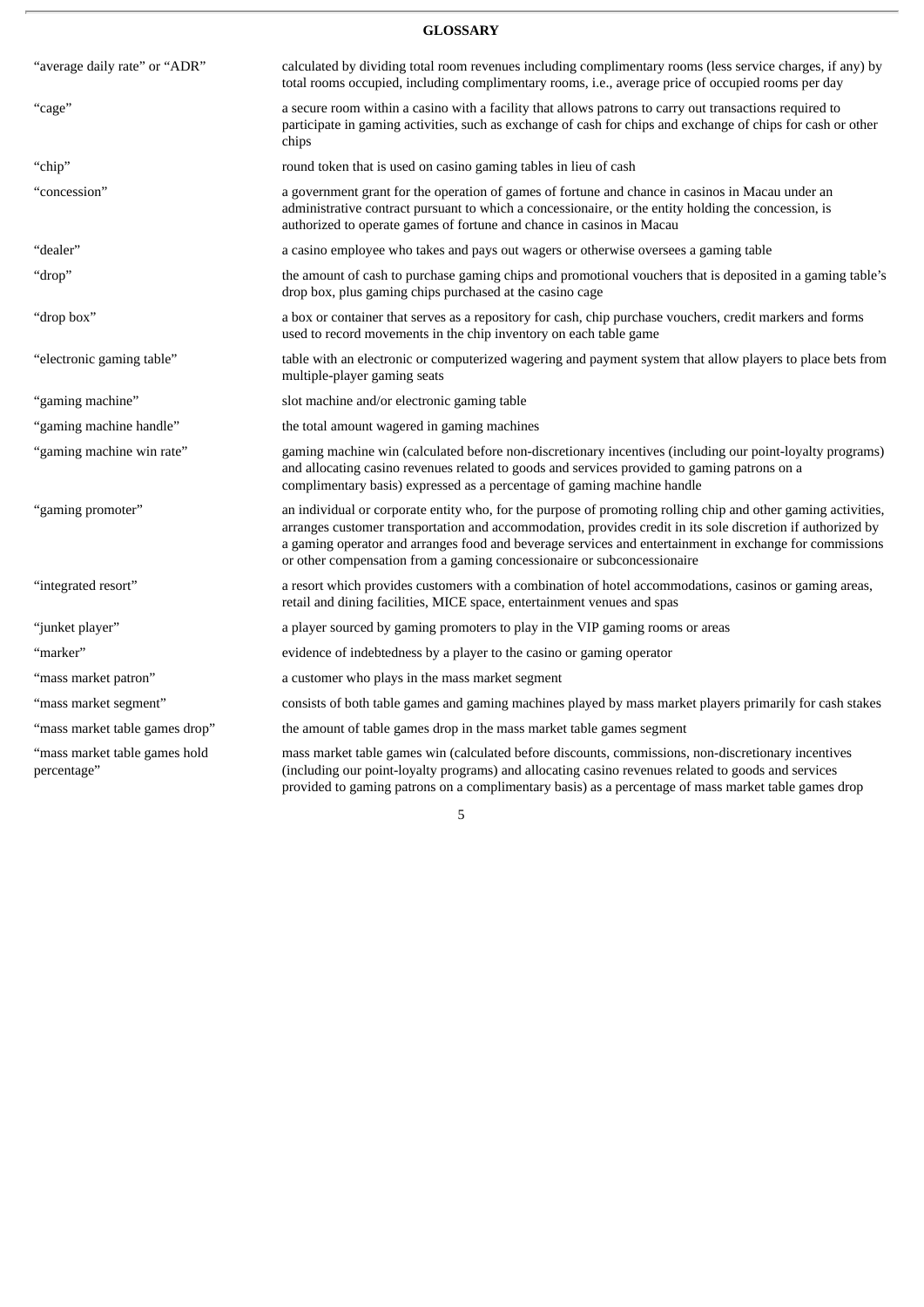| "mass market table games segment"           | the mass market segment consisting of mass market patrons who play table games                                                                                                                                                                                                                                                                                            |
|---------------------------------------------|---------------------------------------------------------------------------------------------------------------------------------------------------------------------------------------------------------------------------------------------------------------------------------------------------------------------------------------------------------------------------|
| "MICE"                                      | Meetings, Incentives, Conventions and Exhibitions, an acronym commonly used to refer to tourism<br>involving large groups brought together for an event or specific purpose                                                                                                                                                                                               |
| "net rolling"                               | net turnover in a non-negotiable chip game                                                                                                                                                                                                                                                                                                                                |
| "non-negotiable chip"                       | promotional casino chip that is not to be exchanged for cash                                                                                                                                                                                                                                                                                                              |
| "non-rolling chip"                          | chip that can be exchanged for cash, used by mass market patrons to make wagers                                                                                                                                                                                                                                                                                           |
| "occupancy rate"                            | the average percentage of available hotel rooms occupied, including complimentary rooms, during a period                                                                                                                                                                                                                                                                  |
| "premium direct player"                     | a rolling chip player who is a direct customer of the concessionaires or subconcessionaires and is attracted<br>to the casino through marketing efforts of the gaming operator                                                                                                                                                                                            |
| "progressive jackpot"                       | a jackpot for a gaming machine or table game where the value of the jackpot increases as wagers are made;<br>multiple gaming machines or table games may be linked together to establish one progressive jackpot                                                                                                                                                          |
| "revenue per available room" or<br>"REVPAR" | calculated by dividing total room revenues including complimentary rooms (less service charges, if any) by<br>total rooms available, thereby representing a combination of hotel average daily room rates and occupancy                                                                                                                                                   |
| "rolling chip" or "VIP rolling chip"        | non-negotiable chip primarily used by rolling chip patrons to make wagers                                                                                                                                                                                                                                                                                                 |
| "rolling chip patron"                       | a player who primarily plays on a rolling chip or VIP rolling chip tables and typically plays for higher<br>stakes than mass market gaming patrons                                                                                                                                                                                                                        |
| "rolling chip segment"                      | consists of table games played in private VIP gaming rooms or areas by rolling chip patrons who are either<br>premium direct players or junket players                                                                                                                                                                                                                    |
| "rolling chip volume"                       | the amount of non-negotiable chips wagered and lost by the rolling chip market segment                                                                                                                                                                                                                                                                                    |
| "rolling chip win rate"                     | rolling chip table games win (calculated before discounts, commissions, non-discretionary incentives<br>(including our point-loyalty programs) and allocating casino revenues related to goods and services<br>provided to gaming patrons on a complimentary basis) as a percentage of rolling chip volume                                                                |
| "slot machine"                              | traditional slot or electronic gaming machine operated by a single player                                                                                                                                                                                                                                                                                                 |
| "subconcession"                             | an agreement for the operation of games of fortune and chance in casinos between the entity holding the<br>concession, or the concessionaire, and a subconcessionaire, pursuant to which the subconcessionaire is<br>authorized to operate games of fortune and chance in casinos in Macau                                                                                |
| "table games win"                           | the amount of wagers won net of wagers lost on gaming tables that is retained and recorded as casino<br>revenues. Table games win is calculated before discounts, commissions, non-discretionary incentives<br>(including our point-loyalty programs) and allocating casino revenues related to goods and services<br>provided to gaming patrons on a complimentary basis |
| "VIP gaming room"                           | gaming rooms or areas that have restricted access to rolling chip patrons and typically offer more<br>personalized service than the general mass market gaming areas                                                                                                                                                                                                      |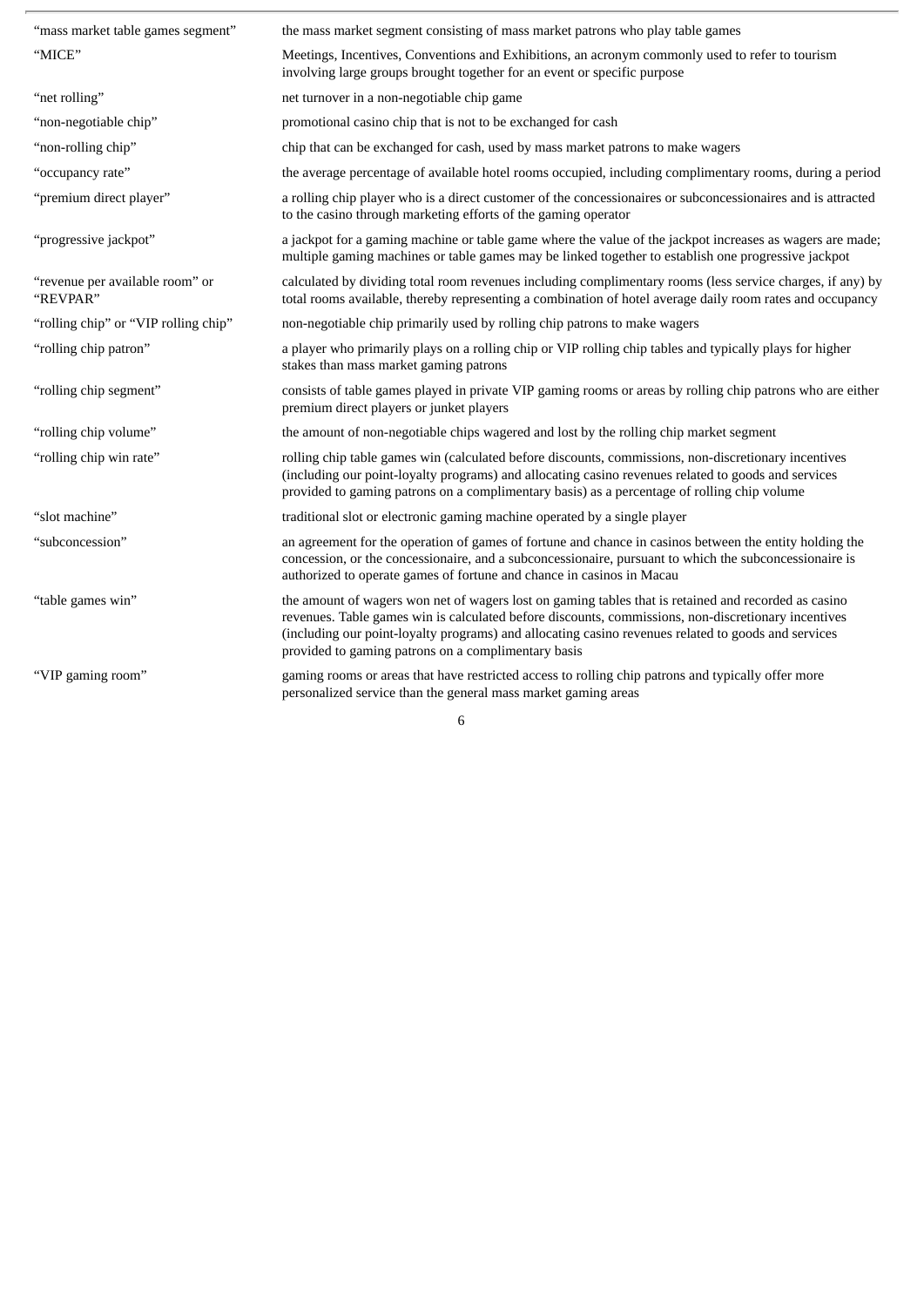#### **EXCHANGE RATE INFORMATION**

<span id="page-12-0"></span>The majority of our current revenues are denominated in H.K. dollars, while our current expenses are denominated predominantly in Patacas and H.K. dollars and in connection with a portion of our indebtedness and certain expenses, in U.S. dollars. The non-financial pages of this annual report include all translations from H.K. dollars to U.S. dollars and from U.S. dollars to H.K. dollars at a rate of HK\$7.798487 to US\$1.00, unless otherwise noted.

The H.K. dollar is freely convertible into other currencies (including the U.S. dollar). Since October 17, 1983, the H.K. dollar has been officially linked to the U.S. dollar at the rate of HK\$7.80 to US\$1.00. The market exchange rate has not deviated materially from the level of HK\$7.80 to US\$1.00 since the peg was first established. However, in May 2005, the Hong Kong Monetary Authority broadened the trading band from the original rate of HK\$7.80 per U.S. dollar to a rate range of HK\$7.75 to HK\$7.85 per U.S. dollar. The Hong Kong government has stated its intention to maintain the link at that rate and, acting through the Hong Kong Monetary Authority, has a number of means by which it may act to maintain exchange rate stability. However, no assurance can be given that the Hong Kong government will maintain the link at HK\$7.75 to HK\$7.85 per U.S. dollar or at all.

The Pataca is pegged to the H.K. dollar at a rate of HK\$1.00 = MOP1.03. All translations from Patacas to U.S. dollars in this annual report were made at the exchange rate of MOP8.032451 = US\$1.00.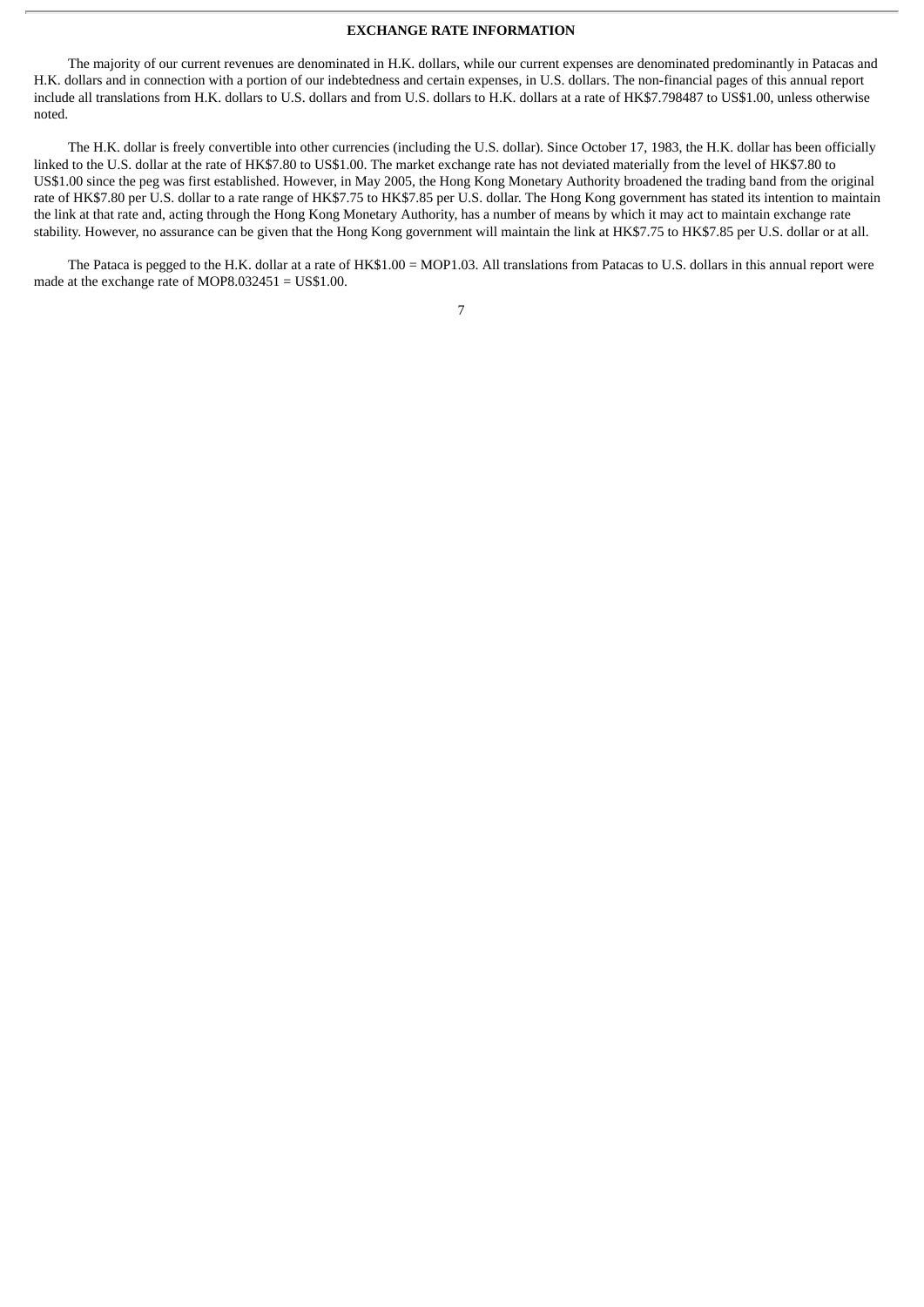#### **SELECTED CONSOLIDATED FINANCIAL INFORMATION**

<span id="page-13-0"></span>The following selected historical consolidated statements of operations data for the years ended December 31, 2021 and 2020, and the selected historical consolidated balance sheets data as of December 31, 2021 and 2020 have been derived from our audited consolidated financial statements included elsewhere in this annual report. These consolidated financial statements have been prepared and presented in accordance with U.S. GAAP. You should read this section in conjunction with "Management's Discussion and Analysis of Financial Condition and Results of Operations" and those consolidated financial statements and notes to those statements included elsewhere in this annual report. Historical results are not necessarily indicative of the results that you may expect for any future period.

|                                                    |                | <b>Year Ended December 31,</b> |  |  |  |
|----------------------------------------------------|----------------|--------------------------------|--|--|--|
|                                                    | 2021           | 2020(1)                        |  |  |  |
|                                                    |                | (In thousands of US\$)         |  |  |  |
| <b>CONSOLIDATED STATEMENTS OF OPERATIONS DATA:</b> |                |                                |  |  |  |
| Total operating revenues                           | \$1,783,186    | \$1,548,563                    |  |  |  |
| Total operating costs and expenses                 | \$(2,017,022)  | \$(1,991,191)                  |  |  |  |
| <b>Operating loss</b>                              | (233, 836)     | (442, 628)                     |  |  |  |
| Net loss                                           | (481,732)      | \$ (654, 652)                  |  |  |  |
|                                                    |                |                                |  |  |  |
|                                                    |                | As of December 31,             |  |  |  |
|                                                    | 2021           | 2020                           |  |  |  |
|                                                    |                | (In thousands of US\$)         |  |  |  |
| <b>CONSOLIDATED BALANCE SHEETS DATA:</b>           |                |                                |  |  |  |
| Cash and cash equivalents                          | \$.<br>885,958 | 894,246<br>S.                  |  |  |  |
| Total assets                                       | \$6,061,293    | \$6,208,220                    |  |  |  |
| Total current liabilities                          | 721,404<br>S.  | \$ 779,128                     |  |  |  |
| Total debts(2)                                     | \$4,476,000    | \$4,061,585                    |  |  |  |
| Total liabilities                                  | \$5,226,825    | \$4,876,158                    |  |  |  |
| Total shareholder's equity                         | \$<br>834,468  | \$1,332,062                    |  |  |  |

- (1) We adopted Accounting Standards Codification 326, Financial Instruments-Credit Losses (Topic 326) ("ASU 2016-13") on January 1, 2020 under the modified retrospective method. Results for the periods beginning on or after January 1, 2020 are presented under the ASU 2016-13, while prior year amount are not adjusted and continue to be reported in accordance with the previous basis. There was no material impact on our financial position as of January 1, 2020 and December 31, 2020 and our results of operations for the year ended December 31, 2020 as a result of the adoption of the ASU 2016-13.
- (2) Total debts include current and non-current portion of long-term debt, net, and other long-term liabilities.

The following table sets forth our consolidated statements of cash flows for the years indicated:

|                                                                       | <b>Year Ended</b><br>December 31. |             |  |
|-----------------------------------------------------------------------|-----------------------------------|-------------|--|
|                                                                       | 2021                              | 2020        |  |
|                                                                       | (In thousands of US\$)            |             |  |
| <b>CONSOLIDATED STATEMENTS OF CASH FLOWS:</b>                         |                                   |             |  |
| Net cash used in operating activities                                 | \$(165,262)                       | \$(759,721) |  |
| Net cash (used in) provided by investing activities                   | \$(246,140)                       | \$268,262   |  |
| Net cash provided by financing activities                             | \$408,353                         | \$728,298   |  |
| Effect of exchange rate on cash, cash equivalents and restricted cash | (5,241)<br>\$                     | 3,059<br>\$ |  |
| (Decrease) increase in cash, cash equivalents and restricted cash     | (8,290)<br>\$                     | \$239,898   |  |
| Cash, cash equivalents and restricted cash at beginning of year       | \$894,521                         | \$654,623   |  |
| Cash, cash equivalents and restricted cash at end of year             | \$886,231                         | \$894,521   |  |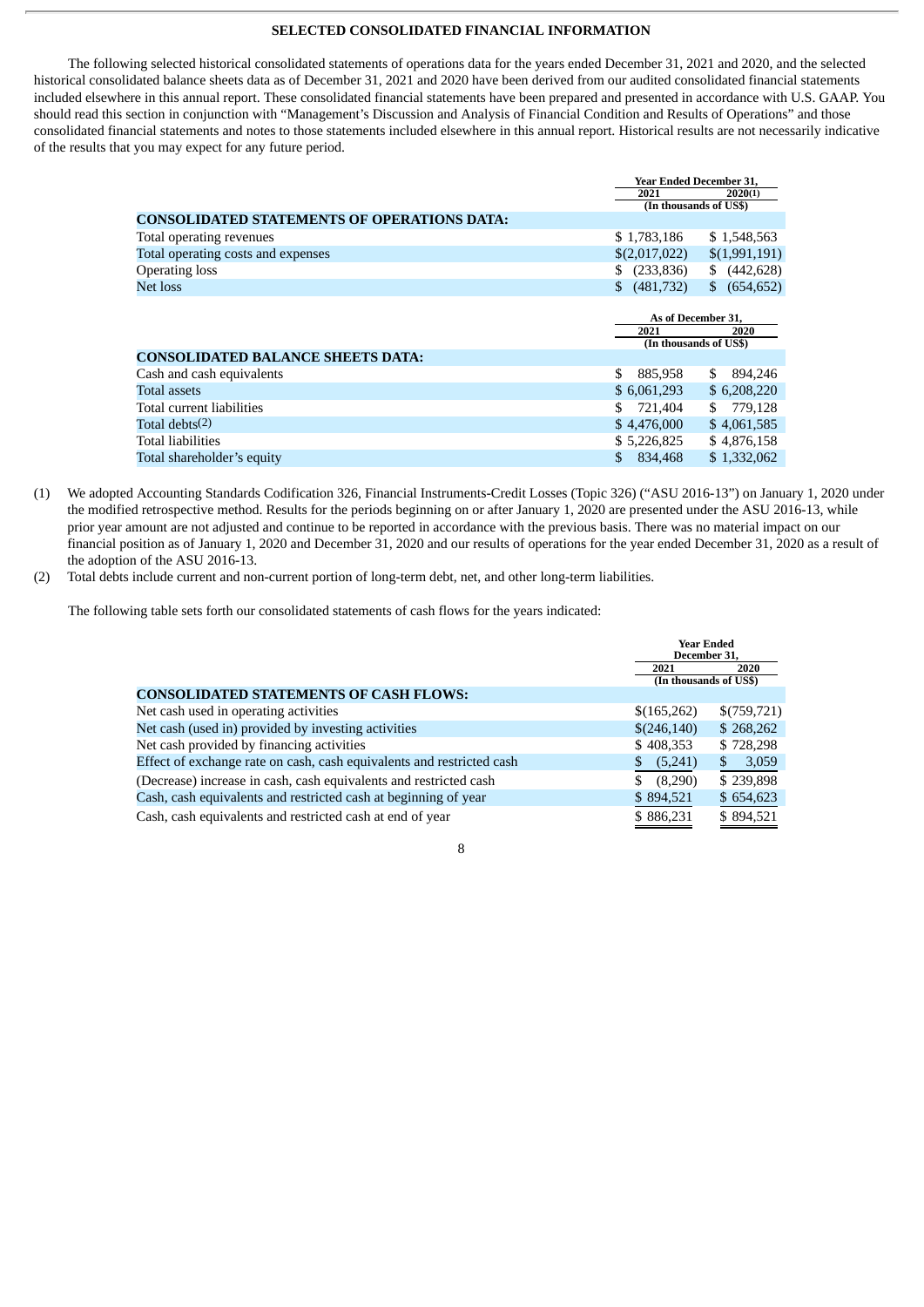#### **MANAGEMENT'S DISCUSSION AND ANALYSIS OF FINANCIAL CONDITION AND RESULTS OF OPERATIONS**

<span id="page-14-0"></span>The following discussion should be read in connection with "Selected Consolidated Financial Information" and our consolidated financial statements, including the notes thereto, included elsewhere in this annual report. Certain statements in this "Management's Discussion and Analysis of Financial Condition and Results of Operations" are forward-looking statements. See "Special Note Regarding Forward-Looking Statements" regarding these statements.

#### **Overview**

We are a developer, owner and operator of integrated resort facilities. Our subsidiary Melco Resorts Macau is one of six companies licensed, through concessions or subconcessions, to operate casinos in Macau.

We currently have two wholly-owned casino-based operations in Macau, namely, City of Dreams and Altira Macau, and non-casino based operations in Macau at our Mocha Clubs. We also provide gaming and non-gaming services to Studio City pursuant to the Services and Right to Use Arrangements and Master Services Agreements.

Our current and future operations are designed to cater to a broad spectrum of gaming patrons, from high-stakes rolling chip gaming patrons to gaming patrons seeking a broader entertainment experience. We currently own and operate three Forbes Travel Guide Five-Star hotels in Macau – Altira Macau, Morpheus and Nüwa – and have received 12 Forbes Travel Guide Five-Star and one Forbes Travel Guide Four-Star recognition across our properties in 2022. We seek to attract patrons throughout Asia and, in particular, from Greater China.

Our current operating facilities are focused on the Macau gaming market. According to the DICJ, gross gaming revenues in Macau declined by 3.4% on a year-on-year basis in 2019 compared to 2018. We believe such year-over-year decline in 2019 was mainly driven by a decline in VIP gaming revenues in Macau and the slowdown in the Chinese economy. According to the DICJ, from March 2020 to December 2020, Macau gross gaming revenues experienced an 85.5% decline compared to the same ten months from March 2019 to December 2019 due to imposed pandemic restrictions. We believe such year-on-year decline was mainly due to the impact of the COVID-19 outbreak, which resulted in a significant decline in inbound tourism, among other things. Although the Macau gross gaming revenues from March 2021 to December 2021 increased 103.1% compared to March 2020 to December 2020, which we believe was mainly driven by the gradual recovery in the mass-market segment enabled by resumption of IVS visas in September 2020, they were still 70.5% below those of the same period in 2019. According to the DICJ, gross gaming revenues in Macau decreased by 24.8% on a year-over-year basis in the first quarter of 2022 as compared to the first quarter of 2021 and were 76.7% below the first quarter of 2019, the last financial year before the COVID-19 outbreak.

Our operations remain impacted by travel restrictions and quarantine requirements. The appearance of COVID-19 cases in Macau in early August 2021 and late September 2021 led to city-wide mandatory testing, mandatory closure of most entertainment and leisure venues (casinos and gaming areas excluded), and strict travel restrictions and requirements being implemented to enter and exit Macau. Since October 19, 2021, authorities have eased pandemic prevention measures such that travelers no longer require 14-day quarantine on arrival in Zhuhai, and the validity of nucleic acid tests to enter Zhuhai was extended from 24 hours to 7 days. The validity of nucleic acid tests to enter Macau and quarantine requirements upon entry to Macau vary from time to time and is currently set at 72 hours for entry from Zhuhai. Health-related precautionary measures remain in place and non-Macau resident individuals who are not residents of Taiwan, Hong Kong, or the PRC continue to be unable to enter Macau, except if they have been in Hong Kong or mainland PRC in the preceding 21 days and are eligible for an exemption application.

Uncertainty around COVID-19 outbreaks continue into 2022. Key factors impacting 2022 performance and the pace of recovery from COVID-19-related disruptions continue to depend on future events, including the duration of travel and visa restrictions, quarantine requirements, the pace of vaccination progress, development of new medicines for COVID-19 as well as customer sentiment and consumer behavior related to discretionary spending and travel, all of which remain highly uncertain. We are currently unable to reasonably estimate the financial impact to our future results of operations, cash flows and financial condition.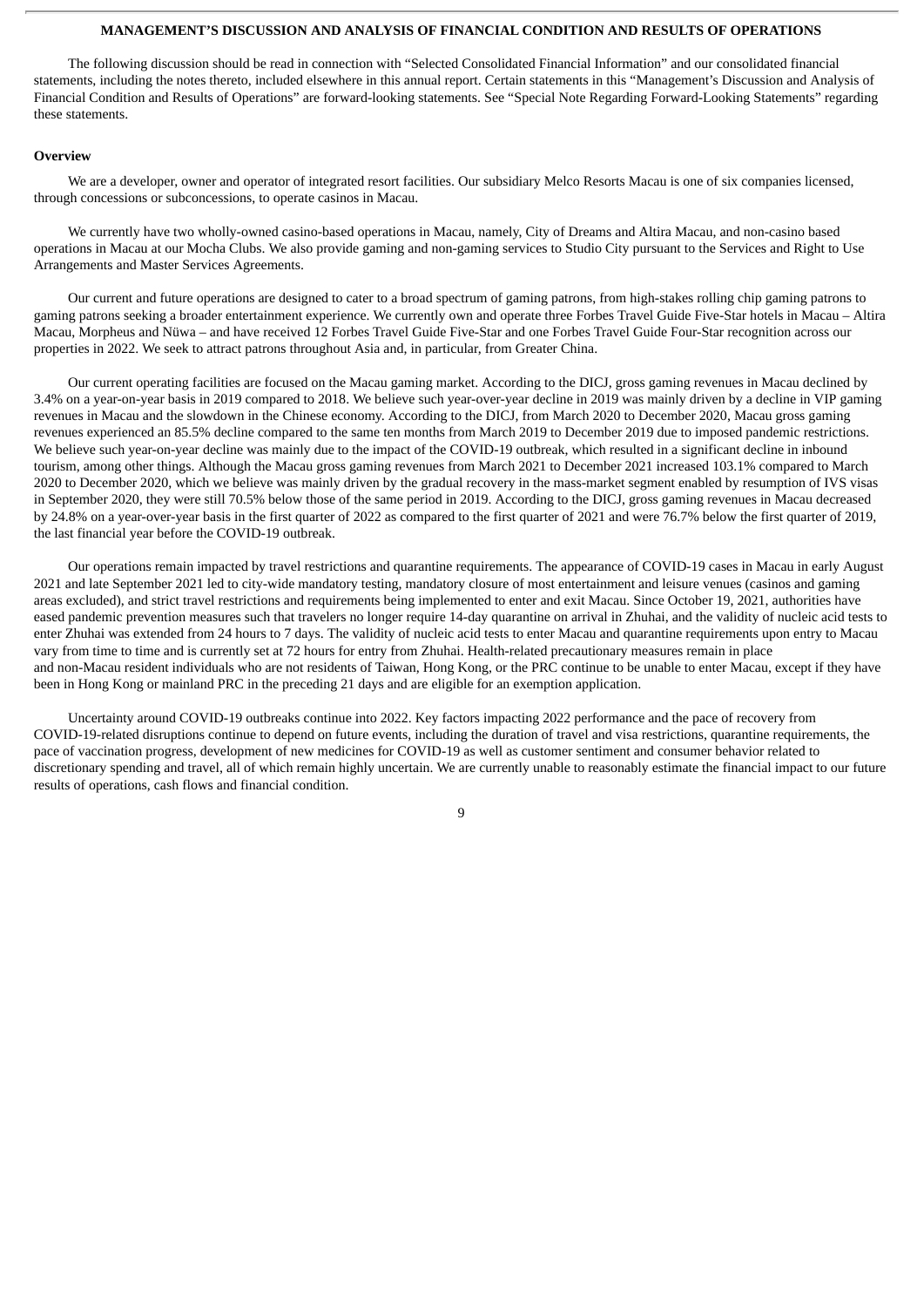The disruptions to our business caused by the COVID-19 outbreak have had an adverse effect on our operations and as such disruptions are ongoing, such adverse effects will likely continue. We expect that gross gaming revenues in Macau will continue to be negatively impacted by the COVID-19 outbreak. We have taken various mitigating measures to manage through the COVID-19 outbreak challenges, such as implementing a cost reduction program to minimize cash outflow of non-essential items and rationalizing our capital expenditure program with deferrals and reductions which benefits our balance sheet. In addition, operating hours at our retail, dining and entertainment facilities are continuously being adjusted in line with customer visitation and, from time to time, we have closed certain facilities due to low visitation. The timing and manner in which these areas will return to full operation are currently unknown. Furthermore, health-related precautionary measures remain in place at our property, which could continue to impact visitation and customer spending.

Given the uncertainty around the extent and duration of the COVID-19 outbreak and around the imposition or relaxation of protective measures, we cannot reasonably estimate the impact to our future results of operations, cash flows and financial condition. Moreover, even if the COVID-19 outbreak subsides, there is no guarantee that travel and consumer sentiment will rebound quickly or at all.

#### **City of Dreams**

Excluding gaming tables and gaming machines that were not in operation due to government-mandated closures or social distancing measures in relation to the COVID-19 outbreak, City of Dreams had an average of approximately 511 gaming tables and approximately 572 gaming machines in 2021, compared to an average of approximately 496 gaming tables and approximately 487 gaming machines in 2020. Morpheus offers approximately 770 rooms, suites and villas. Nüwa, which was under renovation since early 2020 and re-opened at the end of March 2021 offers approximately 290 guest rooms and the Grand Hyatt Macau hotel offers approximately 800 guest rooms. In addition, City of Dreams includes approximately 25 restaurants and bars, approximately 165 retail outlets, a wet stage performance theater (temporarily closed since June 2020), recreation and leisure facilities, including health and fitness clubs, three swimming pools, spas and salons and banquet and meeting facilities. Morpheus provides an additional pool, spa and salon, fitness club, executive lounge and four restaurants. The wet stage performance theater with approximately 2,000 seats features The House of Dancing Water (temporarily closed since June 2020) produced by Franco Dragone. The Para nightclub which replaced Club Cubic offers approximately 2,395 square meters (equivalent to approximately 25,780 square feet) of live entertainment space. The Countdown will undergo renovations as part of its rebranding. City of Dreams targets premium market and rolling chip players from regional markets across Asia.

For the years ended December 31, 2021 and 2020, the total operating revenues generated from City of Dreams amounted to US\$1,223.9 million and US\$1,061.8 million, both representing 68.6% of our total operating revenues.

# **Altira Macau**

Excluding gaming tables and gaming machines that were not in operation due to government-mandated closures or social distancing measures in relation to the COVID-19 outbreak, Altira Macau had an average of approximately 101 gaming tables and 121 gaming machines operated under the brand Mocha Club at Altira Macau in 2021, compared to an average of approximately 97 gaming tables and 110 gaming machines operated under the brand Mocha Club at Altira Macau in 2020. In addition, Altira Macau had approximately 230 hotel rooms as of December 31, 2021 and features several fine dining and casual restaurants and recreation and leisure facilities. Starting in the third quarter of 2021, Altira Macau was strategically repositioned to cater to the premium mass segment and ceased VIP rolling chip operations.

For the years ended December 31, 2021 and 2020, the total operating revenues generated from Altira Macau amounted to US\$56.6 million and US\$109.0 million, representing 3.2% and 7.0% of our total operating revenues, respectively.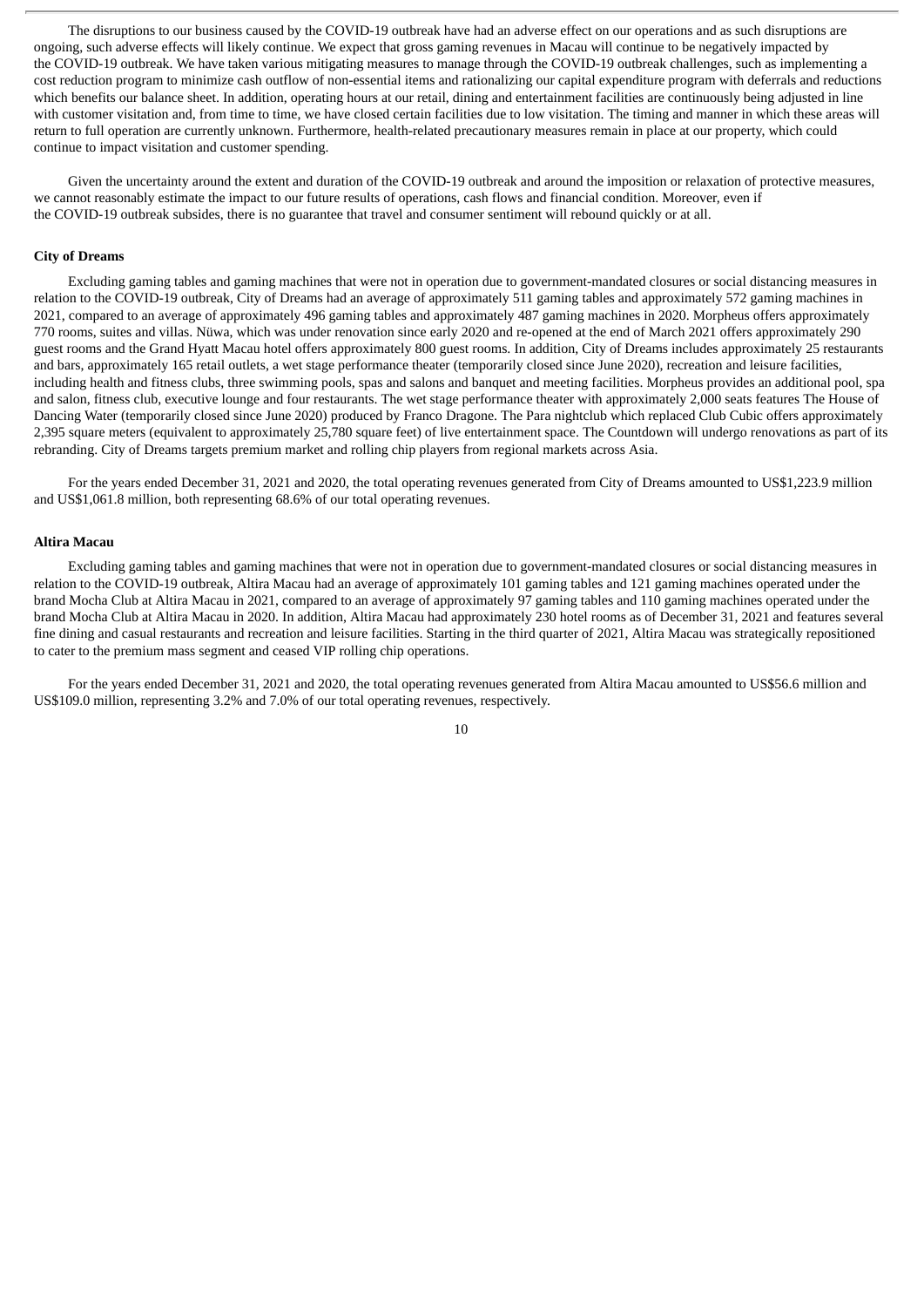#### **Mocha Clubs**

Excluding gaming machines that were not in operation due to government-mandated closures or social distancing measures in relation to the COVID-19 outbreak, Mocha Clubs had seven clubs with an average of approximately 813 gaming machines in operation (excluding approximately 121 gaming machines at Altira Macau) in 2021, compared to an average of approximately 760 gaming machines in operation (excluding approximately 110 gaming machines at Altira Macau) in 2020. Mocha Clubs focus primarily on general mass market players, including day-trip customers, outside the conventional casino setting.

For the years ended December 31, 2021 and 2020, the total operating revenues generated from Mocha Clubs amounted to US\$85.0 million and US\$65.3 million , representing 4.8% and 4.2% of our total operating revenues, respectively. The source of revenues was substantially all from gaming machines. For the years ended December 31, 2021 and 2020, gaming machine revenues represented 97.1% and 96.3% of total operating revenues generated from Mocha Clubs, respectively.

### **Summary of Financial Results**

For the year ended December 31, 2021, our total operating revenues were US\$1.78 billion, which represents an increase of 15.2% from US\$1.55 billion of total operating revenues for the year ended December 31, 2020. The increase in total operating revenues was primarily attributable to improved performance in mass market tables game segment and non-gaming operations at City of Dreams, as well as increased casino revenues generated from the operations of Studio City Casino by our subsidiary, Melco Resorts Macau, the gaming subconcessionaire, partially offset by softer performance in rolling chip segment at City of Dreams and Altira Macau. Net loss for the year ended December 31, 2021 was US\$481.7 million, as compared to net loss of US\$654.7 million for the year ended December 31, 2020. The decrease in net loss was primarily attributable to improved performance at City of Dreams mentioned above, partially offset by higher interest expenses, net of amounts capitalized in 2021. Net income/loss from Studio City Casino gaming operations are reimbursed to/from Studio City Entertainment pursuant to the Services and Right to Use Arrangements. Such reimbursement is included in general and administrative expenses in the consolidated statement of operations. The revenues and costs from the provision of management services to affiliated companies are reflected in entertainment, retail and other revenues and operating expenses, respectively, in the consolidated statement of operations.

The following summarizes the results of our operations:

|                                                    |                        | <b>Year Ended December 31.</b> |  |  |
|----------------------------------------------------|------------------------|--------------------------------|--|--|
|                                                    | 2021                   | 2020                           |  |  |
|                                                    | (In thousands of US\$) |                                |  |  |
| <b>CONSOLIDATED STATEMENTS OF OPERATIONS DATA:</b> |                        |                                |  |  |
| Total operating revenues                           | \$1,783,186            | \$1,548,563                    |  |  |
| Total operating costs and expenses                 | \$(2,017,022)          | \$(1,991,191)                  |  |  |
| <b>Operating loss</b>                              | \$(233, 836)           | (442, 628)<br>S                |  |  |
| Net loss                                           | (481,732)<br>S.        | (654, 652)<br>\$.              |  |  |

#### **Factors Affecting Our Current and Future Results**

Our results of operations are and will be affected most significantly by:

• The impact of the COVID-19 outbreak, including its severity, magnitude and duration, and any recovery from such disruptions will depend on future events, including the duration of travel and visa restrictions, quarantine requirements, the pace of vaccination progress, development of new medicines for COVID-19, the impact of potential higher unemployment rates, declines in income levels, and loss of personal wealth resulting from the COVID-19 outbreak affecting discretionary spending and traveling, all of which are highly uncertain. The disruptions to our business caused by the COVID-19 outbreak have had an adverse effect on our operations and as such disruptions are ongoing, such adverse effects are likely to continue;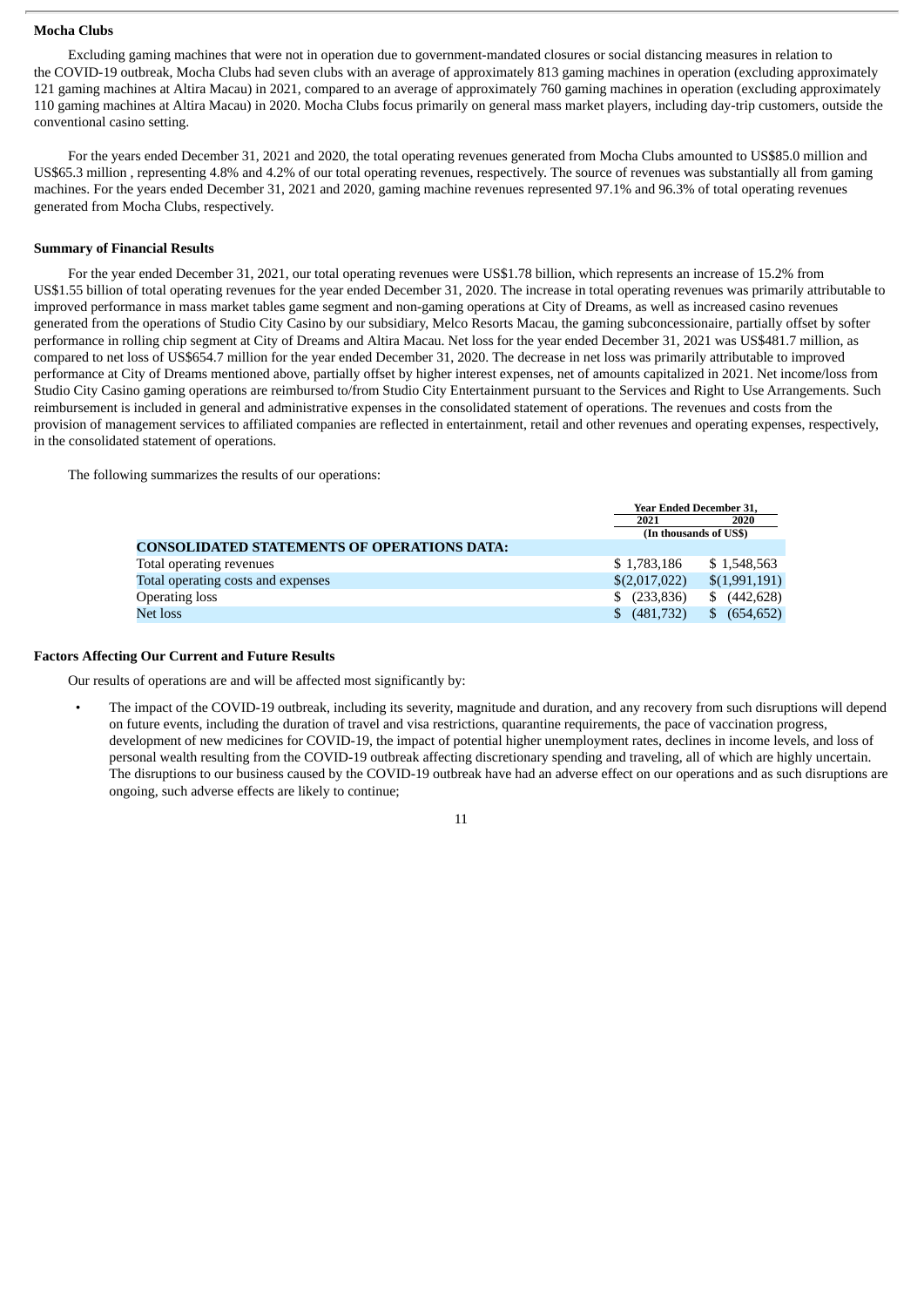- The impact of the proposed law amending the Macau gaming law and the proposed gaming operations activities law which will replace the gaming promoters regulation, as well as any other policies and legislation implemented by the Macau government, including interpretations thereof, such as those relating to the granting of new gaming concessions and the rules and policies thereof, gaming operator liability, restrictions on agreements with management companies, travel and visa policies as well as policies relating to gaming table allocations and gaming machine requirements;
- Policies and campaigns implemented by the Chinese government, including restrictions on travel, anti-corruption campaigns, heightened monitoring of cross-border currency movement and adoption of new measures to eliminate perceived channels of illicit cross-border currency movements, restrictions on currency withdrawal, increased scrutiny of marketing activities in the PRC or new measures taken by the Chinese government, including criminalization of certain conduct, to deter marketing of gaming activities to mainland Chinese residents by foreign casinos, as well as any slowdown of economic growth in the PRC, may lead to a decline and limit the recovery and growth in the number of patrons visiting our properties and the spending amount of such patrons;
- The gaming and leisure market in Macau is developing and the competitive landscape is expected to evolve as more gaming and non-gaming facilities are developed in the regions where our properties are located. More supply of integrated resorts in the Cotai region of Macau will intensify the competition in the business that we operate;
- Greater regulatory scrutiny, including increased audits and inspections, in relation to movement of capital and anti-money laundering and other financial crime. Anti-money laundering, anti-bribery and corruption and sanctions and counter-terrorism financing laws and regulations have become increasingly complex and subject to greater regulatory scrutiny and supervision by regulators globally and may increase our compliance costs and any potential non-compliances of such laws and regulations could have an adverse effect on our reputation, financial condition, results of operations or cash flows;
- Enactment of new laws, or amendments to existing laws with more stringent requirements, in relation to personal data, including, among others, collection, use and/or transmission of personal data, and as to which there may be limited precedence on their interpretation and application, may increase operating costs and/or adversely impact our ability to market to our customers and guests. In addition, any non-compliance with such laws may result in damage of our reputation and/or subject us to lawsuits, fines and other penalties as well as restrictions on our use or transfer of data;
- Increases in cybersecurity and ransomware attacks around the world and the need to continually evaluate, enhance and improve our internal process, systems and technology infrastructure to comply with the increasing cybersecurity, data privacy and data protection laws, regulations and requirements;
- Gaming promoters in Macau have experienced significantly increased regulatory scrutiny that has resulted in the cessation of business of many gaming promoters and we also ceased all gaming promoters arrangements in Macau in December 2021;
- Our 2015 Credit Facilities and 2020 Credit Facilities, which expose us to interest rate risk, as discussed under "—Quantitative and Qualitative Disclosures about Market Risk—Interest Rate Risk"; and
- The currency of our operations, our indebtedness and presentation of our consolidated financial statements, which expose us to foreign exchange rate risk, as discussed under "—Quantitative and Qualitative Disclosures about Market Risk—Foreign Exchange Risk."

Our historical financial results may not be characteristic of our potential future results as we continue to expand and refine our service offerings at our properties and develop and open new properties.

#### **Key Performance Indicators (KPIs)**

We use the following KPIs to evaluate our casino operations, including table games and gaming machines:

• *Rolling chip volume*: the amount of non-negotiable chips wagered and lost by the rolling chip market segment.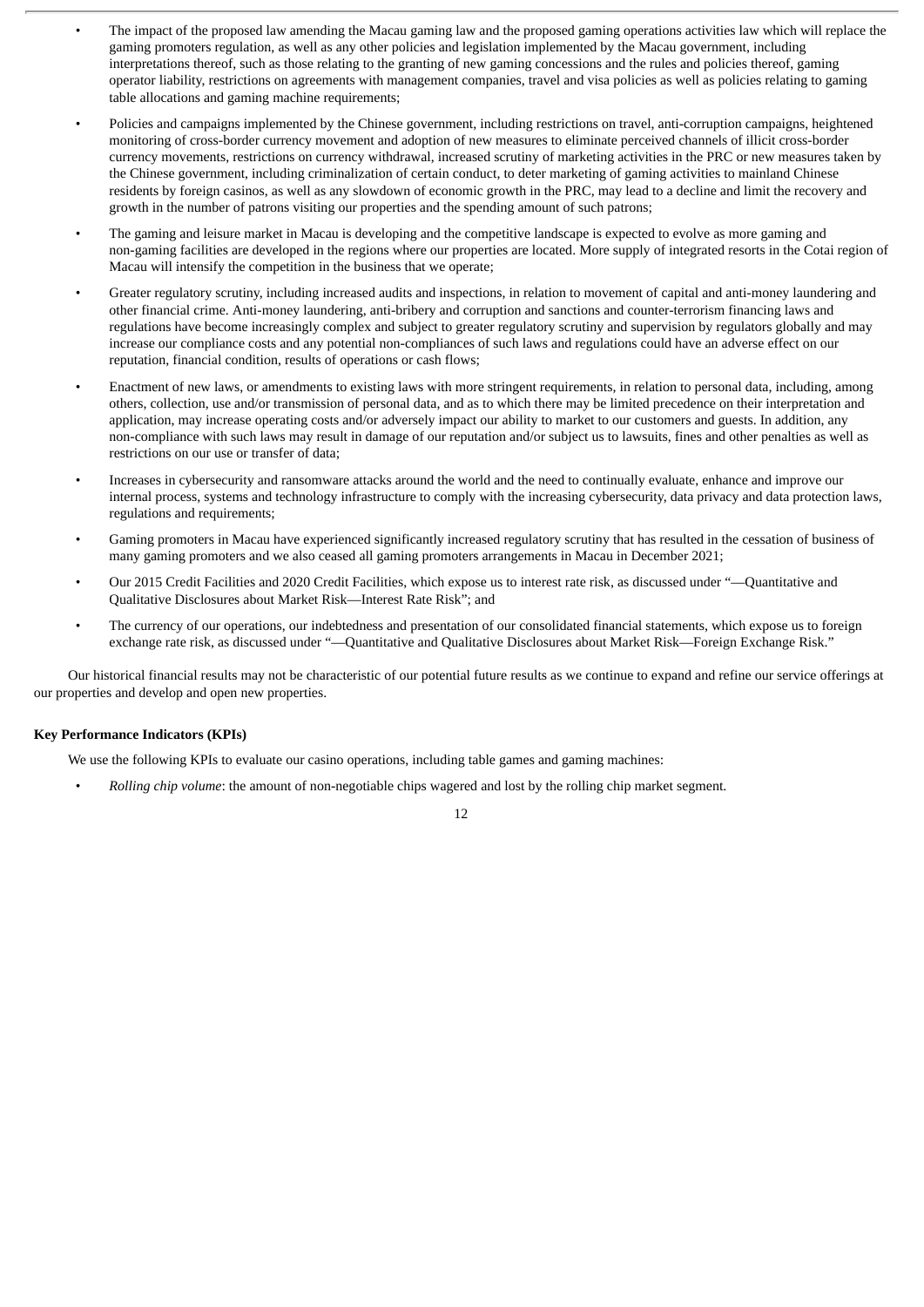- *Rolling chip win rate*: rolling chip table games win (calculated before discounts, commissions, non-discretionary incentives (including our point-loyalty programs) and allocating casino revenues related to goods and services provided to gaming patrons on a complimentary basis) as a percentage of rolling chip volume.
- *Mass market table games drop*: the amount of table games drop in the mass market table games segment.
- *Mass market table games hold percentage*: mass market table games win (calculated before discounts, commissions, non-discretionary incentives (including our point-loyalty programs) and allocating casino revenues related to goods and services provided to gaming patrons on a complimentary basis) as a percentage of mass market table games drop.
- *Table games win*: the amount of wagers won net of wagers lost on gaming tables that is retained and recorded as casino revenues. Table games win is calculated before discounts, commissions, non-discretionary incentives (including our point-loyalty programs) and allocating casino revenues related to goods and services provided to gaming patrons on a complimentary basis.
- *Gaming machine handle*: the total amount wagered in gaming machines.
- *Gaming machine win rate*: gaming machine win (calculated before non-discretionary incentives (including our point-loyalty programs) and allocating casino revenues related to goods and services provided to gaming patrons on a complimentary basis) expressed as a percentage of gaming machine handle.

In the rolling chip market segment, customers purchase identifiable chips known as non-negotiable chips, or rolling chips, from the casino cage, and there is no deposit into a gaming table's drop box for rolling chips purchased from the cage. Rolling chip volume and mass market table games drop are not equivalent. Rolling chip volume is a measure of amounts wagered and lost. Mass market table games drop measures buy in. Rolling chip volume is generally substantially higher than mass market table games drop. As these volumes are the denominator used in calculating win rate or hold percentage, with the same use of gaming win as the numerator, the win rate is generally lower in the rolling chip market segment than the hold percentage in the mass market table games segment.

Our combined expected rolling chip win rate across our properties is in the range of 2.85% to 3.15%.

We use the following KPIs to evaluate our hotel operations:

- *Average daily rate*: calculated by dividing total room revenues including complimentary rooms (less service charges, if any) by total rooms occupied, including complimentary rooms, i.e., average price of occupied rooms per day.
- *Occupancy rate*: the average percentage of available hotel rooms occupied, including complimentary rooms, during a period.
- *Revenue per available room, or REVPAR*: calculated by dividing total room revenues including complimentary rooms (less service charges, if any) by total rooms available, thereby representing a combination of hotel average daily room rates and occupancy.

Complimentary rooms are included in the calculation of the above room-related KPIs. The average daily rate of complimentary rooms is typically lower than the average daily rate for cash rooms. The occupancy rate and REVPAR would be lower if complimentary rooms were excluded from the calculation. As not all available rooms are occupied, average daily room rates are normally higher than revenue per available room.

Tables games and gaming machines that were not in operation due to government mandated closures or social distancing measures in relation to the COVID-19 outbreak have been excluded. Room statistics also excluded rooms that were temporarily closed or provided to the staff members due to the COVID-19 outbreak.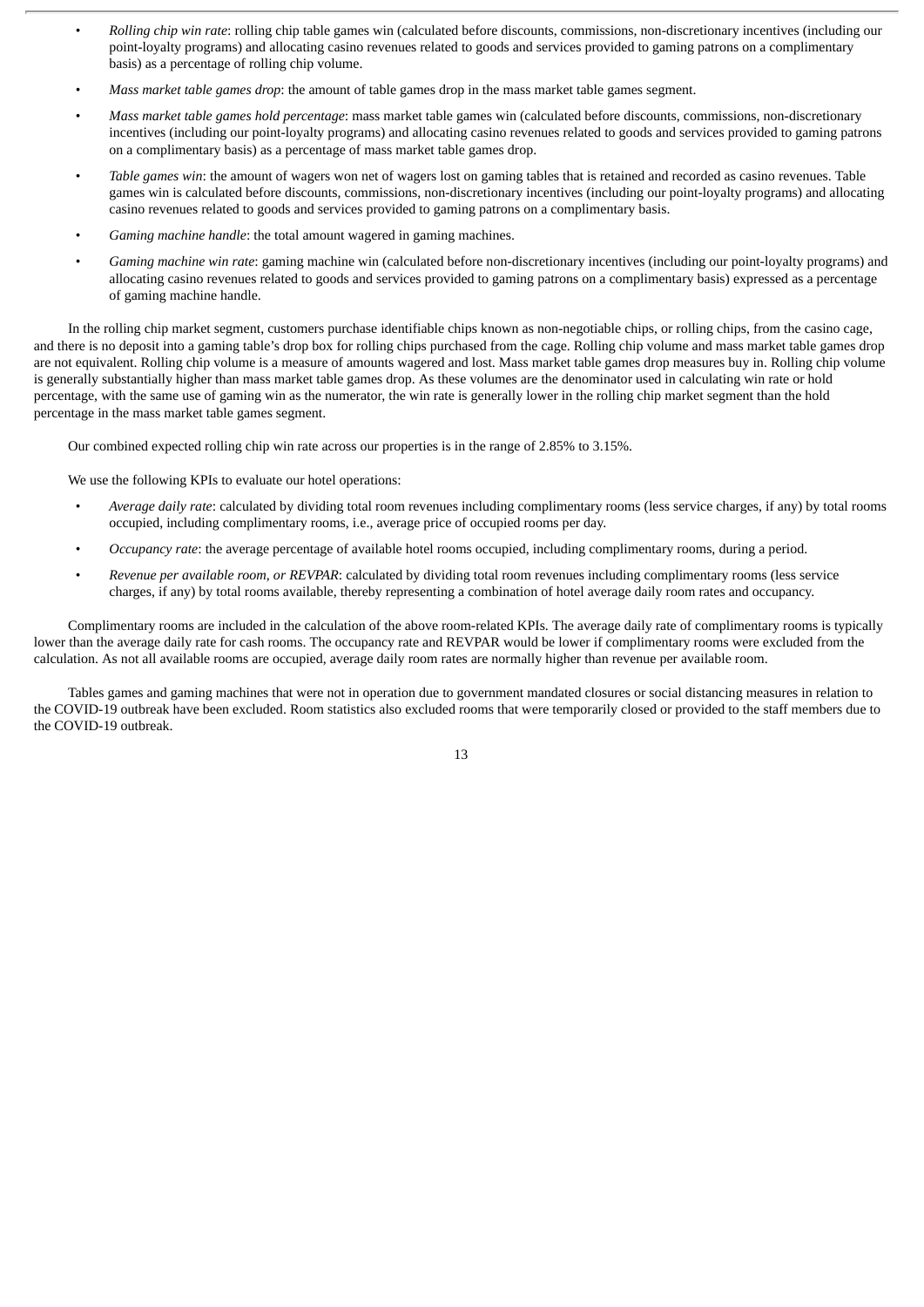#### **Critical Accounting Policies and Estimates**

Management's discussion and analysis of our results of operations and liquidity and capital resources are based on our consolidated financial statements. Our consolidated financial statements were prepared in conformity with U.S. GAAP. Certain of our accounting policies require that management apply significant judgment in defining the appropriate assumptions integral to financial estimates. On an ongoing basis, management evaluates those estimates and judgments which are made based on information obtained from our historical experience, terms of existing contracts, industry trends and outside sources that are currently available to us, and on various other assumptions that management believes to be reasonable and appropriate in the circumstances. However, by their nature, judgments are subject to an inherent degree of uncertainty, and therefore actual results could differ from our estimates. We believe that the critical accounting policies discussed below affect our more significant judgments and estimates used in the preparation of our consolidated financial statements.

#### *Property and Equipment and Other Long-lived Assets*

During the development and construction stage of our integrated resort facilities, direct and incremental costs related to the design and construction, including costs under the construction contracts, duties and tariffs, equipment installation, shipping costs, payroll and payroll benefit related costs, applicable portions of interest, including amortization of deferred financing costs, are capitalized in property and equipment. The capitalization of such costs begins when the construction and development of a project starts and ceases once the construction is substantially completed or development activity is substantially suspended. Pre-opening costs, consisting of marketing and other expenses related to our new or start-up operations are expensed as incurred.

Depreciation and amortization expense related to capitalized construction costs and other property and equipment is recognized from the time each asset is placed in service. This may occur at different stages as integrated resort facilities are completed and opened.

Property and equipment and other long-lived assets with a finite useful life are depreciated and amortized on a straight-line basis over the asset's estimated useful life. The estimated useful lives are based on factors including the nature of the assets, its relationship to other assets, our operating plans and anticipated use and other economic and legal factors that impose limits. The remaining estimated useful lives of the property and equipment are periodically reviewed. Refer to note 2(h) to the consolidated financial statements included elsewhere in this annual report for further details of estimated useful lives of the property and equipment.

Our land use rights in Macau under the land concession contracts for Altira Macau and City of Dreams are being amortized over the estimated term of the land use rights on a straight-line basis. The estimated term of the land use rights under the applicable land concession contracts are based on factors including the business and operating environment of the gaming industry in Macau, laws and regulations in Macau, and our development plans. The estimated term of the land use rights are periodically reviewed. Refer to note 2(o) to the consolidated financial statements included elsewhere in this annual report for further details of estimated term of the land use rights.

Costs of repairs and maintenance are charged to expense when incurred. The cost and accumulated depreciation of property and equipment retired or otherwise disposed of are eliminated from the respective accounts and any resulting gain or loss is included in operating income or loss.

Costs incurred to develop software for internal use are capitalized and amortized on a straight-line basis over the estimated useful life. The capitalization of such costs begins during the application development stage of the software project and ceases once the software project is substantially complete and ready for its intended use. Costs of specified upgrades and enhancements to the internal-use software are capitalized, while costs associated with preliminary project stage activities, training, maintenance and all other post-implementation stage activities are expensed as incurred. The remaining estimated useful lives of the internal-use software are periodically reviewed. Refer to note 2(k) to the consolidated financial statements included elsewhere in this annual report for further details of estimated useful lives of the internal use software.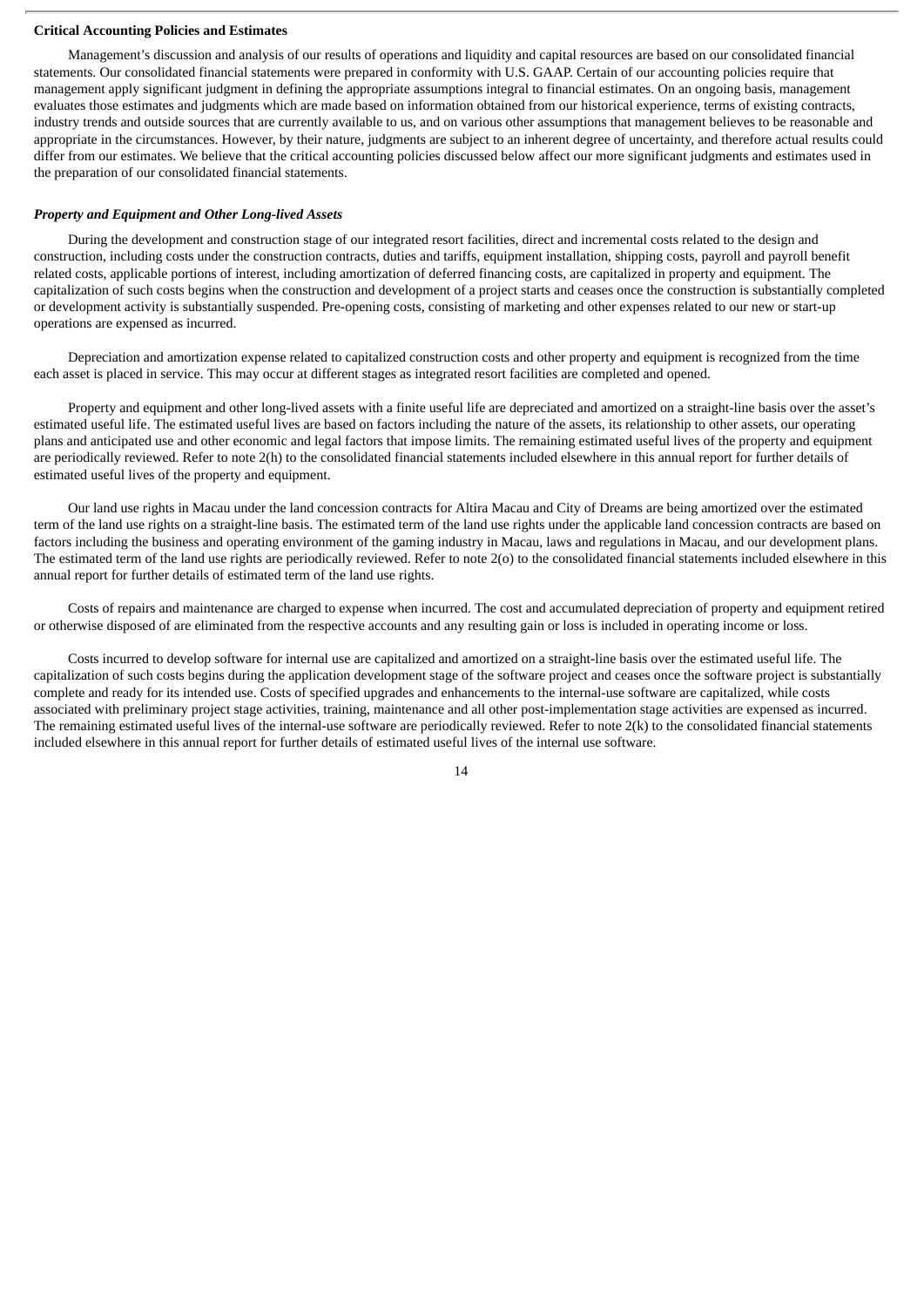Our total capital expenditures for the years ended December 31, 2021 and 2020 were US\$173.5 million and US\$147.9 million, respectively, were attributable to our development and construction projects, with the remainder primarily related to the enhancements to our integrated resort offerings of our properties. Refer to note 22 to the consolidated financial statements included elsewhere in this annual report for further details of these capital expenditures.

We also review our property and equipment and other long-lived assets with finite lives to be held and used for impairment whenever indicators of impairment exist. If an indicator of impairment exists, we then compare the estimated future cash flows of the asset, on an undiscounted basis, to the carrying value of the asset. Estimating future cash flows of the assets involves significant assumptions, including future revenue growth rates and gross margin. The undiscounted cash flows of such assets are measured by first grouping our long-lived assets into asset groups and, secondly, estimating the undiscounted future cash flows that are directly associated with and expected to arise from the use of and eventual disposition of such asset group. We define an asset group as the lowest level for which identifiable cash flows are largely independent of the cash flows of other assets and liabilities and estimate the undiscounted cash flows over the remaining useful life of the primary asset within the asset group. If the undiscounted cash flows exceed the carrying value, no impairment is indicated. If the undiscounted cash flows do not exceed the carrying value, then an impairment charge is recorded based on the fair value of the asset group, typically measured using a discounted cash flow model with assumptions that market participants would use in their estimates of fair value, including the estimated future cash flows, discount rates and capitalization rates. If an asset is still under development, future cash flows include remaining construction costs. All recognized impairment losses are recorded as operating expenses.

During the years ended December 31, 2021 and 2020, impairment losses of US\$0.2 million and US\$3.2 million were recognized, respectively, mainly due to the reconfigurations and renovations of our operating properties.

The disruptions to our business caused by the COVID-19 outbreak had an adverse effects on our financial condition and operations for the year ended December 31, 2021. As a result, we concluded that a triggering event occurred and evaluated our long-lived assets at each asset group, including our casino properties in Macau for recoverability at interim and as of December 31, 2021. We determined and concluded no impairment on our properties existed. As discussed above, estimating future cash flows of the assets involves significant assumptions. Future changes to our estimates and assumptions based upon changes in operating results, macro-economic factors or management's intentions may result in future changes to the future cash flows of our long-lived assets.

#### *Goodwill and Purchased Intangible Assets*

We review the carrying value of goodwill and purchased intangible assets with indefinite useful lives, for impairment at least on an annual basis or whenever events or changes in circumstances indicate that the carrying value may not be recoverable. Goodwill and purchased intangible assets with indefinite useful lives as at December 31, 2021 and 2020 were associated with Mocha Clubs, a reporting unit, which arose from the acquisition of Mocha Slot Group Limited and its subsidiaries by our Company in 2006.

When performing the impairment analysis for goodwill and intangible assets with indefinite lives, we may first perform a qualitative assessment to determine whether it is more likely than not that the asset is impaired. If we determine a qualitative assessment is to be performed, we assess certain qualitative factors including, but not limited to, the results of the most recent quantitative impairment test, operating results and projected operating results, and macro-economic and industry conditions. If we determined that it is more likely than not that the asset is impaired after assessing the qualitative factors, we then perform a quantitative impairment test.

On January 1, 2020, we early adopted the accounting standards update on goodwill impairment testing on a prospective basis. To perform a quantitative impairment test of goodwill, we perform an assessment that consists of a comparison of the carrying value of our reporting unit with its fair value. If the carrying value of the reporting unit exceeds its fair value, we would recognize an impairment loss for the amount by which the carrying value exceeds the reporting unit's fair value, limited to the total amount of goodwill allocated to that reporting unit. We determine the fair value of our reporting units using income valuation approaches through the application of discounted cash flow method.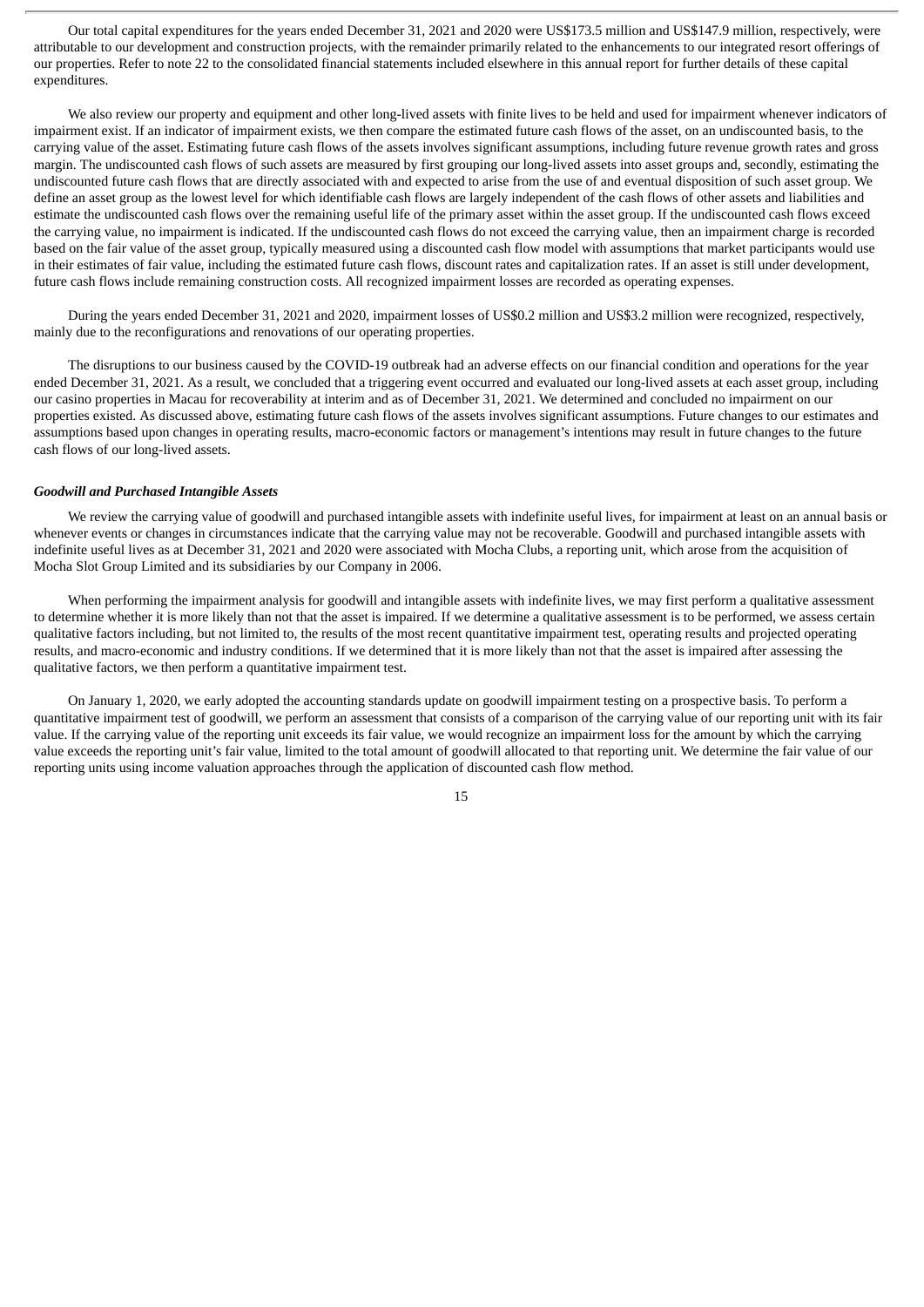The projections for future cash flows utilized in the discounted cash flow method are derived from historical experience and assumptions regarding future growth and profitability of the reporting unit, These projections are consistent with our budget and strategic plan. Cash flows for the five years subsequent to the date of the quantitative goodwill impairment test were utilized in the determination of the fair value of the reporting unit. Beyond five years, a terminal value was determined using a perpetuity growth rate. For the goodwill impairment test of Mocha Clubs, the rates used to discount the cash flow are 9.8% and 10.8% for the years ended December 31, 2021 and 2020 respectively and sensitivity analysis was performed by either reducing the operating cash flows by 5% or increasing the discount rate by one percentage point, which would not have resulted in its carrying value exceeding its fair value.

To perform a quantitative impairment test of the trademarks of Mocha Clubs, we perform an assessment that consists of a comparison of their carrying values with their fair values using the relief-from-royalty method. Under this method, we estimate the fair values of the trademarks, mainly based on the incremental after-tax cash flow representing the royalties that we are relieved from paying given we are the owner of the trademarks. These valuation techniques are based on a number of estimates and assumptions, including the projected future revenues of the trademarks, calculated using an appropriate royalty rate, discount rate and long-term growth rates. The disruptions to our business caused by the COVID-19 outbreak had adverse effects on the financial condition and operations of Mocha Clubs for the year ended December 31, 2021 and 2020. As a result, we concluded that a triggering event occurred and we have performed quantitative assessments for impairment of goodwill and trademarks at interim and as of December 31, 2021 and 2020.

As a result of these assessments, no impairment losses on the goodwill and trademarks were recognized during the years ended December 31, 2021 and 2020.

As discussed above, determining the fair value of goodwill and trademarks of Mocha Clubs is judgmental in nature and requires the use of significant estimates and assumptions. Future changes to our estimates and assumptions based upon changes in operating results, macro-economic factors or management's intentions may result in future changes to the fair value of the goodwill and trademarks of Mocha Clubs.

#### *Revenue Recognition*

Our revenues from contracts with customers consist of casino wagers, sales of rooms, food and beverage, entertainment, retail and other goods and services.

Gross casino revenues are measured by the aggregate net difference between gaming wins and losses. We account for its casino wagering transactions on a portfolio basis versus an individual basis as all wagers have similar characteristics. Commissions rebated to customers either directly or indirectly through gaming promoters and cash discounts and other cash incentives earned by customers are recorded as a reduction of casino revenues. In addition to the wagers, casino transactions typically include performance obligations related to complimentary goods or services provided to incentivize future gaming or in exchange for incentives or points earned under our non-discretionary incentives programs (including loyalty programs).

For casino transactions that include complimentary goods or services provided by us to incentivize future gaming, we allocate the standalone selling price of each good or service to the appropriate revenue type based on the good or service provided. Complimentary goods or services that are provided under our control and discretion and supplied by third parties are recorded as operating expenses.

We operate different non-discretionary incentives programs in certain of our properties which include loyalty programs (the "Loyalty Programs") to encourage repeat business mainly from loyal slot machine customers and table games patrons. Customers earn points primarily based gaming activity and such points can be redeemed for free play and other free goods and services. For casino transactions that include points earned under the Loyalty Programs, we defer a portion of the revenue by recording the estimated standalone selling prices of the earned points that are expected to be redeemed as a liability. Upon redemption of the points for our self-owned goods or services, the standalone selling price of each good or service is allocated to the appropriate revenue type based on the good or service provided. Upon the redemption of the points with third parties, the redemption amount is deducted from the liability and paid directly to the third party.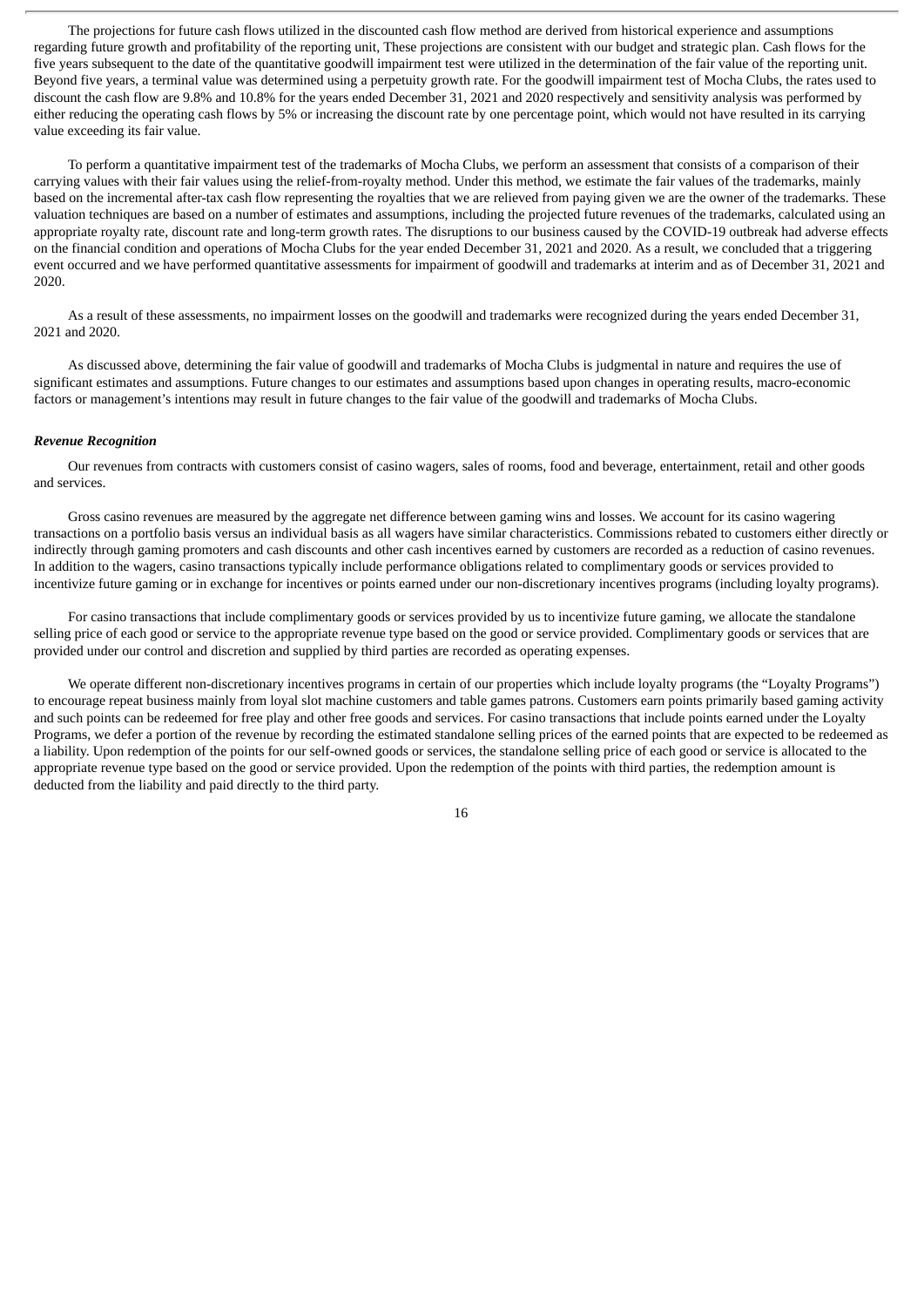After allocating amounts to the complimentary goods or services provided and to the points earned under the Loyalty Programs, the residual amount is recorded as casino revenue when the wagers are settled.

We follow the accounting standards for reporting revenue gross as a principal versus net as an agent, when accounting for operations of one of our hotels, Grand Dragon Casino and Studio City Casino and concluded that we are the controlling entity and are the principal to these arrangements. For the operations of one of our hotels, we are the owner of the hotel property, and the hotel manager operates the hotel under a management agreement providing management services to us, and we receive all rewards and take substantial risks associated with the hotel's business; we are the principal and the transactions are, therefore, recognized on a gross basis. For the operations of Grand Dragon Casino and Studio City Casino, given we operate Grand Dragon Casino and Studio City Casino under a right to use agreement and a Services and Right to Use Arrangements, respectively, with the owners of the casino premises and have full responsibility for the casino operations in accordance with our gaming subconcession, we are the principal and casino revenue is, therefore, recognized on a gross basis.

The transaction prices for rooms, food and beverage, entertainment, retail and other goods and services are the net amounts collected from the customers for such goods and services that are recorded as revenues when the goods are provided, services are performed or events are held. Service taxes and other applicable taxes collected by us are excluded from revenues. Advance deposits on rooms and advance ticket sales are recorded as customer deposits until services are provided to the customers. Revenues from contracts with multiple goods or services provided by us are allocated to each good or service based on its relative standalone selling price.

Minimum operating and right to use fees representing lease revenues, adjusted for contractual base fees and operating fees escalations, are included in other revenues and are recognized over the terms of the related agreements on a straight-line basis.

#### *Accounts Receivable and Credit Risk*

Financial instruments that potentially subject our Company to concentrations of credit risk consist principally of casino receivables. We issue credit in the form of markers to approved casino customers following investigations of creditworthiness. Credit , historically, was also given to our gaming promoters in Macau, which receivables can be offset against commissions payable and any other value items held by us to the respective customers and for which we intend to set off when required. For the years ended December 31, 2021 and 2020, approximately 13.6% and 22.0% of our casino revenues were derived from customers sourced through our rolling chip gaming promoters, respectively.

As of December 31, 2021 and 2020, a substantial portion of our markers were due from customers and gaming promoters residing in foreign countries. Business or economic conditions, the legal enforceability of gaming debts, or other significant events in foreign countries could affect the collectability of receivables from customers and gaming promoters residing in these countries.

On January 1, 2020, we early adopted ASU 2016-13 under the modified retrospective method. There was no material impact on our financial position as of January 1, 2020 and December 31, 2020 and our results of operations and cash flows for the year ended December 31, 2020 as a result of the adoption of ASU 2016-13. The accounting policies for allowances for credit losses are as follows:

Accounts receivable, including casino, hotel, and other receivables, are typically non-interest bearing and are recorded at amortized cost. Accounts are written off when management deems it is probable the receivables are uncollectible. Recoveries of accounts previously written off are recorded when received. An estimated allowance for credit losses is maintained to reduce our receivables to their carrying amounts, which reflects the net amount the Company expects to collect. The allowance is estimated based on our specific reviews of customer accounts with a balance over a specified dollar amounts. the age of the balances owed, the customers' financial condition, management's experience with the collection trends of the customers and management's expectations of current and future economic conditions.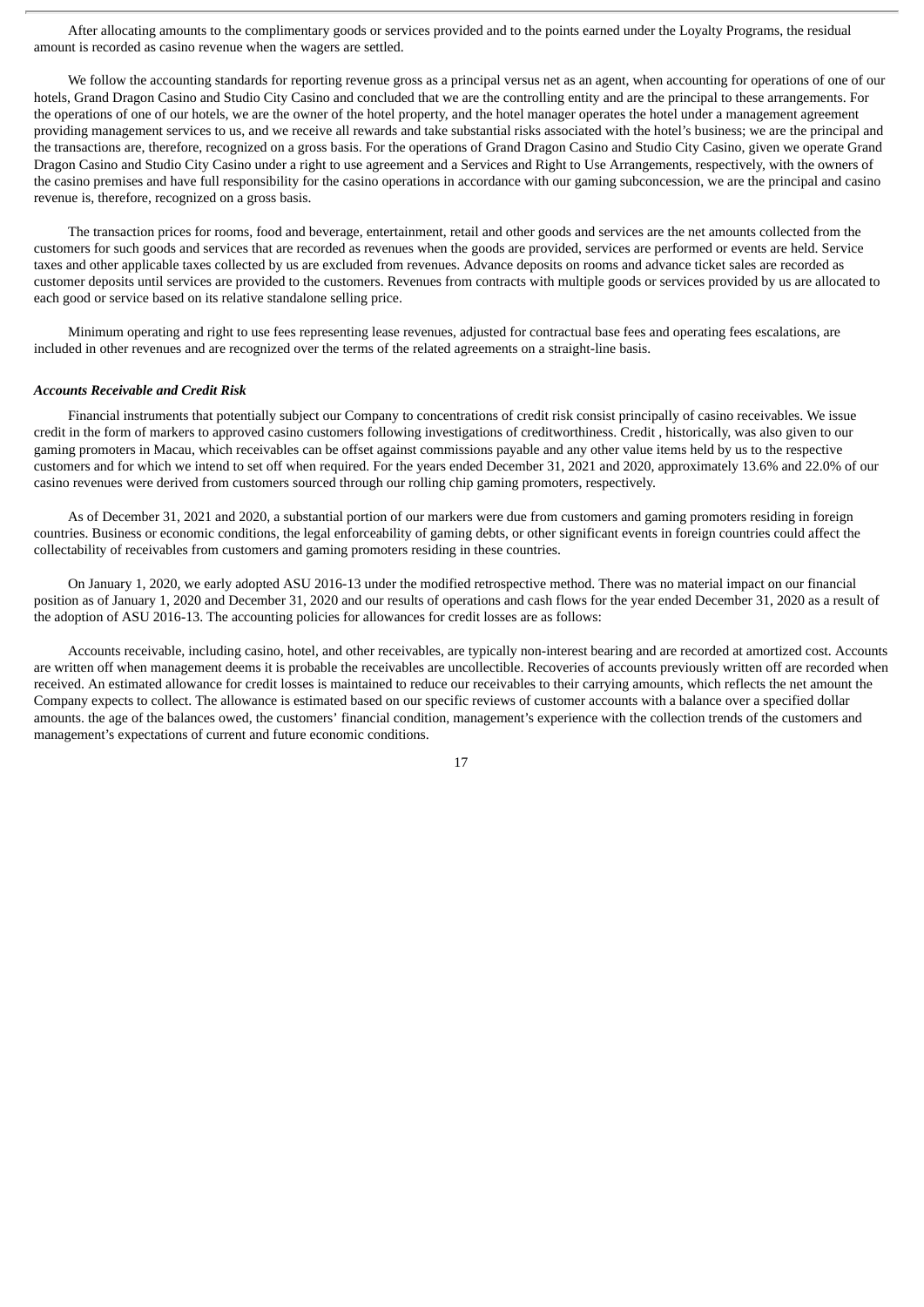As of December 31, 2021 and 2020, the Company's allowances for casino credit losses were 84.0% and 74.1% of gross casino accounts receivables, respectively. The allowances for casino credit losses as a percentage of gross casino accounts receivable increased in 2021 was due to an increase in the age of outstanding account balances primarily caused by the COVID-19 outbreak, the cessation of gaming promoter operations and management's expectations of future economic and business conditions and forecasts, including the impact of the COVID-19 outbreak. At December 31, 2021, a 100 basis-point change in the estimated allowance for credit losses as a percentage of casino receivables would change the allowance for credit losses by approximately US\$3.0 million.

# *Income Tax*

Deferred income taxes are recognized for all significant temporary differences between the tax basis of assets and liabilities and their reported amounts in the consolidated financial statements. Deferred tax assets are reduced by a valuation allowance when, in the opinion of management, it is more likely than not that some portion or all of the deferred tax assets will not be realized. Current income taxes are provided for in accordance with the laws of the relevant taxing authorities. As of December 31, 2021 and 2020, we recorded valuation allowances of US\$96.7 million and US\$88.5 million, respectively, as management believes it is more likely than not that these deferred tax assets will not be realized. Our assessment considers, among other matters, the nature, frequency and severity of current and cumulative losses, forecasts of future profitability, and the duration of statutory carryforward periods. To the extent that the financial results of our operations improve and it becomes more likely than not that the deferred tax assets are realizable, the valuation allowances will be reduced.

#### *Other Accounting Policies and Estimates*

In addition to the critical accounting policies and estimates described above, there are other accounting policies and estimates within the consolidated financial statements. Management believes the current assumptions and other considerations used to estimate amounts reflected in the consolidated financial statements are appropriate. However, if actual experience differs from the assumptions and other considerations used in estimating amounts reflected in the consolidated financial statements, the resulting changes could have a material adverse effect on the consolidated financial statements. See note 2 to the consolidated financial statements for further information on significant accounting policies.

#### **Recent Changes in Accounting Standards**

See note 2 to the consolidated financial statements included elsewhere in this annual report for discussion of recent changes in accounting standards.

#### **Results of Operations**

## *Year Ended December 31, 2021 Compared to Year Ended December 31, 2020*

#### *Revenues*

Our total operating revenues for the year ended December 31, 2021 were US\$1.78 billion, an increase of US\$234.6 million, or 15.2%, from US\$1.55 billion for the year ended December 31, 2020. The increase in total operating revenues was primarily attributable to improved performance in mass market tables game segment and non-gaming operations at City of Dreams, as well as increased casino revenues generated from the operations of Studio City Casino by our subsidiary, Melco Resorts Macau, the gaming subconcessionaire, partially offset by softer performance in rolling chip segment at City of Dreams and Altira Macau. Net income/loss from Studio City Casino gaming operations are reimbursed to/from Studio City Entertainment pursuant to the Services and Right to Use Arrangements. Such reimbursement is included in general and administrative expenses.

Our total operating revenues for the year ended December 31, 2021 consisted of US\$1.46 billion of casino revenues, representing 81.6% of our total operating revenues, and US\$327.6 million of non-casino revenues. Our total operating revenues for the year ended December 31, 2020 consisted of US\$1.27 billion of casino revenues, representing 82.0% of our total operating revenues, and US\$279.2 million of non-casino revenues.

*Casino.* Casino revenues for the year ended December 31, 2021 were US\$1.46 billion, representing a US\$186.2 million, or 14.7%, increase from casino revenues of US\$1.27 billion for the year ended December 31, 2020, primarily due to higher revenues in mass market tables game and gaming machine segments at City of Dreams and Altira Macau, as well as increased casino revenues generated from the operations of Studio City Casino by our subsidiary, Melco Resorts Macau, the gaming subconcessionaire, partially offset by softer performance in rolling chip segment at City of Dreams and Altira Macau. Pursuant to the Services and Right to Use Arrangements, net income/loss arisen from operating the Studio City Casino is reimbursed to/from Studio City Entertainment. Such reimbursement is included in general and administrative expenses.

*Altira Macau.* Altira Macau has strategically repositioned itself to cater to the premium mass segment and has shut down VIP rolling chip operations starting in the third quarter of 2021. Altira Macau's rolling chip volume for the year ended December 31, 2021 was US\$1.96 billion, representing a decrease of US\$1.07 billion, or 35.3%, from US\$3.04 billion for the year ended December 31, 2020. The rolling chip win rate was 1.61% for the year ended December 31, 2021, which decreased from 4.11% for the year ended December 31, 2020. Our expected range was 2.85% to 3.15%. In the mass market table games segment, drop was US\$159.2 million for the year ended December 31, 2021, representing an increase of 11.3% from US\$143.1 million for the year ended December 31, 2020. The mass market table games hold percentage was 24.5% for the year ended December 31, 2021, increasing from 23.2% for the year ended December 31, 2020. Average net win per gaming machine per day was US\$201 for the year ended December 31, 2021, an increase of US\$51, or 34.3%, from US\$150 for the year ended December 31, 2020.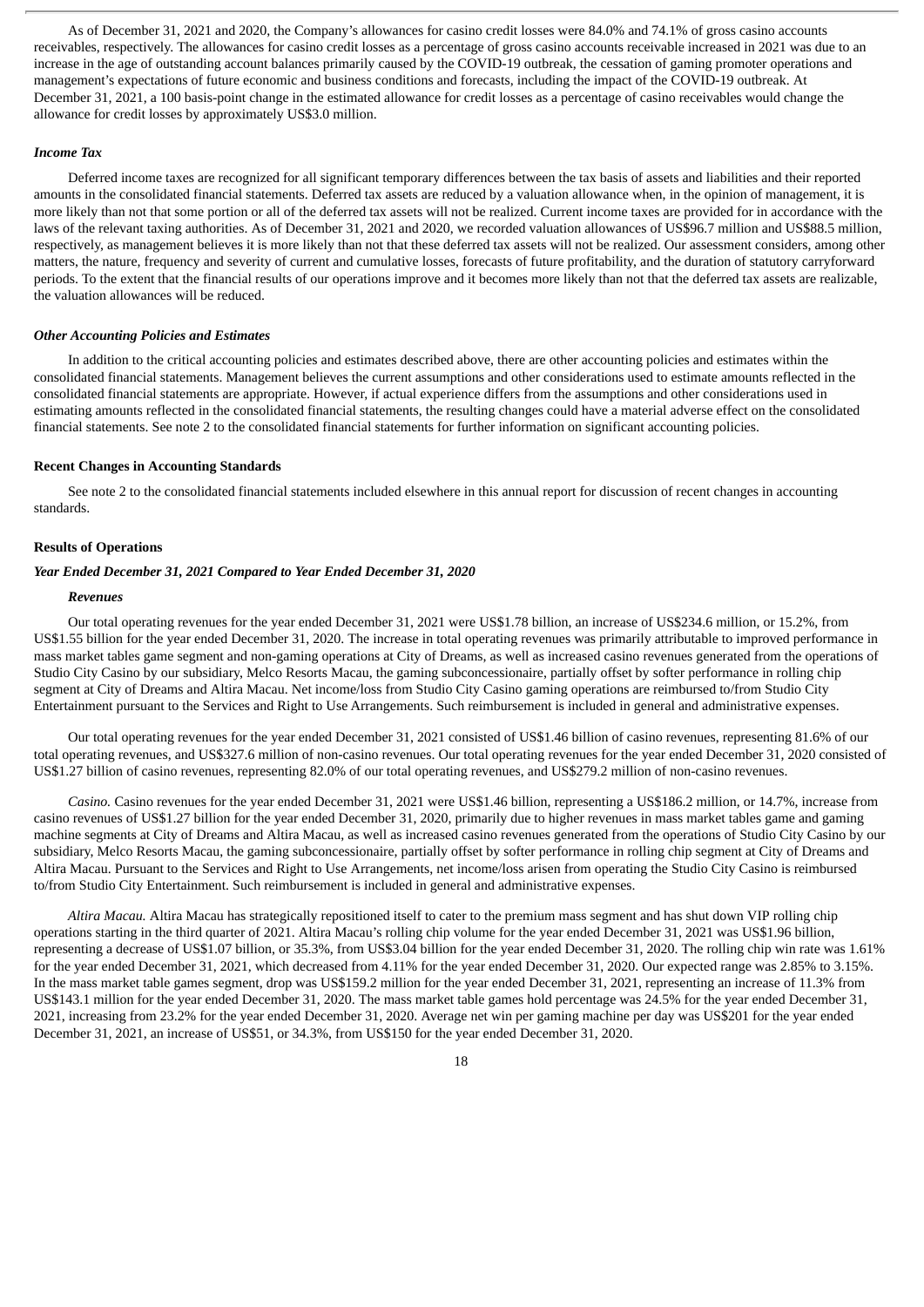*City of Dreams.* City of Dreams' rolling chip volume for the year ended December 31, 2021 of US\$14.60 billion represented a decrease of US\$1.10 billion, or 7.0%, from US\$15.70 billion for the year ended December 31, 2020. The rolling chip win rate was 2.54% for the year ended December 31, 2021, which decreased from 4.21% for the year ended December 31, 2020. Our expected range was 2.85% to 3.15%. In the mass market table games segment, drop was US\$2.85 billion for the year ended December 31, 2021 which represented an increase of US\$1.40 billion, or 97.5%, from US\$1.44 billion for the year ended December 31, 2020. The mass market table games hold percentage was 30.8% for the year ended December 31, 2021, decreasing from 32.1% for the year ended December 31, 2020. Average net win per gaming machine per day was US\$282 for the year ended December 31, 2021, an increase of US\$52, or 22.4%, from US\$230 for the year ended December 31, 2020.

*Mocha Clubs.* Mocha Clubs' average net win per gaming machine per day for the year ended December 31, 2021 was US\$287, an increase of US\$42, or 17.2%, from US\$244 for the year ended December 31, 2020.

*Rooms.* Room revenues (including complimentary rooms) were US\$86.1 million for the year ended December 31, 2021, representing an increase of US\$28.8 million, or 50.4%, from room revenues (including complimentary rooms) of US\$57.2 million for the year ended December 31, 2020. The increase was primarily due to improved occupancy as a result of a year-over-year increase in inbound tourism to Macau. City of Dreams' average daily rate, occupancy rate and REVPAR were US\$205, 53% and US\$109, respectively, for the year ended December 31, 2021, as compared to US\$210, 33% and US\$69, respectively, for the year ended December 31, 2020. Altira Macau's average daily rate, occupancy rate and REVPAR were US\$110, 48% and US\$53, respectively, for the year ended December 31, 2021, as compared to US\$164, 36% and US\$59, respectively, for the year ended December 31, 2020.

*Food and beverage.* Food and beverage revenues (including complimentary food and beverage) were US\$52.9 million for the year ended December 31, 2021, representing an increase of US\$15.5 million, or 41.5%, from food and beverage revenues (including complimentary food and beverage) of US\$37.4 million for the year ended December 31, 2020. The increase was primarily due to increase in business activities as a result of a year-over-year increase in inbound tourism to Macau.

*Entertainment, retail and other*. Entertainment, retail and other revenues (including complimentary entertainment services) were US\$188.6 million and US\$184.5 million for the years ended December 31, 2021 and 2020, respectively.

#### *Operating costs and expenses*

Total operating costs and expenses were US\$2.02 billion for the year ended December 31, 2021, compared to US\$1.99 billion for the year ended December 31, 2020.

*Casino.* Casino expenses remained stable at US\$1.23 billion for both the years ended December 31, 2021 and 2020, primarily due to a decrease in provision for credit losses at City of Dreams and Altira Macau and a decrease in gaming taxes at Altira Macau resulting from lower revenues, which were offset by an increase in gaming taxes at City of Dreams and Mocha Clubs resulting from higher revenues, as well as an increase in casino expenses at Studio City Casino due to its improved performance, for which Melco Resorts Macau is reimbursed pursuant to the Services and Right to Use Arrangements.

*Rooms.* Room expenses, which represent the costs of operating the hotel facilities at Altira Macau and City of Dreams, were US\$30.9 million and US\$29.1 million for the years ended December 31, 2021 and 2020, respectively.

*Food and beverage.* Food and beverage expenses were US\$53.3 million and US\$47.7 million for the years ended December 31, 2021 and 2020, respectively. The increase was in-line with higher food and beverage revenues for the year ended December 31, 2020.

*Entertainment, retail and other.* Entertainment, retail and other expenses were US\$20.2 million and US\$44.2 million for the years ended December 31, 2021 and 2020, respectively. The decrease was primarily due to lower operating costs as a result of the temporary closure of The House of Dancing Water since late June 2020.

*General and administrative.* General and administrative expenses increased by US\$40.1 million, or 13.7%, to US\$332.7 million for the year ended December 31, 2021 from US\$292.6 million for the year ended December 31, 2020. The increase was primarily due to a lower reimbursement from Studio City Entertainment pursuant to the Services and Right to Use Arrangements as a result of the improved performance at Studio City Casino in the year ended December 31, 2021, partially offset by lower general and administrative expenses as a result of our cost containment efforts.

*Amortization of gaming subconcession.* Amortization expenses for our gaming subconcession continued to be recognized on a straight-line basis and were US\$57.3 million and US\$57.4 million for the years ended December 31, 2021 and 2020, respectively.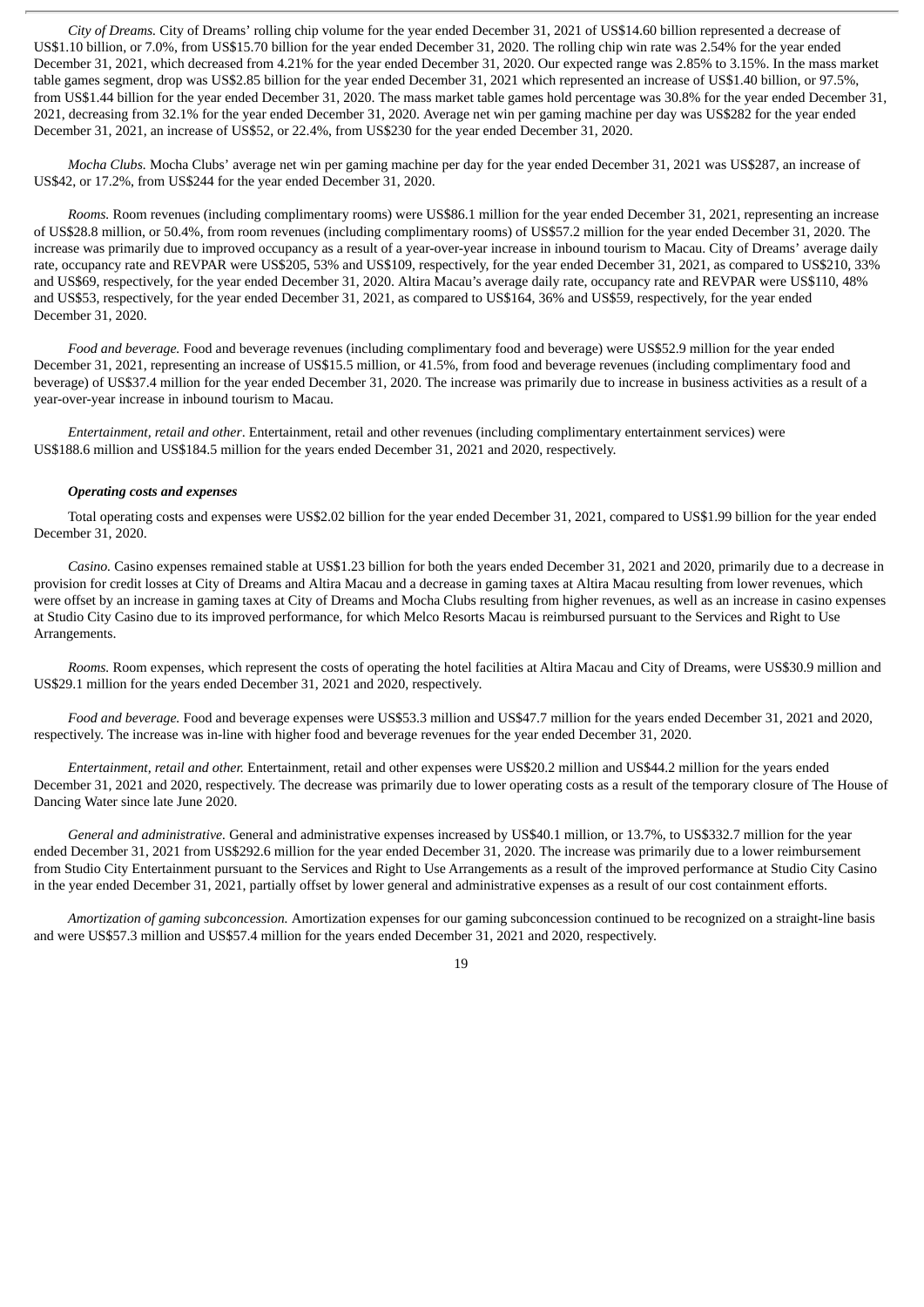*Amortization of land use rights.* Amortization expenses for the land use rights continued to be recognized on a straight-line basis and were US\$10.9 million for both the years ended December 31, 2021 and 2020.

*Depreciation and amortization.* Depreciation and amortization expenses slightly increased by US\$3.8 million, or 1.4%, to US\$269.5 million for the year ended December 31, 2021 from US\$265.7 million for the year ended December 31, 2020.

*Property charges and other.* Property charges and other for the year ended December 31, 2021 were US\$16.6 million, which primarily included the costs incurred as a result of departmental restructuring. Property charges and other for the year ended December 31, 2020 were US\$12.9 million, which primarily included the costs incurred as a result of departmental restructuring, assets impairment and donation in relation to the COVID-19 outbreak.

#### *Non-operating expenses, net*

Net non-operating expenses consist of interest income, interest expenses, net of amounts capitalized, other financing costs, foreign exchange losses, net, loss on extinguishment of debt, costs associated with debt modification as well as other non-operating expenses, net.

Interest expenses, net of amounts capitalized were US\$234.0 million (net of amounts capitalized of US\$0.5 million) for the year ended December 31, 2021, compared to US\$194.7 million (net of amounts capitalized of US\$0.7 million) for the year ended December 31, 2020. The increase was primarily due to increased interest expenses arising from the issuance of the First 2028 Senior Notes in July 2020, the Additional 2028 Senior Notes in August 2020, and the Additional 2029 Senior Notes in January 2021.

Other financing costs amounted to US\$10.6 million for the year ended December 31, 2021, compared to US\$7.5 million for the year ended December 31, 2020. The increase in other financing costs was primarily due to the increase in loan commitment fees in connection with the 2020 Credit Facilities which were entered into in late April 2020.

Loss on extinguishment of debt for the year ended December 31, 2020 was US\$1.2 million, which was associated with the refinancing of the 2015 Credit Facilities with the 2020 Credit Facilities. We did not incur any loss on extinguishment of debt for the year ended December 31, 2021.

Costs associated with debt modification for the year ended December 31, 2020 were US\$0.3 million, which was associated with the refinancing of the 2015 Credit Facilities with the 2020 Credit Facilities. We did not incur any costs associated with debt modification for the year ended December 31, 2021.

#### *Income tax expense*

Income tax expense for the year ended December 31, 2021 was primarily attributable to a lump sum tax payable of US\$2.4 million in lieu of Macau Complementary Tax otherwise due by Melco Resorts Macau's shareholders on dividends distributable to them by Melco Resorts Macau, partially offset by deferred income tax credit of US\$0.6 million. The effective tax rate for the year ended December 31, 2021 was (0.30)%, as compared to (0.12)% for the year ended December 31, 2020. Such rates differs from the statutory Macau Complementary Tax rate of 12%, where the Company's majority operations are located, primarily due to the effects of different tax rates of subsidiaries operating in other jurisdictions, expenses for which no income tax benefit is receivable, tax losses that cannot be carried forward, expired tax losses and changes in valuation allowances for the years ended December 31, 2021 and 2020. Our management currently does not expect to realize significant income tax benefits associated with net operating losses carryforwards and other deferred tax assets generated by our Macau operations. However, to the extent that the financial results of our Macau operations improve and it becomes more likely than not that the deferred tax assets are realizable, we will be able to reduce the valuation allowance related to the net operating losses and other deferred tax assets.

#### *Net loss*

As a result of the foregoing, we had net loss of US\$481.7 million for the year ended December 31, 2021, compared to net loss of US\$654.7 million for the year ended December 31, 2020.

## **Liquidity and Capital Resources**

We have relied and intend to rely on our cash generated from our operations and our debt and equity financings to meet our financing needs and repay our indebtedness, as the case may be.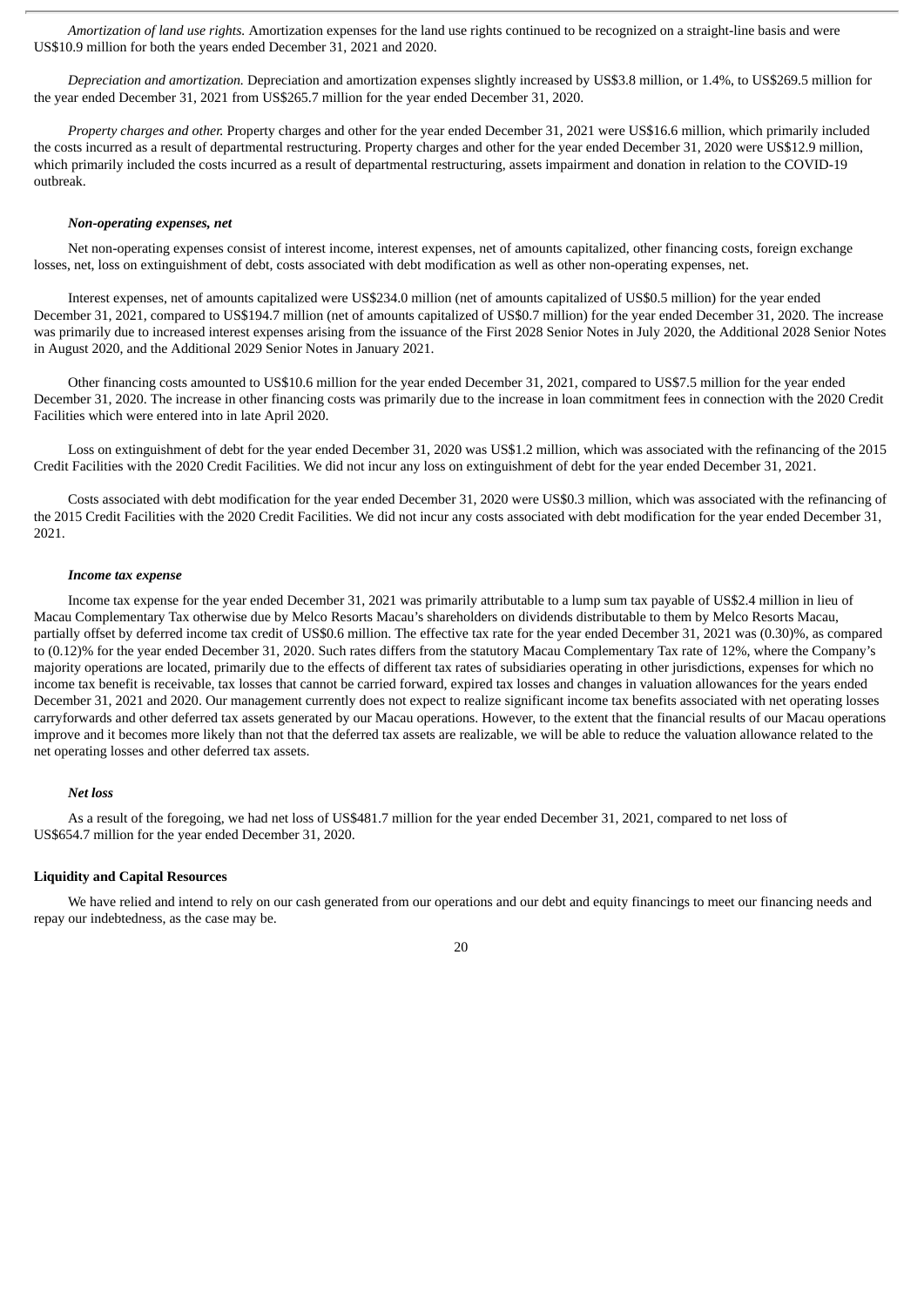As of December 31, 2021, we held cash and cash equivalents of US\$886.0 million and restricted cash of US\$0.3 million. Further, HK\$11.73 billion (equivalent to US\$1.50 billion) of the revolving credit facility under the 2020 Credit Facilities and HK\$1.0 million (equivalent to US\$0.1 million) of the revolving credit facility under the 2015 Credit Facilities were available for future drawdown, subject to satisfaction of certain conditions precedent.

#### **Cash Flows**

The following table sets forth a summary of our cash flows for the years indicated:

|                                                                       | <b>Year Ended</b><br>December 31. |             |
|-----------------------------------------------------------------------|-----------------------------------|-------------|
|                                                                       | 2021                              | 2020        |
|                                                                       | (In thousands of US\$)            |             |
| <b>CONSOLIDATED STATEMENTS OF CASH FLOWS:</b>                         |                                   |             |
| Net cash used in operating activities                                 | \$(165,262)                       | \$(759,721) |
| Net cash (used in) provided by investing activities                   | \$(246,140)                       | \$268,262   |
| Net cash provided by financing activities                             | \$408,353                         | \$728,298   |
| Effect of exchange rate on cash, cash equivalents and restricted cash | (5,241)<br>$\mathbb{S}$           | 3,059<br>S  |
| (Decrease) increase in cash, cash equivalents and restricted cash     | (8,290)                           | \$239,898   |
| Cash, cash equivalents and restricted cash at beginning of year       | \$894,521                         | \$654,623   |
| Cash, cash equivalents and restricted cash at end of year             | \$886,231                         | \$894,521   |

#### *Operating Activities*

Operating cash flows are generally affected by changes in operating income and accounts receivable related to VIP table games play and hotel operations conducted on a cash and credit basis and the remainder of the business, including mass market table games play, gaming machine play, food and beverage, and entertainment that are conducted primarily on a cash basis.

Net cash used in operating activities was US\$165.3 million for the year ended December 31, 2021, compared to net cash used in operating activities of US\$759.7 million for the year ended December 31, 2020. The change was primarily due to improved performance of operations as described in the foregoing section and decreased working capital for operations.

## *Investing Activities*

Net cash used in investing activities was US\$246.1 million for the year ended December 31, 2021, compared to net cash provided by investing activities of US\$268.3 million for the year ended December 31, 2020. The change was primarily due to payments of funds to affiliated companies during the year ended December 31, 2021 as compared to repayments from affiliated companies during the year ended December 31, 2020.

Net cash used in investing activities for the year ended December 31, 2021 mainly included payments for acquisition of property and equipment of US\$189.9 million and funds to affiliated companies of US\$54.2 million.

Net cash provided by investing activities for the year ended December 31, 2020 mainly included repayments from affiliated companies of US\$417.3 million, partially offset by payments for acquisition of property and equipment of US\$145.9 million.

Our payments for acquisition of property and equipment for the year ended December 31, 2021 were US\$189.9 million, as compared to US\$145.9 million for the year ended December 31, 2020. Such capital expenditures for both years were mainly associated with our development projects as well as enhancements to our integrated resort offerings.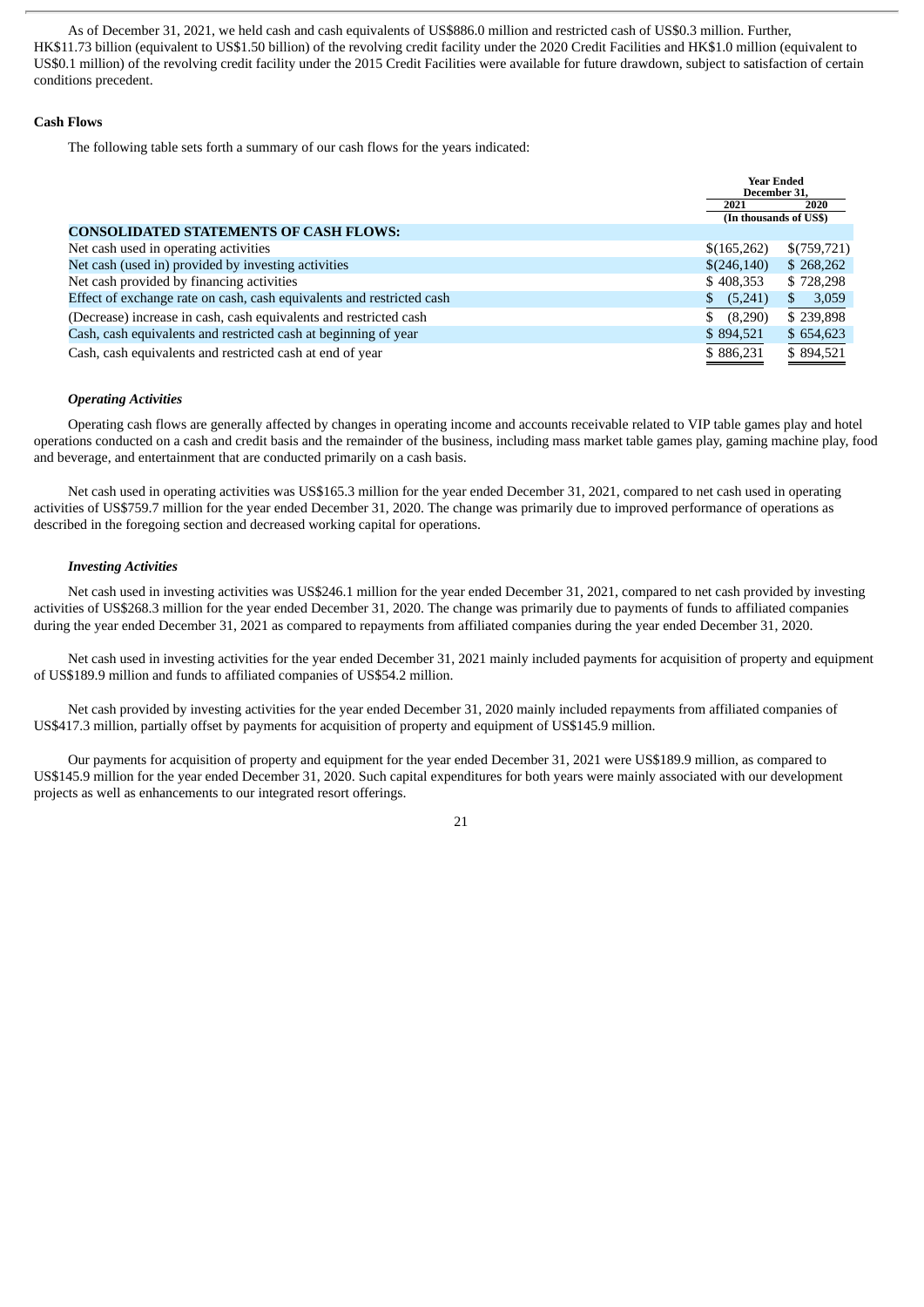#### *Financing Activities*

Net cash provided by financing activities amounted to US\$408.4 million for the year ended December 31, 2021, which primarily represented (i) the drawdown of the revolving credit facility under the 2020 Credit Facilities of US\$399.7 million in December 2021 and (ii) the proceeds from the issuance of the Additional 2029 Senior Notes of US\$258.1 million, which priced at 103.250% of the principal amount, partially offset by (iii) the repayment of the outstanding revolving credit facility under the 2020 Credit Facility of US\$249.9 million.

Net cash provided by financing activities was US\$728.3 million for the year ended December 31, 2020, which primarily represented (i) the proceeds from the issuance of the First 2028 Senior Notes in aggregate principal amount of US\$500.0 million in July 2020, (ii) the proceeds from the issuance of the Additional 2028 Senior Notes of US\$353.5 million in August 2020, which priced at 101.0% of the principal amount, (iii) the drawdown of the 2020 Credit Facilities of US\$602.2 million, and (iv) the drawdown of the revolving credit facility under the 2015 Credit Facilities of US\$251.5 million, which were offset in part by (v) the repayment of the 2020 Credit Facilities of US\$352.2 million, (vi) repayment of all loan amounts under the 2015 Credit Facilities of US\$252.6 million, other than HK\$1.0 million (equivalent to US\$0.1 million) which remained outstanding under the term loan facility, (vii) dividend payments of US\$325.0 million and (viii) payments of deferred financing costs of US\$58.6 million.

#### *Indebtedness*

The following table presents a summary of our gross indebtedness as of December 31, 2021:

|                        |    | As of December 31,<br>2021 |  |
|------------------------|----|----------------------------|--|
|                        |    | (In thousands of US\$)     |  |
| 2025 Senior Notes      | S  | 1,000,000                  |  |
| 2026 Senior Notes      | \$ | 500,000                    |  |
| 2027 Senior Notes      | \$ | 600,000                    |  |
| 2028 Senior Notes      | \$ | 850,000                    |  |
| 2029 Senior Notes      | \$ | 1,150,000                  |  |
| 2015 Credit Facilities | S  | 128                        |  |
| 2020 Credit Facilities | S  | 399,693                    |  |
|                        |    | 4,499,821                  |  |

Major changes in our indebtedness during the year ended and subsequent to December 31, 2021 are summarized below.

On January 21, 2021, we issued US\$250.0 million in aggregate principal amount of the Additional 2029 Senior Notes.

On January 27, 2021, HK\$1.94 billion (equivalent to US\$249.9 million) in principal amount outstanding of the revolving credit facility under the 2020 Credit Facilities, together with accrued interest, was repaid with the proceeds from the 2029 Senior Notes.

On June 29, 2021, the 2029 Senior Notes were listed on the Chongwa (Macao) Financial Asset Exchange Co., Limited.

On November 5, 2021, MCO Nominee One received confirmation that the majority of lenders of the 2020 Credit Facilities have consented and agreed to a waiver extension of the following financial condition covenants contained in the revolving credit facility under the 2020 Credit Facilities (the "Facility Agreement"): (i) meet or exceed the interest cover ratio (ratio of consolidated EBITDA to consolidated net finance charges as such terms are defined in the Facility Agreement) of 2.50 to 1.00; (ii) not exceed the senior leverage ratio (ratio of consolidated total debt to consolidated EBITDA as such terms are defined in the Facility Agreement) of 3.50 to 1.00; and (iii) not exceed the total leverage ratio (ratio of consolidated total debt to consolidated EBITDA as such terms are defined in the Facility Agreement) of 4.50 to 1.00, in each case in respect of the relevant periods ending on the following applicable test dates: (a) March 31, 2022; (b) June 30, 2022; (c) September 30, 2022; and (d) December 31, 2022. MCO Nominee One has paid a customary fee to all consenting lenders in relation to such consent and such consent has become effective upon receipt of the consent fee by the facility agent of the lenders to the 2020 Credit Facilities.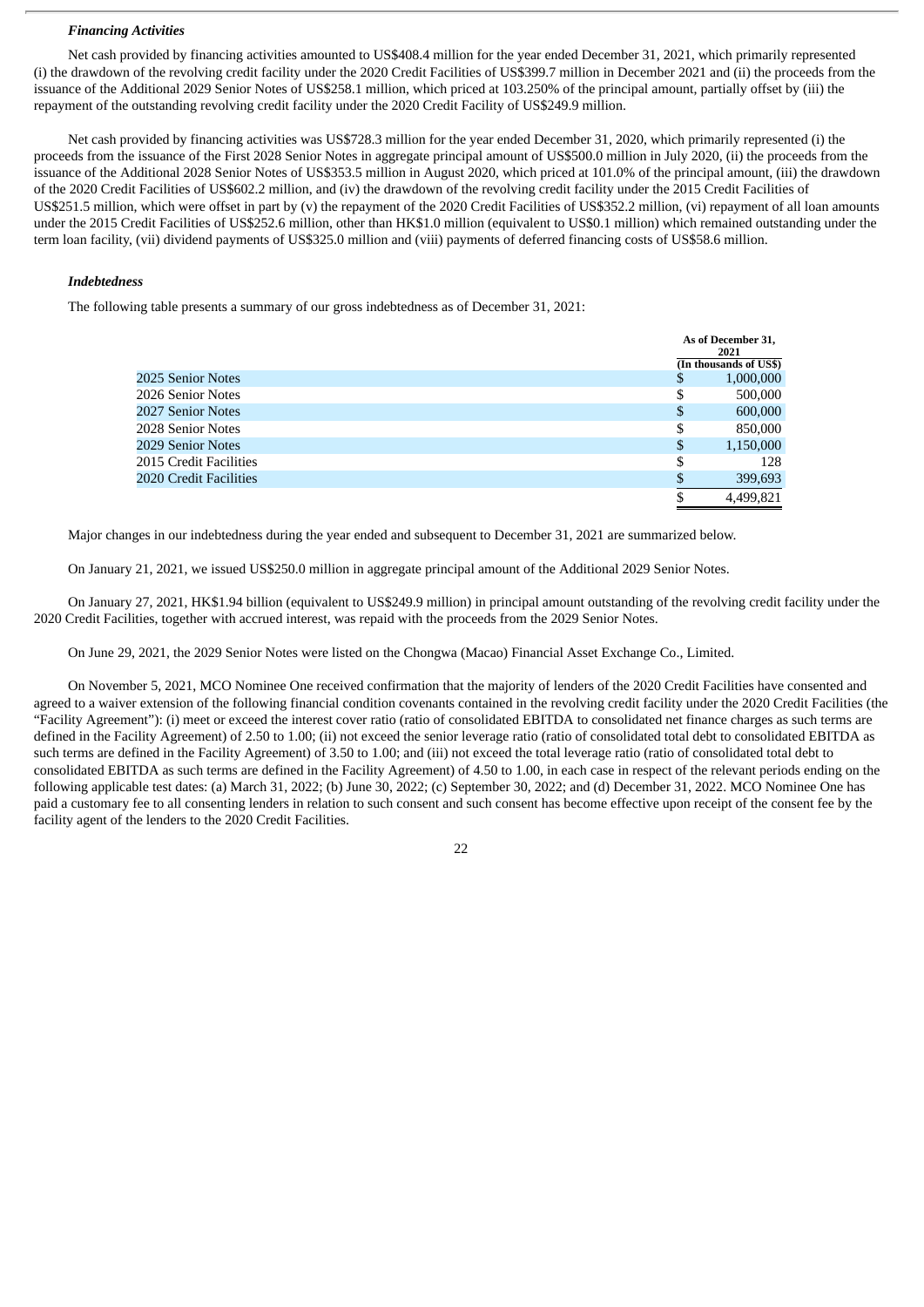On December 1, 2021, MCO Nominee One drew down HK\$1.17 billion (equivalent to US\$149.6 million) under the 2020 Credit Facilities and, on December 15, 2021, drew down HK\$1.95 billion (equivalent to \$250.0 million) under the 2020 Credit Facilities.

During the period from January 1, 2022 to April 29, 2022, MCO Nominee One drew down US\$420.0 million of the revolving credit facility under the 2020 Credit Facilities, out of which US\$340.0 million was advanced to Melco for working capital and general corporate purposes.

For further details of the above indebtedness, see note 11 to the consolidated financial statements included elsewhere in this annual report, which includes information regarding the type of debt facilities used, the extent to which borrowings are at fixed rates and still available to us, the maturity profile of such debt facilities, the currency and interest rate structure, the charge on our assets and the nature and extent of any restrictions on our ability, and the ability of our subsidiaries, to transfer funds as cash dividends, loans or advances. See also "—Long-term Indebtedness and Contractual Obligations" for details of the maturity profile of debt and "—Quantitative and Qualitative Disclosures about Market Risk" for further understanding of our hedging of interest rate risk and foreign exchange risk exposure.

#### **Other Financing and Liquidity Matters**

We may obtain financing in the form of, among other things, equity or debt, including additional bank loans or high yield, mezzanine or other debt, or rely on our operating cash flow to fund the development of our projects. We are a growing company with significant financial needs. We expect to have significant capital expenditures in the future as we continue to develop our properties.

We have relied, and intend in the future to rely, on our operating cash flow and different forms of financing to meet our funding needs and repay our indebtedness, as the case may be.

The timing of any future debt and equity financing activities will be dependent on our funding needs, our development and construction schedule, the availability of funds on terms acceptable to us, and prevailing market conditions. We may carry out activities from time to time to strengthen our financial position and ability to better fund our business expansion plans. Such activities may include refinancing, purchasing or otherwise retiring existing debt, monetizing assets, sale-and-leaseback transactions or other similar activities. Any such activities will depend on prevailing market conditions, our liquidity requirements, contractual restrictions and other factors and the amounts involved may be material.

Any other future developments may be subject to further financing and a number of other factors, many of which are beyond our control.

Our material cash requirements arise from the payment of interest expenses and repayment of principal relating to our indebtedness.

As of December 31, 2021, we had capital commitments contracted for but not incurred mainly for the acquisition of property and equipment for City of Dreams totaling US\$25.5 million. In addition, we have contingent liabilities arising in the ordinary course of business. For further details for our commitments and contingencies, see note 20 to the consolidated financial statements included elsewhere in this annual report.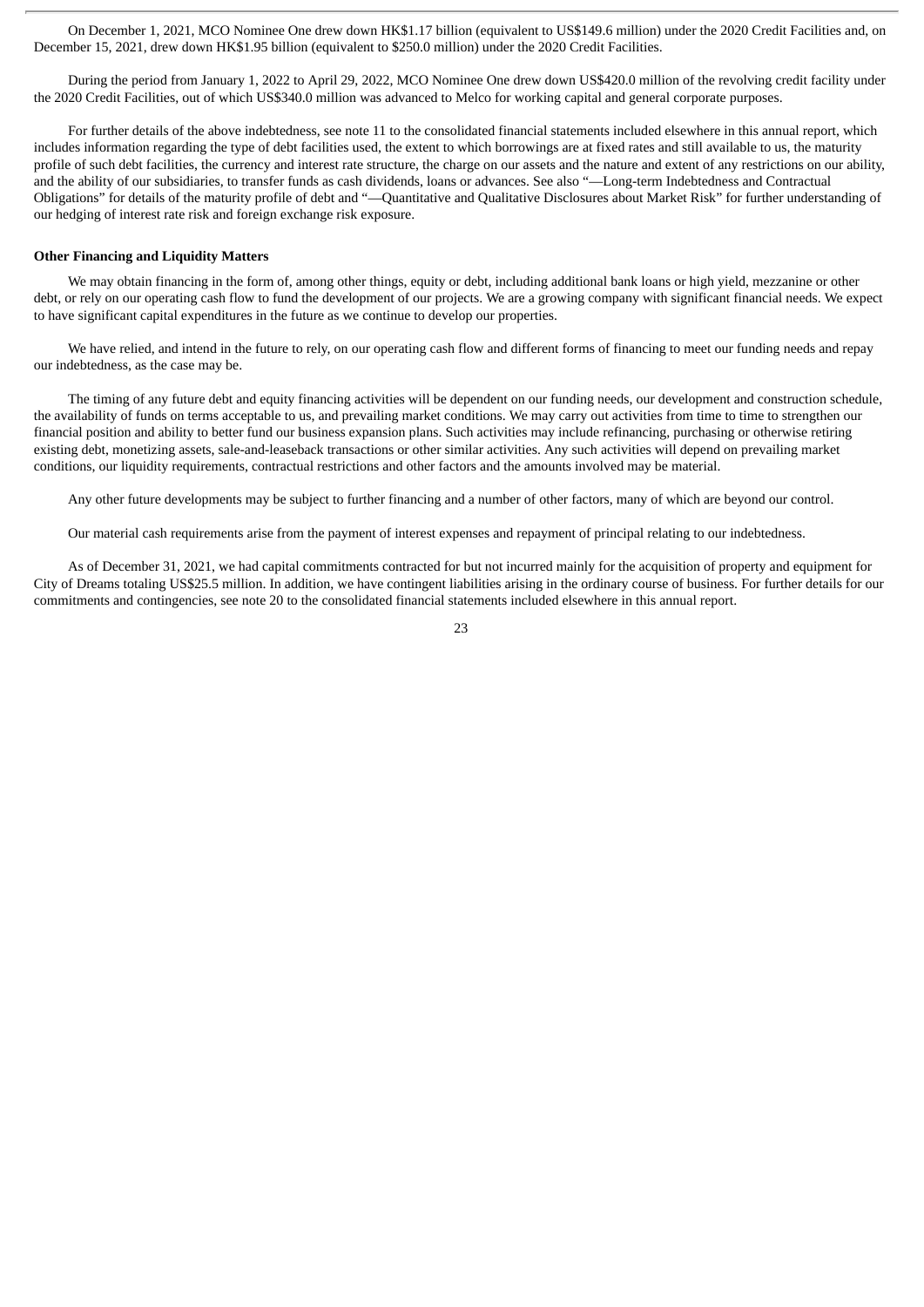# **Long-term Indebtedness and Contractual Obligations**

Our total long-term indebtedness and other contractual obligations as of December 31, 2021 are summarized below.

|                                                                  | <b>Payments Due by Period</b> |           |                       |                   |           |
|------------------------------------------------------------------|-------------------------------|-----------|-----------------------|-------------------|-----------|
|                                                                  | Less than                     |           | More than             |                   |           |
|                                                                  | 1 year                        | 1-3 years | 3-5 years             | 5 years           | Total     |
|                                                                  |                               |           | (in millions of US\$) |                   |           |
| Long-term debt obligations $(1)$ :                               |                               |           |                       |                   |           |
| 2029 Senior Notes                                                | \$                            |           |                       | \$1,150.0         | \$1,150.0 |
| 2025 Senior Notes                                                |                               |           | 1,000.0               |                   | 1,000.0   |
| 2028 Senior Notes                                                |                               |           |                       | 850.0             | 850.0     |
| 2027 Senior Notes                                                |                               |           |                       | 600.0             | 600.0     |
| 2026 Senior Notes                                                |                               |           | 500.0                 | $\hspace{0.05cm}$ | 500.0     |
| 2020 Credit Facilities                                           |                               |           | 399.7                 |                   | 399.7     |
| 2015 Credit Facilities                                           | 0.1                           |           |                       |                   | 0.1       |
| Fixed interest payments                                          | 219.4                         | 438.9     | 344.5                 | 275.0             | 1,277.8   |
| Variable interest payments(2)                                    | 4.8                           | 9.6       | 1.6                   |                   | 16.0      |
| <b>Operating leases</b> (3)                                      | 7.7                           | 2.9       | 2.8                   | 31.3              | 44.7      |
| Construction costs and property and equipment retention payables | 4.4                           |           |                       |                   | 4.4       |
| <b>Other contractual commitments:</b>                            |                               |           |                       |                   |           |
| Property and equipment acquisition commitments                   | 23.4                          | 2.1       |                       |                   | 25.5      |
| Gaming subconcession premium $(4)$                               | 11.7                          |           |                       |                   | 11.7      |
| Total contractual obligations                                    | \$271.5                       | \$453.5   | \$2,248.6             | \$2,906.3         | \$5,879.9 |

(1) See note 11 to the consolidated financial statements included elsewhere in this annual report for further details on these debt facilities.

(2) Amounts for all periods represent our estimated interest payments on our debt facilities based upon amounts outstanding and HIBOR as at December 31, 2021 plus the applicable interest rate spread in accordance with the respective debt agreements. Actual rates will vary.

(3) See note 12 to the consolidated financial statements included elsewhere in this annual report for further details on these lease liabilities.

(4) Represents annual premium with a fixed portion and a variable portion based on the number and type of gaming tables and machines in operation as of December 31, 2021 for our gaming subconcession which expires in June 2022. The gaming tax for gaming subconcession as disclosed in note 20(b) to the consolidated financial statements are not included in this table as the amount is variable in nature.

#### **Off-Balance Sheet Arrangements**

We have not entered into any material financial guarantees or other commitments to guarantee the payment obligations of any third parties. We have not entered into any derivative contracts that are indexed to our shares and classified as shareholder's equity, or that are not reflected in our consolidated financial statements.

Furthermore, we do not have any retained or contingent interest in assets transferred to an unconsolidated entity that serves as credit, liquidity or market risk support to such entity. We do not have any variable interest in any unconsolidated entity that provides financing, liquidity, market risk or credit support to us or engages in leasing, hedging or research and development services with us.

#### **Distribution of Profits**

All subsidiaries of our company incorporated in Macau are required to set aside a minimum of 10% to 25% of the entity's profit after tax to the legal reserve until the balance of the legal reserve reaches a level equivalent to 25% to 50% of the entity's share capital in accordance with the provisions of the Macau Commercial Code. The legal reserve sets aside an amount from the subsidiaries' statements of operations and is not available for distribution to the shareholders of the subsidiaries. The appropriation of legal reserve is recorded in the subsidiaries' financial statements in the year in which it is approved by the shareholders of the relevant subsidiaries. As of December 31, 2021, the aggregate balance of the reserves amounted to US\$31.5 million.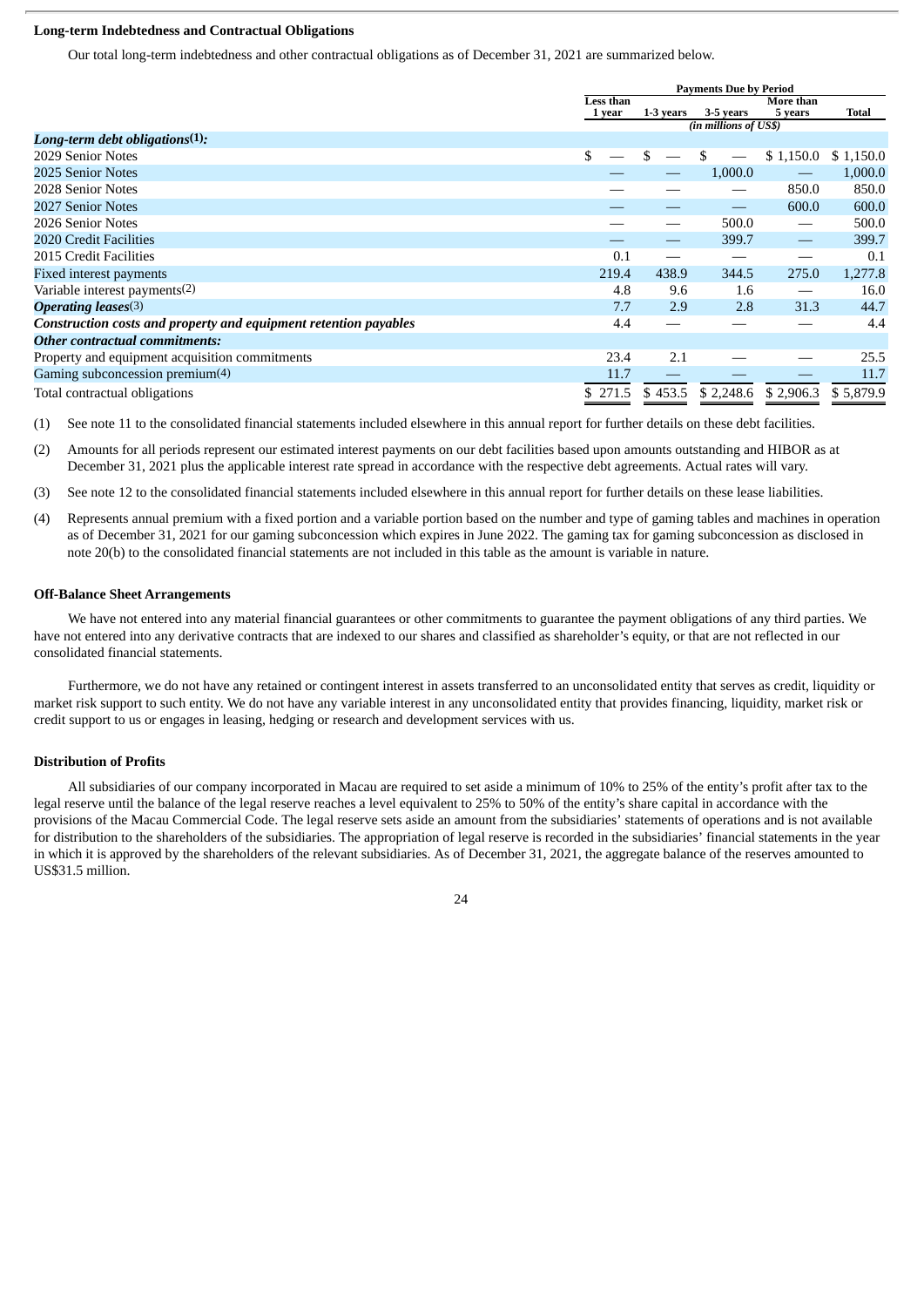During the year ended December 31, 2021, the sole director of our company did not declare any dividend on ordinary shares.

During the year ended December 31, 2020, the sole director of our company declared dividends of US\$270,382.70 per share to the Parent.

#### **Quantitative and Qualitative Disclosures about Market Risk**

Market risk is the risk of loss arising from adverse changes in market rates and prices, such as interest rates, foreign currency exchange rates and commodity prices.

#### *Interest Rate Risk*

Our exposure to interest rate risk is associated with our substantial indebtedness bearing interest based on floating rates. We attempt to manage interest rate risk by managing the mix of long-term fixed rate borrowings and variable rate borrowings and we may supplement by hedging activities in a manner we deem prudent. We cannot be sure that these risk management strategies have had the desired effect, and interest rate fluctuations could have a negative impact on our results of operations. As of December 31, 2021, we were subject to fluctuations in HIBOR as a result of our 2015 Credit Facilities and 2020 Credit Facilities.

As of December 31, 2021, 91% of our total gross indebtedness was based on fixed rates. Based on December 31, 2021 indebtedness level, an assumed 100 basis point change in HIBOR would cause our annual interest cost to change by approximately US\$4.0 million.

To the extent that we effect hedging in respect of our credit facilities, the counterparties to such hedging will also benefit from the security and guarantees we provide to the lenders under such credit facilities, which could increase our aggregate secured indebtedness. We do not intend to engage in transactions in derivatives or other financial instruments for trading or speculative purposes and we expect the provisions of our existing and any future credit facilities to restrict or prohibit the use of derivatives and financial instruments for purposes other than hedging.

#### *Foreign Exchange Risk*

Our exposure to foreign exchange rate risk is associated with the currency of our operations and our indebtedness and as a result of the presentation of our consolidated financial statements in U.S. dollar. The majority of our revenues are denominated in H.K. dollar, given the H.K. dollar is the predominant currency used in Macau and is often used interchangeably with the Pataca in Macau, while our expenses are denominated predominantly in Pataca and H.K. dollar. In addition, a significant portion of our indebtedness, as a result of the 2025 Senior Notes, 2026 Senior Notes, 2027 Senior Notes, 2028 Senior Notes and 2029 Senior Notes and certain expenses, have been and are denominated in U.S. dollar, and the costs associated with servicing and repaying such debt will be denominated in U.S. dollar.

The value of the H.K. dollar and Pataca against the U.S. dollar may fluctuate and may be affected by, among other things, changes in political and economic conditions. While the H.K. dollar is pegged to the U.S. dollar within a narrow range and the Pataca is in turn pegged to the H.K. dollar, and the exchange rates between these currencies has remained relatively stable over the past several years, we cannot assure you that the current peg or linkages between the U.S. dollar, H.K. dollar and Pataca will not be de-pegged, de-linked or otherwise modified and subjected to fluctuations. Any significant fluctuations in exchange rates between H.K. dollar or Pataca to U.S. dollar may have a material adverse effect on our revenues and financial condition.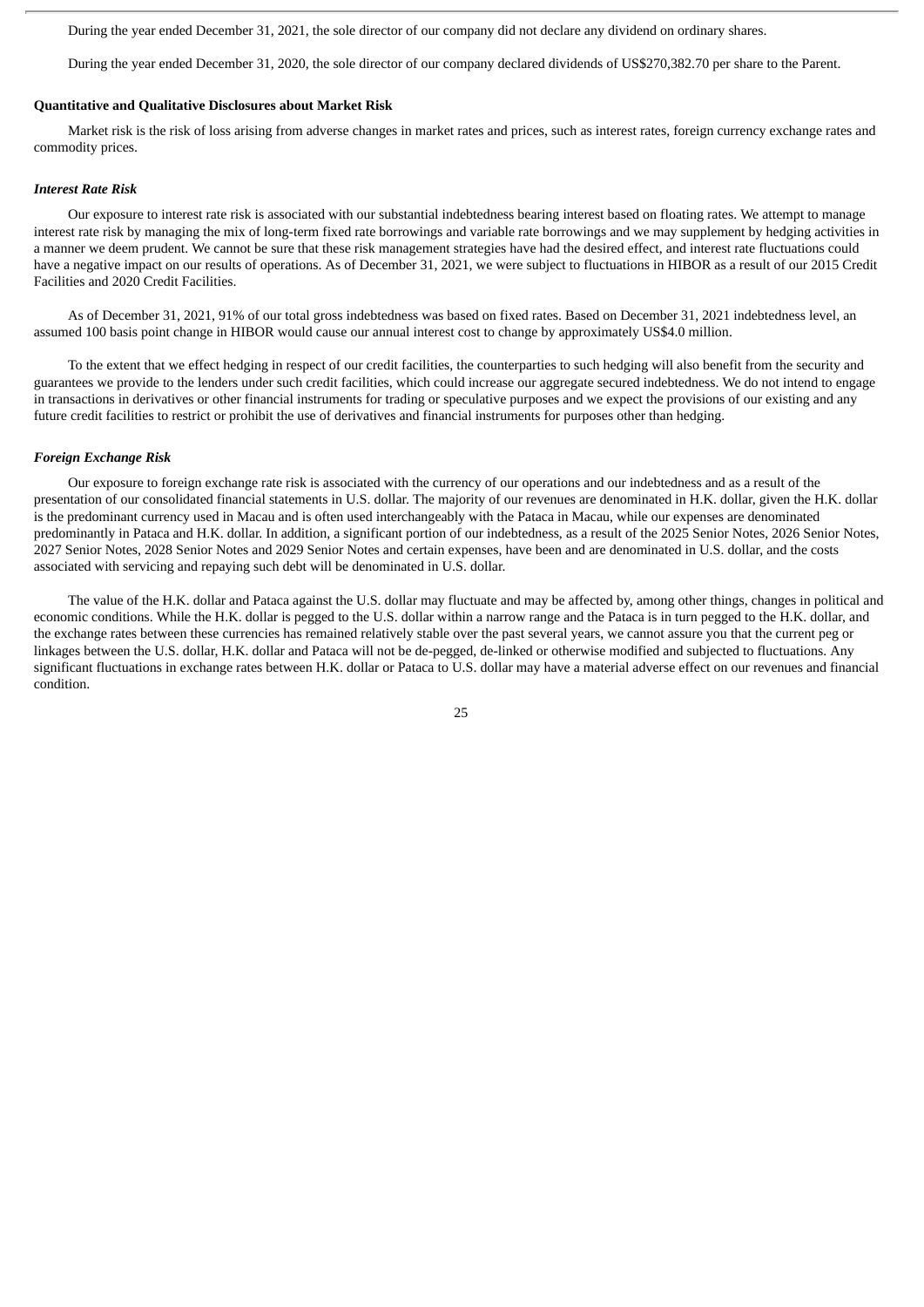We accept foreign currencies from our customers and as of December 31, 2021, in addition to H.K. dollar and Pataca, we also hold other foreign currencies. However, any foreign exchange risk exposure associated with those currencies is minimal.

We have not engaged in hedging transactions with respect to foreign exchange exposure of our revenues and expenses in our day-to-day operations during the year ended December 31, 2021. Instead, we maintain a certain amount of our operating funds in the same currencies in which we have obligations, thereby reducing our exposure to currency fluctuations. However, we occasionally enter into foreign exchange transactions as part of financing transactions and capital expenditure programs.

See note 11 to the consolidated financial statements included elsewhere in this annual report for further details related to our indebtedness as of December 31, 2021.

Major currencies in which our cash and bank balances held as of December 31, 2021 were U.S. dollar, H.K. dollar and Pataca. Based on the cash and bank balances as of December 31, 2021, an assumed 1% change in the exchange rates between currencies other than U.S. dollar against the U.S. dollar would cause a maximum foreign transaction gain or loss of approximately US\$7.3 million for the year ended December 31, 2021.

Based on the balances of indebtedness denominated in currencies other than U.S. dollar as of December 31, 2021, an assumed 1% change in the exchange rates between currencies other than U.S. dollar against the U.S. dollar would cause a foreign transaction gain or loss of approximately US\$4.0 million for the year ended December 31, 2021.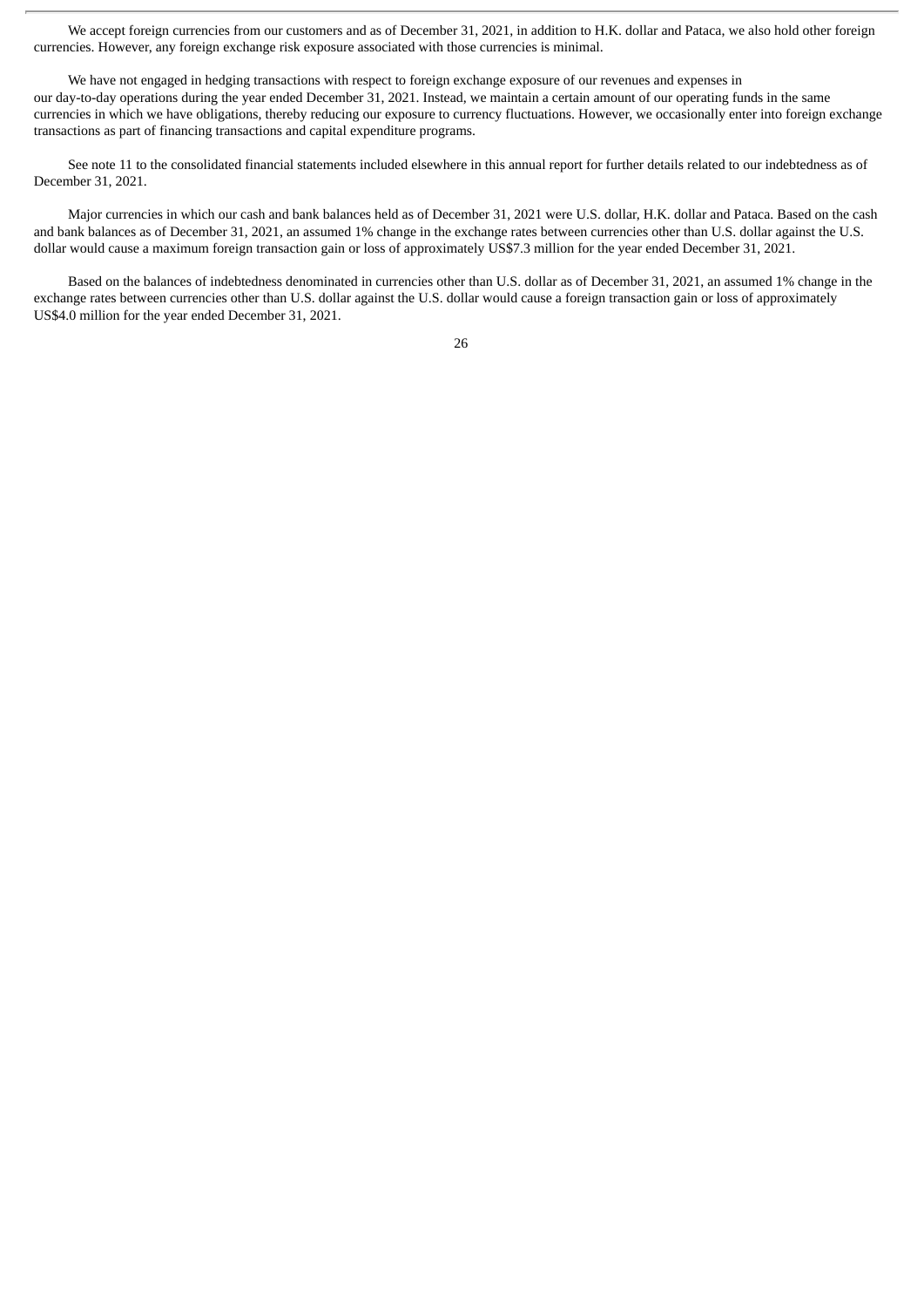#### <span id="page-32-0"></span>**Overview**

We are a developer, owner and operator of integrated resort facilities. Our subsidiary Melco Resorts Macau is one of six companies licensed, through concessions or subconcessions, to operate casinos in Macau.

We currently have two wholly-owned casino-based operations in Macau, namely, City of Dreams and Altira Macau, and non-casino based operations in Macau at our Mocha Clubs. We also provide gaming and non-gaming services to Studio City pursuant to the Services and Right to Use Arrangements and Master Services Agreements. For prevailing Macau market condition, see "Market and Competition."

Our current and future operations are designed to cater to a broad spectrum of gaming patrons, from high-stakes rolling chip gaming patrons to gaming patrons seeking a broader entertainment experience. We currently own and operate three Forbes Travel Guide Five-Star hotels in Macau – Altira Macau, Morpheus and Nüwa – and have received 12 Forbes Travel Guide Five-Star and one Forbes Travel Guide Four-Star recognition across our properties in 2022. We seek to attract patrons throughout Asia and, in particular, from Greater China.

Our current operating facilities are focused on the Macau gaming market. According to the DICJ, gross gaming revenues in Macau declined by 3.4% on a year-on-year basis in 2019 as compared to 2018. We believe such year-over-year decline in 2019 was mainly driven by a decline in VIP gaming revenues in Macau and the slowdown in the Chinese economy. According to the DICJ, from March 2020 to December 2020, Macau gross gaming revenues experienced an 85.5% decline compared to the same ten months from March 2019 to December 2019 due to imposed pandemic restrictions. We believe such year-on-year decline was mainly due to the impact of the COVID-19 outbreak, which resulted in a significant decline in inbound tourism, among other things. Although the Macau gross gaming revenues from March 2021 to December 2021 increased 103.1% compared to March 2020 to December 2020, which we believe was mainly driven by the gradual recovery in the mass-market segment enabled by resumption of international visa scheme, or IVS, visas in September 2020, they were still 70.5% below those of the same period in 2019. We believe that disruptions from the COVID-19 outbreak are ongoing. According to the DICJ, gross gaming revenues in Macau decreased by 24.8% on a year-over-year basis in the first quarter of 2022 as compared to the first quarter of 2021 and were still 76.7% below the first quarter of 2019, the last financial year before the COVID-19 outbreak. We expect that gross gaming revenues in Macau will continue to be negatively impacted by the significant travel bans or restrictions, visa restrictions and quarantine and social distancing requirements so long as these restrictions remain in place. The disruptions to our business caused by the COVID-19 outbreak have had an adverse effect on our operations.

#### **Our Major Existing Operations**

#### *City of Dreams*

City of Dreams is an integrated resort in Cotai, Macau, which opened in June 2009. City of Dreams is a premium-focused property, targeting high-end customers and rolling chip players from regional markets across Asia. Excluding gaming tables and gaming machines that were not in operation due to government-mandated closures or social distancing measures in relation to the COVID-19 outbreak, City of Dreams had an average of approximately 511 gaming tables and approximately 572 gaming machines in 2021, compared to an average of approximately 496 gaming tables and approximately 487 gaming machines in 2020.

The resort brings together a collection of brands to create an experience that appeals to a broad spectrum of visitors from around Asia. Morpheus offers approximately 770 rooms, suites and villas. Nüwa, which was under renovation since early 2020 and re-opened at the end of March 2021 offers approximately 290 guest rooms and the Grand Hyatt Macau hotel offers approximately 800 guest rooms. In addition, City of Dreams includes approximately 25 restaurants and bars, approximately 165 retail outlets, a wet stage performance theater, recreation and leisure facilities, including health and fitness clubs, three swimming pools, spas and salons and banquet and meeting facilities. The Para nightclub which replaced Club Cubic offers approximately 2,395 square meters (equivalent to approximately 25,780 square feet) of live entertainment space. SOHO, a lifestyle entertainment and dining precinct located on the second floor of City of Dreams, offers customers a wide selection of food and beverage and other non-gaming offerings. The opening of Morpheus in June 2018 provides an additional pool, spa and salon, fitness club, executive lounge and four restaurants. The wet stage performance theater with approximately 2,000 seats features The House of Dancing Water (temporarily closed since June

27

2020) created by Franco Dragone. The Countdown will undergo renovations as part of its rebranding.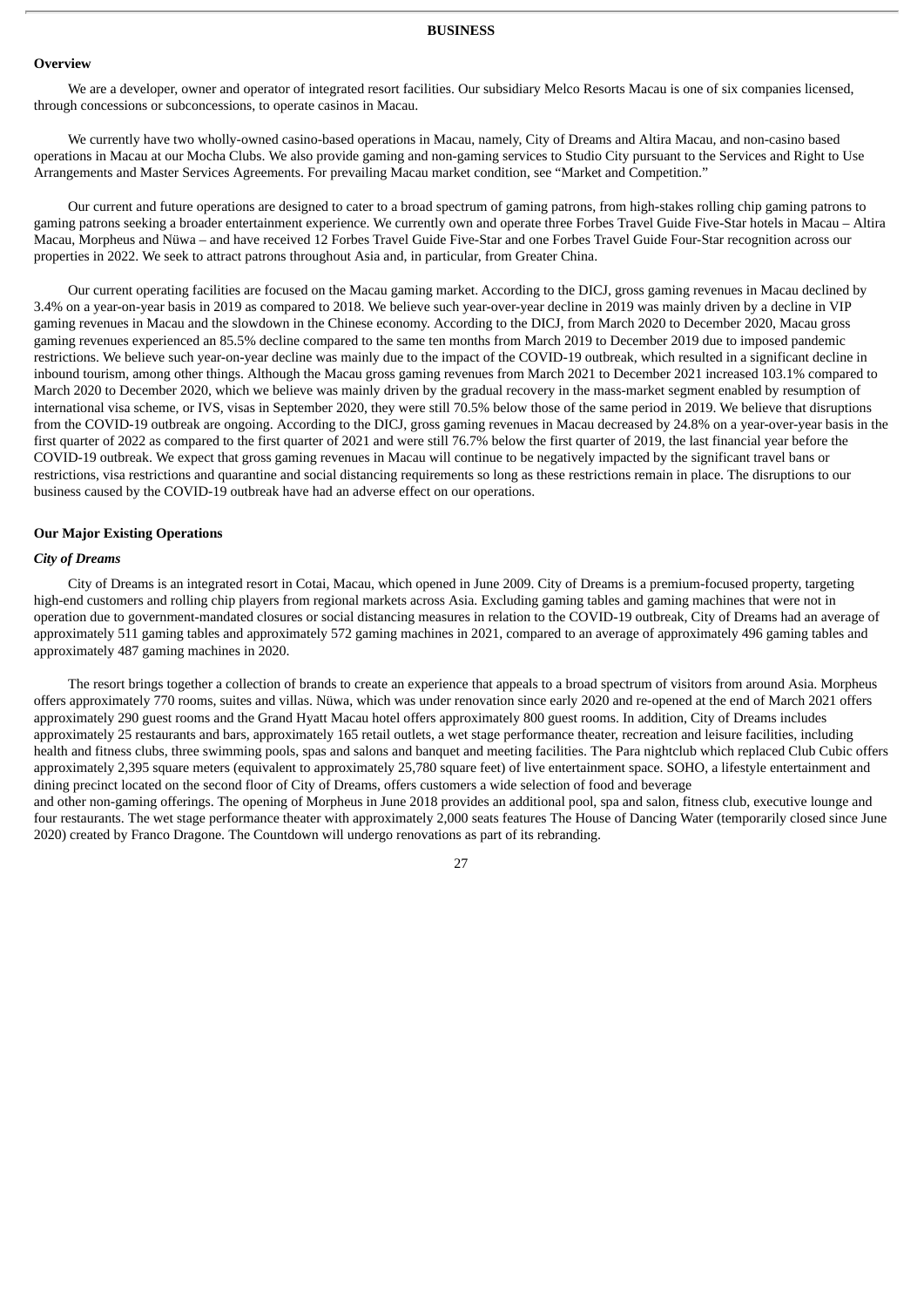City of Dreams has garnered numerous awards in recognition of its high level of customer service and diverse range of entertainment experiences. Below are some of these accolades:

- Morpheus was recognized by Forbes Travel Guide with Five-Star recognition across its entire hotel, spa and dining facilities for the third consecutive year in 2022. Other accolades garnered by Morpheus include:
	- Top 10% worldwide hotels for 2021 Travelers' Choice Award by Tripadvisor,
	- Named "Best New Hotel in Macao" at the 13th Annual TTG China Travel Awards in 2020,
	- International Hotel & Property Award in the "Hotel Over 200 Rooms, Asia Pacific" category in 2020,
	- First in Macau to win an architecture and design accolade at Prix Versailles 2019 for "Central and Northeast Asia Hotels" category,
	- Winner of the "Design Den" category in the Big Sleep Awards by *National Geographic Traveller* (UK) magazine in 2019,
	- Building of the Year Award in the "Hospitality Architecture Category" by ArchDaily, the world's most visited architecture website, in 2019,
	- "Best Hotel Architecture Macau" and "Best New Hotel Construction & Design Macau" at the Asia Pacific Property Awards in 2019,
- Nüwa (then branded as Crown Towers) was recognized as a Forbes Travel Guide Five-Star hotel for the tenth consecutive year in 2022, while its spa was awarded Forbes Travel Guide Five-Star recognition for the ninth consecutive year,
- The Cantonese culinary masterpiece Jade Dragon was awarded Forbes Travel Guide Five-Star recognition for the ninth consecutive year in 2022. It maintained its three-star Michelin rating for the fourth consecutive year in the Michelin Guide Hong Kong Macau 2022. It was also included in the 2019 list of Asia's 50 Best Restaurants, a gastronomic guide judged by Asia's 50 Best Restaurants Academy, for the third consecutive year,
- The ultimate French culinary experience provided by Alain Ducasse at Morpheus enabled it to receive Forbes Travel Guide Five-Star recognition for the third year in 2022. It attained two Michelin stars in the Michelin Guide Hong Kong Macau 2022 for the fourth year running,
- Yi at Morpheus was honored with Forbes Travel Guide Five-Star recognition for the third year in 2022. It was recommended by Michelin Guide Hong Kong Macau 2022. It has also been included in the list of The Top 20 Best Restaurants in Hong Kong and Macau 2019 by *Hong Kong Tatler*, and
- Both Morpheus and Nüwa achieved the Sharecare Health Security VERIFIED® with Forbes Travel Guide certification in 2020 in recognition of their commitment to creating a culture of accountability and following global best practices to heighten health security.

The Dancing Water Theater, a wet stage performance theater with approximately 2,000 seats, features the internationally acclaimed and award winning water-based extravaganza, The House of Dancing Water. The House of Dancing Water is the live entertainment centerpiece of the overall leisure and entertainment offering at City of Dreams and highlights City of Dreams as an innovative entertainment-focused destination, strengthening the overall diversity of Macau as a multi-day stay market and one of Asia's premier leisure and entertainment destinations. The House of Dancing Water incorporates costumes, sets and audio-visual special effects and showcases an international cast of performance artists. The HK\$2.0 billion world-class production was honored by the Global Gaming Expo (G2E) Asia Awards 2019 for Best Integrated Resorts Non-Gaming Attraction. In addition, it received the 2019 Certificate of Excellence and the 2019 Hall of Fame from Trip Advisor for its consistent achievement of high ratings from travelers. The House of Dancing Water has been temporarily closed since June 2020.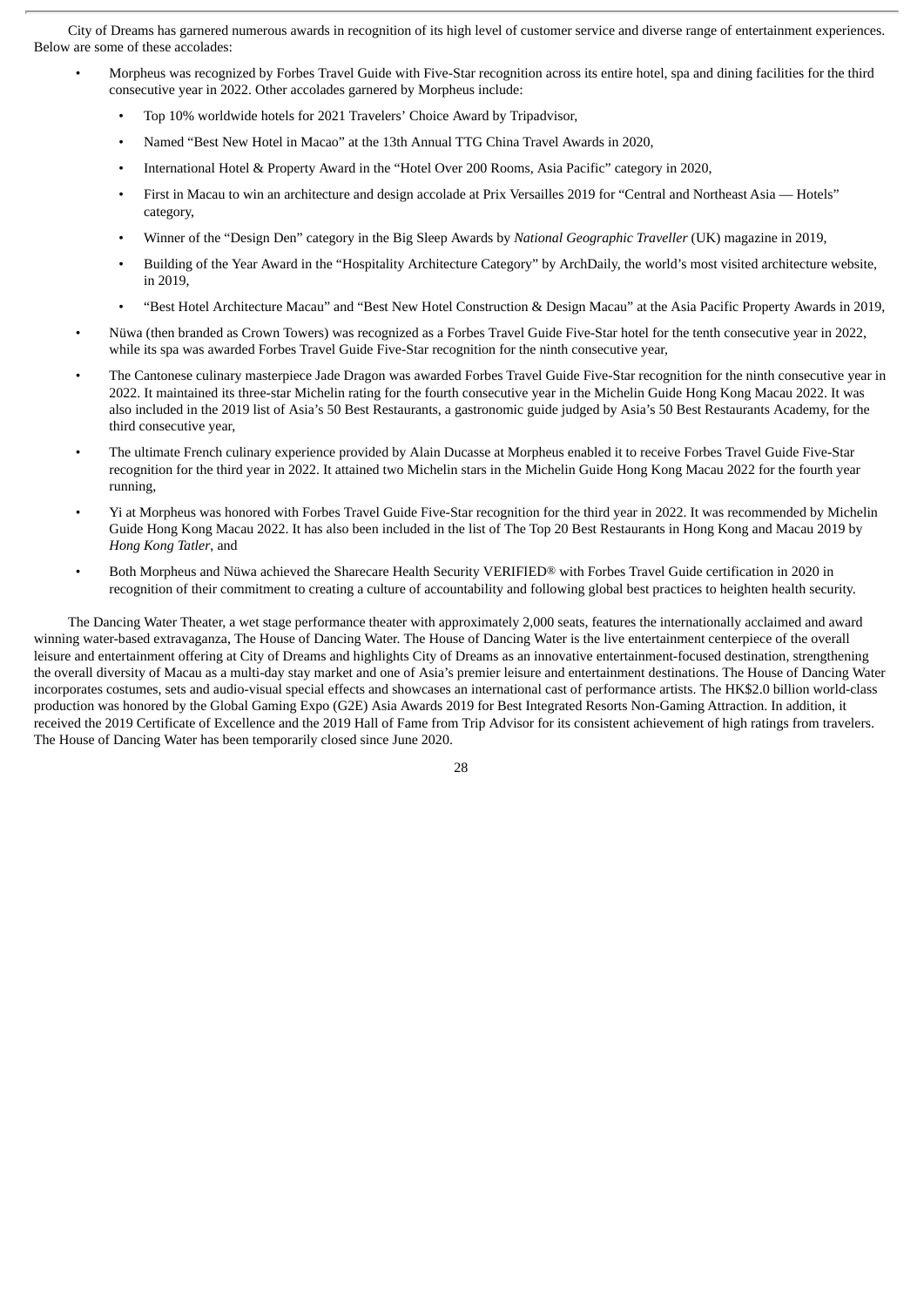## *Altira Macau*

Since the third quarter of 2021, Altira Macau has strategically repositioned to cater to the premium mass segment and has shut down VIP rolling chip operations. Prior to that, Altira Macau was designed to provide a casino and hotel experience that catered to Asian rolling chip customers. Excluding gaming tables and gaming machines that were not in operation due to government-mandated closures or social distancing measures in relation to the COVID-19 outbreak, Altira Macau had an average of approximately 101 gaming tables and 121 gaming machines operated under the brand Mocha Club at Altira Macau in 2021, compared to an average of approximately 97 gaming tables and 110 gaming machines operated under the brand Mocha Club at Altira Macau in 2020. Altira Macau has a multi-floor layout comprising various gaming areas. Our multi-floor layout allows us the flexibility to reconfigure Altira Macau's gaming areas to meet the changing demands of our patrons and target specific customer segments.

We consider Altira hotel, located within the 38-story Altira Macau, to be one of the leading hotels in Macau as evidenced by its long-standing Forbes Travel Guide Five-Star recognition. The top floor of the Altira hotel serves as the hotel lobby and reception area, providing guests with views of the surrounding area. The Altira hotel comprises approximately 230 guest rooms, including suites and villas, as of December 31, 2021. A number of restaurants and dining facilities are available at Altira Macau, including a leading Italian restaurant, Aurora, several Chinese and international restaurants and several bars. Altira hotel also offers several non-gaming amenities, including a spa, gymnasium, outdoor garden podium and sky terrace lounge. In 2020, Altira Macau achieved the Sharecare Health Security VERIFIED® with Forbes Travel Guide certification.

Altira Macau offers a luxurious hotel experience with its internationally acclaimed accommodation and guest services. Below are some of the awards Altira Macau has received:

- Forbes Travel Guide Five-Star recognition in lodging and spa categories by Forbes Travel Guide for 13 consecutive years in 2022,
- Altira Spa was selected as the Country Winner in the "Luxury Wellness Spa" category at the World Luxury Spa Awards in 2020 and the Regional Winner in the "Luxury Urban Escape" category at the World Luxury Spa Awards in 2019,
- Its Italian restaurant Aurora earned Forbes Travel Guide Five-Star recognition for the ninth consecutive year in 2022,
- Its Japanese tempura specialist Tenmasa received Forbes Travel Guide Five-Star recognition for the eighth consecutive year in 2022 and was recommended by Michelin Guide Hong Kong Macau 2022,
- Its Cantonese restaurant Ying was honored with the Forbes Travel Guide Five-Star recognition for the third consecutive year in 2022. It was awarded a Michelin star in the Michelin Guide Hong Kong Macau 2022 for the sixth consecutive year, and
- Aurora, Tenmasa and Ying have been winners of the "Best of Award of Excellence" by Wine Spectator since 2015.

#### *Mocha Clubs*

Mocha Clubs comprise the largest non-casino based operations of electronic gaming machines in Macau. Excluding gaming machines that were not in operation due to government-mandated closures or social distancing measures in relation to the COVID-19 outbreak, Mocha Clubs had seven clubs with an average of approximately 813 gaming machines in operation (excluding approximately 121 gaming machines at Altira Macau) in 2021, compared to an average of approximately 760 gaming machines in operation (excluding approximately 110 gaming machines at Altira Macau) in 2020. According to the DICJ, there was a total of 11,758 slot machines in the Macau market as of December 31, 2021. Mocha Clubs focus on general mass market players, including day trip customers, outside the conventional casino setting. We operate Mocha Clubs at leased or sub-leased premises or under right-to-use agreements.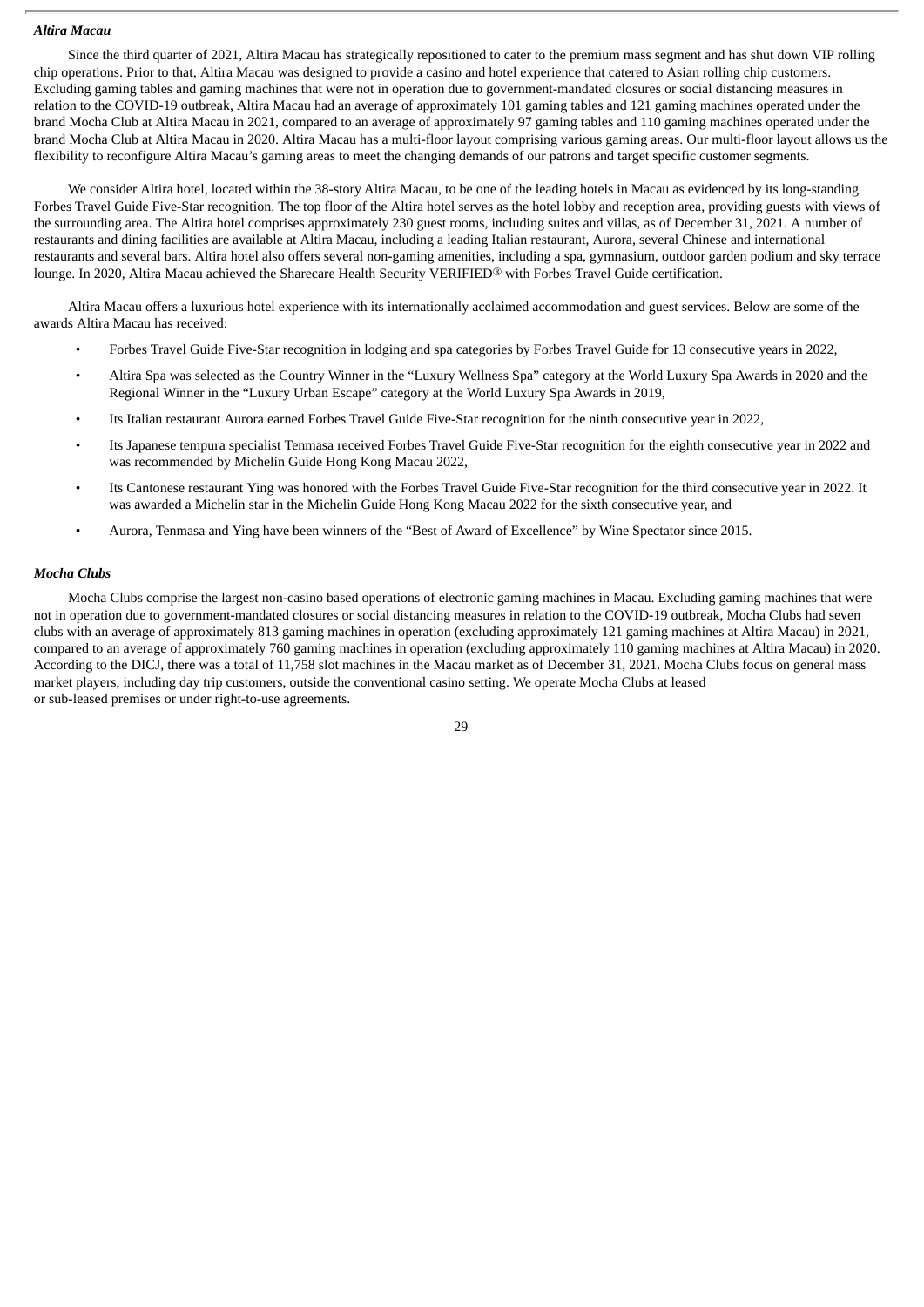The Mocha Club gaming facilities offer both electronic gaming machines, including stand-alone machines, stand-alone progressive jackpot machines and linked progressive jackpot machines with a variety of games, and electronic table games which feature fully-automated multi-player machines with roulette, baccarat and sic-bo, a traditional Chinese dice game.

#### **Our Development Projects**

We continually seek new opportunities for additional gaming or related businesses in Macau. In defining and setting the timing, form and structure for any future development, we focus on evaluating alternative available financing, market conditions and market demand. In order to pursue these opportunities and such development, we have incurred and will continue to incur capital expenditures at our properties and for our projects.

#### **Our Land and Premises**

We operate our gaming business at our operating properties in Macau in accordance with the terms and conditions of our gaming subconcession. In addition, our existing operating properties and development projects in Macau are subject to the terms and conditions of land concession contracts.

#### *City of Dreams*

City of Dreams is located in Cotai, Macau with a land area of 113,325 square meters (equivalent to approximately 1.2 million square feet). In August 2008, the Macau government granted the land on which City of Dreams is located to COD Resorts and Melco Resorts Macau for a period of 25 years, renewable for further consecutive periods of ten years, subject to applicable legislation in Macau. Total land premium required for the land is in the amount of approximately MOP1,286.6 million (equivalent to approximately US\$160 million), which was paid in full in January 2016. The total gross floor area at City of Dreams is 692,619 square meters (equivalent to approximately 7.5 million square feet).

Under the current terms of the land concession, the government annual land use fees payable range from approximately MOP3.4 million (equivalent to approximately US\$0.4 million) during development up to approximately MOP9.9 million (equivalent to approximately US\$1.2 million) after completion of development. The government land use fee amounts may be adjusted every five years as agreed between the Macau government and the land concessionaire using the applicable rates in effect at the time of the rent adjustment.

The equipment utilized by City of Dreams in the casino and hotel is owned by us and held for use at City of Dreams, including the main gaming equipment and software to support its table games and gaming machine operations, cage equipment, security and surveillance equipment, casino and hotel furniture, fittings and equipment.

### *Altira Macau*

Altira Macau is located in Taipa, Macau with a land area of approximately 5,230 square meters (equivalent to approximately 56,295 square feet). In March 2006, the Macau government granted the land on which Altira is built to Altira Resorts for 25 years, renewable for further consecutive periods of ten years, subject to applicable legislation in Macau. The land grant was amended in December 2013. The total gross floor area of Altira Macau is approximately 104,000 square meters (equivalent to approximately 1,119,000 square feet). Total land premium required is in the amount of MOP169.3 million (equivalent to approximately US\$21 million) which was paid in full in 2013. According to the current terms of the land concession, the annual government land use fees payable are approximately MOP1.5 million (equivalent to approximately US\$190,000). This amount may be adjusted every five years as agreed between the Macau government and the land concessionaire using the applicable rates in effect at the time of the rent adjustment.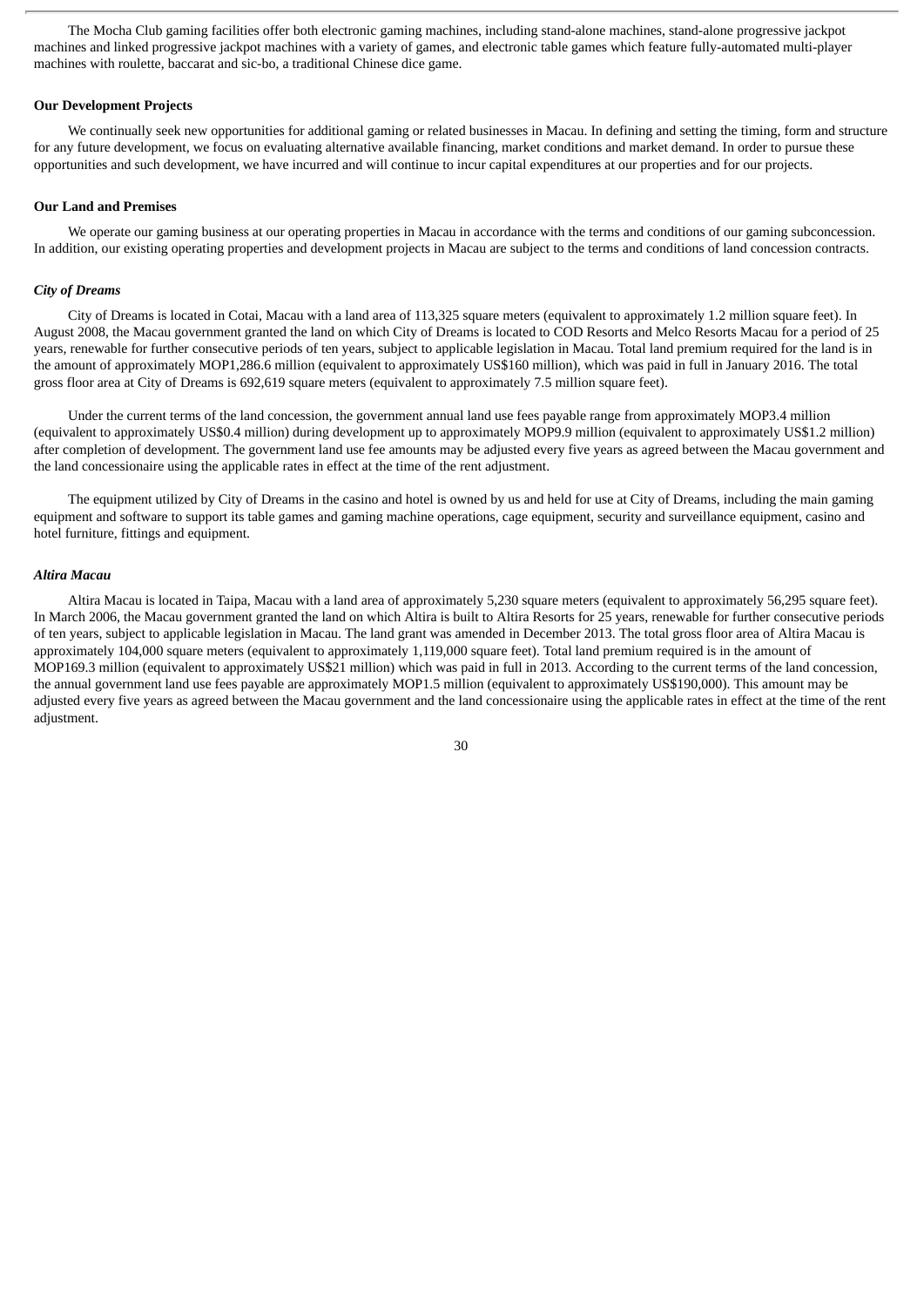The equipment utilized by Altira Macau in the casino and hotel is owned by us and held for use at Altira Macau, including the main gaming equipment and software, to support its table games and gaming machine operations, cage equipment, security and surveillance equipment and casino, hotel furniture, fittings and equipment.

### *Mocha Clubs*

Mocha Clubs operate at premises with a total floor area of approximately 123,200 square feet at the following locations in Macau:

| Mocha Club    | <b>Opening Month</b> | <b>Location</b>                         | <b>Total Floor Area</b><br>(In square feet) |
|---------------|----------------------|-----------------------------------------|---------------------------------------------|
| Royal         | September 2003       | G/F and 1/F of Hotel Royal              | 19,000                                      |
| Grand Dragon  | January 2005         | G/F, 1/F and 2/F of Grand Dragon Hotel  | 26,500                                      |
| Sintra        | November 2005        | G/F and 1/F of Hotel Sintra             | 11,000                                      |
| Macau Tower   | September 2011       | LG/F and G/F of Macau Tower             | 19,600                                      |
| Golden Dragon | January 2012         | G/F, 1/F and 2/F of Hotel Golden Dragon | 20,500                                      |
| Inner Harbor  | December 2013        | No 286-312 Seaside New Street           | 12,800                                      |
| Kuong Fat     | June 2014            | Macau, Rua de Pequim No. 174.,          |                                             |
|               |                      | Centro Comercial Kuong Fat Cave A       | 13,800                                      |
| Total         |                      |                                         | 123,200                                     |

Premises are being operated under leases, subleases or right to use agreements that expire at various dates through October 2022, which are renewable upon reaching agreements with the owners.

The leasehold improvements to Mocha Club premises and the onsite equipment utilized at the Mocha Clubs are owned and held for use to support the gaming machine operations. In addition, the gaming machines at Altira are operated under the Mocha Club brand.

# *Other Premises*

Grand Dragon Casino premises, including the fit-out and gaming-related equipment, are located on the ground floor and level one within Grand Dragon Hotel in Macau and occupy a floor area of approximately 1,000 square meters (equivalent to approximately 10,700 square feet). We operate Grand Dragon Casino under a right-to-use agreement.

Apart from the aforesaid property sites, we maintain various offices and storage locations in Macau. We lease all of our office and storage premises.

### **Advertising and Marketing**

We seek to attract customers to our properties and to grow our customer base over time by undertaking several forms of advertising, sales and marketing activities and plans. We utilize local and regional media to publicize and promote our projects and operations. We have built public relations and marketing and branding teams that cultivate media relationships, promote our brands and explores media opportunities in various markets. We use a variety of media platforms that include social media, digital, print, television, online, outdoor, on collaterals and direct mail pieces. A resorts marketing team has been established that directly liaises with current and potential customers within target Asian and other countries in order to grow and retain high-end customers. To be competitive in the Macau environment, we hold various promotions and special events, operate loyalty programs with our patrons and have developed a series of programs. We employ a tiered loyalty program at our properties to ensure that each customer segment is specifically recognized and incentivized. Dedicated customer hosting programs provide personalized service to our most valuable customers. In addition, we utilize sophisticated analytical programs and capabilities to track the behavior and spending patterns of our patrons. We believe these tools help deepen our understanding of our customers to optimize yields and make continued improvements to our properties. As our advertising and marketing activities occur in various jurisdictions, we aim to ensure we are in compliance with all applicable laws in relation to our advertising and marketing activities.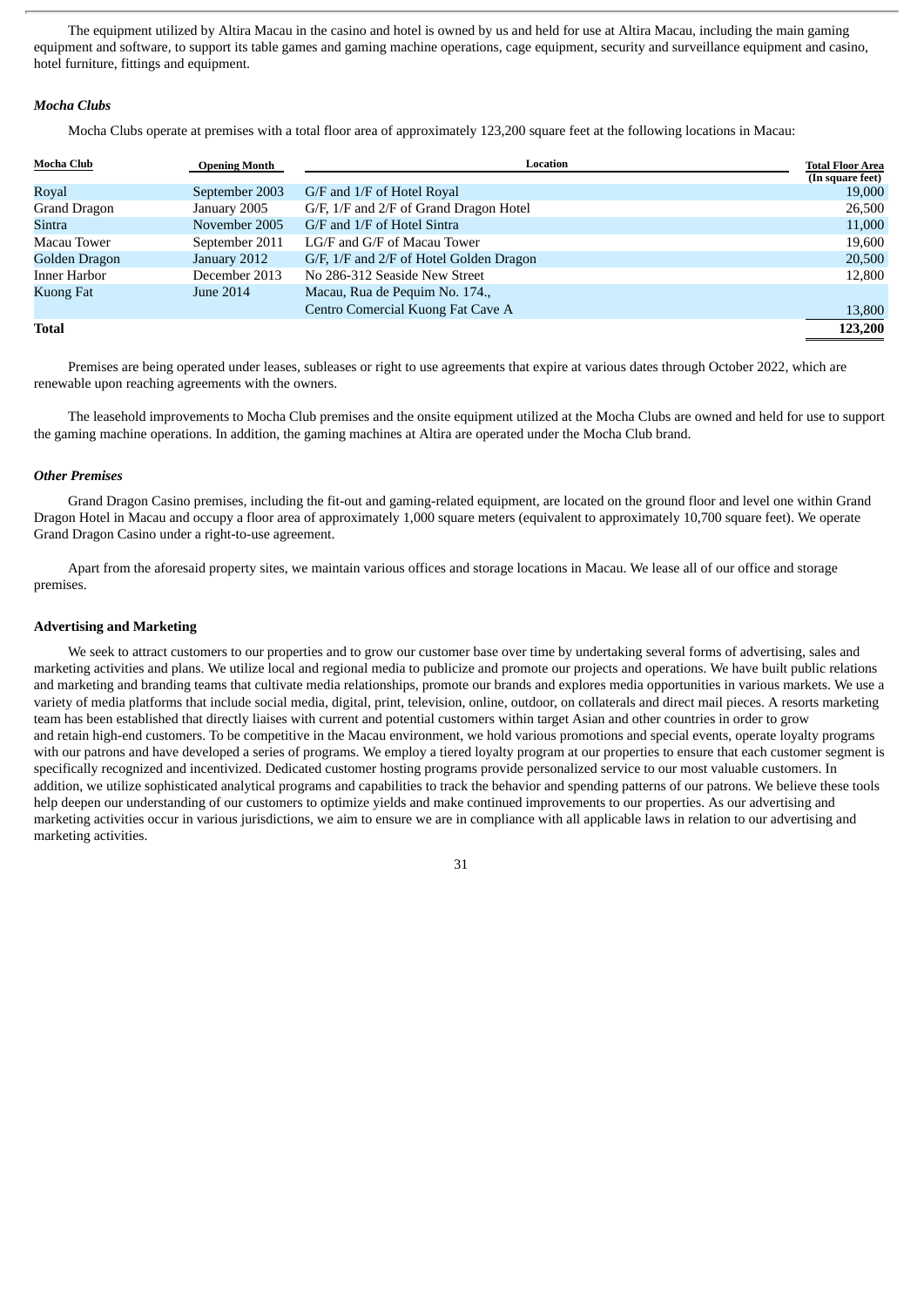### *Customers*

We seek to cater to a broad range of customers through our diverse gaming and non-gaming facilities and amenities across our major existing operating properties.

# *Non-Gaming Patrons*

City of Dreams offers visitors to Macau an array of multi-dimensional entertainment amenities, four hotels, as well as a selection of restaurants, bars and retail outlets. Altira Macau is designed to provide a high-end casino and hotel experience, tailored to meet the cultural preferences and expectations of Asian rolling chip patrons. Mocha Clubs are targeted to deliver a relaxed, café-style non-casino based electronic gaming experience.

### *Gaming Patrons*

Our gaming patrons include rolling chip players and mass market players.

Mass market players are non-rolling chip players and they come to our properties for a variety of reasons, including our marketing initiatives, brand, the quality and comfort of our mass market offerings. Mass market players are classified as general mass market and premium mass market players.

Rolling chip players at our casinos are patrons who participate in our in-house rolling chip programs or, in some cases, in the rolling chip programs of our gaming promoters. Our rolling chip players or premium direct players play mostly in our VIP rooms or designated gaming areas, and can earn a variety of gaming-related rebates, such as cash, rooms, food and beverage and other complimentary products or services.

#### *Gaming Promoters*

A portion of our rolling chip play in Macau in past years was brought to us by gaming promoters, also known as junket operators. However, we terminated our arrangements with all gaming promoters in Macau, including at the Studio City Casino, in December 2021. Gaming promoters in Macau are independent third parties that include both individuals and corporate entities, all of which are officially required to be licensed by the DICJ.

We conduct, and expect to continue to conduct, our table gaming activities at our casinos on a credit basis as well as a cash basis.

### **Market and Competition**

We believe that the gaming market in Macau is and will continue to be intensely competitive. Our competitors in Macau and elsewhere in Asia include all the current concession and subconcession holders and many of the largest gaming, hospitality, leisure and property development companies in the world. Some of these current and future competitors are larger than us and have significantly longer track records in the operation of major hotel casino resort properties.

### **Macau Gaming Market**

In 2021 and 2020, Macau generated approximately US\$10.8 billion and US\$7.5 billion of gross gaming revenue, respectively, according to the DICJ. Macau is currently the only market in Greater China, and one of only several in Asia, to offer legalized casino gaming.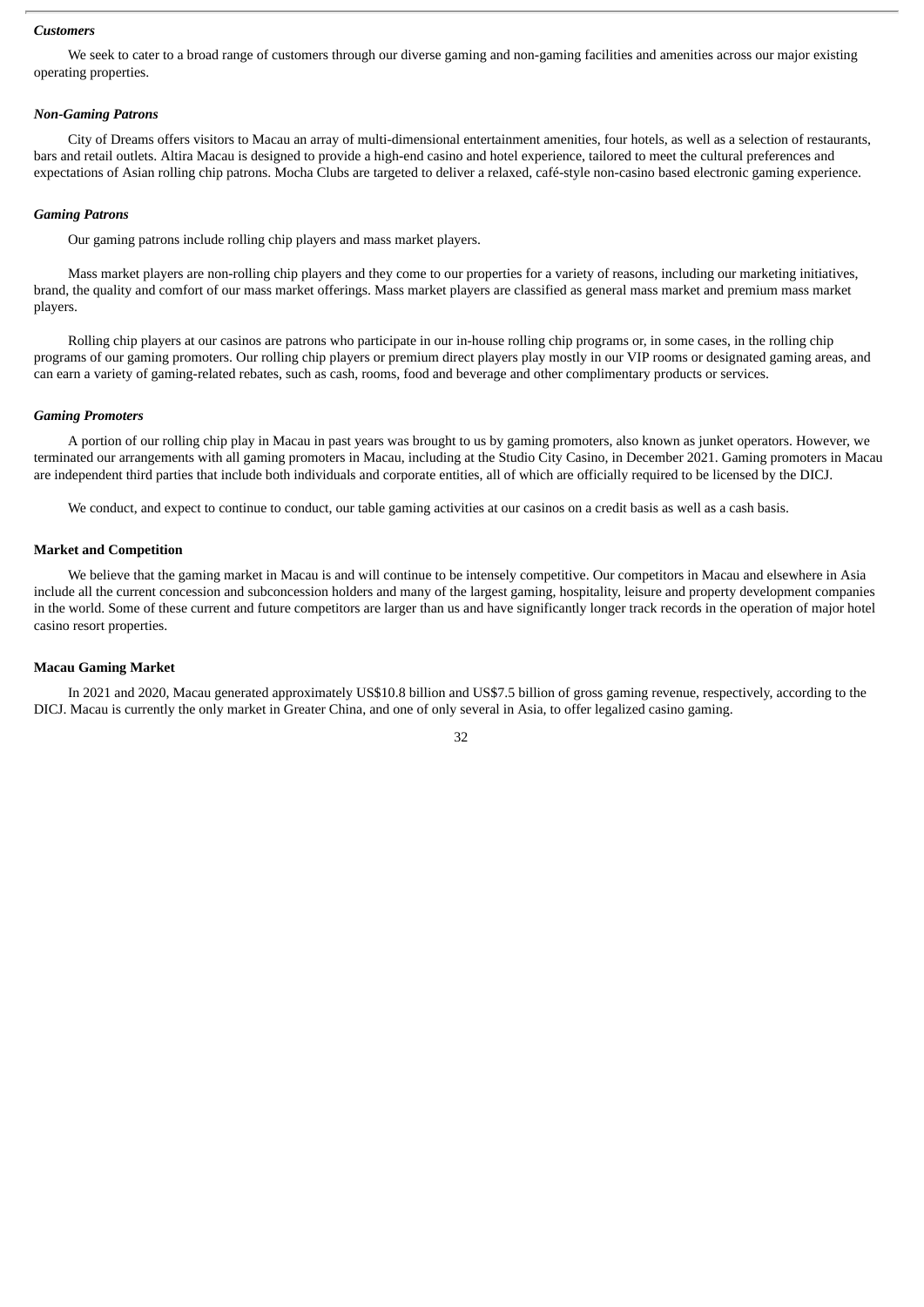According to the DICJ, gross gaming revenues in Macau declined by 3.4% on a year-over-year basis in 2019 as compared to 2018. We believe such year-over-year decline in 2019 was mainly driven by a decline in VIP gaming revenues in Macau and the slowdown in the Chinese economy. According to the DICJ, from March 2020 to December 2020, Macau gross gaming revenues experienced an 85.5% decline compared to the same ten months from March 2019 to December 2019 due to imposed pandemic restrictions. We believe such year-over-year decline was mainly due to the impact of the COVID-19 outbreak, which resulted in a significant decline in inbound tourism, among other things. Although the Macau gross gaming revenues from March 2021 to December 2021 increased 103.1% compared to March 2020 to December 2020, which we believe was mainly driven by the gradual recovery in the mass-market segment enabled by resumption of IVS visas in September 2020, they were still 70.5% below those of the same period in 2019. We believe that disruptions from the COVID-19 outbreak are ongoing. According to the DICJ, gross gaming revenues in Macau decreased by 24.8% on a year-over-year basis in the first quarter of 2022 as compared to the first quarter of 2021 and were still 76.7% below the first quarter of 2019, the last financial year before the COVID-19 outbreak. We expect that gross gaming revenues in Macau will continue to be negatively impacted by the significant travel bans or restrictions, visa restrictions and quarantine and social distancing requirements so long as these restrictions remain in place. The disruptions to our business caused by the COVID-19 outbreak have had an adverse effect on our operations. For the years ended December 31, 2021, 2020 and 2019, our operating revenues generated amounted to US\$1.78 billion, US\$\$1.55 billion and US\$5.11 billion. Lower operating revenues in 2021 and 2020 than in 2019 were mainly due to the effects of COVID-19. As such disruptions are ongoing, they could continue to materially impact our business, prospects, financial condition and results of operations.

In addition to the effects of COVID-19, Macau continues to be impacted by a range of external factors, including uneven growth in the Chinese economy and government policies that may adversely affect the Macau gaming market. For example, the Chinese government has taken measures to deter marketing of gaming activities to mainland Chinese residents by offshore casinos and to reduce capital outflow. Such measures include reducing the amount that PRC-issued ATM cardholders can withdraw in each withdrawal, setting a limit for annual withdrawals and the launch of facial recognition and identity card checks with respect to certain ATM users.

The mass market table games segment accounted for 61.8% of market-wide gross gaming revenues in 2021, compared to 50.8% of market-wide gross gaming revenues in 2020 and 48.6% in 2019, according to the DICJ. With our strategic focus on the premium mass market in the Cotai region, we believe we are well positioned to cater to this increasingly important, and more profitable, segment of the market. Moreover, we believe the long-term growth in gaming and non-gaming revenues in Macau are supported by, among other things, the continuing emergence of a wealthier demographic in the PRC, a robust regulatory framework and significant new infrastructure developments in Macau and the PRC, as well as by the anticipated new supply of gaming and non-gaming facilities in Macau, which is predominantly focused on the Cotai region. According to DSEC, visitation to Macau totaled more than 7.7 million in 2021, increasing by 30.7% compared to 2020 but still well below the 39.4 million visitors in 2019. Visitors from the PRC represented 91.4% in 2021, compared to 80.6% in 2020 and visitors from Hong Kong and Taiwan represented 7.6% and 0.9%, of all visitors to Macau in 2021, respectively.

In terms of competition, gaming in Macau is administered through government-sanctioned concessions awarded to three different concessionaires: SJM, in which family members of Mr. Lawrence Ho, our chairman and chief executive officer, have shareholding interests; Wynn Macau, a subsidiary of Wynn Resorts Ltd.; and Galaxy. SJM granted a subconcession to MGM Grand Paradise, which was originally formed as a joint venture by MGM-Mirage and Ms. Pansy Ho, sister of Mr. Lawrence Ho. Galaxy granted a subconcession to VML, a subsidiary of Sands China Ltd and Las Vegas Sands Corporation. Melco Resorts Macau obtained its subconcession under the concession of Wynn Macau.

SJM currently operates multiple casinos throughout Macau. SJM (through its predecessor, Tourism and Entertainment Company of Macau Limited) commenced its gaming operations in Macau in 1962. In July 2021, SJM opened Grand Lisboa Palace, in Cotai.

Wynn Macau opened the Wynn Macau in September 2006 on the Macau peninsula and an extension called Encore in 2010. In August 2016, Wynn Macau opened Wynn Palace, in Cotai.

Galaxy currently operates multiple casinos in Macau, including StarWorld, a hotel and casino resort in Macau's central business and tourism district. The Galaxy Macau Resort opened in Cotai in May 2011 and the opening of Phase 2 of the Galaxy Macau Resort took place in May 2015. Galaxy is currently developing Phase 3 of the Galaxy Macau Resort, which is expected to be completed and fully operational as early as 2022, while Phase 4 is expected to be completed and operational within a few years after the completion of Phase 3.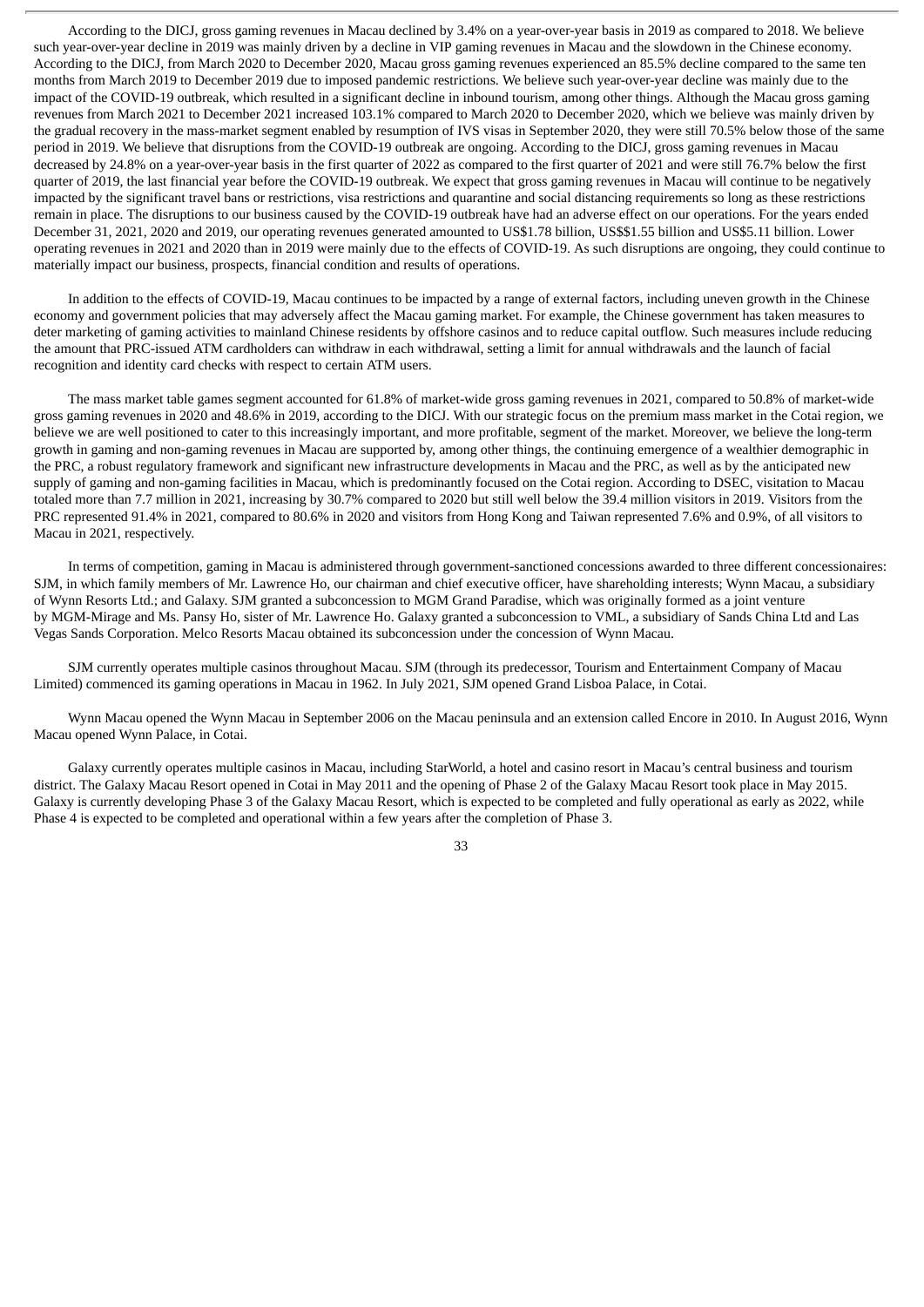VML operates Sands Macao on the Macau peninsula, The Venetian Macao, the Plaza Casino at The Four Seasons Hotel Macao and the Parisian Macao. VML also operated Sands Cotai Central in Cotai in the past, which has been rebranded and redeveloped as The Londoner Macao, which opened in February 2021.

MGM Grand Paradise opened its MGM Macau facilities in December 2007, which are located next to Wynn Macau on the Macau peninsula, and its MGM Cotai in February 2018.

In addition to facing competition from existing operations of these concessionaires and subconcessionaires, we will face increased competition when any of them constructs new, or renovates pre-existing, casinos in Macau or enters into leasing, services or other arrangements with hotel owners, developers or other parties for the operation of casinos and gaming activities in new or renovated properties. Each of these three concessionaires was permitted to grant one subconcession.

The existing concessions and subconcessions do not place any limits on the number of gaming facilities that may be operated. The Macau government does, however, limit the aggregate number of gaming tables in Macau but the opening of a new facility is subject to Macau government approval. The Macau government has previously announced that the number of gaming tables in Macau should not exceed 5,500 until the end of the first quarter of 2013 and that, thereafter, for a period of ten years, the total number of gaming tables to be authorized will be limited to an average annual increase of 3%. According to the DICJ, the number of gaming tables operating in Macau as of December 31, 2021 was 6,198. The Macau government has reiterated further that it does not intend to authorize the operation of any new casino or gaming area that were not previously authorized by the Macau government, or permit tables authorized for mass market gaming operations to be utilized for VIP gaming operations or authorize the expansion of existing casinos or gaming areas.

In January 2022, the Macau government put forth a proposed law amending the Macau Gaming Law for approval by the Macau Legislative Assembly. Such proposed law is under review and, as of April 28, 2022, a revised proposed law amending the gaming law is expected to be put forth shortly by the Macau government for final approval by the Macau Legislative Assembly. Changes proposed under the initially proposed law include, among others, the following:

- the number of gaming concessions that may be awarded by the Macau government is up to six;
- the term of the concessions may be up to ten years, subject to extension(s) of up to three years in total;
- the registered share capital of each concessionaire shall be at least MOP5 billion (equivalent to approximately US\$622.5 million);
- the managing director of each concessionaire must be a Macau permanent resident and hold at least 15% of the concessionaire's registered share capital;
- significant transactions should be notified by concessionaires to the Macau government in advance;
- an administrative sanctions regime is to be established;
- national security is one of the main objectives of the Macau gaming legal framework and a concession may be terminated without compensation in case it is considered a threat to national security;
- a per gaming table and per gaming machine special premium is due should gross gaming revenue fall below the gross gaming revenue threshold set by the Macau government;
- after a transition period of three years, gaming activities must be operated by a concessionaire within premises owned by the gaming concessionaire, such premises to revert to the Macau government without compensation upon the concession expiration or earlier termination, or within premises owned by the Macau government;
- the Macau government sets the maximum number of gaming tables and gaming machines allocated to each concessionaire and the allocation of such gaming tables and gaming machines to a specific casino is subject to the approval of the Macau government;
- the Macau government may reduce the number of gaming tables or gaming machines in certain circumstances;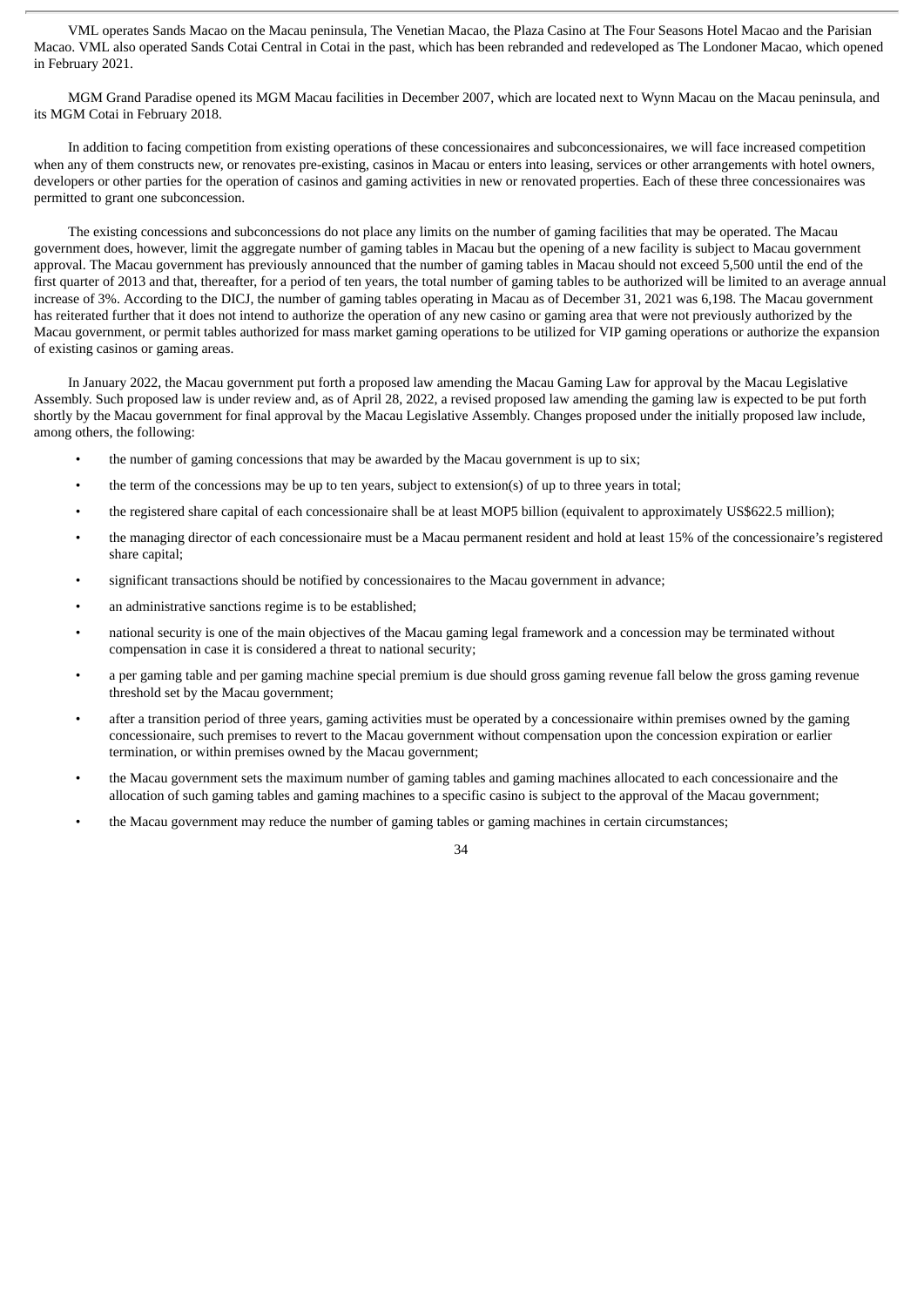- the amount of gaming chips of each concessionaire in circulation is subject to Macau government approval; and
- listing of concessionaires or entities in which such concessionaires are a dominant shareholder will be subject to certain requirements, including Macau government approval.

In April 2022, the Macau government put forth a proposed law on gaming operations activities, which will replace the current gaming promoters regulation. This proposed law is under review by the Macau Legislative Assembly and generally establishes the rules on the exercise of the activity of concessionaires, gaming promoters, collaborators and managing companies. The proposed law sets out, among others, suitability criteria, licensing and/or approval requirements, conditions for operation, prohibited acts, contractual requirements, joint and several liability of concessionaires and gaming promoters, collaborators and managing companies, duties of secrecy and collaboration, crime of unlawful acceptance of deposits by gaming promoters, managing companies or collaborators, corporate criminal liability and administrative offenses regime.

### *Other Regional Markets*

We may also face competition from casinos and gaming resorts located in other Asian destinations together with cruise ships. Casinos and integrated gaming resorts are becoming increasingly popular in Asia, giving rise to more opportunities for industry participants and increasing regional competition. There are major gaming facilities in Australia located in Melbourne, Perth, Sydney and the Gold Coast. Genting Highlands is a popular international gaming resort in Malaysia, approximately a one-hour drive from Kuala Lumpur. South Korea has allowed gaming for some time but these offerings are available primarily to foreign visitors. Kangwon Land operates the only casino in the country that is open to accept Korean nationals. There are also casinos in Vietnam and Cambodia, although they are relatively small compared to those in Macau.

We will face competition in the Philippine market from hotels and resorts owned by both Philippine nationals and foreigners, including many of the largest gaming, hospitality, leisure and resort companies in the world. These include Travellers International Hotel Group, Inc., Bloomberry Resorts Corporation and Tiger Resorts Leisure and Entertainment Inc. together with Melco Resorts Leisure (PHP) Corporation, the manager and operator of City of Dreams Manila and an indirect subsidiary of the Parent, as well as Philippines Amusement and Gaming Corporation, an entity owned and controlled by the government of the Philippines, which operates certain gaming facilities across the Philippines.

Singapore legalized casino gaming in 2006. Genting Singapore PLC opened its resort in Sentosa, Singapore in February 2010 and Las Vegas Sands Corporation opened its casino in Marina Bay, Singapore in April 2010. In December 2016, a law which conceptually enables the development of integrated resorts in Japan took effect. In addition, several other Asian countries are considering or are in the process of legalizing gambling and establishing casino-based entertainment complexes.

### **Seasonality**

Macau, our principal market of operation, experiences many peaks and seasonal effects. The "Golden Week" and "Chinese New Year" holidays are in general the key periods where business and visitation increase considerably in Macau. While we may experience fluctuations in revenues and cash flows from month to month, we do not believe that our business is materially impacted by seasonality.

### **Employees**

We had 13,131 and 14,212 employees as of December 31, 2021 and 2020, respectively. The following table sets forth the number of employees categorized by the areas of operations and as a percentage of our workforce as of December 31, 2021 and 2020.

|                                    |                                      | As of December 31.     |                               |                        |  |  |
|------------------------------------|--------------------------------------|------------------------|-------------------------------|------------------------|--|--|
|                                    |                                      | 2021                   |                               | 2020                   |  |  |
|                                    | <b>Number of</b><br><b>Employees</b> | Percentage<br>of Total | Number of<br><b>Employees</b> | Percentage<br>of Total |  |  |
| Mocha Clubs <sup>(1)</sup>         | 616                                  | 4.7%                   | 647                           | 4.6%                   |  |  |
| Altira Macau                       | 1.124                                | 8.6%                   | 1,554                         | 10.9%                  |  |  |
| City of Dreams                     | 7.227                                | 55.0%                  | 7.702                         | 54.2%                  |  |  |
| Corporate and centralized services | 371                                  | 2.8%                   | 386                           | 2.7%                   |  |  |
| <b>Studio City</b>                 | 3,793                                | 28.9%                  | 3,923                         | 27.6%                  |  |  |
| Total                              | 13,131                               | 100.0%                 | 14,212                        | 100.0%                 |  |  |

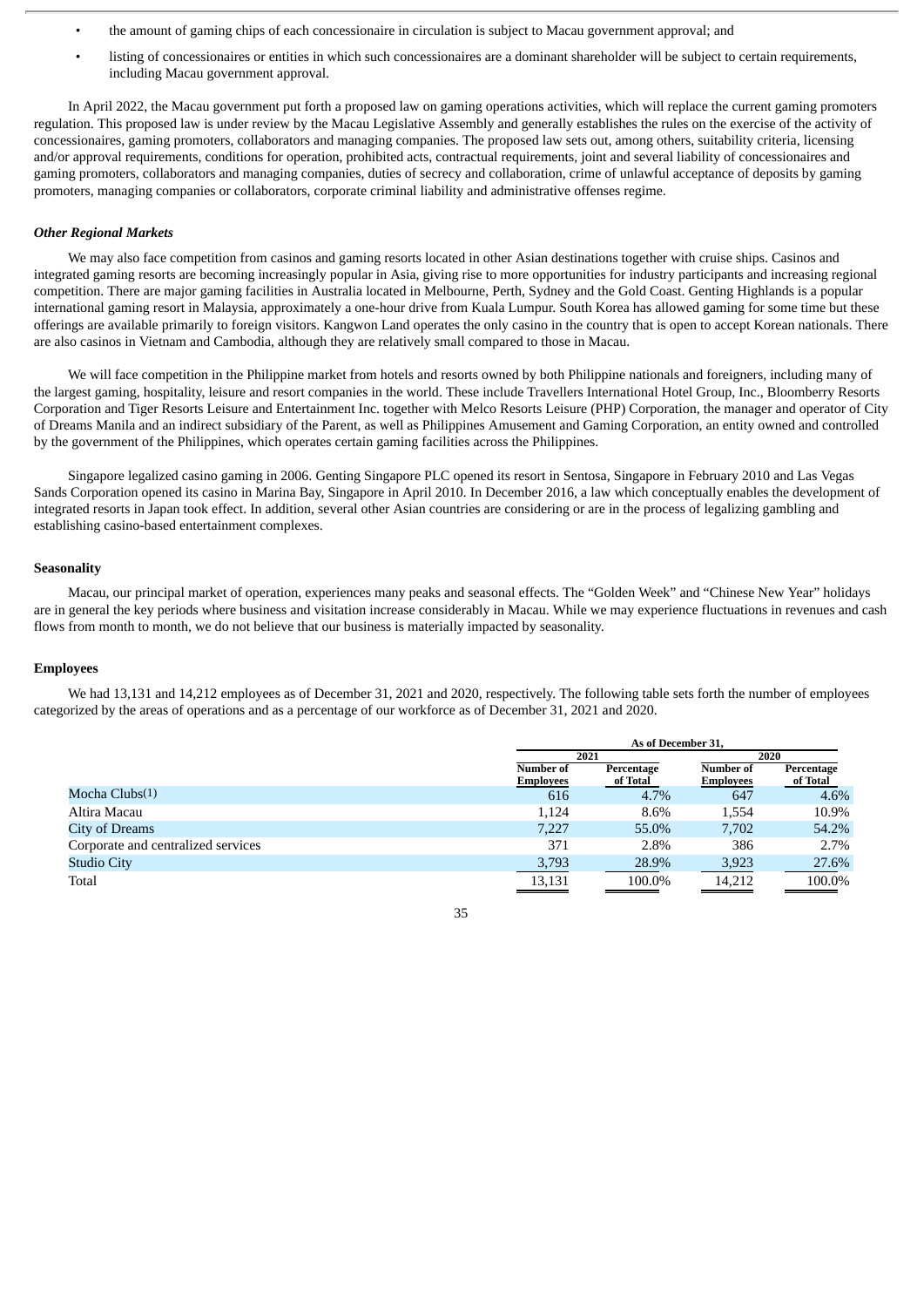None of our employees are members of any labor union and we are not party to any collective bargaining or similar agreement with our employees.

We have implemented a number of employee attraction and retention initiatives over recent years for the benefit of our employees and their families. These initiatives include, among others, a unique in-house learning academy (which provides curriculum across multi-functional tracks such as technical training — gaming and non-gaming, sales and marketing, legal, finance, human resources, computer application, language, service, leadership and lifestyle), a foundation acceleration program designed to enhance our employees' understanding of business perspectives beyond their own jobs, an on-site high school diploma program and Diploma in Casino Management program (a collaboration with The University of Macau), the Diploma in Hospitality Management (a collaboration with the Institute for Tourism Studies), scholarship awards to encourage the concept of life-long learning, as well as ample internal promotion and transfer opportunities. In September 2015, we launched the Melco You-niversity program with the Edinburgh Napier University, an overseas institution based in the United Kingdom which was rated 'Excellent' in Eduniversal 2014 ranking, to bring a bachelor degree program in-house.

### **Intellectual Property**

We have applied for and/or registered certain trademarks, including "Morpheus," "Altira," "Mocha Club," "City of Dreams," "Nüwa," "The Countdown" and "Melco Resorts & Entertainment" in Macau and/or other jurisdictions. We have also applied for or registered in Macau and other jurisdictions certain other trademarks and service marks used or to be used in connection with the operations of our hotel casino projects in Macau.

### **Legal and Administrative Proceedings**

We are currently a party to certain legal and administrative proceedings, investigations and claims, which relate to matters arising out of the ordinary course of our business. Based on the current status of such proceedings and the information currently available, our management does not believe that the outcome of such proceedings will have a material adverse effect on our business, financial condition or results of operations.

<sup>(1)</sup> For the purposes of this table, figures include employees at Grand Dragon Casino.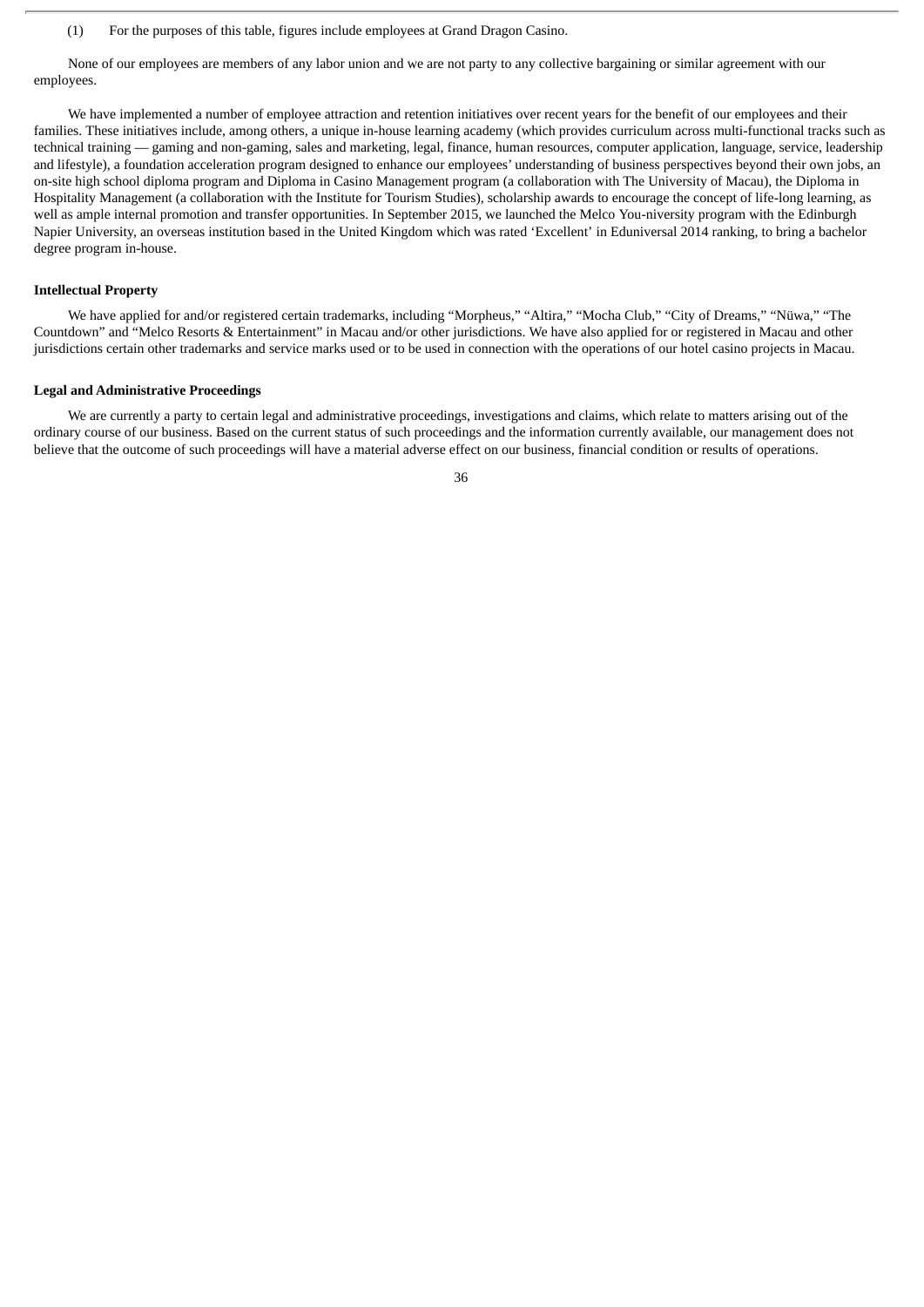### **MANAGEMENT**

#### **Directors and Executive Officers**

The following table sets forth information regarding our sole director and executive officers as of the date of this annual report.

| <b>Name</b>                   | Age | <b>Position/Title</b>          |
|-------------------------------|-----|--------------------------------|
| <b>Clarence Yuk Man Chung</b> | 59  | <b>Director</b>                |
| Lawrence Yau Lung Ho          | 45. | Chief Executive Officer        |
| <b>Geoffrey Stuart Davis</b>  | 54  | <b>Chief Financial Officer</b> |

*Mr. Clarence Yuk Man Chung* is our sole director. Mr. Chung is a director of the Parent and he was appointed to his current role in November 2006. Mr. Chung has also been an executive director of Melco International since May 2006, which he joined in December 2003. In addition, Mr. Chung has been the chairman and president of Melco Resorts and Entertainment (Philippines) Corporation ("MRP") since December 2012, a director of SCI since October 2018 and has also been appointed as a director of certain of the Parent's subsidiaries incorporated in various jurisdictions. Before joining Melco International, Mr. Chung had been in the financial industry in various capacities as a chief financial officer, an investment banker and a merger and acquisition specialist. He was named one of the "Asian Gaming 50" for multiple years by Inside Asian Gaming magazine. Mr. Chung is a member of the Hong Kong Institute of Certified Public Accountants and the Institute of Chartered Accountants in England and Wales and obtained a master's degree in business administration from the Kellogg School of Management at Northwestern University and The Hong Kong University of Science and Technology.

*Mr. Lawrence Yau Lung Ho* is our chief executive officer. He was appointed as the Parent's director on December 20, 2004, and served as its co-chairman and chief executive officer between December 2004 and April 2016 before he was re-designated as chairman and chief executive officer in May 2016. Since November 2001, Mr. Ho has served as the managing director of Melco International and its chairman and chief executive officer since March 2006. In addition, Mr. Ho has been a director of SCI since July 2011. Mr. Ho has also been appointed as the chairman and director of Maple Peak Investment Inc., a company listed on the TSX Venture Exchange in Canada, since July 2016.

As a member of the National Committee of the Chinese People's Political Consultative Conference, Mr. Ho serves on the board or participates as a committee member in various organizations in Hong Kong, Macau and the PRC. He is a vice chairman of the All-China Federation of Industry and Commerce; a member of All China Youth Federation; a member of Macau Basic Law Promotion Association; chairman of Macau International Volunteers Association; a member of the Board of Governors of The Canadian Chamber of Commerce in Hong Kong; a member of Asia International Leadership Council; honorary lifetime director of The Chinese General Chamber of Commerce of Hong Kong; honorary patron of The Canadian Chamber of Commerce in Macao; honorary president of Association of Property Agents and Real Estate Developers of Macau; and director Executive of Macao Chamber of Commerce.

In recognition of Mr. Ho's excellent directorship and entrepreneurial spirit, Institutional Investor honored him as the "Best CEO" in 2005. He was also granted the "5th China Enterprise Award for Creative Businessmen" by the China Marketing Association and China Enterprise News, "Leader of Tomorrow" by Hong Kong Tatler and the "Directors of the Year Award" by the Hong Kong Institute of Directors in 2005. In 2017, Mr. Ho was awarded the Medal of Merit-Tourism by the Macau SAR government for his significant contributions to tourism in the territory.

As a socially-responsible young entrepreneur in Hong Kong, Mr. Ho was selected as one of the "Ten Outstanding Young Persons Selection 2006," organized by Junior Chamber International Hong Kong. In 2007, he was elected as a finalist in the "Best Chairman" category in the "Stevie International Business Awards" and one of the "100 Most Influential People across Asia Pacific" by Asiamoney magazine. In 2008, he was granted the "China Charity Award" by the Ministry of Civil Affairs of the People's Republic of China. In 2009, Mr. Ho was selected as one of the "China Top Ten Financial and Intelligent Persons" judged by a panel led by the Beijing Cultural Development Study Institute and Fortune Times and was named "Young Entrepreneur of the Year" at Hong Kong's first Asia Pacific Entrepreneurship Awards.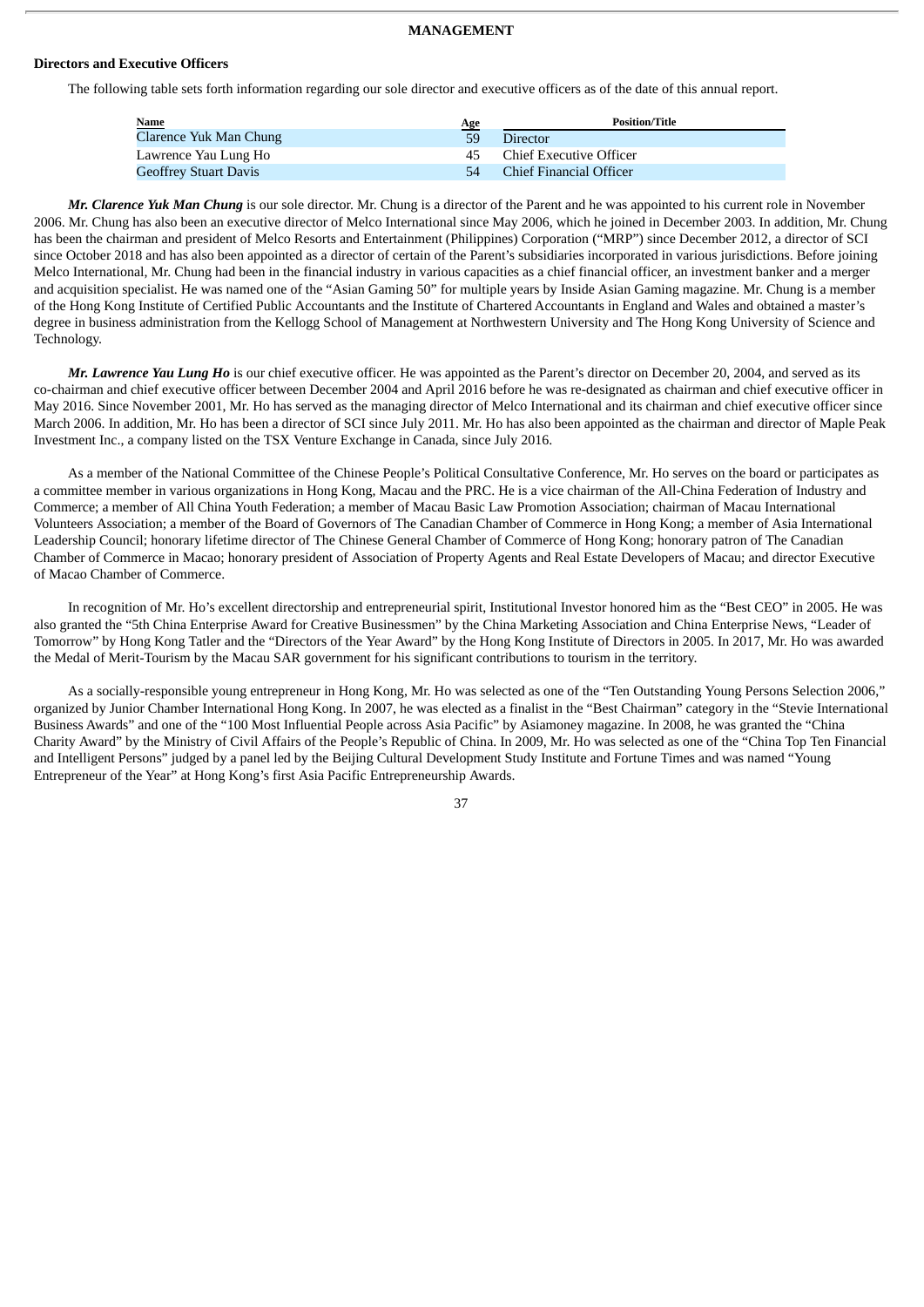Mr. Ho was selected by FinanceAsia magazine as one of the "Best CEOs in Hong Kong" for the fifth time in 2014. He was granted the "Leadership Gold Award" in the Business Awards of Macau in 2015 and was awarded the "Outstanding Individual Award" at the Industry Community Award in 2020. Mr. Ho has been honored as one of the recipients of the "Asian Corporate Director Recognition Awards" by Corporate Governance Asia magazine nine consecutive times since 2012 and was awarded "Asia's Best CEO" at the Asian Excellence Awards for the tenth time in 2021.

Mr. Ho graduated with a Bachelor of Arts degree in commerce from the University of Toronto, Canada, in June 1999 and was awarded the Honorary Doctor of Business Administration degree by Edinburgh Napier University, Scotland, in July 2009 for his contribution to business, education and the community in Hong Kong, Macau and the PRC.

*Mr. Geoffrey Stuart Davis* is our chief financial officer. Mr. Davis is also the executive vice president and chief financial officer of the Parent and he was appointed to this role in April 2011. Prior to that, he served as the Parent's deputy chief financial officer from August 2010 to March 2011 and the Parent's senior vice president, corporate finance since 2007, when he joined the Parent. In addition, Mr. Davis has been the chief financial officer of Melco International since December 2017, the chief financial officer and a director of SCI since June 2019 and October 2018, respectively, and is also a director of a number of the Parent's subsidiaries. Prior to joining the Parent, Mr. Davis was a research analyst for Citigroup Investment Research, where he covered the U.S. gaming industry from 2001 to 2007. From 1996 to 2000, he held a number of positions at Hilton Hotels Corporation and Park Place Entertainment. Mr. Davis has been a CFA charter holder since 2000 and obtained a bachelor of arts degree from Brown University.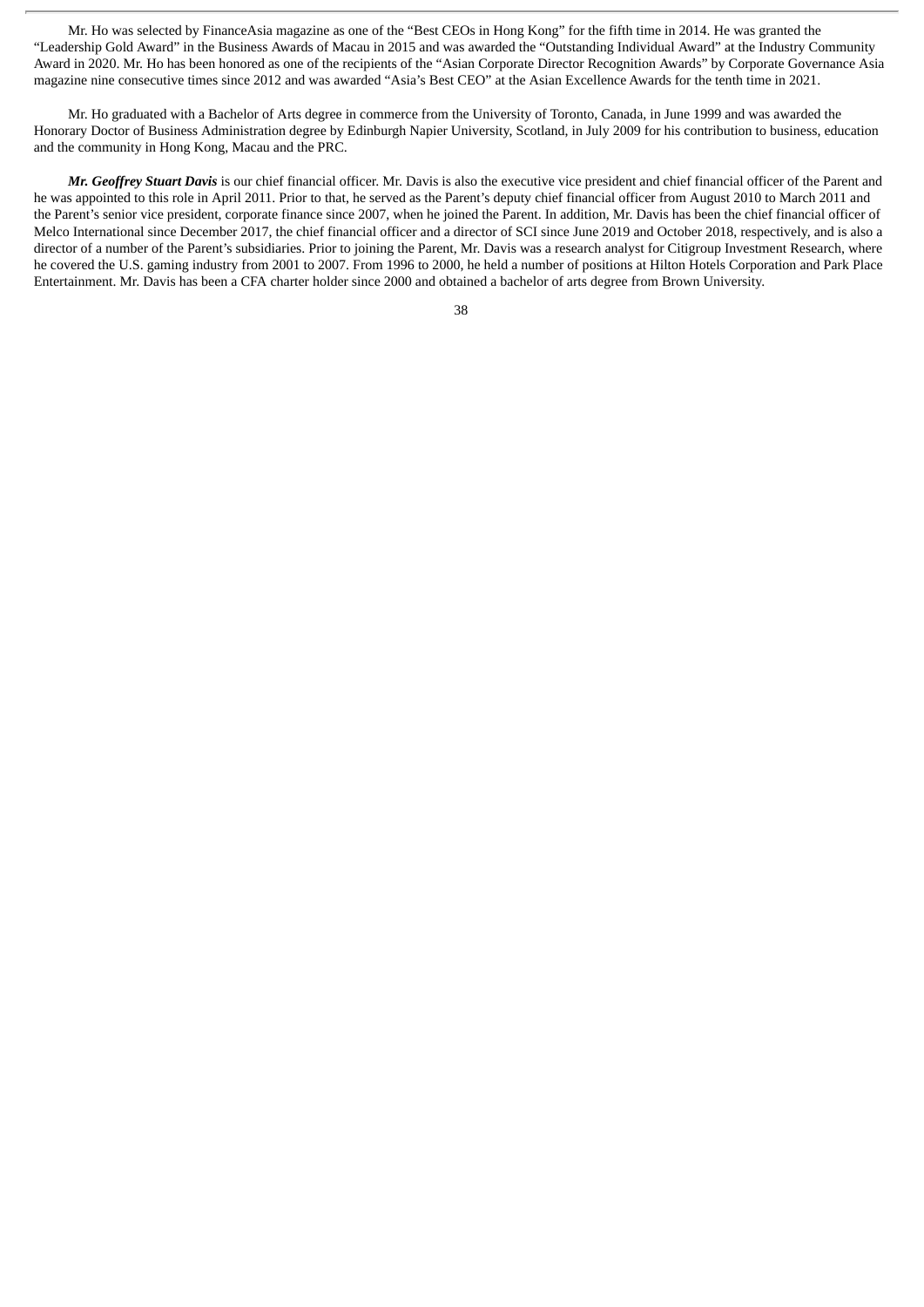# **RELATED PARTY TRANSACTIONS**

For discussion of significant related party transactions we entered into during the years ended December 31, 2021 and 2020, see note 21 to the consolidated financial statements included elsewhere in this annual report.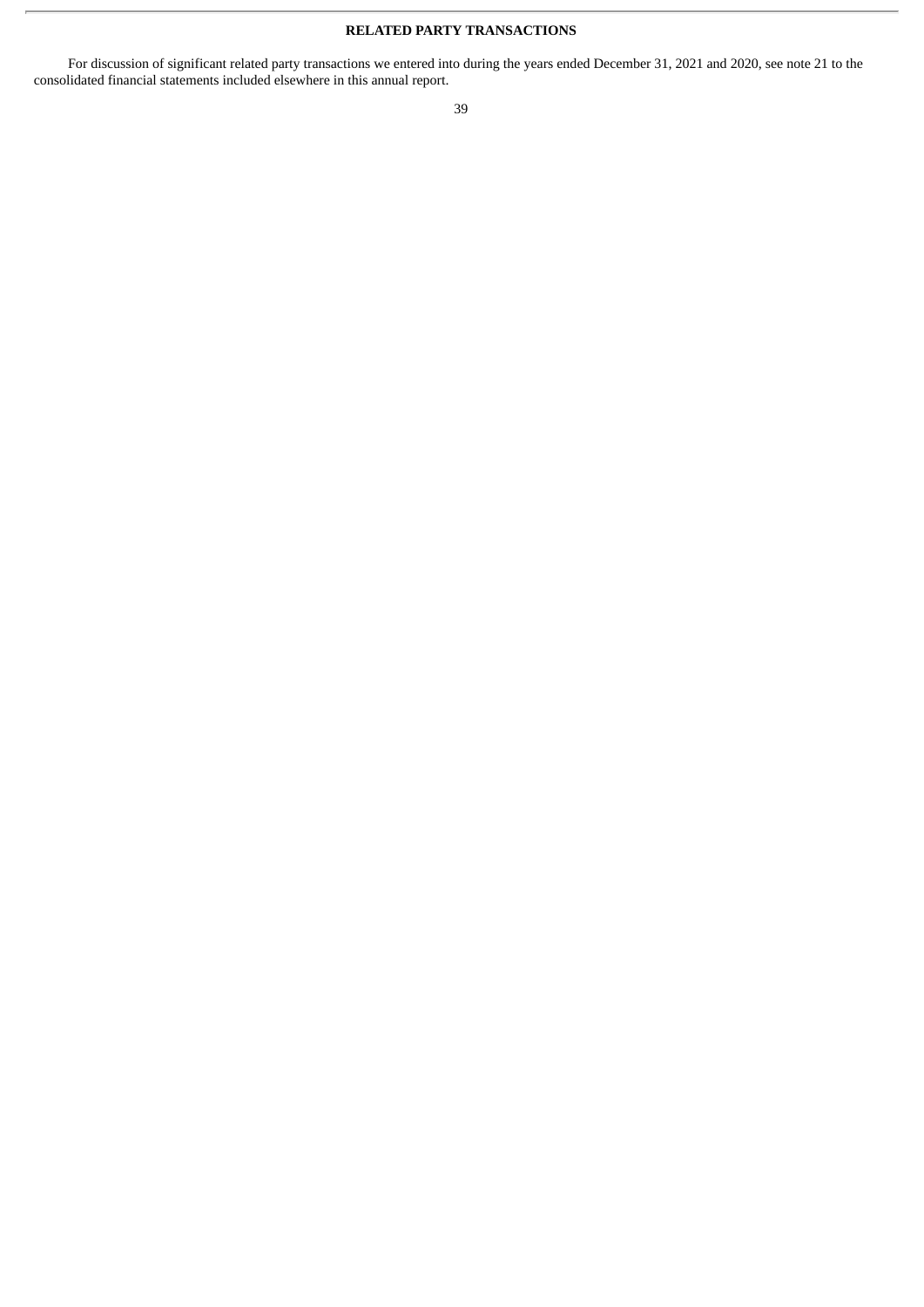### **DESCRIPTION OF OTHER MATERIAL INDEBTEDNESS**

### **2015 Credit Facilities**

#### *Overview*

On June 29, 2015, our subsidiary Melco Resorts Macau, as borrower, amended and restated a prior senior secured credit facilities agreement to a HK\$13.65 billion (equivalent to US\$1.75 billion based on the exchange rate on the transaction date) senior secured credit facilities agreement ("2015 Credit Facilities"). The 2015 Credit Facilities comprise a Hong Kong dollar term loan facility of HK\$3.90 billion (equivalent to US\$500 million based on the exchange rate on the transaction date) with a term of 6 years (the "2015 Term Loan Facility") and a multicurrency revolving credit facility of HK\$9.75 billion (equivalent to US\$1.25 billion based on the exchange rate on the transaction date) with a term of 5 years (the "2015 Revolving Credit Facility").

On May 6, 2020, MCO Nominee One drew down HK\$2.73 billion (equivalent to US\$352.2 million) under the 2020 Credit Facilities and, on May 7, 2020, we used a portion of the proceeds from such drawdown to repay all outstanding loan amounts under the 2015 Credit Facilities, together with accrued interest and associated costs (the "2015 Credit Facilities Repayment"), other than HK\$1.0 million (equivalent to US\$129,000) (the "Reserved Term Loan Amount") which remained outstanding under the 2015 Term Loan Facility. All other commitments under the 2015 Term Loan Facility were canceled. In addition, a part of the revolving credit facility commitments under the 2015 Revolving Credit Facility were canceled. Postcancellation, the available revolving credit facility commitments under the 2015 Revolving Credit Facility were HK\$1.0 million (equivalent to US\$129,000).

Compliance with certain provisions of the 2015 Credit Facilities were waived pursuant to a waiver letter from Bank of China Limited, Macau Branch (in its capacity as the sole lender under the 2015 Credit Facilities) ("BOC Macau") to Melco Resorts (Macau) Limited dated April 29, 2020 (the "BOC Waiver Letter"). The BOC Waiver Letter became effective on May 7, 2020.

### *Maturity Date*

The final maturity date of the 2015 Credit Facilities was: (i) June 29, 2021 in respect of the 2015 Term Loan Facility; and (ii) June 29, 2020 in respect of the 2015 Revolving Credit Facility, or if earlier, the date of repayment, prepayment or cancellation in full of the 2015 Credit Facilities. Pursuant to the terms of the BOC Waiver Letter (as defined above), the maturity date of the 2015 Credit Facilities has been extended to June 24, 2022 (the "Extended Termination Date").

### *Drawdowns/Repayment*

As of December 31, 2021, the outstanding principal balances under the 2015 Term Loan Facility and the 2015 Revolving Credit Facility were HK\$1.0 million (equivalent to US\$128,000) and US\$nil, respectively. The 2015 Revolving Credit Facility of HK\$1.0 million (equivalent to US\$128,000) remains available for future drawdown as of December 31, 2021.

No further drawdowns may be made under the 2015 Term Loan Facility. The available revolving credit facility commitments under the 2015 Revolving Credit Facility are available on a fully revolving basis up to the date that is one month prior to the Extended Termination Date.

The principal amount of the 2015 Term Loan Facility, and all interest accruing thereon, is repayable in full on the Extended Termination Date. Each loan made under the 2015 Revolving Credit Facility is repayable in full on the last day of an agreed upon interest period in respect of the loan, generally ranging from one to six months, or rolling over subject to compliance with certain covenants and satisfaction of conditions precedent.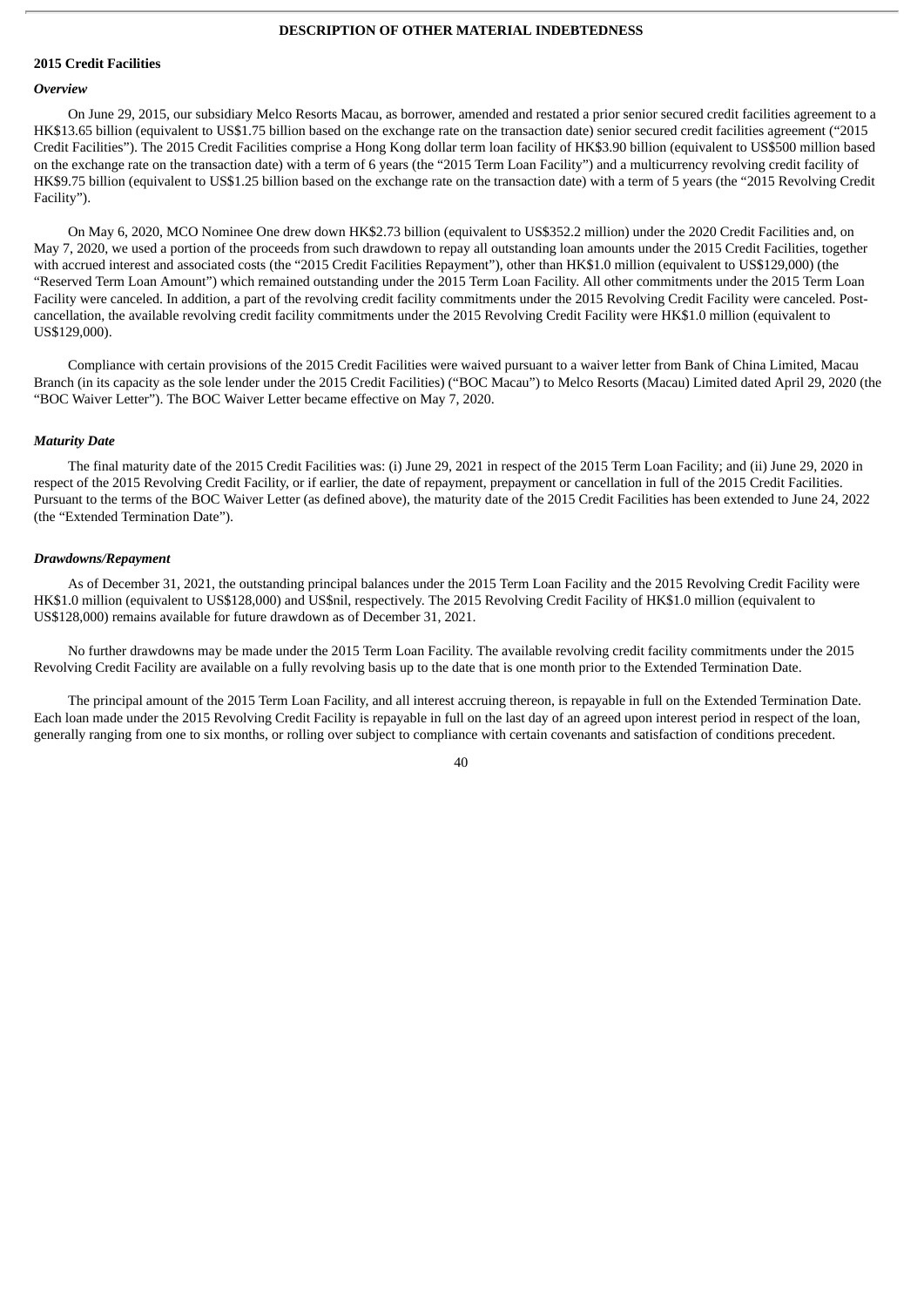### *Interest and Fees*

Pursuant to the BOC Waiver Letter, borrowings under the 2015 Credit Facilities bear interest at HIBOR plus a margin of 1% per annum. Melco Resorts Macau is obligated to pay a commitment fee on the undrawn amount of the 2015 Revolving Credit Facility.

### *Security*

The indebtedness under the 2015 Credit Facilities is guaranteed by the 2015 Borrowing Group. Security for the 2015 Credit Facilities includes: a first-priority interest in substantially all assets of the 2015 Borrowing Group, the issued share capital and equity interests and certain bank accounts, buildings, fixtures and equipment of the 2015 Borrowing Group and certain other excluded assets and customary security.

### *Covenants*

The 2015 Credit Facilities contained covenants customary for such financings, including, but not limited to, the limitations on (except as permitted under the 2015 Credit Facilities) (i) incurring additional liens; (ii) incurring additional indebtedness (including guarantees); (iii) making certain investments; (iv) paying dividends and other restricted payments; (v) creating any subsidiaries; and (vi) selling assets. The financial covenants under the 2015 Credit Facilities included a leverage ratio, total leverage ratio and interest cover ratio. Pursuant to the terms of the BOC Waiver Letter, BOC Macau agreed, among other things, to relax the borrower's obligations under the 2015 Credit Facilities by way of a waiver of (i) the requirement to comply with substantially all information undertakings, financial covenants, general undertakings and mandatory prepayment provisions, and (ii) the requirement to make substantially all of the representations, subject to certain conditions and terms.

### *Events of Default*

The event of default regime under the 2015 Credit Facilities comprised events of default that are customary for a facility of this nature including, among others, subject to certain grace periods and exceptions: (i) the failure to make any payment when due; (ii) the breach of financial covenants; (iii) a cross-default triggered by any other event of default in the facility agreements or other documents forming the indebtedness of the borrower and/or guarantors and/or members of the Borrowing Group; the breach of the credit facility documents; (iv) certain events occurring which may give rise to a termination or rescission of Melco Resorts Macau's subconcession contract and land concessions; (vi) insolvency or bankruptcy events; and (vii) misrepresentations on the part of the borrower and guarantors in statements made in the loan documents delivered to the lenders.

Pursuant to the terms of the BOC Waiver Letter, BOC Macau agreed, among other things, to waive certain current and/or future defaults and events of default that may arise under the terms of the 2015 Credit Facilities, subject to certain conditions and terms.

### **2020 Credit Facilities**

#### *Overview*

On April 29, 2020, our subsidiary MCO Nominee One, as borrower, entered into a senior revolving credit facilities agreement for a HK\$14.85 billion multicurrency revolving credit facility (equivalent to US\$1.92 billion based on the exchange rate on the transaction date) with a term of 5 years.

### *Maturity Date*

The final maturity date of the 2020 Credit Facilities is April 29, 2025, or if earlier, the date of repayment, prepayment or cancellation in full of the 2020 Credit Facilities.

### *Drawdowns/Repayment*

As of December 31, 2021, the outstanding principal balance under the 2020 Credit Facilities was HK\$3.12 billion (equivalent to US\$399.7 million) and HK\$11.73 billion (equivalent to US\$1.50 billion) of the 2020 Credit Facilities remains available for future drawdown. During the period from January 1, 2022 to April 29, 2022, we further drew drown US\$420.0 million from the 2020 Credit Facilities.

 $\overline{A1}$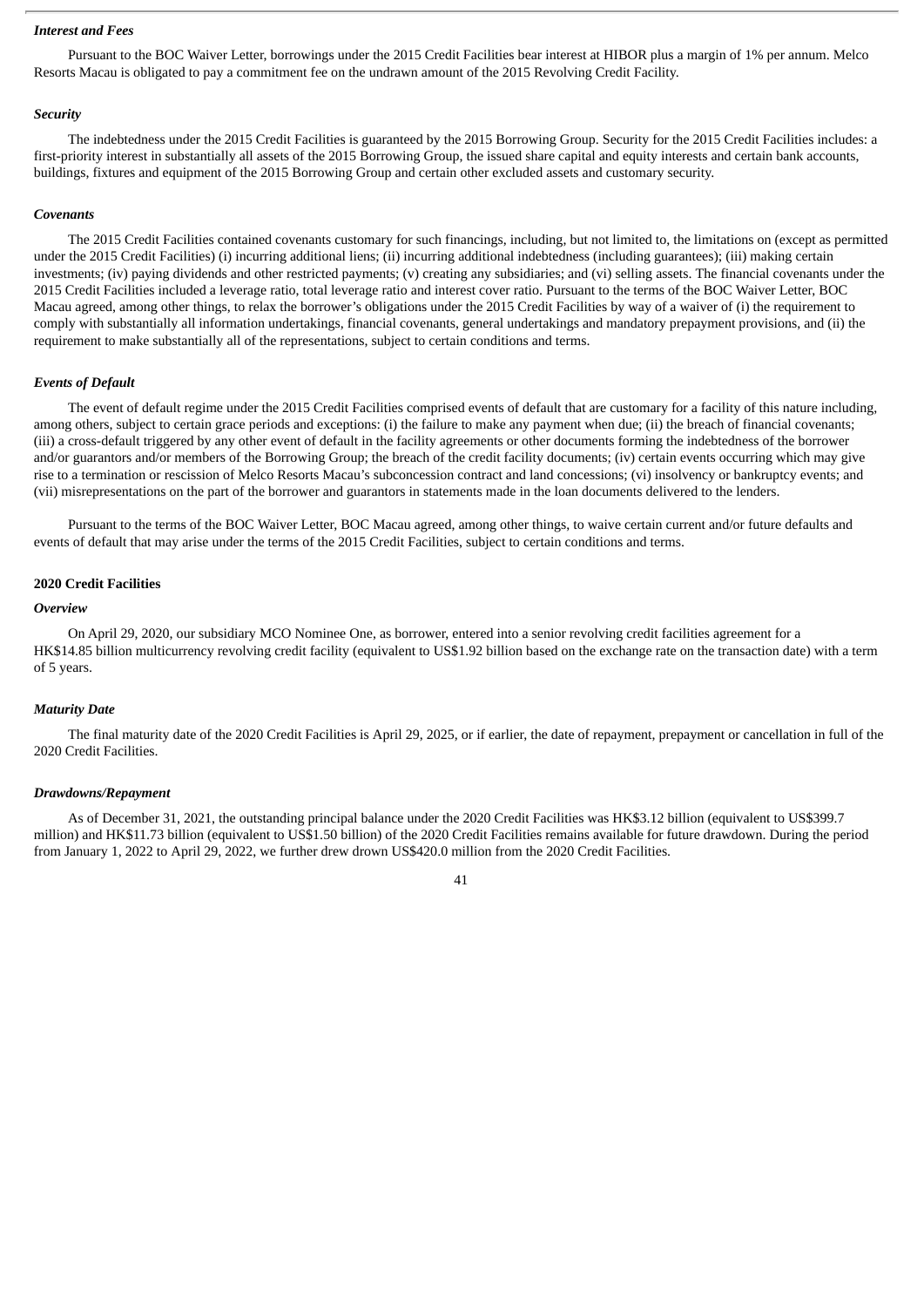Drawdowns on the 2020 Credit Facilities are available on a fully revolving basis up to the date that is one month prior to the 2020 Credit Facilities' final maturity date.

Each loan made under the 2020 Credit Facilities is repayable in full on the last day of an agreed upon interest period in respect of the loan, generally ranging from one to six months, or rolling over subject to compliance with certain covenants and satisfaction of conditions precedent. MCO Nominee One may make voluntary prepayments in respect of the 2020 Credit Facilities in a minimum amount of HK\$10.0 million (equivalent to US\$1.28 million), plus the amount of any applicable break costs. MCO Nominee One is also subject to mandatory prepayment requirements in respect of various amounts as specified in the 2020 Credit Facilities. In the event of a change of control, MCO Nominee One may be required, at the election of any lender under the 2020 Credit Facilities, to repay such lender in full. Under the terms of the 2020 Credit Facilities, change of control events include a decline below certain thresholds in the aggregate direct or indirect shareholdings of Melco Resorts Macau or the Company by the Parent or/and Melco International and liquidation or dissolution of the Company. In the event Melco Resorts Macau's subconcession contract or land concessions are terminated or otherwise expire on its terms, MCO Nominee One may be required, at the election of any lender under the 2020 Credit Facilities, to repay such lender in full.

### *Interest and Fees*

Borrowings under the 2020 Credit Facilities bears interest at HIBOR plus a margin ranging from 1.00% to 2.00% per annum as adjusted in accordance with the leverage ratio in respect of MCO Nominee One and certain of its specified subsidiaries ("2020 Borrowing Group"). MCO Nominee One may select an interest period for borrowings under the 2020 Credit Facilities of one, two, three or six months or any other agreed period. MCO Nominee One is obligated to pay a commitment fee quarterly in arrears from April 29, 2020 on the undrawn amount of the 2020 Credit Facilities until the end of the applicable availability period.

#### *Security*

The indebtedness under the 2020 Credit Facilities is guaranteed by Melco Resorts Macau and MCO Investments Limited ("MCO Investments" and together with Melco Resorts Macau, the "Subsidiary Guarantors"). The 2020 Credit Facilities are unsecured.

#### *Covenants*

The 2020 Credit Facilities contain covenants customary for such financings, including, but not limited to, the limitations on (except as permitted under the 2020 Credit Facilities) (i) incurring additional liens; (ii) incurring additional indebtedness (including guarantees); (iii) the disposal of certain key assets; and (iv) carrying on businesses which are not the permitted business activities of MCO Investments and its subsidiaries.

On November 26, 2020, MCO Nominee One received confirmation that the majority of lenders of the 2020 Credit Facilities have consented and agreed to waive the following financial condition covenants contained in the facility agreement under the Facility Agreement:

- a. meet or exceed the interest cover ratio (ratio of consolidated EBITDA to consolidated net finance charges as such terms are defined in the Facility Agreement) of 2.50 to 1.00;
- b. not exceed the senior leverage ratio (ratio of consolidated total debt to consolidated EBITDA as such terms are defined in the Facility Agreement) of 3.50 to 1.00; and
- c. not exceed the total leverage ratio (ratio of consolidated total debt to consolidated EBITDA as such terms are defined in the Facility Agreement) of 4.50 to 1.00,

in each case in respect of the relevant periods ended or ending on the following applicable test dates: (a) December 31, 2020; (b) March 31, 2021; (c) June 30, 2021; (d) September 30, 2021; and (e) December 31, 2021. Such consent became effective on December 2, 2020.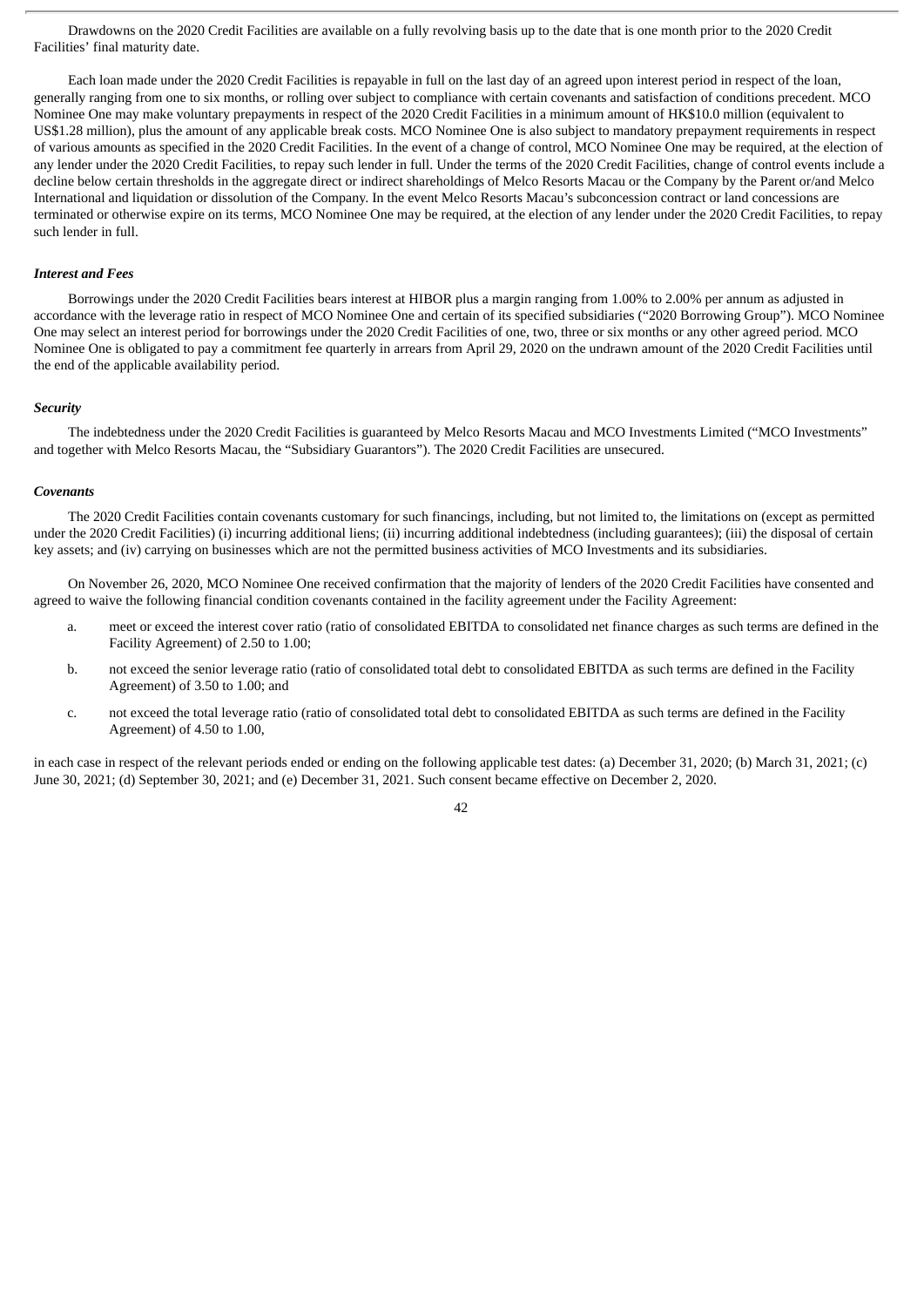### **Events of Default**

The event of default regime under the 2020 Credit Facilities comprises events of default that are customary for a facility of this nature including, among others, subject to certain grace periods and exceptions:

(i) the failure to make any payment when due; (ii) the breach of financial covenants; (iii) a cross-default triggered by any other event of default in the facility agreements or other documents forming the indebtedness of MCO Nominee One or any other member of the 2020 Borrowing Group; (iv) the breach of the credit facility documents; (v) insolvency or bankruptcy events; and (vi) misrepresentations on the part of MCO Nominee One or a Subsidiary Guarantor in statements made in the loan documents delivered to the lenders for the 2020 Credit Facilities.

### **2025 Senior Notes**

#### *Overview*

On June 6, 2017, Melco Resorts Finance issued the First 2025 Senior Notes, comprising US\$650 million in aggregate principal amount of 4.875% senior notes due 2025, at an issue price of 100% of the principal amount, and, on July 3, 2017, Melco Resorts Finance issued the Additional 2025 Senior Notes, comprising US\$350 million in aggregate principal amount of 4.875% senior notes due 2025, at an issue price of 100.75% of the principal amount.

#### *Interest*

The 2025 Senior Notes bear interest at a rate of 4.875% per annum, payable semi-annually in arrears on June 6 and December 6 of each year.

#### *Ranking and Priority*

The 2025 Senior Notes are general obligations of Melco Resorts Finance, rank equally in right of payment to all existing and future senior indebtedness of Melco Resorts Finance and rank senior in right of payment to any existing and future subordinated indebtedness of Melco Resorts Finance and effectively subordinated to all of Melco Resorts Finance's existing and future secured indebtedness to the extent of the value of the assets securing such debt and all of the indebtedness of Melco Resorts Finance's subsidiaries.

### *Maturity and Redemption*

The 2025 Senior Notes mature on June 6, 2025 and Melco Resorts Finance has the option to redeem all or a portion of the 2025 Senior Notes at any time prior to June 6, 2020, at the applicable "make-whole" redemption price as described in the 2025 Senior Notes indenture. On or after June 6, 2020, Melco Resorts Finance has the option to redeem all or a portion of the 2025 Senior Notes at any time at fixed redemption prices that decline ratably over time. In addition, Melco Resorts Finance has the option to redeem up to 35% of the 2025 Senior Notes with the net cash proceeds from one or more equity offerings at a fixed redemption price at any time prior to June 6, 2020. Further, under certain circumstances and subject to certain exceptions as more fully described in the 2025 Senior Notes indenture, Melco Resorts Finance also has the option to redeem in whole, but not in part the 2025 Senior Notes at fixed redemption prices. In certain events that relate to the gaming subconcession of Melco Resorts Macau and subject to certain exceptions as more fully described in the 2025 Senior Notes Indenture, each holder of the 2025 Senior Notes will have the right to require Melco Resorts Finance to repurchase all or any part of such holder's 2025 Senior Notes at a fixed redemption price.

#### *Covenants*

The 2025 Senior Notes indenture contains certain covenants that, subject to certain exceptions and conditions, limit the ability of Melco Resorts Finance to, among other things, effect a consolidation or merger or sell assets.

 $\overline{A}$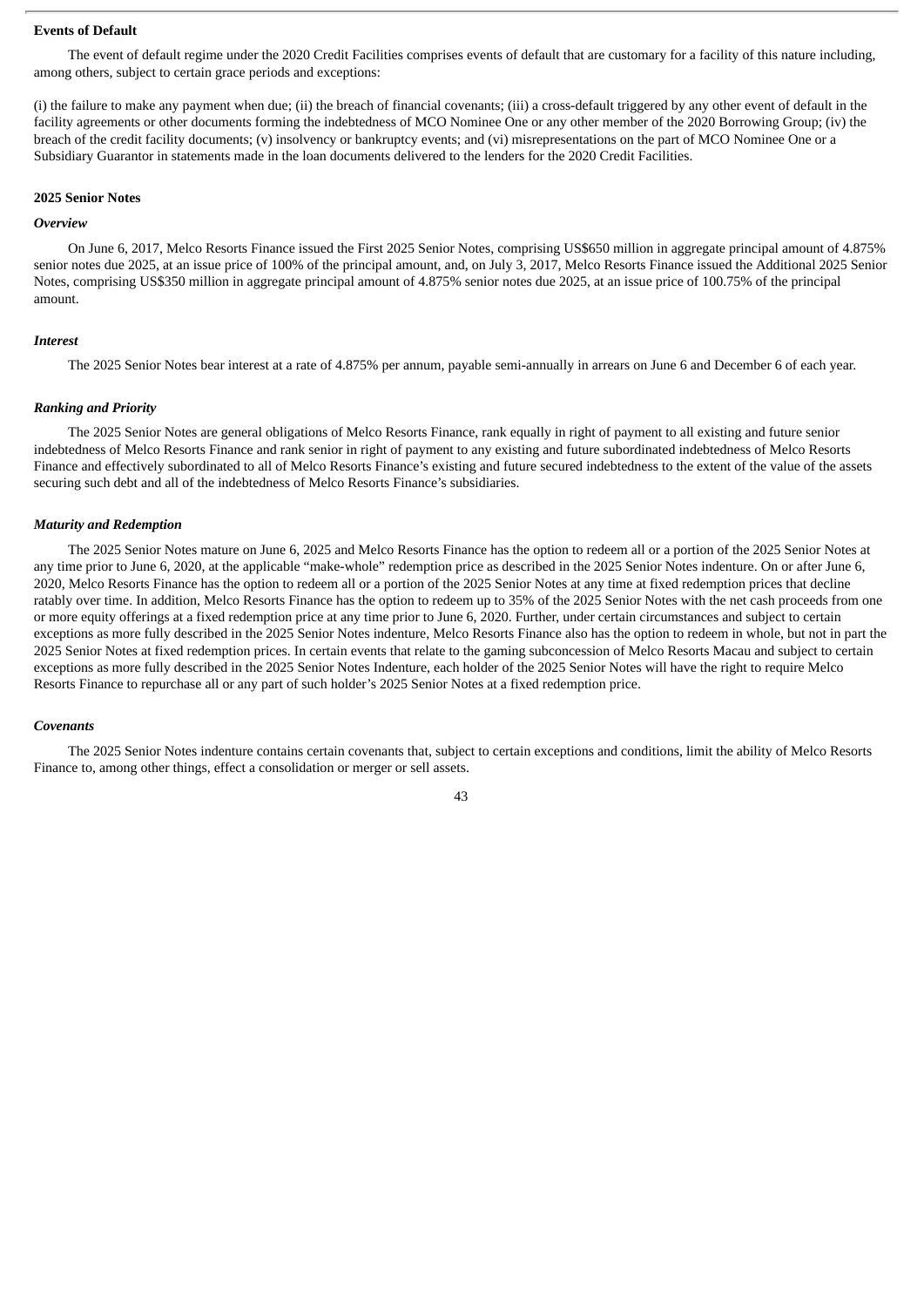# *Events of Default*

The 2025 Senior Notes indenture contains certain customary events of default, including default in the payment of principal, or of any premium, on the 2025 Senior Notes, when such payments become due; default in payment of interest which continues for 30 days; breaches of covenants; defaults under other indebtedness; insolvency; termination or rescission of any gaming license required for our gaming business and other events of default specified in the 2025 Senior Notes indenture, in each case subject to thresholds and/or other qualifications specified therein. If an event of default occurs and is continuing under the 2025 Senior Notes indenture, the trustee under the 2025 Senior Notes indenture or the holders of at least 25% of the then outstanding 2025 Senior Notes may declare the principal of the 2025 Senior Notes plus any accrued and unpaid interest and premium (if any) to be immediately due and payable.

# *2026 Senior Notes*

### *Overview*

On April 26, 2019, Melco Resorts Finance issued the 2026 Senior Notes, comprising US\$500 million in aggregate principal amount of 5.250% senior notes due 2026, at an issue price of 100% of the principal amount.

#### *Interest*

The 2026 Senior Notes bear interest at a rate of 5.250% per annum, payable semi-annually in arrears on April 26 and October 26 of each year.

#### *Ranking and Priority*

The 2026 Senior Notes are general obligations of Melco Resorts Finance, rank equally in right of payment to all existing and future senior indebtedness of Melco Resorts Finance and rank senior in right of payment to any existing and future subordinated indebtedness of Melco Resorts Finance and effectively subordinated to all of Melco Resorts Finance's existing and future secured indebtedness to the extent of the value of the assets securing such debt and all of the indebtedness of Melco Resorts Finance's subsidiaries.

### *Maturity and Redemption*

The 2026 Senior Notes mature on April 26, 2026 and Melco Resorts Finance has the option to redeem all or a portion of the 2026 Senior Notes at any time prior to April 26, 2022, at the applicable "make-whole" redemption price as described in the 2026 Senior Notes indenture. On or after April 26, 2022, Melco Resorts Finance has the option to redeem all or a portion of the 2026 Senior Notes at any time at fixed redemption prices that decline ratably over time. In addition, Melco Resorts Finance has the option to redeem up to 35% of the 2026 Senior Notes with the net cash proceeds from one or more equity offerings at a fixed redemption price at any time prior to April 26, 2022. Further, under certain circumstances and subject to certain exceptions as more fully described in the 2026 Senior Notes indenture, Melco Resorts Finance also has the option to redeem in whole, but not in part the 2026 Senior Notes at fixed redemption prices. In certain events that relate to the gaming subconcession of Melco Resorts Macau and subject to certain exceptions as more fully described in the 2026 Senior Notes indenture, each holder of the 2026 Senior Notes will have the right to require Melco Resorts Finance to repurchase all or any part of such holder's 2026 Senior Notes at a fixed redemption price.

#### *Covenants*

The 2026 Senior Notes indenture contains certain covenants that, subject to certain exceptions and conditions, limit the ability of Melco Resorts Finance to, among other things, effect a consolidation or merger or sell assets.

# *Events of Default*

The 2026 Senior Notes indenture contains certain customary events of default, including default in the payment of principal, or of any premium, on the 2026 Senior Notes, when such payments become due; default in payment of interest which continues for 30 days; breaches of covenants; defaults under other indebtedness; insolvency; termination or rescission of any gaming license required for our gaming business and other events of default specified in the 2026 Senior Notes indenture, in each case subject to thresholds and/or other qualifications specified therein. If an event of default occurs and is continuing under the 2026 Senior Notes indenture, the trustee under the 2026 Senior Notes indenture or the holders of at least 25% of the then outstanding 2026 Senior Notes may declare the principal of the 2026 Senior Notes plus any accrued and unpaid interest and premium (if any) to be immediately due and payable.

# $\overline{44}$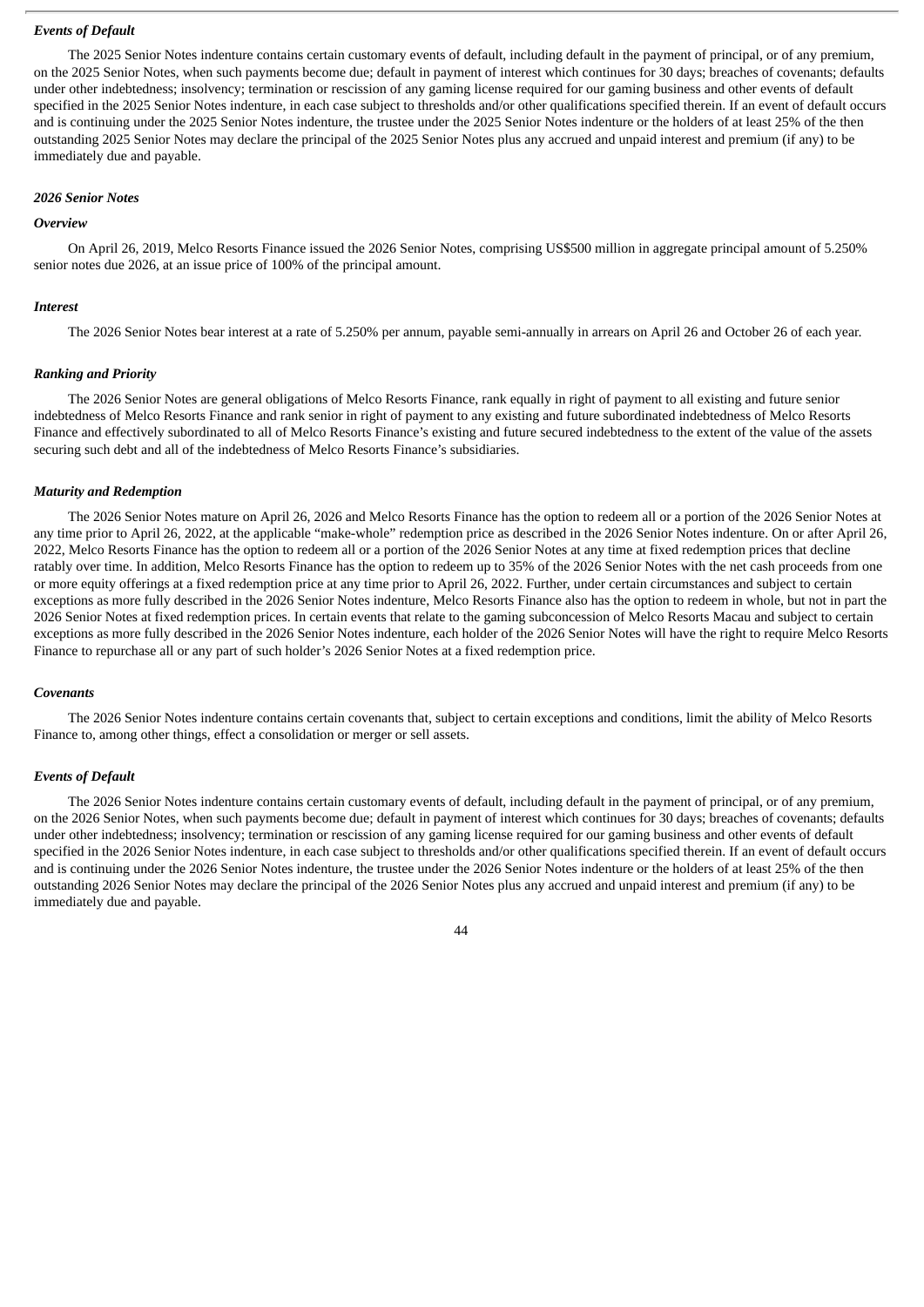### *2027 Senior Notes*

### *Overview*

On July 17, 2019, Melco Resorts Finance issued the 2027 Senior Notes, comprising US\$600 million in aggregate principal amount of 5.625% senior notes due 2027, at an issue price of 100% of the principal amount.

#### *Interest*

The 2027 Senior Notes bear interest at a rate of 5.625% per annum, payable semi-annually in arrears on January 17 and July 17 of each year beginning on January 17, 2020.

#### *Ranking and Priority*

The 2027 Senior Notes are general obligations of Melco Resorts Finance, rank equally in right of payment to all existing and future senior indebtedness of Melco Resorts Finance and rank senior in right of payment to any existing and future subordinated indebtedness of Melco Resorts Finance and effectively subordinated to all of Melco Resorts Finance's existing and future secured indebtedness to the extent of the value of the assets securing such debt and all of the indebtedness of Melco Resorts Finance's subsidiaries.

#### *Maturity and Redemption*

The 2027 Senior Notes mature on July 17, 2027 and Melco Resorts Finance has the option to redeem all or a portion of the 2027 Senior Notes at any time prior to July 17, 2022, at the applicable "make-whole" redemption price as described in the 2027 Senior Notes indenture. On or after July 17, 2022, Melco Resorts Finance has the option to redeem all or a portion of the 2027 Senior Notes at any time at fixed redemption prices that decline ratably over time. In addition, Melco Resorts Finance has the option to redeem up to 35% of the 2027 Senior Notes with the net cash proceeds from one or more equity offerings at a fixed redemption price at any time prior to July 17, 2022. Further, under certain circumstances and subject to certain exceptions as more fully described in the 2027 Senior Notes indenture, Melco Resorts Finance also has the option to redeem in whole, but not in part the 2027 Senior Notes at fixed redemption prices. In certain events that relate to the gaming subconcession of Melco Resorts Macau and subject to certain exceptions as more fully described in the 2027 Senior Notes indenture, each holder of the 2027 Senior Notes will have the right to require Melco Resorts Finance to repurchase all or any part of such holder's 2027 Senior Notes at a fixed redemption price.

### *Covenants*

The 2027 Senior Notes indenture contains certain covenants that, subject to certain exceptions and conditions, limit the ability of Melco Resorts Finance to, among other things, effect a consolidation or merger or sell assets.

#### *Events of Default*

The 2027 Senior Notes indenture contains certain customary events of default, including default in the payment of principal, or of any premium, on the 2027 Senior Notes, when such payments become due; default in payment of interest which continues for 30 days; breaches of covenants; defaults under other indebtedness; insolvency; termination or rescission of any gaming license required for our gaming business and other events of default specified in the 2027 Senior Notes indenture, in each case subject to thresholds and/or other qualifications specified therein. If an event of default occurs and is continuing under the 2027 Senior Notes indenture, the trustee under the 2027 Senior Notes indenture or the holders of at least 25% of the then outstanding 2027 Senior Notes may declare the principal of the 2027 Senior Notes plus any accrued and unpaid interest and premium (if any) to be immediately due and payable.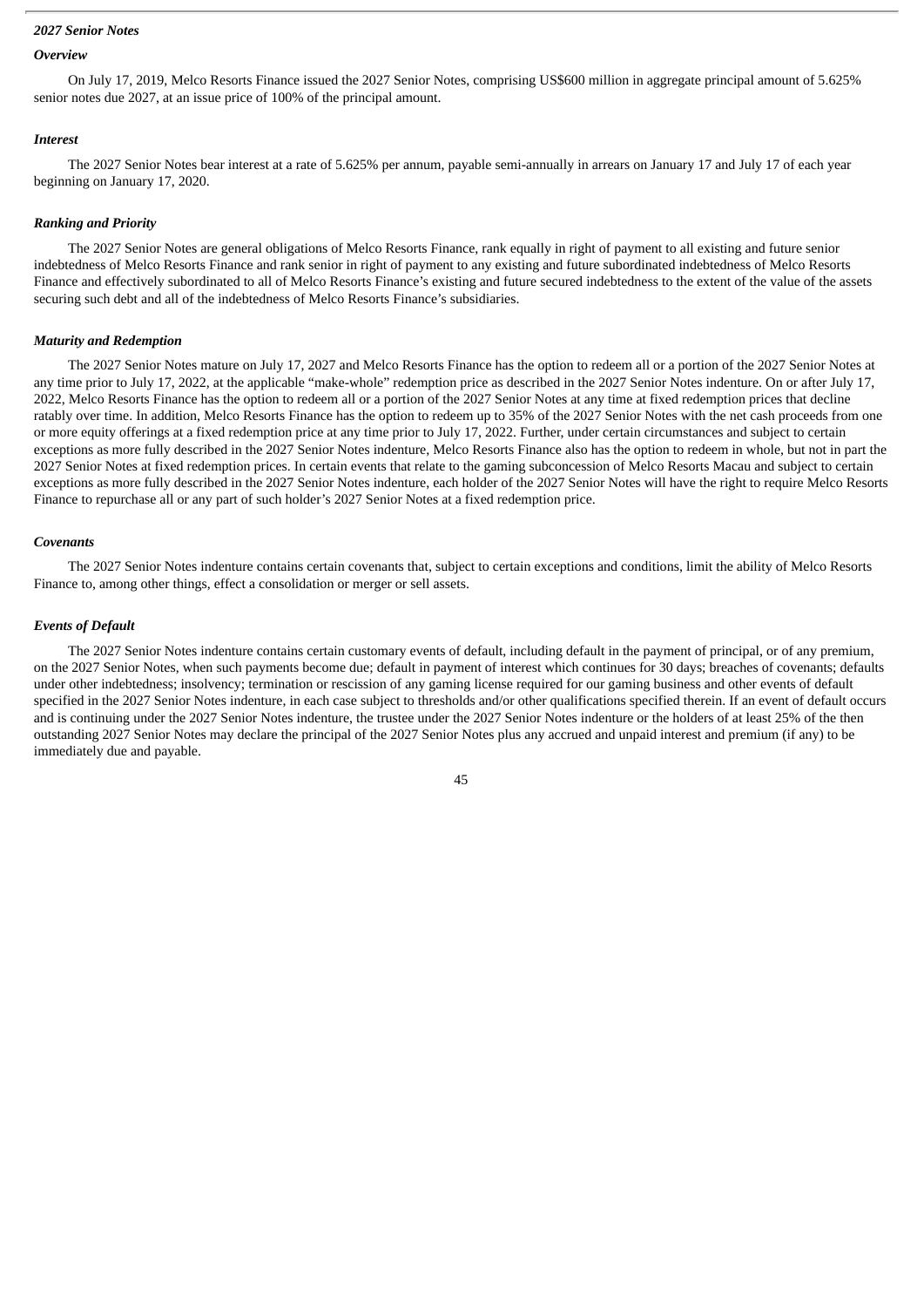### *2028 Senior Notes*

# *Overview*

On July 21, 2020, Melco Resorts Finance issued the First 2028 Senior Notes, comprising US\$500 million in aggregate principal amount of 5.750% senior notes due 2028, at an issue price of 100% of the principal amount, and, on August 11, 2020, the Company issued the Additional 2028 Senior Notes, comprising US\$350 million in aggregate principal amount of 5.750% senior notes due 2025, at an issue price of 101% of the principal amount.

#### *Interest*

The 2028 Senior Notes bear interest at a rate of 5.750% per annum, payable semi-annually in arrears on January 21 and July 21 of each year.

#### *Ranking and Priority*

The 2028 Senior Notes are general obligations of Melco Resorts Finance, rank equally in right of payment to all existing and future senior indebtedness of Melco Resorts Finance and rank senior in right of payment to any existing and future subordinated indebtedness of Melco Resorts Finance and effectively subordinated to all of Melco Resorts Finance's existing and future secured indebtedness to the extent of the value of the assets securing such debt and all of the indebtedness of Melco Resorts Finance's subsidiaries.

### *Maturity and Redemption*

The 2028 Senior Notes mature on July 21, 2028 and Melco Resorts Finance has the option to redeem all or a portion of the 2028 Senior Notes at any time prior to July 21, 2023, at the applicable "make-whole" redemption price as described in the 2028 Senior Notes Indenture. On or after July 21, 2023, Melco Resorts Finance has the option to redeem all or a portion of the 2028 Senior Notes at any time at fixed redemption prices that decline ratably over time. In addition, Melco Resorts Finance has the option to redeem up to 35% of the 2028 Senior Notes with the net cash proceeds from one or more equity offerings at a fixed redemption price at any time prior to July 21, 2023. Further, under certain circumstances and subject to certain exceptions as more fully described in the 2028 Senior Notes Indenture, Melco Resorts Finance also has the option to redeem in whole, but not in part the 2028 Senior Notes at fixed redemption prices. In certain events that relate to the gaming subconcession of Melco Resorts Macau and subject to certain exceptions as more fully described in the 2028 Senior Notes Indenture, each holder of the 2028 Senior Notes will have the right to require Melco Resorts Finance to repurchase all or any part of such holder's 2028 Senior Notes at a fixed redemption price.

#### *Covenants*

The 2028 Senior Notes Indenture contains certain covenants that, subject to certain exceptions and conditions, limit the ability of Melco Resorts Finance to, among other things, effect a consolidation or merger or sell assets.

#### *Events of Default*

The 2028 Senior Notes Indenture contains certain customary events of default, including default in the payment of principal, or of any premium, on the 2028 Senior Notes, when such payments become due; default in payment of interest which continues for 30 days; breaches of covenants; defaults under other indebtedness; insolvency; termination or rescission of any gaming license required for our gaming business and other events of default specified in the 2028 Senior Notes Indenture, in each case subject to thresholds and/or other qualifications specified therein. If an event of default occurs and is continuing under the 2028 Senior Notes Indenture, the trustee under the 2028 Senior Notes Indenture or the holders of at least 25% of the then outstanding 2028 Senior Notes may declare the principal of the 2028 Senior Notes plus any accrued and unpaid interest and premium (if any) to be immediately due and payable.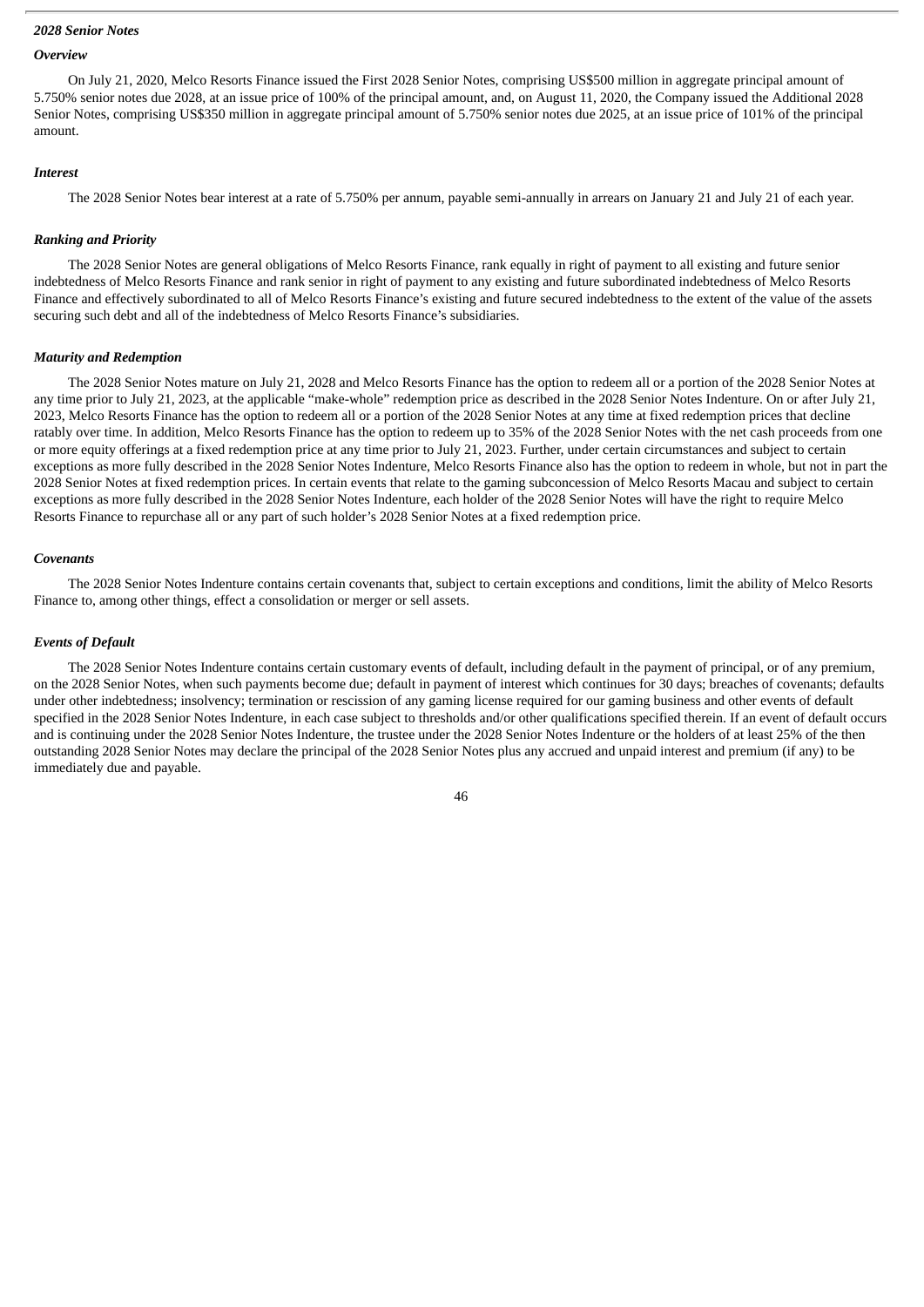#### *Overview*

On December 4, 2019, Melco Resorts Finance issued the First 2029 Senior Notes, comprising US\$900 million in aggregate principal amount of 5.375% senior notes due 2029, at an issue price of 100% of the principal amount, and, on January 21, 2021, Melco Resorts Finance issued the Additional 2029 Notes, comprising US\$250 million in aggregate principal amount of 5.375% senior notes due 2029, at an issue price of 103.25% of the principal amount.

### *Interest*

The 2029 Senior Notes bear interest at a rate of 5.375% per annum, payable semi-annually in arrears on June 4 and December 4 of each year beginning on June 4, 2020.

### *Ranking and Priority*

The 2029 Senior Notes are general obligations of Melco Resorts Finance, rank equally in right of payment to all existing and future senior indebtedness of Melco Resorts Finance and rank senior in right of payment to any existing and future subordinated indebtedness of Melco Resorts Finance and effectively subordinated to all of Melco Resorts Finance's existing and future secured indebtedness to the extent of the value of the assets securing such debt and all of the indebtedness of Melco Resorts Finance's subsidiaries.

### *Maturity and Redemption*

The 2029 Senior Notes mature on December 4, 2029 and Melco Resorts Finance has the option to redeem all or a portion of the 2029 Senior Notes at any time prior to December 4, 2024, at the applicable "make-whole" redemption price as described in the 2029 Senior Notes indenture. On or after December 4, 2024, Melco Resorts Finance has the option to redeem all or a portion of the 2029 Senior Notes at any time at fixed redemption prices that decline ratably over time. In addition, Melco Resorts Finance has the option to redeem up to 35% of the 2029 Senior Notes with the net cash proceeds from one or more equity offerings at a fixed redemption price at any time prior to December 4, 2024. Further, under certain circumstances and subject to certain exceptions as more fully described in the 2029 Senior Notes indenture, Melco Resorts Finance also has the option to redeem in whole, but not in part the 2029 Senior Notes at fixed redemption prices. In certain events that relate to the gaming subconcession of Melco Resorts Macau and subject to certain exceptions as more fully described in the 2029 Senior Notes indenture, each holder of the 2029 Senior Notes will have the right to require Melco Resorts Finance to repurchase all or any part of such holder's 2029 Senior Notes at a fixed redemption price.

### *Covenants*

The 2029 Senior Notes indenture contains certain covenants that, subject to certain exceptions and conditions, limit the ability of Melco Resorts Finance to, among other things, effect a consolidation or merger or sell assets.

### *Events of Default*

The 2029 Senior Notes indenture contains certain customary events of default, including default in the payment of principal, or of any premium, on the 2029 Senior Notes, when such payments become due; default in payment of interest which continues for 30 days; breaches of covenants; defaults under other indebtedness; insolvency; termination or rescission of any gaming license required for our gaming business and other events of default specified in the 2029 Senior Notes indenture, in each case subject to thresholds and/or other qualifications specified therein. If an event of default occurs and is continuing under the 2029 Senior Notes indenture, the trustee under the 2029 Senior Notes indenture or the holders of at least 25% of the then outstanding 2029 Senior Notes may declare the principal of the 2029 Senior Notes plus any accrued and unpaid interest and premium (if any) to be immediately due and payable.

### *Other Financing*

We may obtain financing or refinancing in the form of, among other things, equity or debt, including additional bank loans or high yield, mezzanine or other debt, or rely on our operating cash flow to fund the development of our projects and other matters. The amounts may be material.

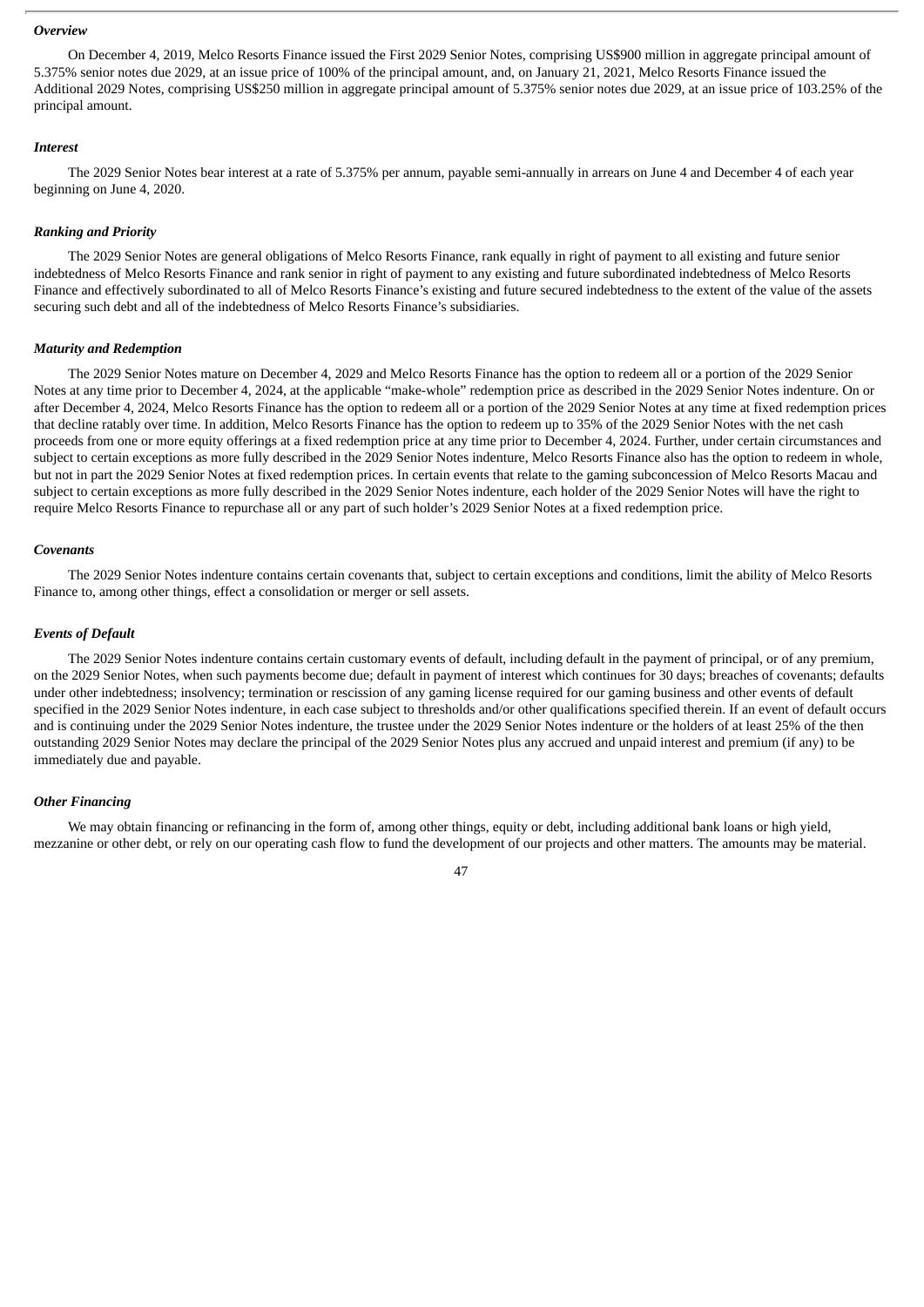### **INDEX TO CONSOLIDATED FINANCIAL STATEMENTS FOR THE YEARS ENDED DECEMBER 31, 2021 AND 2020**

| <b>Report of Independent Auditors</b>                                                          | Page<br>$F-2$ |
|------------------------------------------------------------------------------------------------|---------------|
| Consolidated Balance Sheets as of December 31, 2021 and 2020                                   | $F-4$         |
| <b>Consolidated Statements of Operations for the Years Ended December 31, 2021 and 2020</b>    | $F-6$         |
| Consolidated Statements of Comprehensive Loss for the Years Ended December 31, 2021 and 2020   | $F-7$         |
| Consolidated Statements of Shareholder's Equity for the Years Ended December 31, 2021 and 2020 | $F-8$         |
| Consolidated Statements of Cash Flows for the Years Ended December 31, 2021 and 2020           | $F-9$         |
| Notes to Consolidated Financial Statements for the Years Ended December 31, 2021 and 2020      | $F-10$        |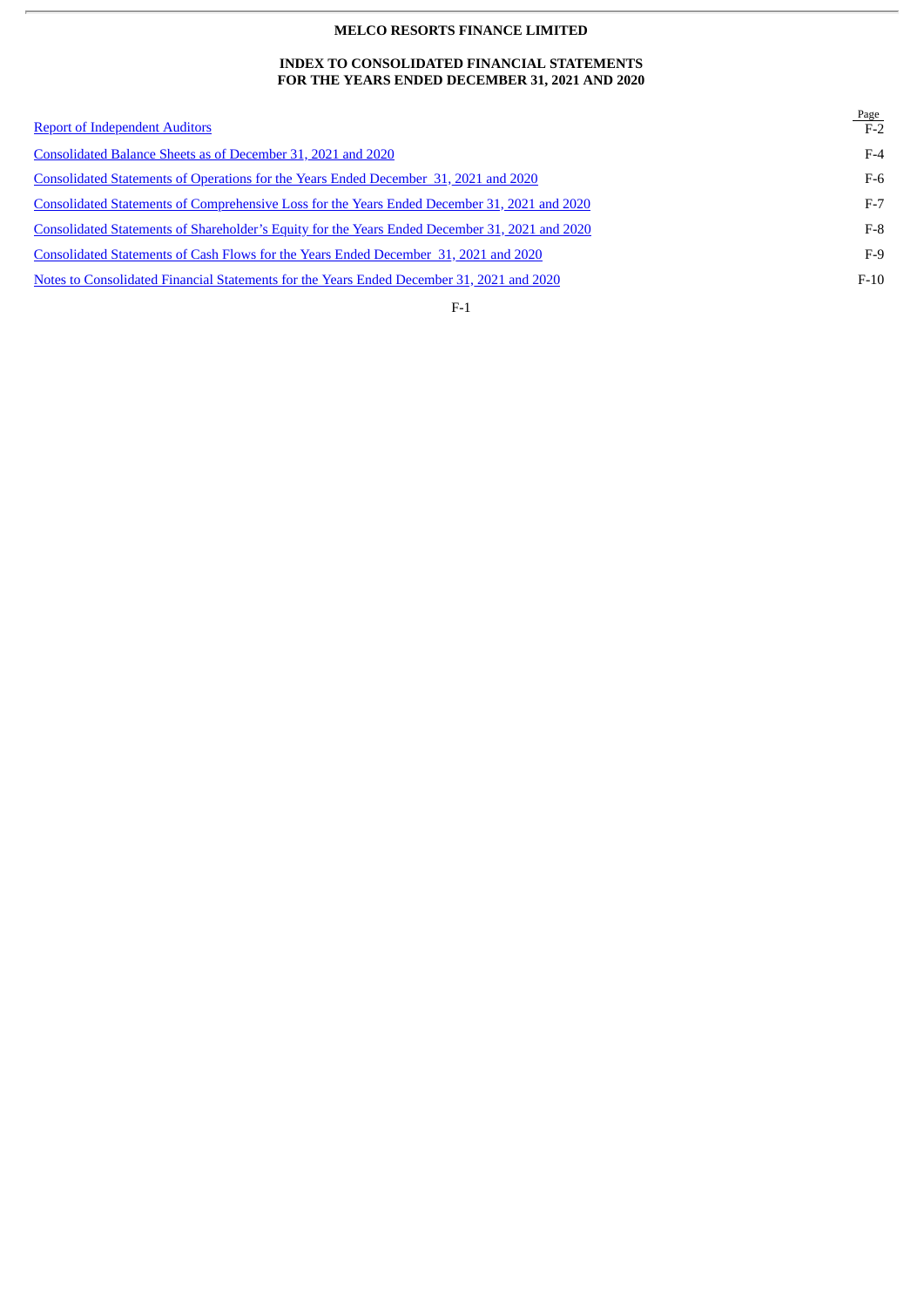# **REPORT OF INDEPENDENT AUDITORS**

### <span id="page-54-0"></span>To the Shareholder and the Sole Director of Melco Resorts Finance Limited

### **Opinion**

We have audited the consolidated financial statements of Melco Resorts Finance Limited (the Company), which comprise the consolidated balance sheets as of December 31, 2021 and 2020, and the related consolidated statements of operations, comprehensive loss, shareholder's equity and cash flows for the years then ended, and the related notes (collectively referred to as the "consolidated financial statements").

In our opinion, the accompanying consolidated financial statements present fairly, in all material respects, the financial position of the Company at December 31, 2021 and 2020, and the results of its operations and its cash flows for the years then ended in accordance with accounting principles generally accepted in the United States of America.

### **Basis for Opinion**

We conducted our audits in accordance with auditing standards generally accepted in the United States of America (GAAS). Our responsibilities under those standards are further described in the Auditor's Responsibilities for the Audit of the Financial Statements section of our report. We are required to be independent of the Company and to meet our other ethical responsibilities in accordance with the relevant ethical requirements relating to our audits. We believe that the audit evidence we have obtained is sufficient and appropriate to provide a basis for our audit opinion.

### **Responsibilities of Management for the Financial Statements**

Management is responsible for the preparation and fair presentation of these financial statements in accordance with accounting principles generally accepted in the United States of America, and for the design, implementation, and maintenance of internal control relevant to the preparation and fair presentation of financial statements that are free of material misstatement, whether due to fraud or error.

In preparing the financial statements, management is required to evaluate whether there are conditions or events, considered in the aggregate, that raise substantial doubt about the Company's ability to continue as a going concern for one year after the date that the financial statements are available to be issued.

### **Auditor's Responsibilities for the Audit of the Financial Statements**

Our objectives are to obtain reasonable assurance about whether the financial statements as a whole are free of material misstatement, whether due to fraud or error, and to issue an auditor's report that includes our opinion. Reasonable assurance is a high level of assurance but is not absolute assurance and therefore is not a guarantee that an audit conducted in accordance with GAAS will always detect a material misstatement when it exists. The risk of not detecting a material misstatement resulting from fraud is higher than for one resulting from error, as fraud may involve collusion, forgery, intentional omissions, misrepresentations, or the override of internal control. Misstatements are considered material if there is a substantial likelihood that, individually or in the aggregate, they would influence the judgment made by a reasonable user based on the financial statements.

In performing an audit in accordance with GAAS, we:

- Exercise professional judgment and maintain professional skepticism throughout the audit.
- Identify and assess the risks of material misstatement of the financial statements, whether due to fraud or error, and design and perform audit procedures responsive to those risks. Such procedures include examining, on a test basis, evidence regarding the amounts and disclosures in the financial statements.
- Obtain an understanding of internal control relevant to the audit in order to design audit procedures that are appropriate in the circumstances, but not for the purpose of expressing an opinion on the effectiveness of the Company's internal control. Accordingly, no such opinion is expressed.
- Evaluate the appropriateness of accounting policies used and the reasonableness of significant accounting estimates made by management, as well as evaluate the overall presentation of the financial statements.
- Conclude whether, in our judgment, there are conditions or events, considered in the aggregate, that raise substantial doubt about the Company's ability to continue as a going concern for a reasonable period of time.

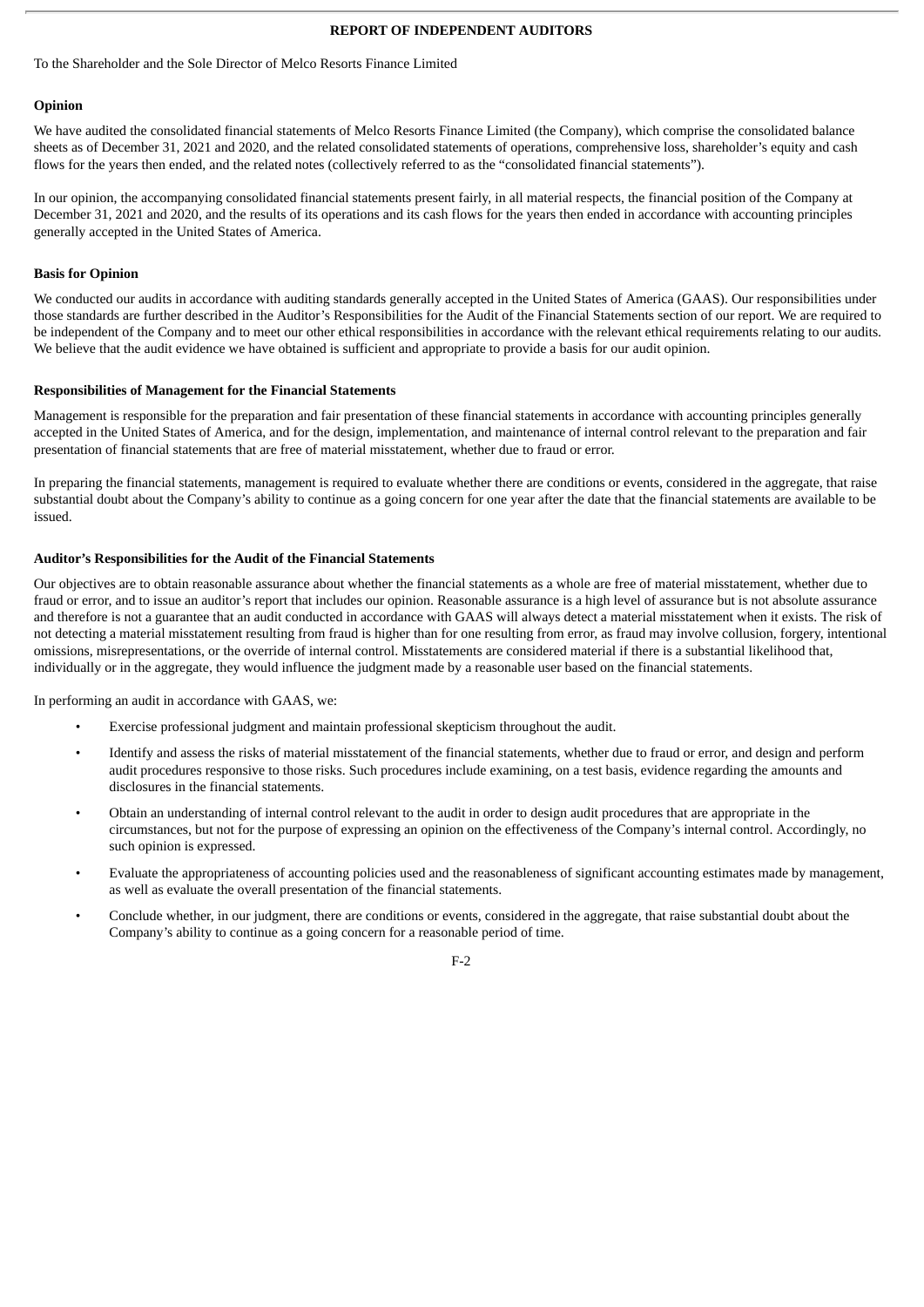We are required to communicate with those charged with governance regarding, among other matters, the planned scope and timing of the audit, significant audit findings, and certain internal control-related matters that we identified during the audit.

# **Other Information**

Management is responsible for the other information. The other information comprises the information included in the annual report but does not include the financial statements and our auditor's report thereon. Our opinion on the financial statements does not cover the other information, and we do not express an opinion or any form of assurance thereon.

In connection with our audit of the financial statements, our responsibility is to read the other information and consider whether a material inconsistency exists between the other information and the financial statements, or the other information otherwise appears to be materially misstated. If, based on the work performed, we conclude that an uncorrected material misstatement of the other information exists, we are required to describe it in our report.

/s/ Ernst & Young Hong Kong April 29, 2022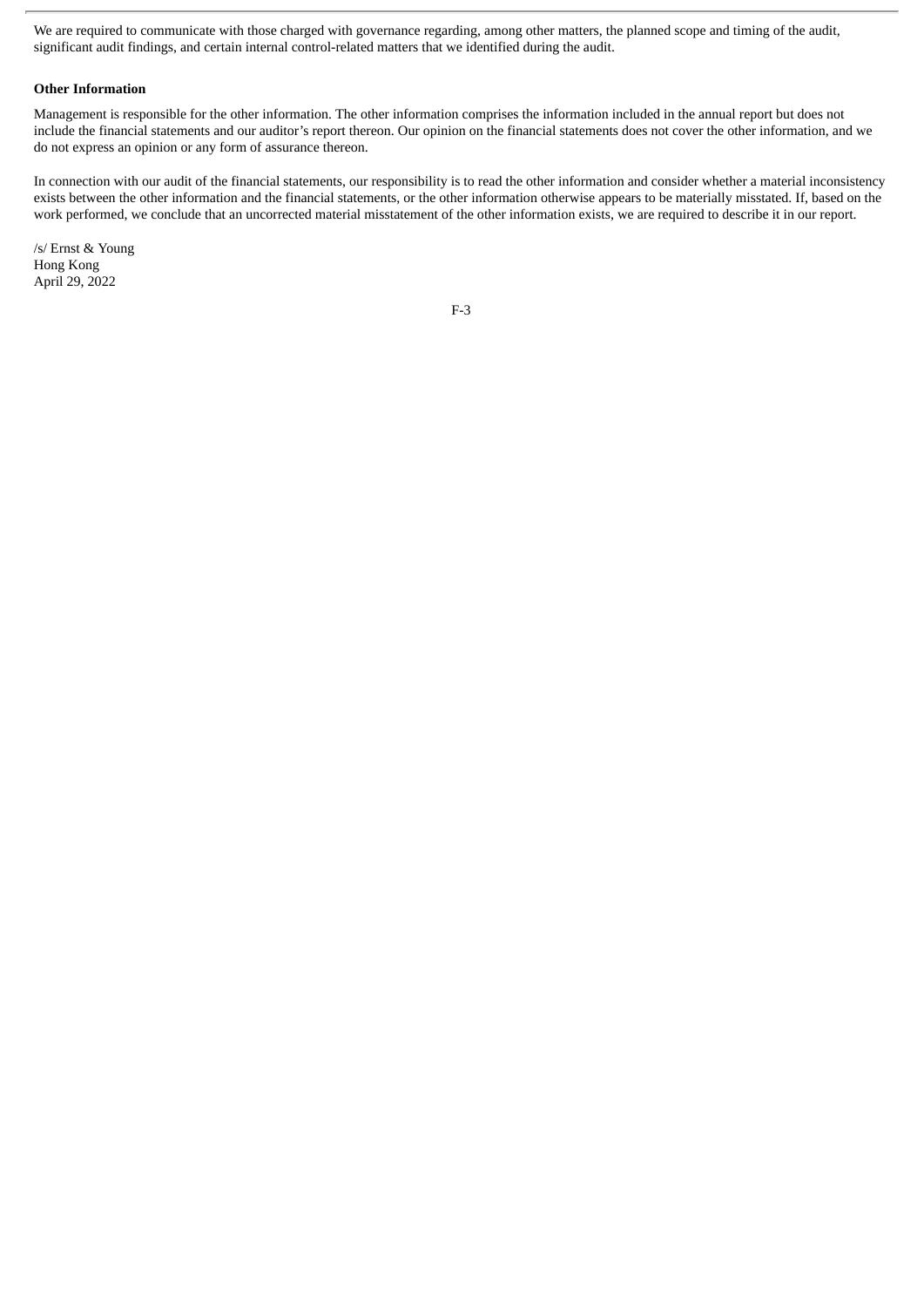# **CONSOLIDATED BALANCE SHEETS**

**(In thousands of U.S. dollars, except share and per share data)**

<span id="page-56-0"></span>

|                                                                                                                |               | December 31, |
|----------------------------------------------------------------------------------------------------------------|---------------|--------------|
|                                                                                                                | 2021          | 2020         |
| <b>ASSETS</b>                                                                                                  |               |              |
| Current assets:                                                                                                |               |              |
| Cash and cash equivalents                                                                                      | \$<br>885,958 | \$894,246    |
| Restricted cash                                                                                                | 273           |              |
| Accounts receivable, net of allowances for credit losses of \$239,432 and \$296,265                            | 49,143        | 110,248      |
| Receivables from affiliated companies                                                                          | 675,719       | 490,502      |
| Inventories                                                                                                    | 17,933        | 19,852       |
| Prepaid expenses and other current assets                                                                      | 29,405        | 54,827       |
| Total current assets                                                                                           | 1,658,431     | 1,569,675    |
| Property and equipment, net                                                                                    | 2,636,138     | 2,748,447    |
| Gaming subconcession, net                                                                                      | 27,065        | 84,663       |
| Intangible assets, net                                                                                         | 13,392        | 18,840       |
| Goodwill                                                                                                       | 81,721        | 82,203       |
| Long-term prepayments, deposits and other assets, net of allowances for credit losses of \$14,989 and \$16,517 | 72,513        | 88,404       |
| Restricted cash                                                                                                |               | 275          |
| Receivables from affiliated companies, non-current                                                             | 1,255,907     | 1,278,111    |
| Operating lease right-of-use assets                                                                            | 24,748        | 33,601       |
| Land use rights, net                                                                                           | 291,378       | 304,001      |
| <b>Total assets</b>                                                                                            | \$6,061,293   | \$6,208,220  |
| <b>LIABILITIES AND SHAREHOLDER'S EQUITY</b>                                                                    |               |              |
| Current liabilities:                                                                                           |               |              |
| Accounts payable                                                                                               | \$<br>4,498   | \$<br>8,057  |
| Accrued expenses and other current liabilities                                                                 | 610,884       | 727,745      |
| Income tax payable                                                                                             | 3,001         | 3,375        |
| Operating lease liabilities, current                                                                           | 7,599         | 13,533       |
| Current portion of long-term debt, net                                                                         | 128           |              |
| Payables to affiliated companies                                                                               | 95,294        | 26,418       |
| Total current liabilities                                                                                      | 721,404       | 779,128      |
| Long-term debt, net                                                                                            | 4,472,368     | 4,060,731    |
| Other long-term liabilities                                                                                    | 3,504         | 854          |
| Deferred tax liabilities, net                                                                                  | 9,216         | 9,826        |
| Operating lease liabilities, non-current                                                                       | 20,333        | 25,619       |
| <b>Total liabilities</b>                                                                                       | \$5,226,825   | \$4,876,158  |
|                                                                                                                |               |              |

Commitments and contingencies (Note 20)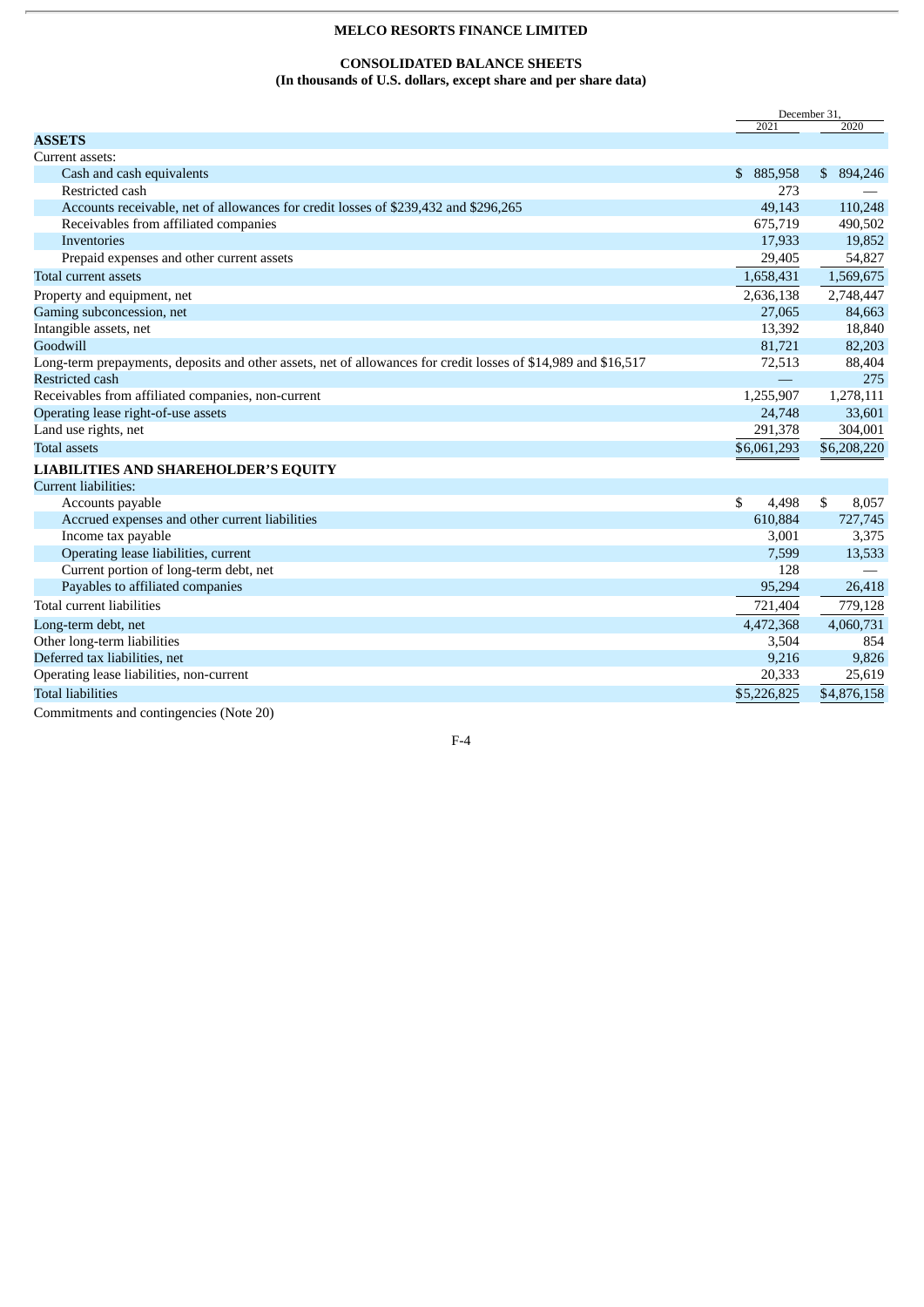# **CONSOLIDATED BALANCE SHEETS -** continued **(In thousands of U.S. dollars, except share and per share data)**

|                                                                                                     | December 31, |             |
|-----------------------------------------------------------------------------------------------------|--------------|-------------|
|                                                                                                     | 2021         | 2020        |
| Shareholder's equity:                                                                               |              |             |
| Ordinary shares, par value \$0.01; 5,000,000 shares authorized; 1,202 shares issued and outstanding |              |             |
| Additional paid-in capital                                                                          | 1,863,861    | 1,849,785   |
| Accumulated other comprehensive income                                                              | 5.794        | 35,732      |
| <b>Accumulated losses</b>                                                                           | (1,035,187)  | (553, 455)  |
| Total shareholder's equity                                                                          | 834,468      | 1,332,062   |
| Total liabilities and shareholder's equity                                                          | \$6,061,293  | \$6,208,220 |

The accompanying notes are an integral part of these consolidated financial statements.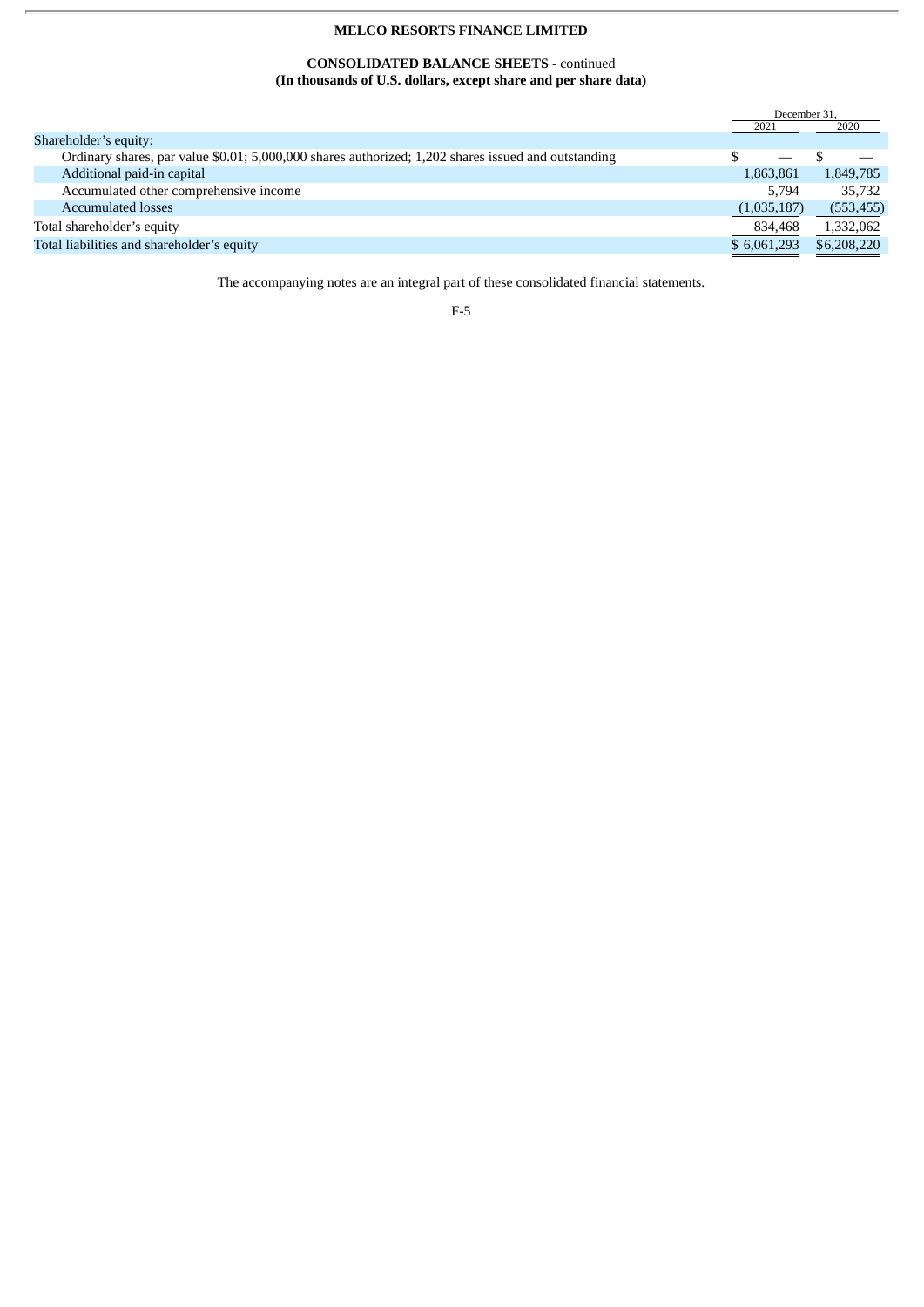# **CONSOLIDATED STATEMENTS OF OPERATIONS (In thousands of U.S. dollars)**

<span id="page-58-0"></span>

|                                               | Year Ended December 31. |                  |
|-----------------------------------------------|-------------------------|------------------|
|                                               | 2021                    | 2020             |
| Operating revenues:                           |                         |                  |
| Casino                                        | \$1,455,595             | \$1,269,393      |
| Rooms                                         | 86,093                  | 57,246           |
| Food and beverage                             | 52,901                  | 37,399           |
| Entertainment, retail and other               | 188,597                 | 184,525          |
| Total operating revenues                      | 1,783,186               | 1,548,563        |
| Operating costs and expenses:                 |                         |                  |
| Casino                                        | (1,225,467)             | (1,230,686)      |
| Rooms                                         | (30, 873)               | (29,065)         |
| Food and beverage                             | (53, 332)               | (47, 726)        |
| Entertainment, retail and other               | (20, 227)               | (44, 199)        |
| General and administrative                    | (332, 662)              | (292, 557)       |
| Pre-opening costs                             | (195)                   | (106)            |
| Amortization of gaming subconcession          | (57, 276)               | (57, 411)        |
| Amortization of land use rights               | (10, 873)               | (10, 899)        |
| Depreciation and amortization                 | (269, 488)              | (265, 674)       |
| Property charges and other                    | (16, 629)               | (12, 868)        |
| Total operating costs and expenses            | (2,017,022)             | (1,991,191)      |
| <b>Operating loss</b>                         | (233, 836)              | (442, 628)       |
| Non-operating income (expenses):              |                         |                  |
| Interest income                               | 3,080                   | 2,988            |
| Interest expenses, net of amounts capitalized | (234,000)               | (194, 719)       |
| Other financing costs                         | (10,613)                | (7,534)          |
| Foreign exchange losses, net                  | (4,907)                 | (10, 177)        |
| Other expenses, net                           |                         | (225)            |
| Loss on extinguishment of debt                |                         | (1,236)          |
| Costs associated with debt modification       |                         | (310)            |
| Total non-operating expenses, net             | (246, 440)              | (211, 213)       |
| Loss before income tax                        | (480, 276)              | (653, 841)       |
| Income tax expense                            | (1, 456)                | (811)            |
| Net loss                                      | (481, 732)<br>\$        | \$<br>(654, 652) |
|                                               |                         |                  |

The accompanying notes are an integral part of these consolidated financial statements.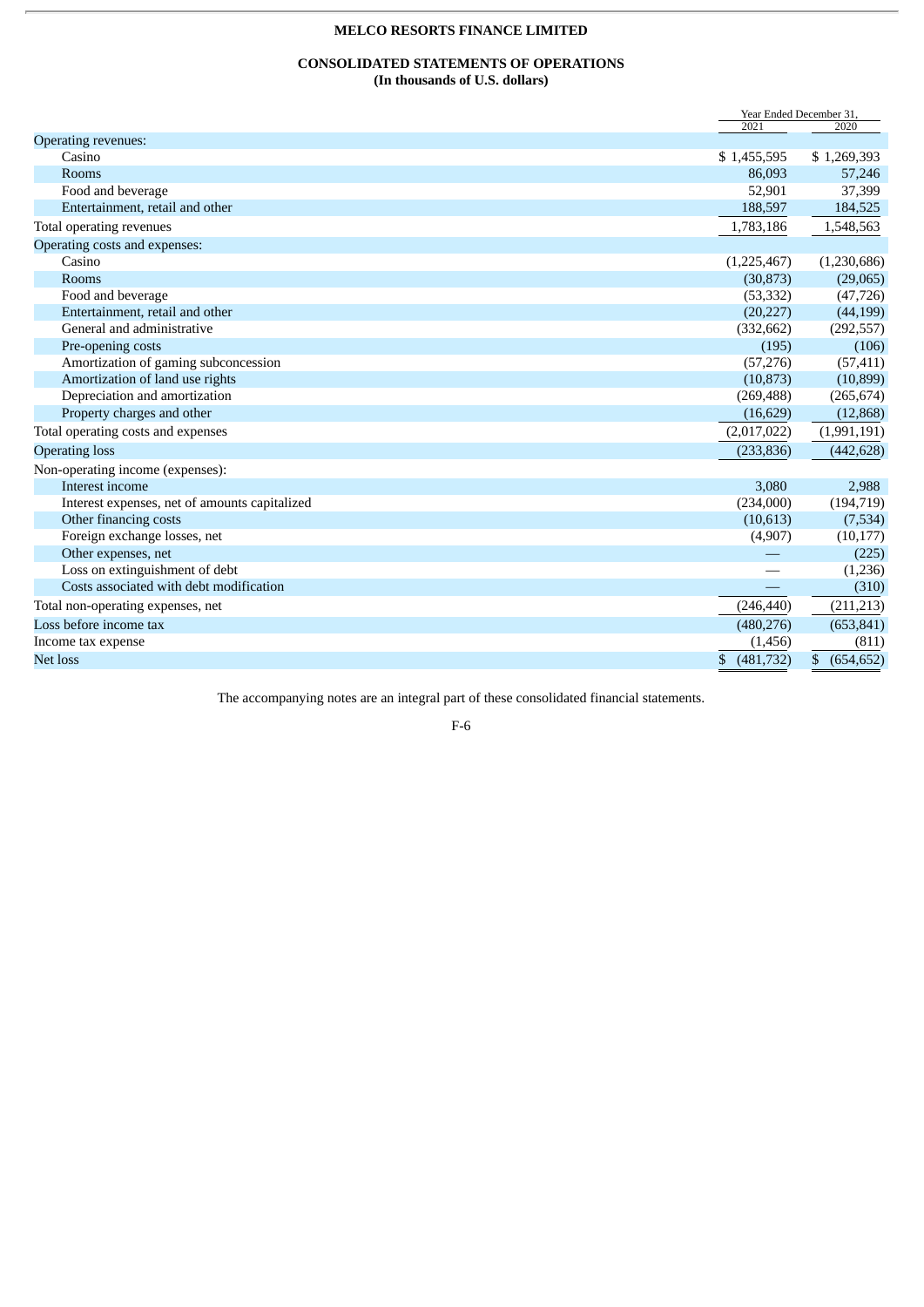# **CONSOLIDATED STATEMENTS OF COMPREHENSIVE LOSS (In thousands of U.S. dollars)**

<span id="page-59-0"></span>

| December 31. |                                  |
|--------------|----------------------------------|
| 2021         | 2020                             |
|              | $\{(481,732)\quad \{(654,652)\}$ |
|              |                                  |
| (29, 938)    | 23,735                           |
| (29, 938)    | 23,735                           |
|              | \$(630,917)                      |
|              | \$ (511,670)                     |

The accompanying notes are an integral part of these consolidated financial statements.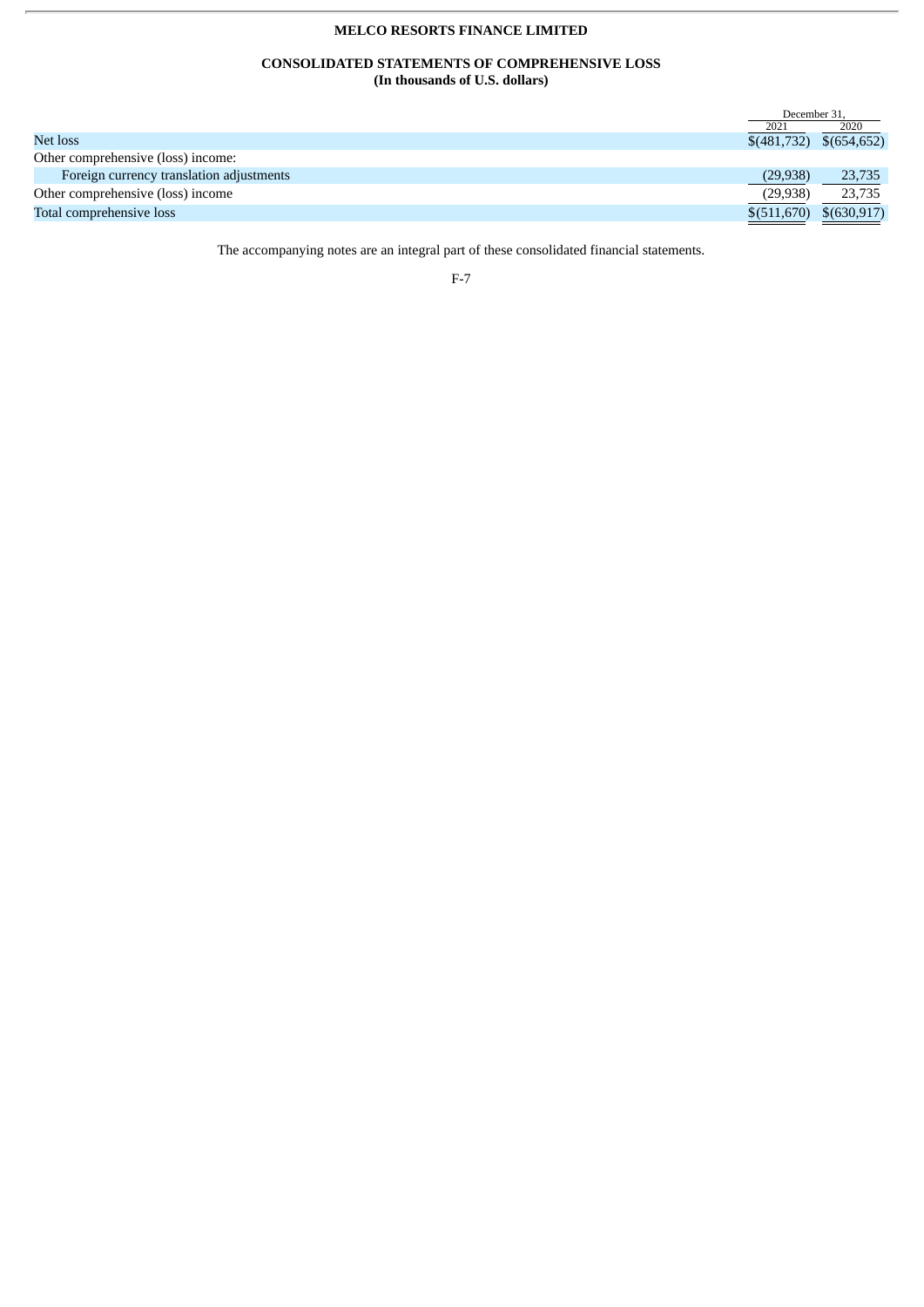# **CONSOLIDATED STATEMENTS OF SHAREHOLDER'S EQUITY (In thousands of U.S. dollars, except share and per share data)**

<span id="page-60-0"></span>

|                                          | <b>Shares</b> | Ordinary Shares<br>Amount | Additional<br>Paid-in<br>Capital | Accumulated<br>Other<br>Comprehensive<br>Income | Retained<br>Earnings<br>(Accumulated<br>Losses) | Total<br>Shareholder's<br>Equity |
|------------------------------------------|---------------|---------------------------|----------------------------------|-------------------------------------------------|-------------------------------------------------|----------------------------------|
| Balance at January 1, 2020               | 1,202         | $s =$                     | \$1,849,785                      | 11,997<br>Ж                                     | 426,197<br>S.                                   | \$2,287,979                      |
| Net loss                                 |               |                           |                                  |                                                 | (654, 652)                                      | (654, 652)                       |
| Foreign currency translation adjustments |               |                           |                                  | 23,735                                          |                                                 | 23,735                           |
| Dividends declared                       |               |                           |                                  |                                                 | (325,000)                                       | (325,000)                        |
| Balance at December 31, 2020             | 1,202         | __                        | 1,849,785                        | 35,732                                          | (553, 455)                                      | 1,332,062                        |
| Net loss                                 |               |                           |                                  |                                                 | (481, 732)                                      | (481, 732)                       |
| Foreign currency translation adjustments |               |                           |                                  | (29, 938)                                       |                                                 | (29, 938)                        |
| Share-based compensation                 |               |                           | 14,076                           |                                                 |                                                 | 14,076                           |
| Balance at December 31, 2021             | 1,202         |                           | \$1,863,861                      | 5,794                                           | \$(1,035,187)                                   | 834,468                          |
|                                          |               |                           |                                  |                                                 |                                                 |                                  |

The accompanying notes are an integral part of these consolidated financial statements.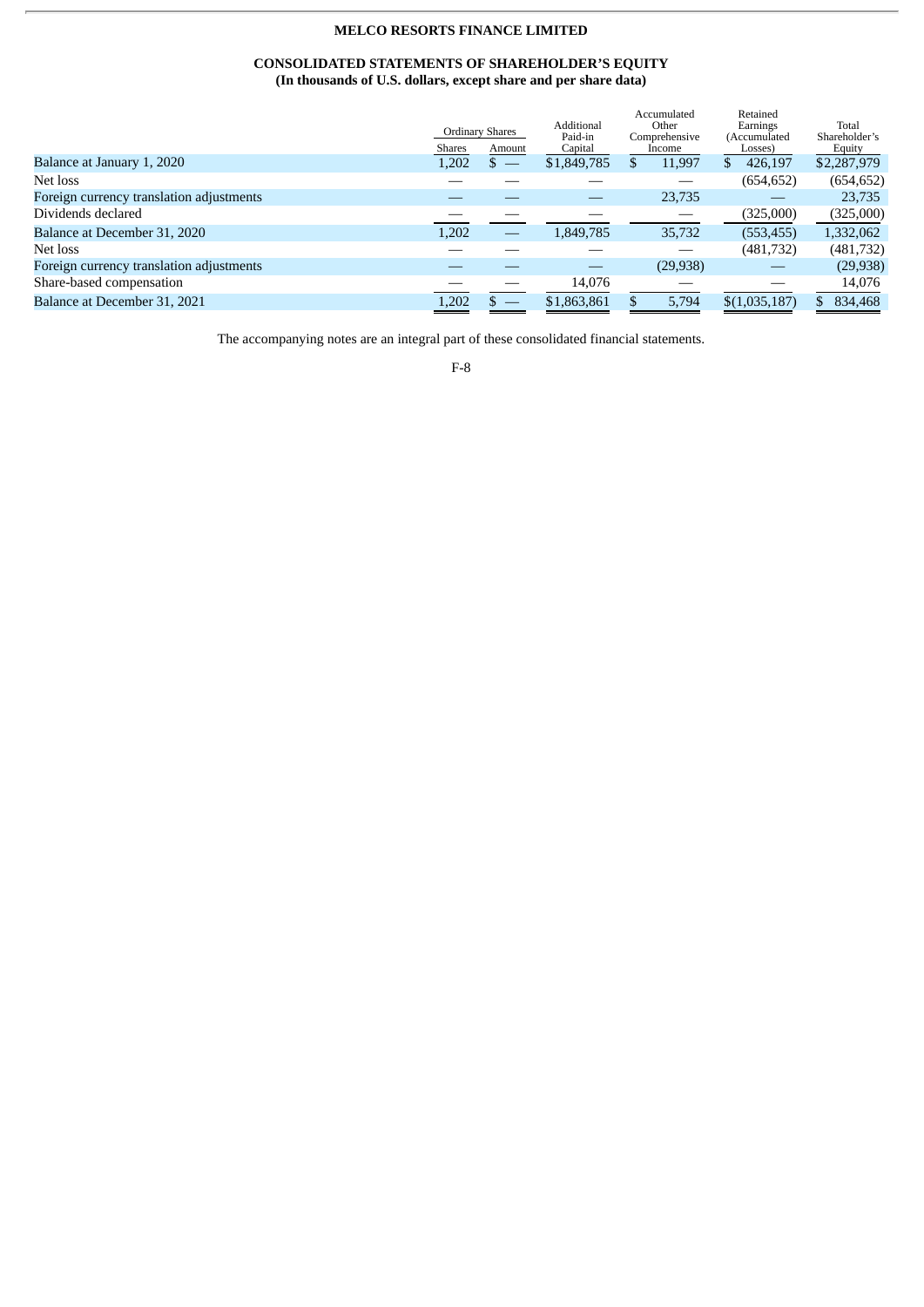# **CONSOLIDATED STATEMENTS OF CASH FLOWS (In thousands of U.S. dollars)**

<span id="page-61-0"></span>

|                                                                                                                         |                   | Year Ended December 31,  |
|-------------------------------------------------------------------------------------------------------------------------|-------------------|--------------------------|
|                                                                                                                         | 2021              | 2020                     |
| Cash flows from operating activities:<br>Net loss                                                                       | \$(481,732)       | \$ (654, 652)            |
|                                                                                                                         |                   |                          |
| Adjustments to reconcile net loss to net cash used in operating activities:                                             |                   |                          |
| Depreciation and amortization<br>Amortization of deferred financing costs and original issue premiums                   | 337,637<br>15.072 | 333,984<br>13,149        |
| Net (gain) loss on disposal of property and equipment                                                                   |                   | 386                      |
|                                                                                                                         | (61)<br>203       |                          |
| Impairment loss recognized on property and equipment<br>Provision for credit losses                                     |                   | 3,208                    |
|                                                                                                                         | 11,570            | 125,358                  |
| Loss on extinguishment of debt<br>Costs associated with debt modification                                               |                   | 1,236<br>310             |
|                                                                                                                         |                   |                          |
| Share-based compensation                                                                                                | 13,771            | $\overline{\phantom{m}}$ |
| Changes in operating assets and liabilities:                                                                            |                   |                          |
| Accounts receivable                                                                                                     | 48,891            | 35,559                   |
| Receivables from affiliated companies                                                                                   | (133, 566)        | (161, 551)               |
| Inventories, prepaid expenses and other                                                                                 | 26,829            | (394)                    |
| Long-term prepayments, deposits and other                                                                               | 21,841            | 18,638                   |
| Accounts payable, accrued expenses and other                                                                            | (97, 403)         | (417, 671)               |
| Payables to affiliated companies                                                                                        | 69,031            | (53, 610)                |
| Other long-term liabilities                                                                                             | 2,655             | (3,671)                  |
| Net cash used in operating activities                                                                                   | (165, 262)        | (759, 721)               |
| Cash flows from investing activities:                                                                                   |                   |                          |
| Acquisition of property and equipment                                                                                   | (189, 862)        | (145, 866)               |
| Funds to affiliated companies                                                                                           | (54, 187)         |                          |
| Placement of a bank deposit with an original maturity over three months                                                 | (19,966)          | (150,000)                |
| Acquisition of intangible assets                                                                                        | (2,884)           | (3, 181)                 |
| Proceeds from sale of property and equipment                                                                            | 793               | 45                       |
| Withdrawal of a bank deposit with an original maturity over three months                                                | 19,966            | 150,000                  |
| Repayments of funds to affiliated companies                                                                             |                   | 417,264                  |
| Net cash (used in) provided by investing activities                                                                     | (246, 140)        | 268,262                  |
| Cash flows from financing activities:                                                                                   |                   |                          |
| Principal payments on long-term debt                                                                                    | (249, 887)        | (604, 837)               |
| Payments of deferred financing costs                                                                                    | (4,027)           | (58, 646)                |
| Funds from an affiliated company                                                                                        | 4,449             | 9,616                    |
| Proceeds from long-term debt                                                                                            | 657,818           | 1,707,165                |
| Dividends paid                                                                                                          |                   | (325,000)                |
| Net cash provided by financing activities                                                                               | 408,353           | 728,298                  |
| Effect of exchange rate on cash, cash equivalents and restricted cash                                                   | (5,241)           | 3,059                    |
| (Decrease) increase in cash, cash equivalents and restricted cash                                                       | (8,290)           | 239,898                  |
| Cash, cash equivalents and restricted cash at beginning of year                                                         | 894,521           | 654,623                  |
|                                                                                                                         |                   |                          |
| Cash, cash equivalents and restricted cash at end of year                                                               | \$886,231         | \$ 894,521               |
| Supplemental cash flow disclosures:                                                                                     |                   |                          |
| Cash paid for interest, net of amounts capitalized                                                                      | \$(219,513)       | \$(159,571)              |
| Cash paid for income taxes                                                                                              | (2,373)           | \$<br>(2,340)            |
| Cash paid for amounts included in the measurement of lease liabilities - operating cash flows from operating leases     | \$(14,965)        | \$<br>(10, 824)          |
| Change in operating lease liabilities arising from obtaining operating lease right-of-use assets and lease modification |                   |                          |
| or other reassessment events                                                                                            | \$<br>8,260       | \$<br>(4,819)            |
| Change in accrued expenses and other current liabilities related to acquisition of property and equipment               | \$<br>11,985      | \$<br>25,340             |
| Change in accrued expenses and other current liabilities related to acquisition of intangible assets                    | \$                | \$<br>6,279              |
| Change in receivables from affiliated companies related to acquisition of intangible assets                             | \$<br>325         | \$<br>6,989              |

The accompanying notes are an integral part of these consolidated financial statements.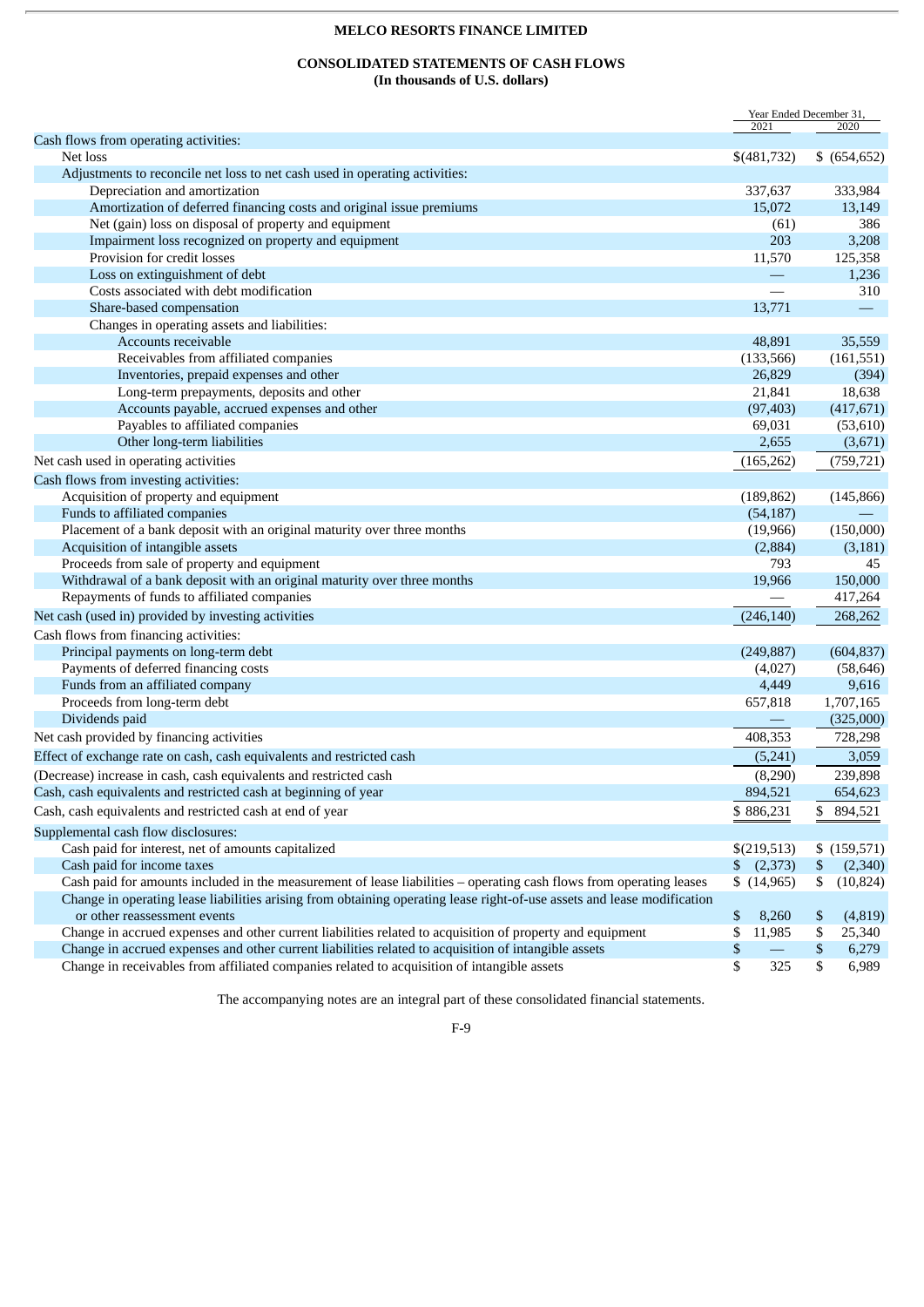# **NOTES TO CONSOLIDATED FINANCIAL STATEMENTS (In thousands of U.S. dollars, except share and per share data)**

### <span id="page-62-0"></span>**1. ORGANIZATION AND BUSINESS**

### (a) **Company Information**

Melco Resorts Finance Limited ("Melco Resorts Finance") was incorporated in the Cayman Islands. Melco Resorts Finance together with its subsidiaries (collectively referred to as the "Company") is a developer, owner and, through its subsidiary, Melco Resorts (Macau) Limited ("Melco Resorts Macau" together with its remaining subsidiaries collectively hereafter referred to as the "Gaming Group"), operator of integrated resort facilities in the Macau Special Administrative Region of the People's Republic of China ("Macau").

The Company currently operates Altira Macau, an integrated resort located at Taipa, Macau, City of Dreams, an integrated resort located at Cotai, Macau, Studio City Casino, a casino at Studio City, a cinematically-themed integrated resort in Cotai, Macau developed by affiliated companies of the Company, Grand Dragon Casino, a casino located at Taipa, Macau, and Mocha Clubs, non-casino based operations of electronic gaming machines in Macau.

As of December 31, 2021 and 2020, Melco Resorts Finance's sole shareholder is Melco Resorts & Entertainment Limited ("Melco"), a company incorporated in the Cayman Islands. Melco's American depositary shares ("ADSs") are listed on the Nasdaq Global Select Market in the United States of America. As of December 31, 2021 and 2020, Melco International Development Limited ("Melco International"), a company listed in the Hong Kong Special Administrative Region of the People's Republic of China ("Hong Kong"), is the single largest shareholder of Melco.

# (b) **Recent Developments Related to COVID-19 and Business Operation**

The disruptions to the Company's business caused by the coronavirus (COVID-19) outbreak continue to have a material effect on its financial condition and operations during 2021.

The Company's operations have been impacted by periodic travel restrictions and quarantine requirements being imposed by the governments of Macau, Hong Kong and the People's Republic of China ("PRC") in response to various outbreaks and also due to the PRC's "dynamic zero" policy. The appearance of COVID-19 cases in Macau in early August 2021 and late September 2021 led to citywide mandatory testing, mandatory closure of most entertainment and leisure venues (casinos and gaming areas excluded), and strict travel restrictions and requirements being implemented to enter and exit Macau. Since October 19, 2021, authorities have eased pandemic prevention measures such that travelers are no longer required to undergo a 14-day quarantine on arrival in Zhuhai, and the validity of nucleic acid tests to enter Zhuhai was extended from 24 hours to 7 days. The validity of nucleic acid tests to enter Macau and quarantine requirements upon entry to Macau vary from time to time and is currently set at 72 hours for entry from Zhuhai. Health-related precautionary measures remain in place and non-Macau resident individuals who are not residents of Taiwan, Hong Kong, or the PRC continue to be unable to enter Macau, except if they have been in Hong Kong or the PRC in the preceding 21 days and are eligible for an exemption application.

The pace of recovery from COVID-19-related disruptions continues to depend on future events, including duration of travel and visa restrictions, the pace of vaccination progress, development of new medicines for COVID-19 as well as customer sentiment and consumer behavior related to discretionary spending and travel, all of which remain highly uncertain.

The Company is currently unable to reasonably estimate the financial impact to its future results of operations, cash flows and financial condition from these disruptions.

As of December 31, 2021, the Company had cash and cash equivalents, of \$885,958 and available borrowing capacity of \$1,504,651, subject to the satisfaction of certain conditions precedent.

The Company has taken various mitigating measures to manage through the current COVID-19 outbreak challenges, such as implementing cost reduction programs to minimize cash outflows for non-essential items, rationalizing the Company's capital expenditure programs with deferrals and reductions, refinancing certain existing borrowings and raising additional capital through debt offerings.

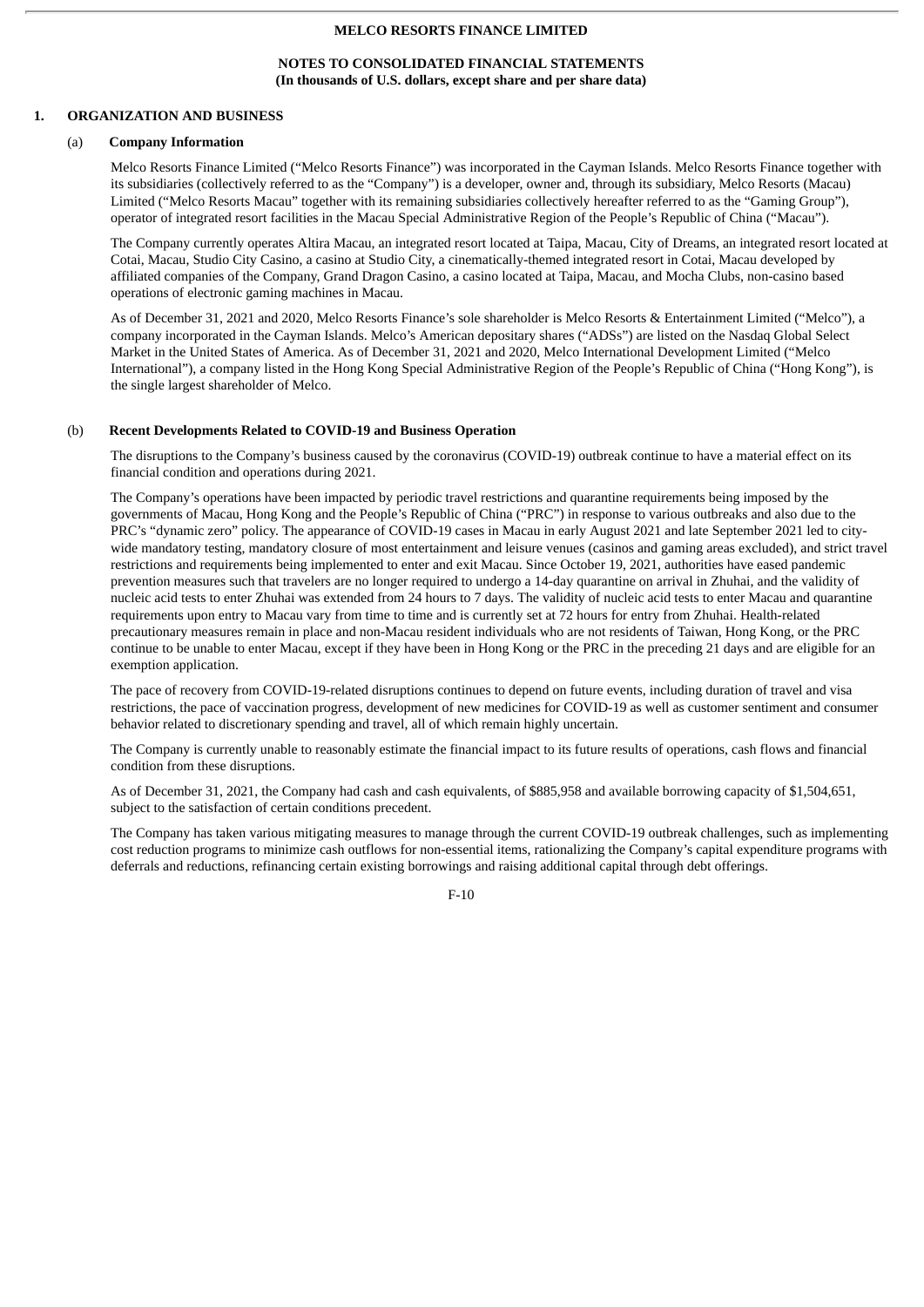# **NOTES TO CONSOLIDATED FINANCIAL STATEMENTS -** continued **(In thousands of U.S. dollars, except share and per share data)**

# **1. ORGANIZATION AND BUSINESS -** continued

# (b) **Recent Developments Related to COVID-19 and Business Operation** - continued

The Company believes it will be able to support continuing operations and capital expenditures for at least twelve months after the date that these consolidated financial statements are issued.

Unrelated to the COVID-19 outbreak, in December 2021, Melco Resorts Macau ceased all gaming promoter arrangements in Macau. The Company is currently unable to reasonably estimate the financial impact to its future results of operations, cash flows and financial condition from this change in its operations.

#### (c) **Macau gaming subconcession contract**

On September 8, 2006, Melco Resorts Macau entered into a subconcession contract to operate its gaming business in Macau. Melco Resorts Macau's subconcession contract expires on June 26, 2022. Under current applicable Macau gaming law, a concession or subconcession may be extended or renewed by order of the Macau Chief Executive, one or more times, up to a maximum of five years.

Melco Resorts Macau and Studio City Entertainment Limited ("Studio City Entertainment"), an affiliated company of the Company which is majority-owned by Melco, entered into a services and right to use agreement dated May 11, 2007, as amended on June 15, 2012, together with related agreements (the "Services and Right to Use Arrangements") under which Melco Resorts Macau agreed to operate the gaming area at Studio City ("Studio City Casino") since Studio City Entertainment does not hold a gaming license in Macau. Under such arrangements, Melco Resorts Macau deducts gaming taxes and the costs incurred in connection with its operations from Studio City Casino's gross gaming revenues. Studio City Entertainment receives the residual amount and recognizes such residual amount as its revenue from provision of gaming related services. These arrangements remain effective until June 26, 2022, and will be extended if Melco Resorts Macau obtains a gaming concession, subconcession or other right to legally operate gaming in Macau beyond June 26, 2022 and if the Macau government permits such extension.

In January 2022, the Macau government put forth a proposed law amending the Macau gaming law which is under review and, as of April 28, 2022, a revised proposed law amending the gaming law is expected to be put forth shortly by the Macau government for final approval by the Macau Legislative Assembly.

In April 2022, the Macau government put forth a proposed law on gaming operations activities, which will replace the current gaming promoters regulation. This proposed law is under review by the Macau Legislative Assembly and generally establishes the rules on the exercise of the activity of concessionaires, gaming promoters, collaborators and managing companies.

The Macau government has publicly stated that the concession and subconcession contracts may be extended until December 31, 2022 to enable the conclusion of the proposed amendments to Macau's gaming law and the completion of the tender process for new concessions. On March 11, 2022, Melco Resorts Macau filed an application with the Macau government for the extension of its subconcession contract until December 31, 2022 and, in connection with such application, will be required to pay an extension premium of up to Macau Patacas ("MOP") 47,000,000 (equivalent to \$5,851) and provide a bank guarantee in favor of the Macau government for the payment of potential labor liabilities should Melco Resorts Macau not be granted a new concession (or have its subconcession further extended) after December 31, 2022. The extension of the subconcession contract is subject to the approval of the Macau government and execution of an addendum to the subconcession contract.

Under the indentures of the senior notes issued by Melco Resorts Finance, the respective holders of the senior notes can require Melco Resorts Finance to repurchase all or any part of the senior notes at par, plus any accrued and unpaid interest (the "Special Put Option") (i) upon the occurrence of any event after which none of Melco Resorts Finance, or any of its subsidiaries has such licenses, concessions, subconcessions or other permits or authorizations as are necessary to own or manage casino or gaming areas or operate casino games of fortune and chance in Macau in substantially the same manner and scope as such relevant issuers and its subsidiaries were entitled, permitted or authorized to as of the issue date of the respective senior notes; or (ii) if the termination, rescission, revocation or modification of Melco Resorts Macau's subconcession has had a material adverse effect on the financial condition, business, properties, or results of operations of Melco Resorts Finance and its subsidiaries.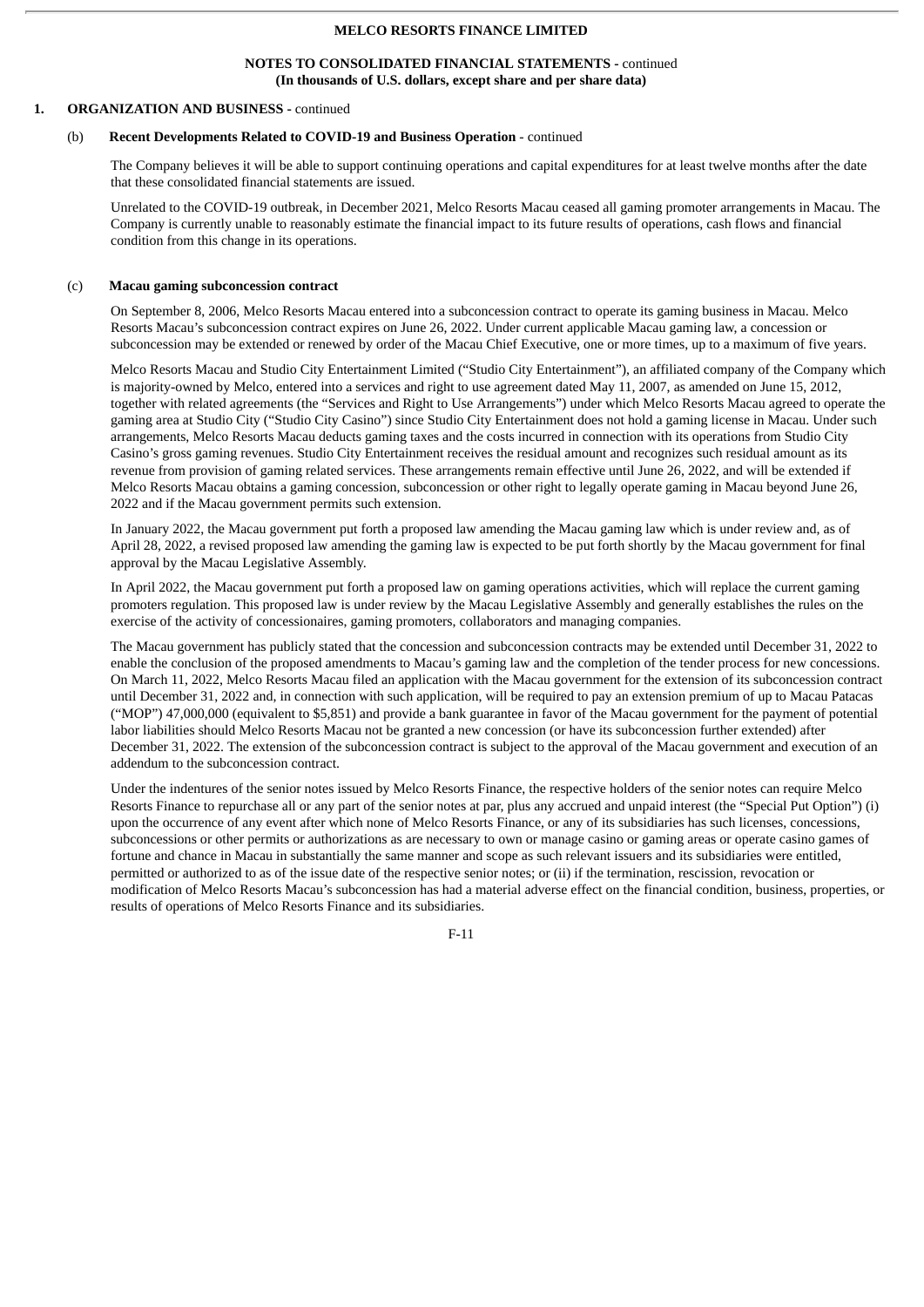### **NOTES TO CONSOLIDATED FINANCIAL STATEMENTS -** continued **(In thousands of U.S. dollars, except share and per share data)**

# **1. ORGANIZATION AND BUSINESS -** continued

### (c) **Macau gaming subconcession contract** - continued

In addition, in relation to the Company's various credit facilities, any termination, revocation, rescission or modification of Melco Resorts Macau's subconcession which has had a material adverse effect on the financial condition, business, properties, or results of operations of the Company, taken as a whole, would constitute a mandatory prepayment event, which would result in (i) the cancellation of available commitments; and (ii) subject to each lender's election, such electing lender's share of all outstanding amounts under such facilities becoming immediately due and payable.

The Company believes Melco Resorts Macau is in a position to satisfy the requirements related to the extension of its subconcession and the award of a new concession as they may be established by the Macau government and, the Services and Right to Use Arrangements will be extended, for up to a period of three years in accordance to the proposed law initially put forth by the Macau government, or an adequate alternative arrangement will be entered to amend or replace the Services and Right to Use Arrangements. Such proposed law is currently under review and a revised proposed law amending the Macau gaming law is expected to be put forth shortly by the Macau government for final approval by the Macau Legislative Assembly. Accordingly, the accompanying consolidated financial statements are prepared on a going concern basis.

# **2. SUMMARY OF SIGNIFICANT ACCOUNTING POLICIES**

### (a) **Basis of Presentation and Principles of Consolidation**

The accompanying consolidated financial statements have been prepared in conformity with U.S. generally accepted accounting principles ("U.S. GAAP").

The accompanying consolidated financial statements include the accounts of Melco Resorts Finance and its subsidiaries. All intercompany accounts and transactions have been eliminated in consolidation.

### (b) **Use of Estimates**

The preparation of the accompanying consolidated financial statements in conformity with U.S. GAAP requires management to make estimates and assumptions that affect certain reported amounts of assets and liabilities, revenues and expenses and related disclosures of contingent assets and liabilities. These estimates and judgments are based on historical information, information that is currently available to the Company and on various other assumptions that the Company believes to be reasonable under the circumstances. Accordingly, actual results could differ from those estimates.

### (c) **Fair Value of Financial Instruments**

Fair value is defined as the price that would be received to sell an asset or paid to transfer a liability (i.e. the "exit price") in an orderly transaction between market participants at the measurement date. The Company estimated the fair values using appropriate valuation methodologies and market information available as of the balance sheet date.

### (d) **Cash and Cash Equivalents**

Cash and cash equivalents consist of cash and highly liquid investments with original maturities of three months or less.

Cash equivalents are placed with financial institutions with high-credit ratings and quality.

# (e) **Restricted Cash**

The current portion of restricted cash represents cash deposited into bank accounts which are restricted as to withdrawal and use and the Company expects these funds will be released or utilized in accordance with the terms of the respective agreements within the next twelve months, while the non-current portion of restricted cash represents funds that will not be released or utilized within the next twelve months. Restricted cash consists of collateral bank accounts associated with borrowings under the credit facilities.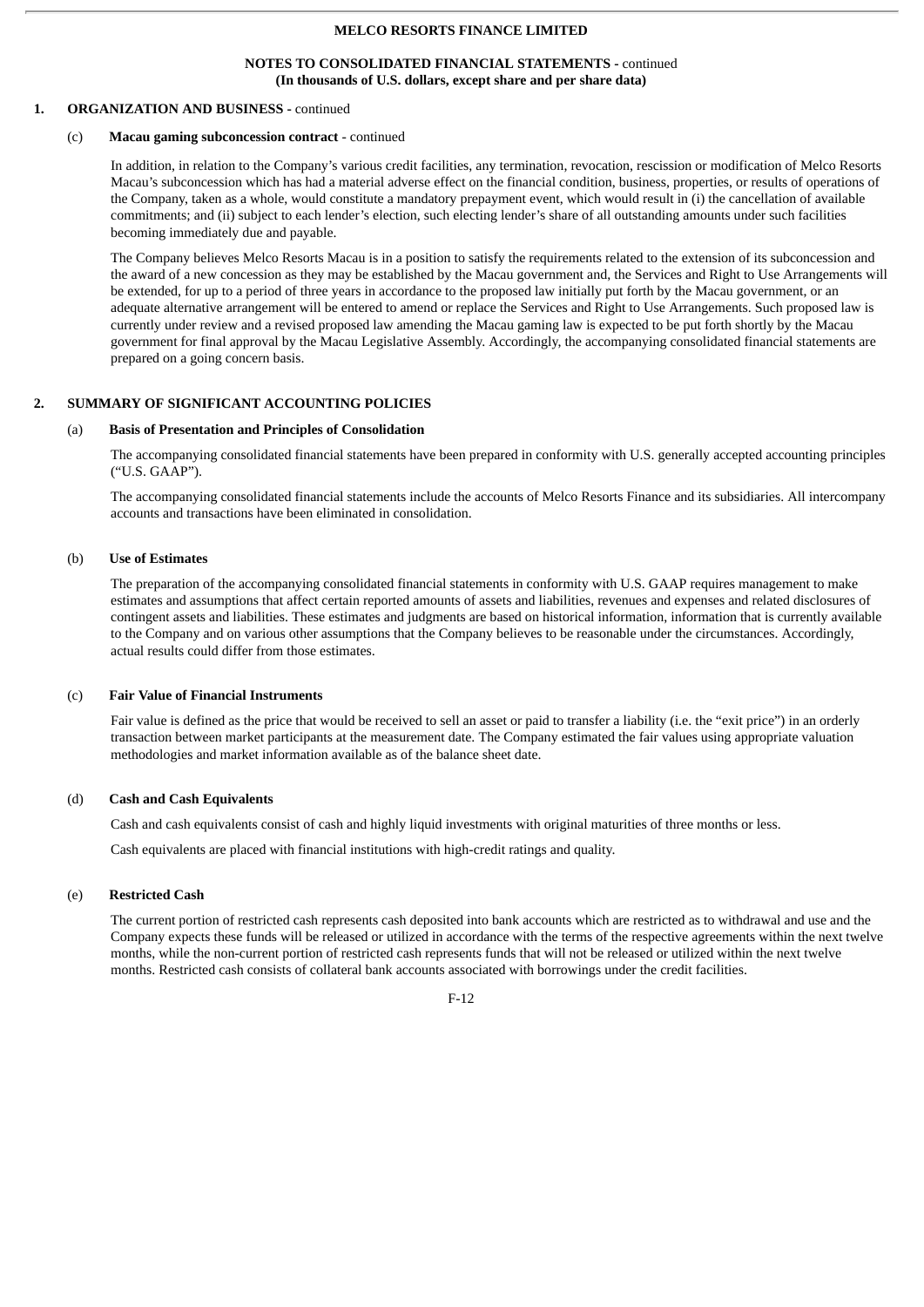### **NOTES TO CONSOLIDATED FINANCIAL STATEMENTS -** continued **(In thousands of U.S. dollars, except share and per share data)**

# **2. SUMMARY OF SIGNIFICANT ACCOUNTING POLICIES -** continued

# (f) **Accounts Receivable and Credit Risk**

Financial instruments that potentially subject the Company to concentrations of credit risk consist principally of casino receivables. The Company issues credit in the form of markers to approved casino customers following investigations of creditworthiness. Credit, historically, was also given to its gaming promoters in Macau, which receivables can be offset against commissions payable and any other value items held by the Company to the respective customers and for which the Company intends to set off when required. As of December 31, 2021 and 2020, a substantial portion of the Company's markers were due from customers and gaming promoters residing in foreign countries. Business or economic conditions, the legal enforceability of gaming debts, or other significant events in foreign countries could affect the collectability of receivables from customers and gaming promoters residing in these countries.

Accounts receivable, including casino, hotel and other receivables, are typically non-interest bearing and are recorded at amortized cost. Accounts are written off when management deems it is probable the receivables are uncollectible. Recoveries of accounts previously written off are recorded when received. An estimated allowance for credit losses is maintained to reduce the Company's receivables to their carrying amounts, which reflects the net amount the Company expects to collect. The allowance is estimated based on specific reviews of customer accounts with a balance over a specified dollar amount, the age of the balances owed, the customers' financial condition, management's experience with the collection trends of the customers and management's expectations of current and future economic conditions.

Management believes that as of December 31, 2021 and 2020, no significant concentrations of credit risk existed for which an allowance had not already been recorded.

# (g) **Inventories**

Inventories consist of retail merchandise, food and beverage items and certain operating supplies, which are stated at the lower of cost or net realizable value. Cost is calculated using the first-in, first-out and weighted average methods.

# (h) **Property and Equipment**

Property and equipment are stated at cost, net of accumulated depreciation and amortization, and impairment losses, if any. Gains or losses on dispositions of property and equipment are included in the accompanying consolidated statements of operations. Major additions, renewals and betterments are capitalized, while maintenance and repairs are expensed as incurred.

During the construction and development stage of the Company's integrated resort facilities, direct and incremental costs related to the design and construction, including costs under the construction contracts, duties and tariffs, equipment installation, shipping costs, payroll and payroll-benefit related costs, applicable portions of interest, including amortization of deferred financing costs, are capitalized in property and equipment. The capitalization of such costs begins when the construction and development of a project starts and ceases once the construction is substantially completed or development activity is substantially suspended.

Depreciation and amortization expense related to capitalized construction costs and other property and equipment is recognized from the time each asset is placed in service. This may occur at different stages as integrated resort facilities are completed and opened.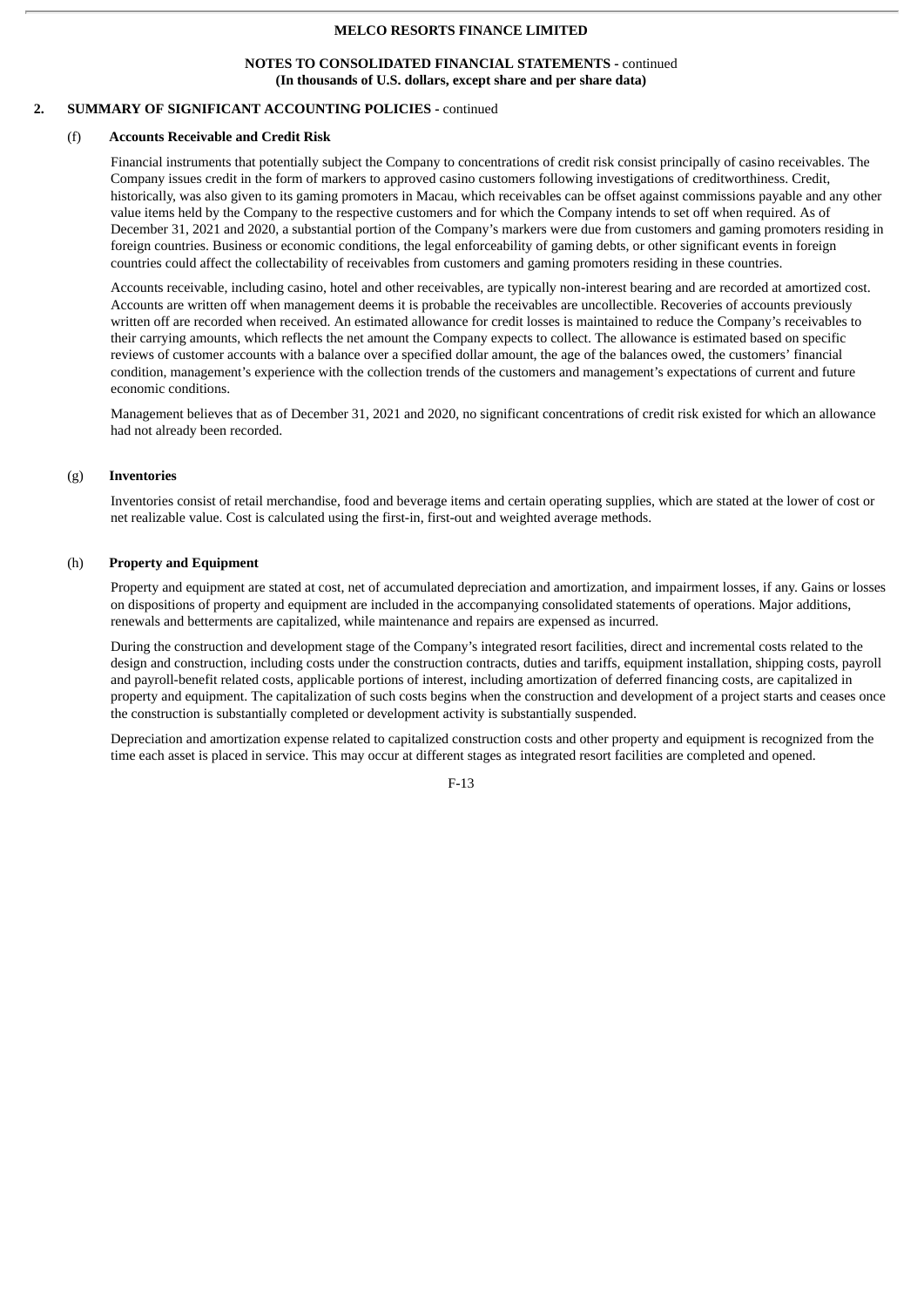### **NOTES TO CONSOLIDATED FINANCIAL STATEMENTS -** continued **(In thousands of U.S. dollars, except share and per share data)**

# **2. SUMMARY OF SIGNIFICANT ACCOUNTING POLICIES -** continued

### (h) **Property and Equipment** - continued

Property and equipment are depreciated and amortized over the following estimated useful lives on a straight-line basis:

| <b>Buildings</b>                  | 7 to 40 years                                              |
|-----------------------------------|------------------------------------------------------------|
| Leasehold improvements            | 3 to 10 years or over the lease term, whichever is shorter |
| Furniture, fixtures and equipment | 2 to 10 years                                              |
| Transportation                    | 5 to 10 years                                              |
| Plant and gaming machinery        | 3 to 5 years                                               |

# (i) **Capitalized Interest**

Interest, including amortization of deferred financing costs, associated with major development and construction projects is capitalized and included in the cost of the projects. The capitalization of interest ceases when the project is substantially completed or the development activity is substantially suspended. The amount to be capitalized is determined by applying the weighted average interest rate of the Company's outstanding borrowings to the average amount of accumulated qualifying capital expenditures for assets under construction during the year. Total interest expenses incurred amounted to \$234,486 and \$195,426, of which \$486 and \$707 were capitalized during the years ended December 31, 2021 and 2020, respectively.

# (j) **Gaming Subconcession**

The deemed cost of the gaming subconcession in Macau was capitalized based on the fair value of the gaming subconcession agreement as of the date of acquisition of Melco Resorts Macau in 2006, and amortized over the term of agreement which is due to expire in June 2022 on a straight-line basis.

### (k) **Internal-Use Software**

Costs incurred to develop software for internal use are capitalized and amortized over the estimated useful lives of the software of 3 years on a straight-line basis. The capitalization of such costs begins during the application development stage of the software project and ceases once the software project is substantially complete and ready for its intended use. Costs of specified upgrades and enhancements to the internal-use software are capitalized, while costs associated with preliminary project stage activities, training, maintenance and all other post-implementation stage activities are expensed as incurred.

### (l) **Goodwill and Intangible Assets**

Goodwill represents the excess of the acquisition cost over the fair value of tangible and identifiable intangible net assets of any business acquired. Goodwill is not amortized, but is tested for impairment at the reporting unit level on an annual basis, and between annual tests when circumstances indicate that the carrying value of goodwill may not be recoverable.

Intangible assets other than goodwill are amortized over their useful lives unless their lives are determined to be indefinite in which case they are not amortized. Intangible assets are carried at cost, less accumulated amortization. The Company's finite-lived intangible assets consist of the gaming subconcession and internal-use software. Finite-lived intangible assets are amortized over the shorter of their contractual terms or estimated useful lives on a straight-line basis. The Company's intangible assets with indefinite lives represent Mocha Clubs trademarks, which are tested for impairment on an annual basis or when circumstances indicate the carrying value of the intangible assets may not be recoverable.

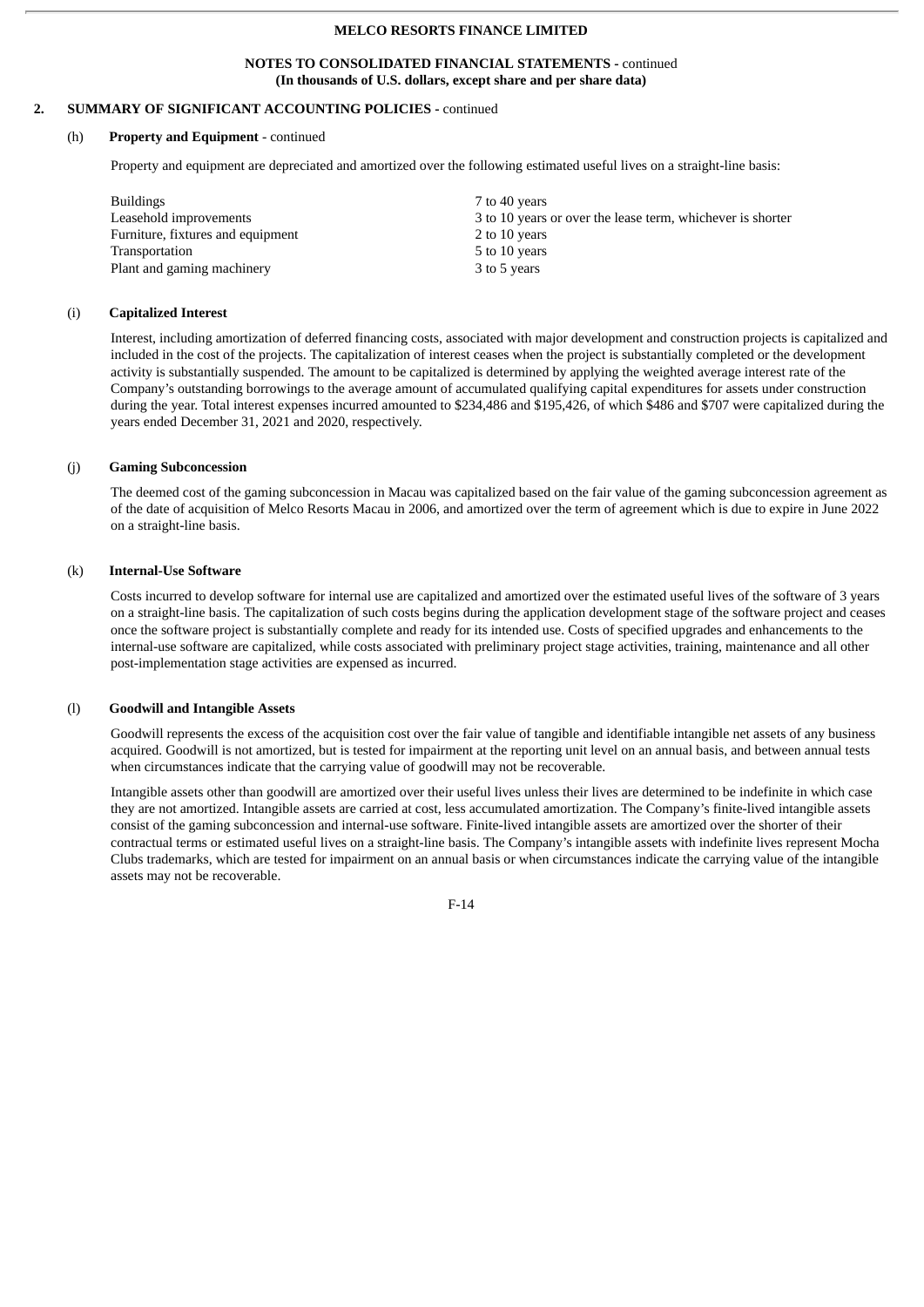### **NOTES TO CONSOLIDATED FINANCIAL STATEMENTS -** continued **(In thousands of U.S. dollars, except share and per share data)**

# **2. SUMMARY OF SIGNIFICANT ACCOUNTING POLICIES -** continued

### (l) **Goodwill and Intangible Assets** - continued

When performing the impairment analysis for goodwill and intangible assets with indefinite lives, the Company will first perform a qualitative assessment to determine whether it is more likely than not that the asset is impaired. If it is determined that it is more likely than not that the asset is impaired after assessing the qualitative factors, the Company then performs a quantitative impairment test. To perform a quantitative impairment test of intangible assets with indefinite lives, the Company performs an assessment that consists of a comparison of the fair values of the intangible assets with indefinite lives with their carrying amounts. An impairment loss is recognized in an amount equal to the excess of the carrying amounts over the fair values of the intangible assets with indefinite lives. On January 1, 2020, the Company adopted the accounting standards update on goodwill impairment testing on a prospective basis. To perform a quantitative impairment test of goodwill, the Company performs an assessment that consists of a comparison of the carrying value of a reporting unit with its fair value. The fair values of the reporting units are determined using income valuation approaches through the application of discounted cash flow method. Estimating fair values of the reporting units involves significant assumptions, including future revenue growth rates, gross margin, terminal growth rates and discount rates. If the carrying value of the reporting unit exceeds its fair value, an impairment loss is recognized for the amount by which the carrying value exceeds the reporting unit's fair value, limited to the total amount of goodwill allocated to that reporting unit.

No impairment losses on goodwill and intangible assets were recognized during the years ended December 31, 2021 and 2020.

### (m) **Impairment of Long-lived Assets (Other Than Goodwill)**

The Company evaluates the long-lived assets with finite lives to be held and used for impairment whenever indicators of impairment exist. The Company then compares the estimated future cash flows of the assets, on an undiscounted basis, to the carrying values of the assets. Estimating future cash flows of the assets involves significant assumptions, including future revenue growth rates and gross margin. If the undiscounted cash flows exceed the carrying values, no impairments are indicated. If the undiscounted cash flows do not exceed the carrying values, then an impairment charge is recorded based on the fair values of the assets, typically measured using a discounted cash flow model involving significant assumptions, such as discount rates and capitalization rates. If an asset is still under development, future cash flows include remaining construction costs.

During the years ended December 31, 2021 and 2020, impairment losses of \$203 and \$3,208 were recognized, respectively, mainly due to reconfigurations and renovations at City of Dreams, and included in property charges and other in the accompanying consolidated statements of operations. As a result of the COVID-19 outbreak as disclosed in Note 1(b), the Company evaluated its long-lived assets for recoverability as of December 31, 2021 and 2020 and concluded no other impairment charges to be recorded.

### (n) **Deferred Financing Costs**

Direct and incremental costs incurred in obtaining loans or in connection with the issuance of long-term debt are capitalized and amortized to interest expenses over the terms of the related debt agreements using the effective interest method. Deferred financing costs incurred in connection with the issuance of revolving credit facilities are included in other assets, either current or non-current, in the accompanying consolidated balance sheets, based on the maturity of each revolving credit facility. All other deferred financing costs are presented as a reduction of long-term debt in the accompanying consolidated balance sheets.

### (o) **Land Use Rights**

Land use rights represent the upfront land premium paid for the use of land held under operating leases, which are recorded at cost less accumulated amortization. Amortization is provided over the estimated term of the land use rights of 40 years on a straight-line basis.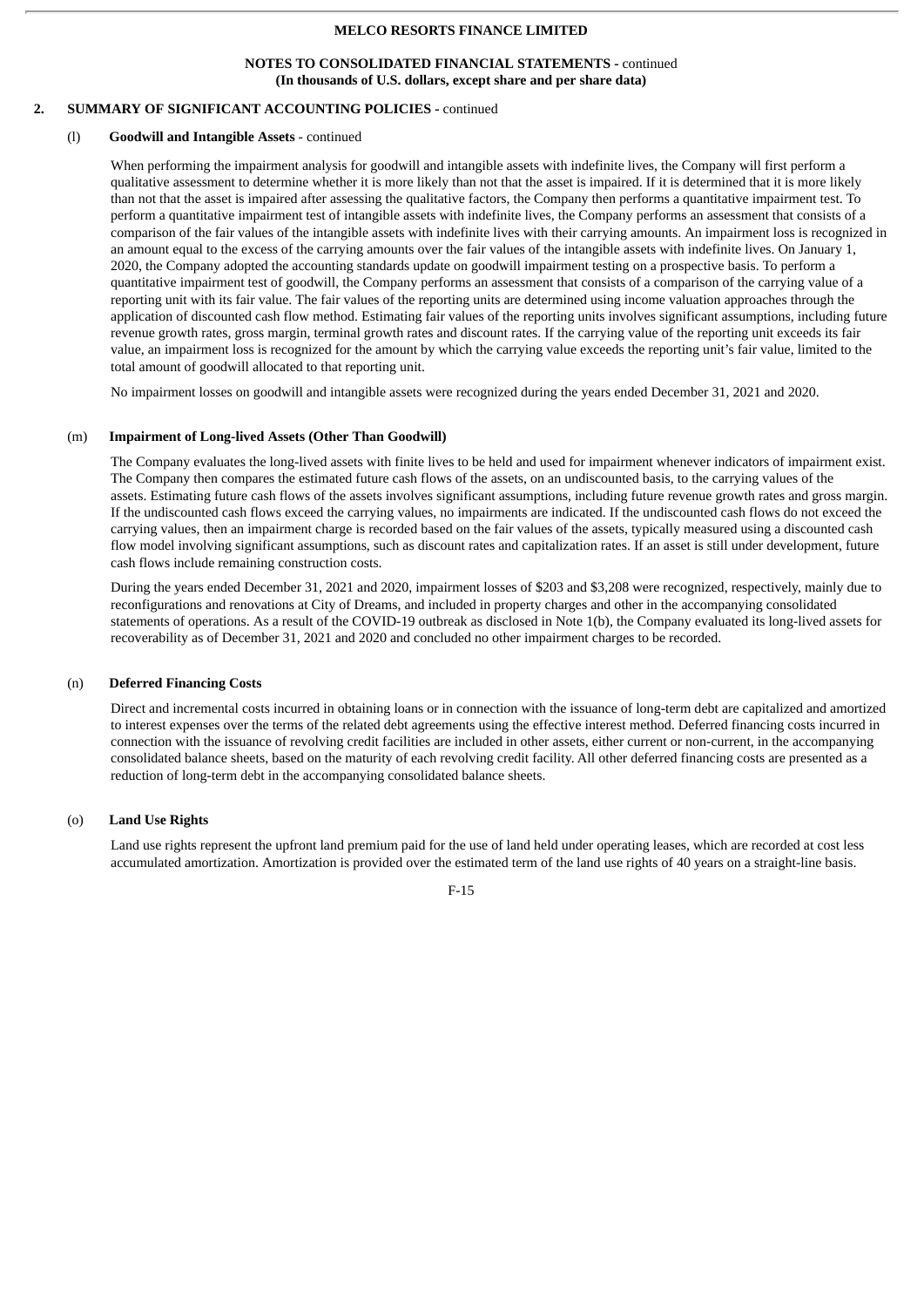### **NOTES TO CONSOLIDATED FINANCIAL STATEMENTS -** continued **(In thousands of U.S. dollars, except share and per share data)**

# **2. SUMMARY OF SIGNIFICANT ACCOUNTING POLICIES -** continued

### (p) **Leases**

At the inception of the contract or upon modification, the Company will perform an assessment as to whether the contract is a lease or contains a lease. A contract is or contains a lease if the contract conveys the right to control the use of an identified asset for a period in exchange for consideration. A lessee has control of an identified asset if it has both the right to direct the use of the asset and the right to receive substantially all of the economic benefits from the use of the asset.

Finance and operating lease right-of-use assets and liabilities are recognized based on the present value of the future minimum lease payments over the lease term at the commencement date. The initial measurement of the right-of-use assets also includes any prepaid lease payments and any initial direct costs incurred, and is reduced by any lease incentive received. For leases where the rate implicit in the lease is not readily determinable, the Company uses its incremental borrowing rate based on the information available at commencement date in determining the present value of lease payments. The expected lease terms include options to extend or terminate the lease when it is reasonably certain that the Company will exercise such option. Lease expense for minimum lease payments is recognized on a straightline basis over the expected lease term. Leases with an expected term of 12 months or less are not accounted for on the balance sheet and the related lease expense is recognized on a straight-line basis over the expected lease term.

The Company's lease contracts have lease and non-lease components. For contracts in which the Company is a lessee, the Company accounts for the lease components and non-lease components as a single lease component for all classes of underlying assets, except for real estate. For contracts in which the Company is a lessor, all are accounted for as operating leases, and the lease components and non-lease components are accounted for separately.

# (q) **Revenue Recognition**

The Company's revenues from contracts with customers consist of casino wagers, sales of rooms, food and beverage, entertainment, retail and other goods and services.

Gross casino revenues are measured by the aggregate net difference between gaming wins and losses. The Company accounts for its casino wagering transactions on a portfolio basis versus an individual basis as all wagers have similar characteristics. Commissions rebated to customers either directly or indirectly through gaming promoters and cash discounts and other cash incentives earned by customers are recorded as a reduction of casino revenues. In addition to the wagers, casino transactions typically include performance obligations related to complimentary goods or services provided to incentivize future gaming or in exchange for incentives or points earned under the Company's non-discretionary incentive programs (including loyalty programs).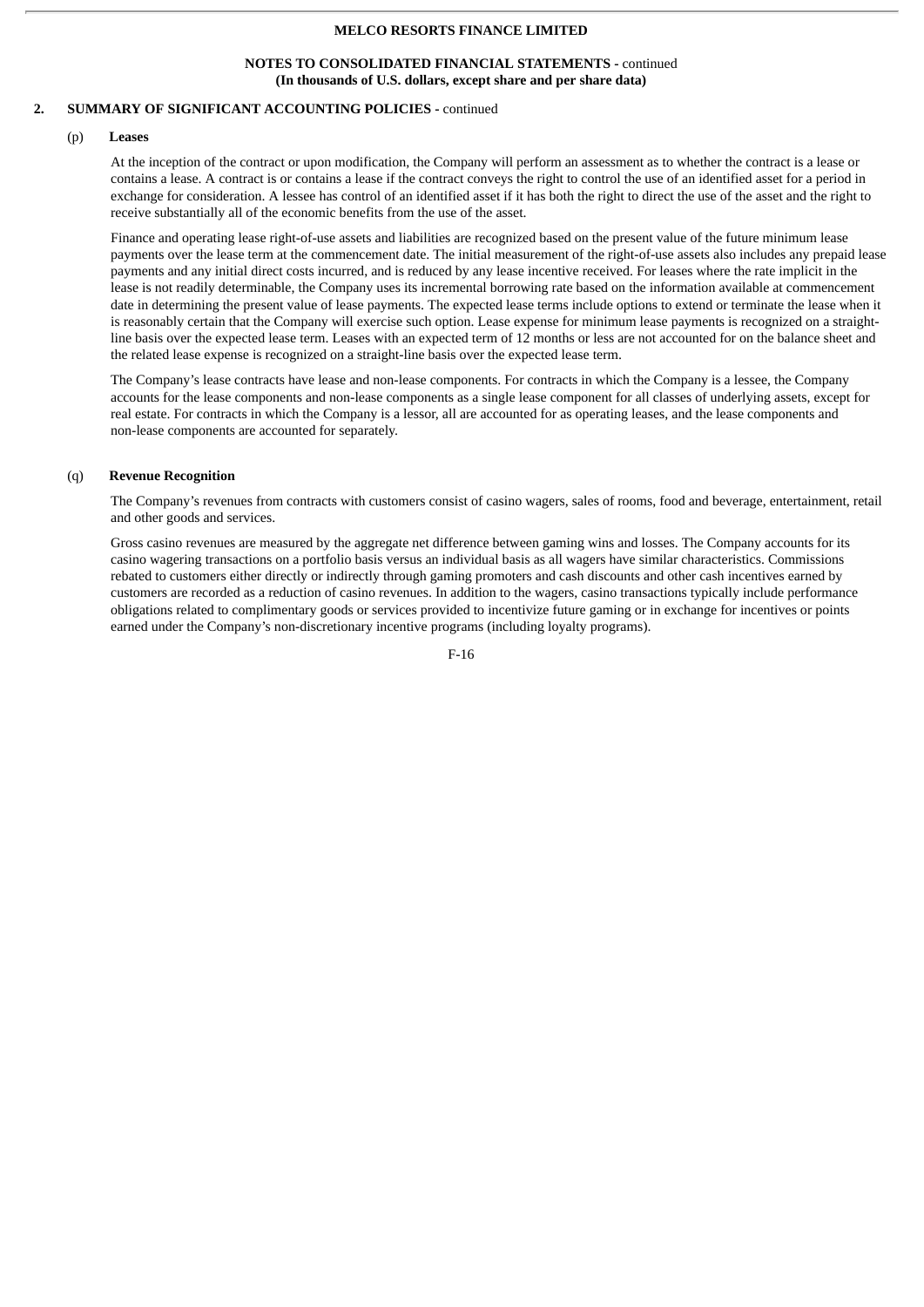### **NOTES TO CONSOLIDATED FINANCIAL STATEMENTS -** continued **(In thousands of U.S. dollars, except share and per share data)**

# **2. SUMMARY OF SIGNIFICANT ACCOUNTING POLICIES -** continued

### (q) **Revenue Recognition** - continued

For casino transactions that include complimentary goods or services provided by the Company to incentivize future gaming, the Company allocates the standalone selling price of each good or service to the appropriate revenue type based on the good or service provided. Complimentary goods or services that are provided under the Company's control and discretion and supplied by third parties are recorded as operating expenses.

The Company operates different non-discretionary incentive programs in certain of its properties which include loyalty programs (the "Loyalty Programs") to encourage repeat business mainly from loyal slot machine customers and table games patrons. Customers earn points primarily based on gaming activity and such points can be redeemed for free play and other free goods and services. For casino transactions that include points earned under the Loyalty Programs, the Company defers a portion of the revenue by recording the estimated standalone selling prices of the earned points that are expected to be redeemed as a liability. Upon redemption of the points for Company-owned goods or services, the standalone selling price of each good or service is allocated to the appropriate revenue type based on the good or service provided. Upon the redemption of the points with third parties, the redemption amount is deducted from the liability and paid directly to the third party.

After allocating amounts to the complimentary goods or services provided and to the points earned under the Loyalty Programs, the residual amount is recorded as casino revenue when the wagers are settled.

The Company follows the accounting standards for reporting revenue gross as a principal versus net as an agent, when accounting for operations of one of its hotels, Grand Dragon Casino and Studio City Casino and concluded that it is the controlling entity and is the principal to these arrangements. For the operations of one of its hotels, the Company is the owner of the hotel property, and the hotel manager operates the hotel under a management agreement providing management services to the Company, and the Company receives all rewards and takes substantial risks associated with the hotel's business, it is the principal and the transactions are, therefore, recognized on a gross basis. For the operations of Grand Dragon Casino and Studio City Casino, given the Company operates the Grand Dragon Casino and Studio City Casino under a right to use agreement and a Services and Right to Use Arrangements, respectively, with the owners of the casino premises and has full responsibility for the casino operations in accordance with its gaming subconcession, it is the principal and casino revenue is, therefore, recognized on a gross basis.

The transaction prices for rooms, food and beverage, entertainment, retail and other goods and services are the net amounts collected from customers for such goods and services that are recorded as revenues when the goods are provided, services are performed or events are held. Service taxes and other applicable taxes collected by the Company are excluded from revenues. Advance deposits on rooms and advance ticket sales are recorded as customer deposits until services are provided to the customers. Revenues from contracts with multiple goods or services provided by the Company are allocated to each good or service based on its relative standalone selling price.

Minimum operating and right to use fees representing lease revenues, adjusted for contractual base fees and operating fee escalations, are included in other revenues and are recognized over the terms of the related agreements on a straight-line basis.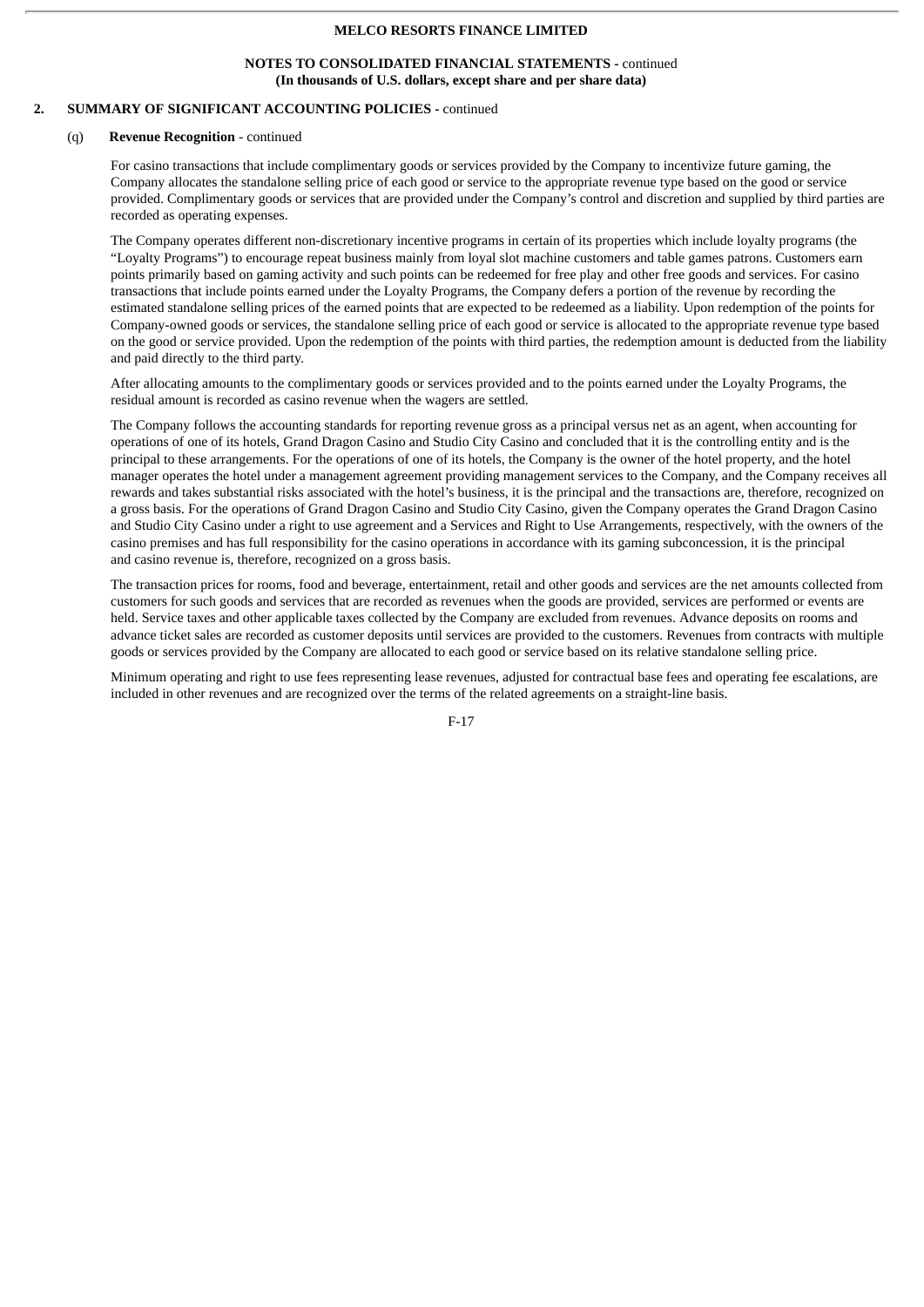### **NOTES TO CONSOLIDATED FINANCIAL STATEMENTS -** continued **(In thousands of U.S. dollars, except share and per share data)**

# **2. SUMMARY OF SIGNIFICANT ACCOUNTING POLICIES -** continued

### (q) **Revenue Recognition** - continued

### *Contract and Contract-Related Liabilities*

In providing goods and services to customers, there may be a timing difference between cash receipts from customers and recognition of revenues, resulting in a contract or contract-related liability.

The Company primarily has three types of liabilities related to contracts with customers: (1) outstanding gaming chips, which represent the amounts owed in exchange for gaming chips held by a customer, (2) loyalty program liabilities, which represent the deferred allocation of revenues relating to incentives earned from the Loyalty Programs, and (3) advance customer deposits and ticket sales, which represent casino front money deposits that are funds deposited by customers before gaming play occurs and advance payments on goods and services yet to be provided such as advance ticket sales and deposits on rooms and convention space. These liabilities are generally expected to be recognized as revenues within one year of being purchased, earned or deposited and are recorded as accrued expenses and other current liabilities in the accompanying consolidated balance sheets. Decreases in these balances generally represent the recognition of revenues and increases in the balances represent additional chips held by customers, increases in unredeemed incentives relating to the Loyalty Programs and additional deposits made by customers.

The following table summarizes the activities related to contract and contract-related liabilities:

|                        | Outstanding gaming<br>chips |              | Lovalty<br>program liabilities |            | Advance customer<br>deposits and ticket sales |           |
|------------------------|-----------------------------|--------------|--------------------------------|------------|-----------------------------------------------|-----------|
|                        | 2021                        | 2020         | 2021                           | 2020       | 2021                                          | 2020      |
| Balance at January 1   | \$186,247                   | \$439.511    | \$25,049                       | \$35.134   | \$252,356                                     | \$227,842 |
| Balance at December 31 | 60.396                      | 186.247      | 20,775                         | 25,049     | 290.229                                       | 252,356   |
| (Decrease) increase    | \$(125, 851)                | \$(253, 264) | \$(4,274)                      | \$(10.085) | \$ 37,873                                     | 24,514    |

# (r) **Gaming Taxes**

The Company is subject to taxes based on gross gaming revenue and other metrics in Macau. These gaming taxes are recognized as casino expense in the accompanying consolidated statements of operations. These taxes totaled \$757,869 and \$680,464 for the years ended December 31, 2021 and 2020, respectively.

### (s) **Pre-opening Costs**

Pre-opening costs represent personnel, marketing and other costs incurred prior to the opening of new or start-up operations and are expensed as incurred. During the years ended December 31, 2021 and 2020, the Company incurred pre-opening costs primarily in connection with the development of further expansion to City of Dreams. The Company also incurs pre-opening costs on other one-off activities related to the marketing of new facilities and operations.

### (t) **Advertising and Promotional Costs**

The Company expenses advertising and promotional costs the first time the advertising takes place or as incurred. Advertising and promotional costs included in the accompanying consolidated statements of operations were \$24,860 and \$13,397 for the years ended December 31, 2021 and 2020, respectively.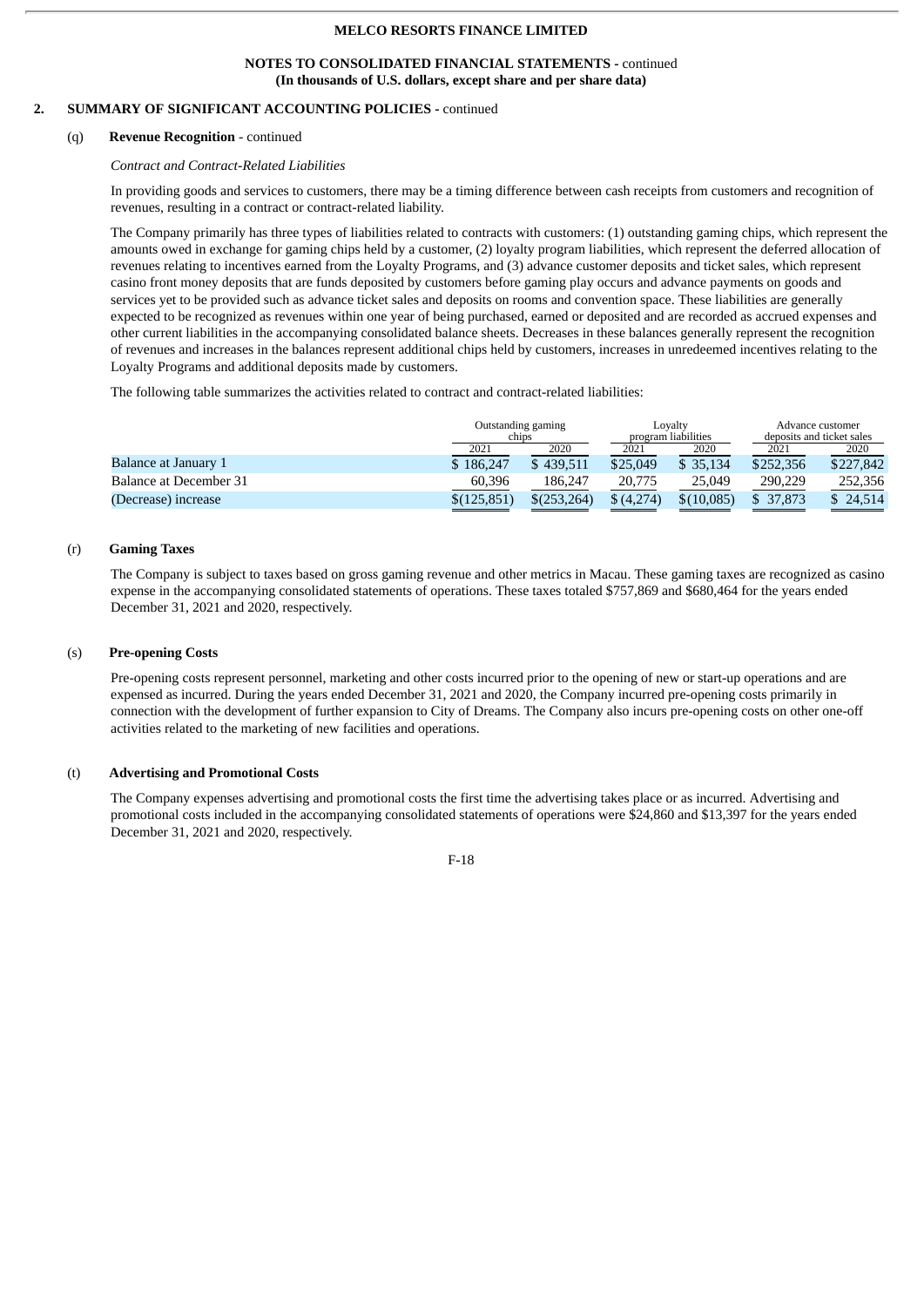### **NOTES TO CONSOLIDATED FINANCIAL STATEMENTS -** continued **(In thousands of U.S. dollars, except share and per share data)**

# **2. SUMMARY OF SIGNIFICANT ACCOUNTING POLICIES -** continued

### (u) **Foreign Currency Transactions and Translations**

All transactions in currencies other than functional currencies of Melco Resorts Finance and its subsidiaries during the year are remeasured at the exchange rates prevailing on the respective transaction dates. Monetary assets and liabilities existing at the balance sheet date denominated in currencies other than functional currencies are remeasured at the exchange rates existing on that date. Exchange differences are recorded in the accompanying consolidated statements of operations.

The functional currency of Melco Resorts Finance is the United States dollar ("\$" or "US\$") and the functional currency of most of Melco Resorts Finance's foreign subsidiaries is the local currency in which the subsidiary operates. All assets and liabilities are translated at the rates of exchange prevailing at the balance sheet date and all income and expense items are translated at the average rates of exchange over the year. All exchange differences arising from the translation of foreign subsidiaries' financial statements are recorded as a component of other comprehensive (loss) income.

# (v) **Comprehensive Loss and Accumulated Other Comprehensive Income**

Comprehensive loss includes net loss and foreign currency translation adjustments and is reported in the accompanying consolidated statements of comprehensive loss.

As of December 31, 2021 and 2020, the Company's accumulated other comprehensive income consisted solely of foreign currency translation adjustments, net of tax.

### (w) **Share-based Compensation Expenses**

Melco operates share-based compensation plans for the purpose of providing incentives and rewards to eligible employees in Melco and its subsidiaries (the "Melco Group") including employees who rendered services to the Company. The Company measures the cost of employee services received in exchange for an award of equity instruments based on the grant date fair value of the award and recognizes that cost over the service period. Compensation is attributed to the periods of associated service and such expense is recognized over the vesting period of the awards on a straight-line basis. Forfeitures are recognized when they occur.

Further information on the Company's share-based compensation arrangements is included in Note 16.

# (x) **Income Tax**

The Company is subject to income taxes in Macau and Hong Kong where it operates.

Deferred income taxes are recognized for all significant temporary differences between the tax basis of assets and liabilities and their reported amounts in the accompanying consolidated financial statements. Deferred tax assets are reduced by a valuation allowance when, in the opinion of management, it is more likely than not that some portion or all of the deferred tax assets will not be realized. Current income taxes are provided for in accordance with the laws of the relevant taxing authorities.

The Company's income tax returns are subject to examination by tax authorities in the jurisdictions where it operates. The Company assesses potentially unfavorable outcomes of such examinations based on accounting standards for uncertain income taxes. These accounting standards utilize a two-step approach to recognizing and measuring uncertain tax positions. The first step is to evaluate the tax position for recognition by determining if the weight of available evidence indicates it is more likely than not that the position, based on the technical merits of the position, will be sustained on audit, including resolution of related appeals or litigation processes, if any. The second step is to measure the tax benefit as the largest amount which is more than 50% likely, based on cumulative probability.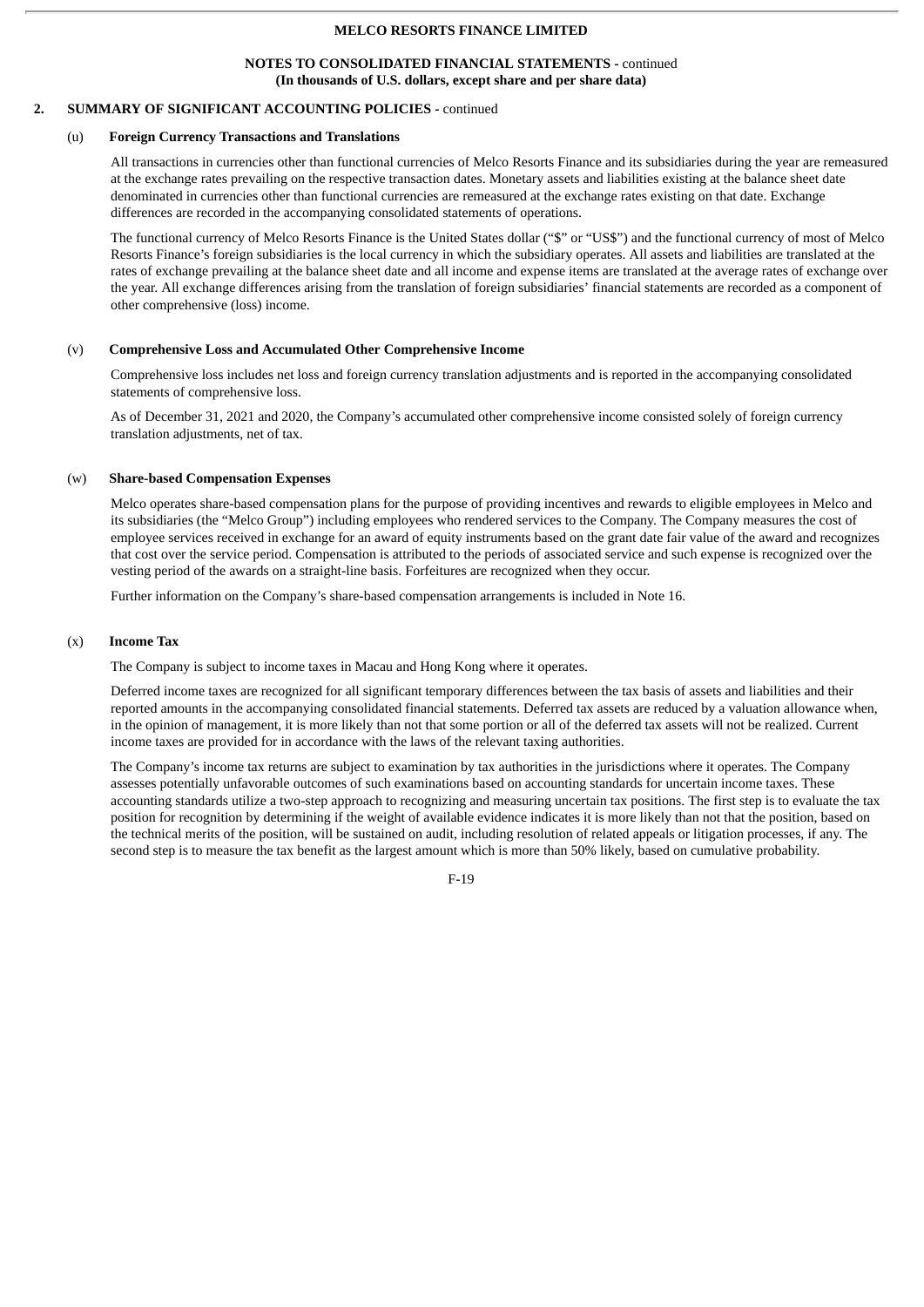### **NOTES TO CONSOLIDATED FINANCIAL STATEMENTS -** continued **(In thousands of U.S. dollars, except share and per share data)**

# **2. SUMMARY OF SIGNIFICANT ACCOUNTING POLICIES -** continued

### (y) **Recent Changes in Accounting Standards**

# *Newly Adopted Accounting Pronouncement*

In December 2019, the Financial Accounting Standards Board ("FASB") issued an accounting standards update which simplifies the accounting for income taxes by eliminating certain exceptions to the guidance in Accounting Standards Codification 740, *Income Taxes*, in order to reduce cost and complexity of its application. The Company adopted this new guidance on January 1, 2021 and this adoption did not have a material impact on its consolidated financial statements.

#### *Recent Accounting Pronouncement Not Yet Adopted*

The Company has evaluated the recently issued, but not yet effective, accounting pronouncements that have been issued or proposed by the FASB or other standards-setting bodies through the filing date of these financial statements, and anticipated the future adoption of these pronouncements will not have a material effect on the Company's financial position, results of operations and cash flows.

# **3. CASH, CASH EQUIVALENTS AND RESTRICTED CASH**

Cash, cash equivalents and restricted cash reported within the accompanying consolidated statements of cash flows consisted of the following:

|                                                  |           | December 31. |
|--------------------------------------------------|-----------|--------------|
|                                                  | 2021      | 2020         |
| Cash and cash equivalents                        | \$885,958 | \$894,246    |
| Current portion of restricted cash               | 273       |              |
| Non-current portion of restricted cash           |           | 275          |
| Total cash, cash equivalents and restricted cash | \$886,231 | \$894.521    |

# **4. ACCOUNTS RECEIVABLE, NET**

Components of accounts receivable, net are as follows:

|                                            | December 31. |            |
|--------------------------------------------|--------------|------------|
|                                            | 2021         | 2020       |
| Casino                                     | \$303,029    | \$422,330  |
| Hotel                                      | 412          | 530        |
| Other                                      | 123          | 170        |
| Sub-total                                  | 303,564      | 423,030    |
| Less: allowances for credit $losses_{(1)}$ | (254, 421)   | (312, 782) |
|                                            | 49,143       | 110,248    |
| Non-current portion                        |              |            |
| Current portion                            | 49,143       | \$110,248  |

Note

(1) As of December 31, 2021 and 2020, the allowances for credit losses of \$14,989 and \$16,517 are recorded as a reduction of the long-term casino accounts receivables, which are included in long-term prepayments, deposits and other assets in the accompanying consolidated balance sheets, respectively.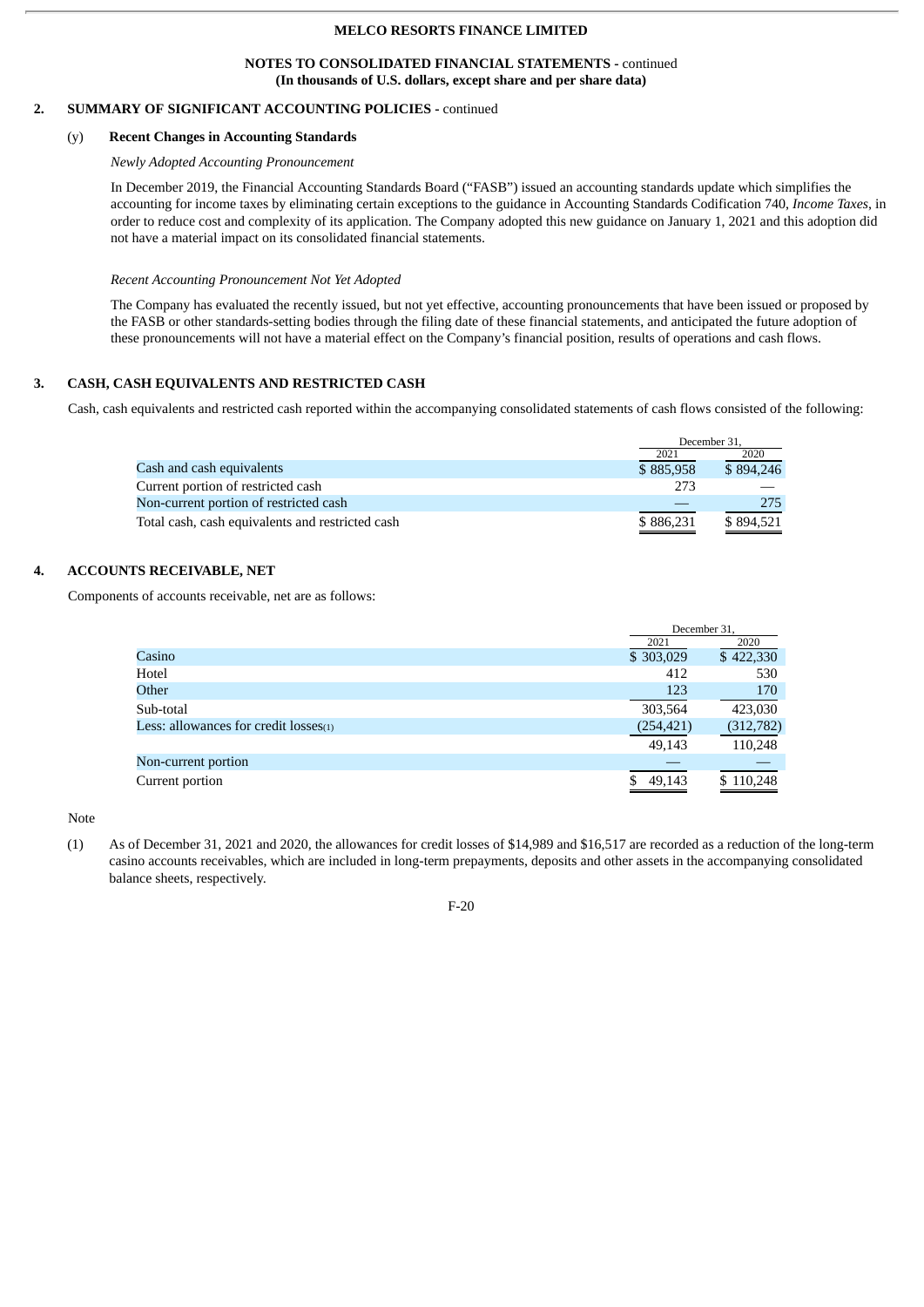## **NOTES TO CONSOLIDATED FINANCIAL STATEMENTS - continued (In thousands of U.S. dollars, except share and per share data)**

# **4. ACCOUNTS RECEIVABLE, NET -** continued

The Company's allowances for casino credit losses were 84.0% and 74.1% of gross casino accounts receivables as of December 31, 2021 and 2020, respectively. The Company's allowances for credit losses from its hotel and other receivables are not material.

Movement in the allowances for credit losses are as follows:

|                              | Year Ended December 31, |    |           |
|------------------------------|-------------------------|----|-----------|
|                              | 2021                    |    | 2020      |
| Balance at beginning of year | 312,782                 | \$ | 244,236   |
| Provision for credit losses  | 11.495                  |    | 125,087   |
| Write-offs                   | (68,094)                |    | (57, 868) |
| Effect of exchange rate      | (1,762)                 |    | 1,327     |
| Balance at end of year       | 254,421                 |    | 312,782   |

#### **5. PROPERTY AND EQUIPMENT, NET**

|                                                 | December 31. |              |
|-------------------------------------------------|--------------|--------------|
|                                                 | 2021         | 2020         |
| Cost                                            |              |              |
| <b>Buildings</b>                                | \$ 3,727,955 | \$ 3,749,352 |
| Furniture, fixtures and equipment               | 597,532      | 614,896      |
| Leasehold improvements                          | 679,526      | 657,509      |
| Plant and gaming machinery                      | 118,568      | 123,501      |
| Transportation                                  | 121,526      | 14,161       |
| Sub-total                                       | 5,245,107    | 5,159,419    |
| Less: accumulated depreciation and amortization | (2,608,969)  | (2,410,972)  |
| Property and equipment, net                     | \$2,636,138  | \$2,748,447  |

The cost and accumulated amortization of right-of-use assets held under finance lease arrangements were \$560 and \$560 as of December 31, 2021 and \$564 and \$564 as of December 31, 2020, respectively.

During the years ended December 31, 2021 and 2020, the Company transferred the future economic benefits of certain plant and equipment, for the operation of the Studio City Casino, to Studio City Entertainment, pursuant to the Services and Right to Use Arrangements ("Studio City Gaming Assets"). The legal ownerships of the Studio City Gaming Assets are retained by the Company. During the years ended December 31, 2021 and 2020, the future economic benefits of the Studio City Gaming Assets with aggregate carrying amounts of \$5,167 and \$7,206, were transferred to Studio City Entertainment at a total consideration of \$5,167 and \$7,206, respectively. The Company fully wrote down the carrying value of such Studio City Gaming Assets upon the transfer.

# **6. GAMING SUBCONCESSION, NET**

|                                | December 31. |  |           |  |
|--------------------------------|--------------|--|-----------|--|
|                                | 2021         |  | 2020      |  |
| Deemed cost                    | 897,866      |  | 903.160   |  |
| Less: accumulated amortization | (870, 801)   |  | (818,497) |  |
| Gaming subconcession, net      | 27,065       |  | 84,663    |  |

The Company expects that amortization of the gaming subconcession will be approximately \$27,065 in 2022.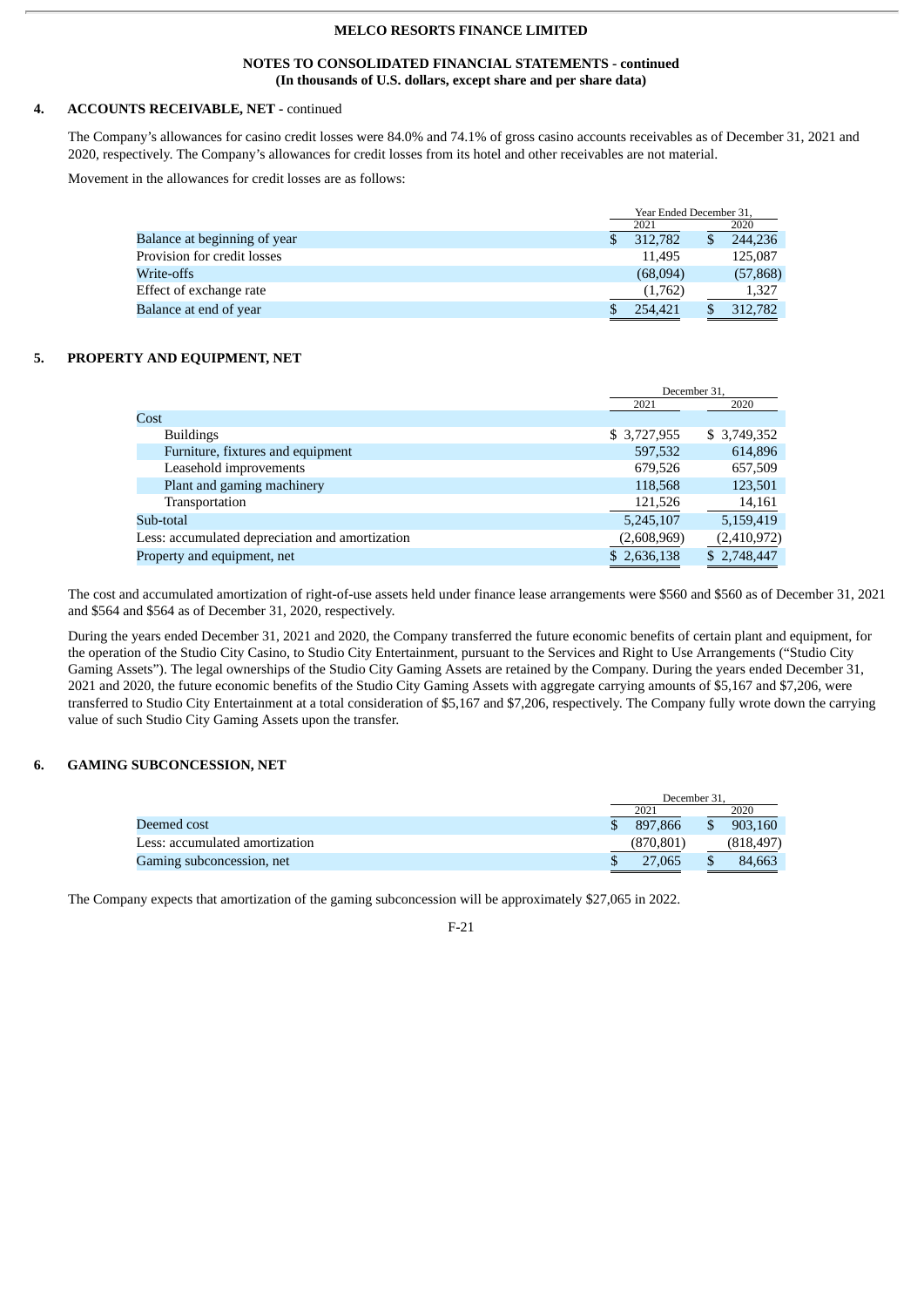# **NOTES TO CONSOLIDATED FINANCIAL STATEMENTS -** continued **(In thousands of U.S. dollars, except share and per share data)**

# **7. GOODWILL AND INTANGIBLE ASSETS, NET**

# **(a) Goodwill**

Goodwill relating to Mocha Clubs, a reporting unit, is not amortized. The changes in carrying amounts of goodwill represented the exchange differences arising from foreign currency translations at the balance sheet date.

### **(b) Intangible Assets, Net**

Intangible assets, net consisted of the following:

|                                          |             | December 31. |
|------------------------------------------|-------------|--------------|
|                                          | 2021        | 2020         |
| Indefinite-lived intangible assets:      |             |              |
| <b>Trademarks of Mocha Clubs</b>         | \$<br>4,210 | 4,235<br>S.  |
| Total indefinite-lived intangible assets | 4,210       | 4,235        |
| Finite-lived intangible assets:          |             |              |
| Internal-use software                    | 16.428      | 16,449       |
| Less: accumulated amortization           | (7,246)     | (1,844)      |
| Total finite-lived intangible assets     | 9,182       | 14,605       |
| Total intangible assets, net             | \$13,392    | \$18,840     |
|                                          |             |              |

Trademarks arose from the acquisition of Mocha Slot Group Limited and its subsidiaries by the Company in 2006. The changes in carrying amounts of trademarks represented the exchange differences arising from foreign currency translations at the balance sheet date.

The amortization expenses of internal-use software recognized for the years ended December 31, 2021 and 2020 were \$5,430 and \$1,844, respectively.

As of December 31, 2021, the estimated future amortization expenses of internal-use software are as follows:

| Year ending December 31, |       |
|--------------------------|-------|
| 2022                     | 5,475 |
| 2023                     | 3,694 |
| 2024                     | 13    |
|                          |       |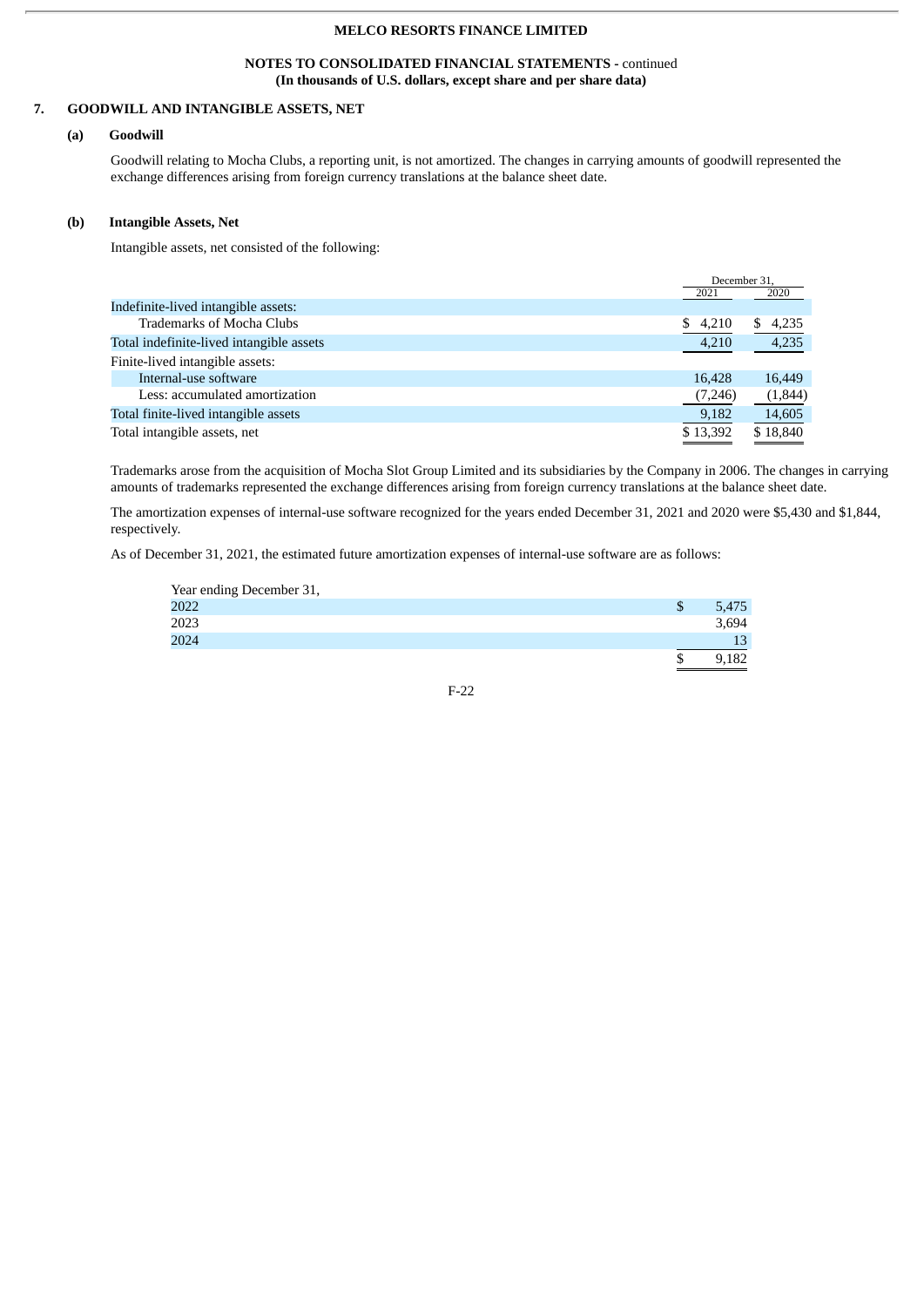# **NOTES TO CONSOLIDATED FINANCIAL STATEMENTS -** continued **(In thousands of U.S. dollars, except share and per share data)**

# **8. LONG-TERM PREPAYMENTS, DEPOSITS AND OTHER ASSETS**

Long-term prepayments, deposits and other assets consisted of the following:

|                                                                                                     | December 31. |        |  |        |
|-----------------------------------------------------------------------------------------------------|--------------|--------|--|--------|
|                                                                                                     |              | 2021   |  | 2020   |
| Deposits and other assets                                                                           |              | 36.915 |  | 44.811 |
| Deferred financing costs, net                                                                       |              | 35,598 |  | 43.593 |
| Long-term casino accounts receivables, net of allowances for credit losses of \$14,989 and \$16,517 |              |        |  |        |
| Long-term prepayments, deposits and other assets                                                    |              | 72.513 |  | 88,404 |

Long-term casino accounts receivables, net represent receivables from casino customers where settlements are not expected within the next year. Reclassifications to current accounts receivable, net, are made when settlement of such balances are expected to occur within one year.

# **9. LAND USE RIGHTS, NET**

|                                | December 31, |  |           |
|--------------------------------|--------------|--|-----------|
|                                | 2021         |  | 2020      |
| Altira Macau                   | 146,128      |  | 146,989   |
| City of Dreams                 | 398,630      |  | 400,981   |
|                                | 544,758      |  | 547,970   |
| Less: accumulated amortization | (253, 380)   |  | (243,969) |
| Land use rights, net           | 291,378      |  | 304,001   |

# **10. ACCRUED EXPENSES AND OTHER CURRENT LIABILITIES**

|                                                      | December 31. |         |              |         |
|------------------------------------------------------|--------------|---------|--------------|---------|
|                                                      |              | 2021    |              | 2020    |
| Advance customer deposits and ticket sales           | \$           | 290,229 | <sup>S</sup> | 252,356 |
| Gaming tax accruals                                  |              | 71.949  |              | 79.809  |
| Outstanding gaming chips                             |              | 60,396  |              | 186,247 |
| Staff cost accruals                                  |              | 56,594  |              | 63,039  |
| Interest expenses payable                            |              | 51,456  |              | 50,753  |
| Operating expense and other accruals and liabilities |              | 43,002  |              | 27,726  |
| Loyalty program liabilities                          |              | 20,775  |              | 25,049  |
| Property and equipment payables                      |              | 15,091  |              | 38,420  |
| Construction cost payables                           |              | 1,392   |              | 4,346   |
|                                                      |              | 610.884 | S.           | 727,745 |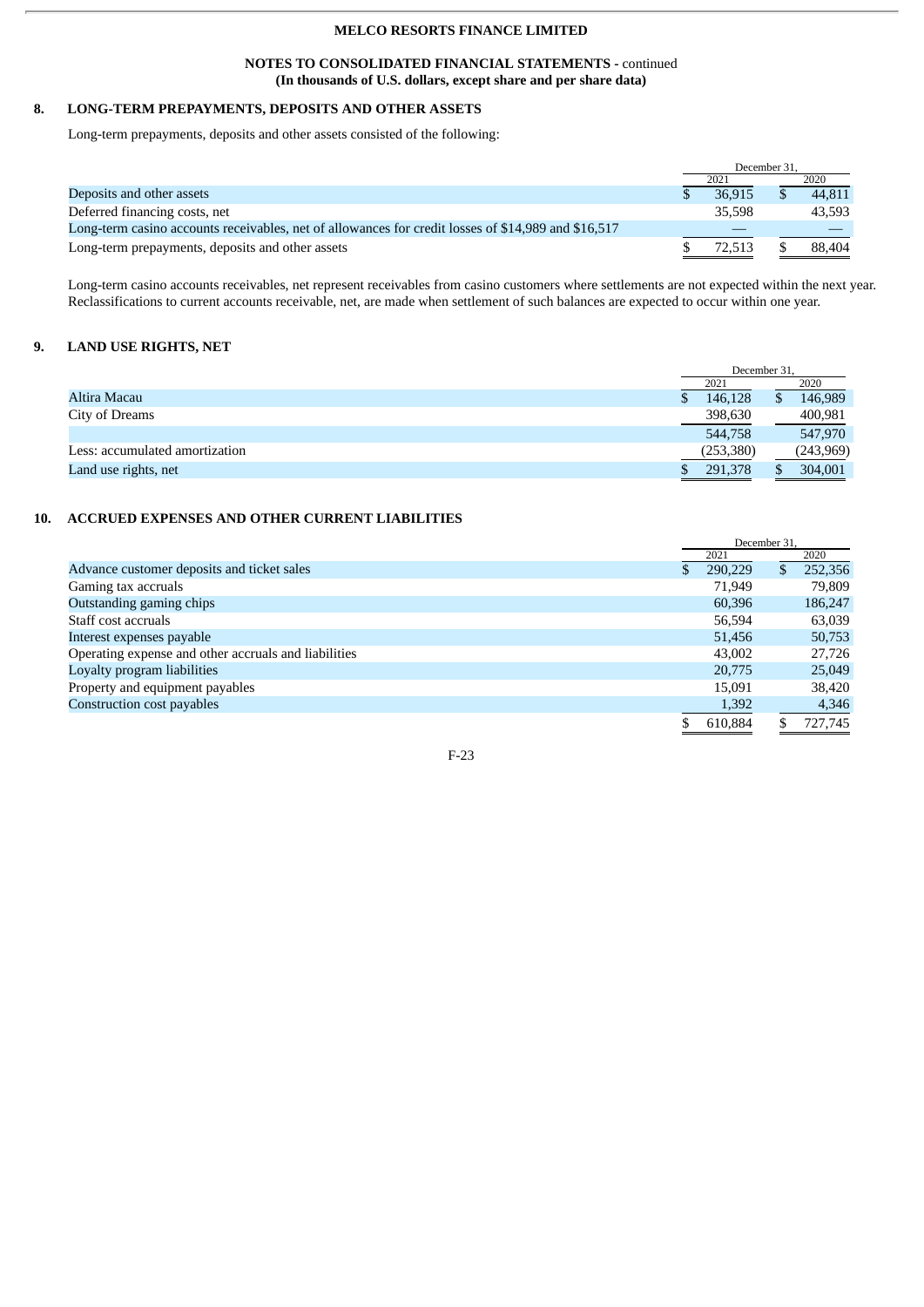# **NOTES TO CONSOLIDATED FINANCIAL STATEMENTS -** continued **(In thousands of U.S. dollars, except share and per share data)**

# **11. LONG-TERM DEBT, NET**

Long-term debt, net consisted of the following:

|                                                                                 | December 31,   |               |  |
|---------------------------------------------------------------------------------|----------------|---------------|--|
|                                                                                 | 2021           | 2020          |  |
| <b>Senior Notes</b>                                                             |                |               |  |
| 2017 4.875% Senior Notes, due 2025 (net of unamortized deferred financing costs |                |               |  |
| and original issue premiums of \$13,161 and \$16,583, respectively)             | 986,839<br>\$. | 983,417<br>S. |  |
| 2019 5.250% Senior Notes, due 2026 (net of unamortized deferred financing costs |                |               |  |
| of \$3,776 and \$4,529, respectively)                                           | 496,224        | 495,471       |  |
| 2019 5.625% Senior Notes, due 2027 (net of unamortized deferred financing costs |                |               |  |
| of \$4,954 and \$5,686, respectively)                                           | 595,046        | 594,314       |  |
| 2019 5.375% Senior Notes, due 2029 (net of unamortized deferred financing costs |                |               |  |
| and original issue premiums of \$2,041 and \$7,991, respectively)               | 1,147,959      | 892,009       |  |
| 2020 5.750% Senior Notes, due 2028 (net of unamortized deferred financing costs |                |               |  |
| and original issue premiums of \$3,393 and \$4,519, respectively)               | 846,607        | 845,481       |  |
|                                                                                 |                |               |  |
| <b>Credit Facilities</b>                                                        |                |               |  |
| 2015 Credit Facilities                                                          | 128            | 129           |  |
| 2020 Credit Facilities(1)                                                       | 399,693        | 249,910       |  |
|                                                                                 | 4,472,496      | 4,060,731     |  |
| Current portion of long-term debt                                               | (128)          |               |  |
|                                                                                 | \$4,472,368    | \$4,060,731   |  |
|                                                                                 |                |               |  |

Note

(1) As of December 31, 2021 and 2020, the unamortized deferred financing costs related to the revolving credit facility of the 2020 Credit Facilities of \$35,598 and \$43,593 are included in long-term prepayments, deposits and other assets in the accompanying consolidated balance sheet, respectively.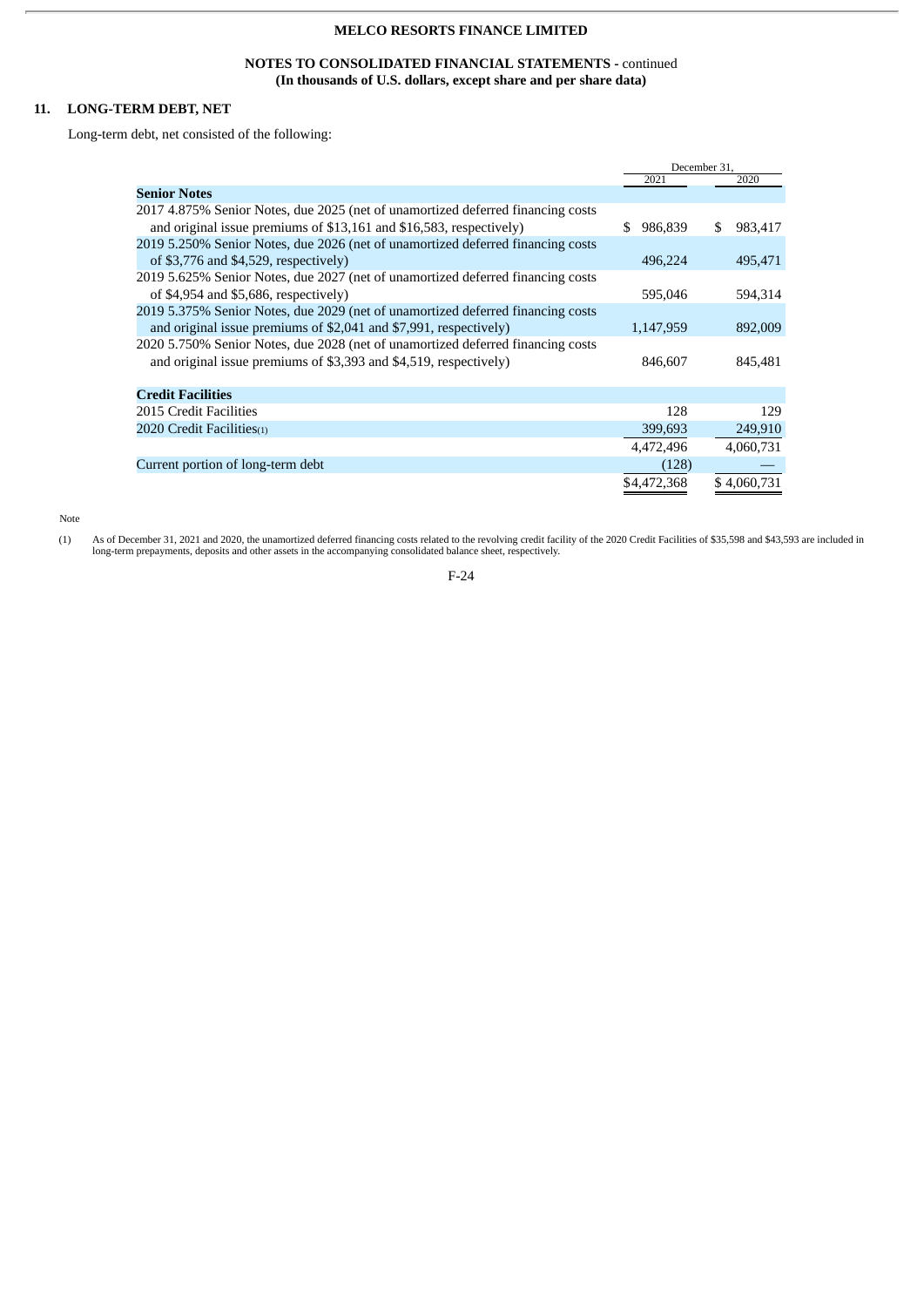# **NOTES TO CONSOLIDATED FINANCIAL STATEMENTS -** continued **(In thousands of U.S. dollars, except share and per share data)**

# **11. LONG-TERM DEBT, NET -** continued

#### **(a) Senior Notes**

### *2017 4.875% Senior Notes*

On June 6, 2017, Melco Resorts Finance issued \$650,000 in aggregate principal amount of 4.875% senior notes due June 6, 2025 at an issue price of 100% of the principal amount (the "First 2017 4.875% Senior Notes"); and on July 3, 2017, Melco Resorts Finance further issued \$350,000 in aggregate principal amount of 4.875% senior notes due June 6, 2025 at an issue price of 100.75% of the principal amount (the "Second 2017 4.875% Senior Notes" and together with the First 2017 4.875% Senior Notes, collectively referred to as the "2017 4.875% Senior Notes"). The interest on the 2017 4.875% Senior Notes is accrued at a rate of 4.875% per annum and is payable semi-annually in arrears on June 6 and December 6 of each year. The 2017 4.875% Senior Notes are general obligations of Melco Resorts Finance, rank equally in right of payment to all existing and future senior indebtedness of Melco Resorts Finance, rank senior in right of payment to any existing and future subordinated indebtedness of Melco Resorts Finance and are effectively subordinated to all of Melco Resorts Finance's existing and future secured indebtedness to the extent of the value of the assets securing such debt and all of the indebtedness of Melco Resorts Finance's subsidiaries. The net proceeds from the offering of the First 2017 4.875% Senior Notes were used to partly fund the redemption of the previous senior notes of Melco Resorts Finance and the net proceeds from the offering of the Second 2017 4.875% Senior Notes were used to repay the 2015 Revolving Credit Facility (as described below).

Melco Resorts Finance had the option to redeem all or a portion of the 2017 4.875% Senior Notes at any time prior to June 6, 2020, at a "makewhole" redemption price. On or after June 6, 2020, Melco Resorts Finance has the option to redeem all or a portion of the 2017 4.875% Senior Notes at any time at fixed redemption prices that decline ratably over time. In addition, Melco Resorts Finance had the option to redeem up to 35% of the 2017 4.875% Senior Notes with the net cash proceeds from one or more equity offerings at a fixed redemption price at any time prior to June 6, 2020. Further, under certain circumstances and subject to certain exceptions as more fully described in the indenture, Melco Resorts Finance also has the option to redeem in whole, but not in part the 2017 4.875% Senior Notes at fixed redemption prices. In certain events that relate to a change of control or a termination of the gaming subconcession of Melco Resorts Macau and subject to certain exceptions as more fully described in the indenture, each holder of the 2017 4.875% Senior Notes will have the right to require Melco Resorts Finance to repurchase all or any part of such holder's 2017 4.875% Senior Notes at a fixed redemption price.

The indenture governing the 2017 4.875% Senior Notes contains certain covenants that, subject to certain exceptions and conditions, limit the ability of Melco Resorts Finance to, among other things, effect a consolidation or merger or sell assets. The indenture governing the 2017 4.875% Senior Notes also contains conditions and events of default customary for such financings.

#### *2019 5.250% Senior Notes*

On April 26, 2019, Melco Resorts Finance issued \$500,000 in aggregate principal amount of 5.250% senior notes due April 26, 2026 at an issue price of 100% of the principal amount (the "2019 5.250% Senior Notes"). The interest on the 2019 5.250% Senior Notes is accrued at a rate of 5.250% per annum, payable semi-annually in arrears on April 26 and October 26 of each year, and commenced on October 26, 2019. The 2019 5.250% Senior Notes are general obligations of Melco Resorts Finance, rank equally in right of payment to all existing and future senior indebtedness of Melco Resorts Finance, rank senior in right of payment to any existing and future subordinated indebtedness of Melco Resorts Finance and are effectively subordinated to all of Melco Resorts Finance's existing and future secured indebtedness to the extent of the value of the assets securing such debt and to the indebtedness of Melco Resorts Finance's subsidiaries. The net proceeds from the offering of the 2019 5.250% Senior Notes were used to partially repay the 2015 Revolving Credit Facility in May 2019.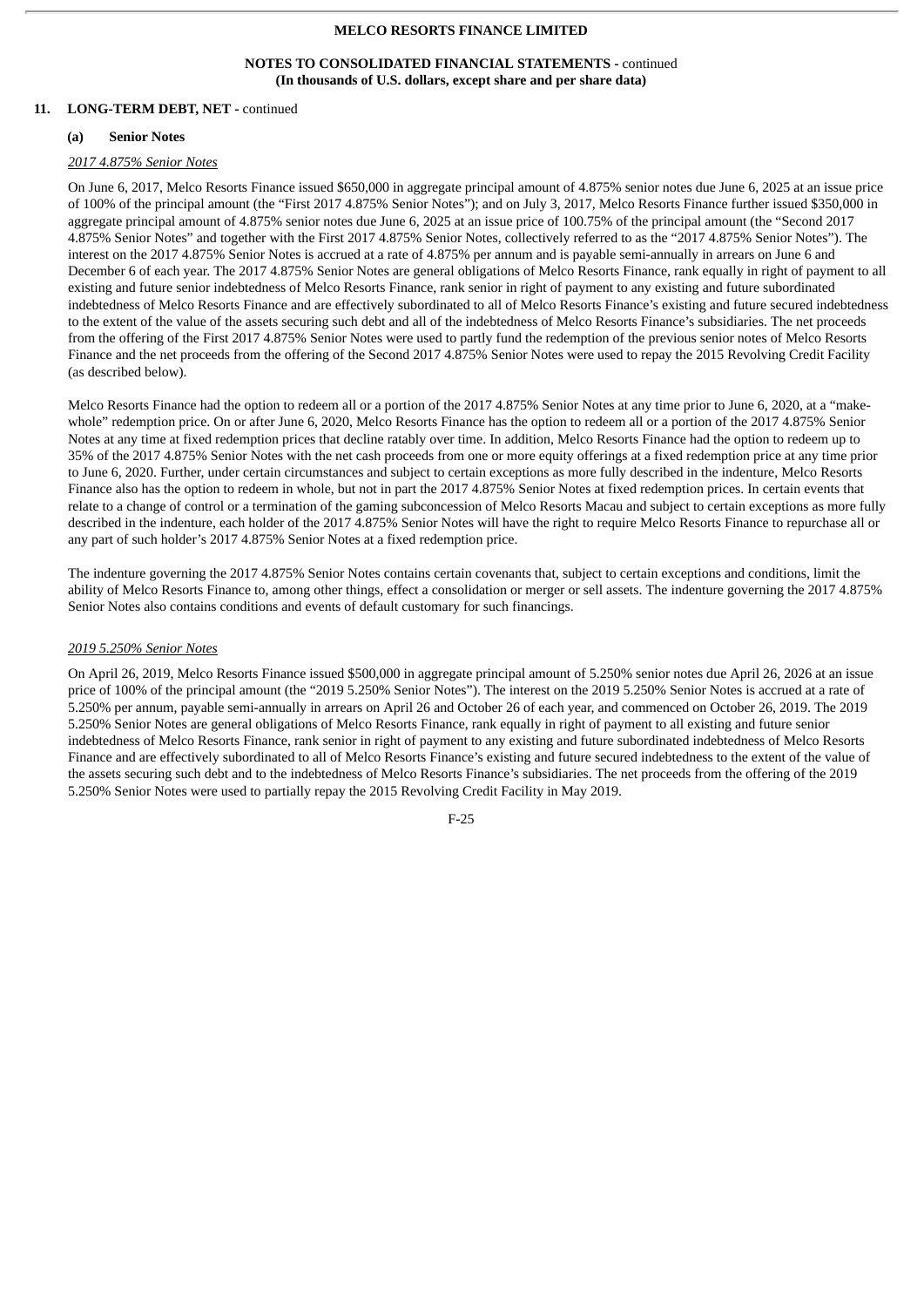### **NOTES TO CONSOLIDATED FINANCIAL STATEMENTS -** continued **(In thousands of U.S. dollars, except share and per share data)**

# **11. LONG-TERM DEBT, NET -** continued

#### **(a) Senior Notes** - continued

### *2019 5.250% Senior Notes* - continued

Melco Resorts Finance had the option to redeem all or a portion of the 2019 5.250% Senior Notes at any time prior to April 26, 2022, at a "makewhole" redemption price. On or after April 26, 2022, Melco Resorts Finance has the option to redeem all or a portion of the 2019 5.250% Senior Notes at any time at fixed redemption prices that decline ratably over time. In addition, Melco Resorts Finance had the option to redeem up to 35% of the 2019 5.250% Senior Notes with the net cash proceeds from one or more equity offerings at a fixed redemption price at any time prior to April 26, 2022. Further, under certain circumstances and subject to certain exceptions as more fully described in the indenture, Melco Resorts Finance also has the option to redeem in whole, but not in part the 2019 5.250% Senior Notes at fixed redemption prices. In certain events that relate to a change of control or a termination of the gaming subconcession of Melco Resorts Macau and subject to certain exceptions as more fully described in the indenture, each holder of the 2019 5.250% Senior Notes will have the right to require Melco Resorts Finance to repurchase all or any part of such holder's 2019 5.250% Senior Notes at a fixed redemption price.

The indenture governing the 2019 5.250% Senior Notes contains certain covenants that, subject to certain exceptions and conditions, limit the ability of Melco Resorts Finance to, among other things, effect a consolidation or merger or sell assets. The indenture governing the 2019 5.250% Senior Notes also contains conditions and events of default customary for such financings.

### *2019 5.625% Senior Notes*

On July 17, 2019, Melco Resorts Finance issued \$600,000 in aggregate principal amount of 5.625% senior notes due July 17, 2027 at an issue price of 100% of the principal amount (the "2019 5.625% Senior Notes"). The interest on the 2019 5.625% Senior Notes is accrued at a rate of 5.625% per annum, payable semi-annually in arrears on January 17 and July 17 of each year, and commenced on January 17, 2020. The 2019 5.625% Senior Notes are general obligations of Melco Resorts Finance, rank equally in right of payment to all existing and future senior indebtedness of Melco Resorts Finance, rank senior in right of payment to any existing and future subordinated indebtedness of Melco Resorts Finance and are effectively subordinated to all of Melco Resorts Finance's existing and future secured indebtedness to the extent of the value of the assets securing such debt and to the indebtedness of Melco Resorts Finance's subsidiaries. The net proceeds from the offering of the 2019 5.625% Senior Notes were used to partially repay the 2015 Revolving Credit Facility in July 2019.

Melco Resorts Finance has the option to redeem all or a portion of the 2019 5.625% Senior Notes at any time prior to July 17, 2022, at a "makewhole" redemption price. On or after July 17, 2022, Melco Resorts Finance has the option to redeem all or a portion of the 2019 5.625% Senior Notes at any time at fixed redemption prices that decline ratably over time. In addition, Melco Resorts Finance has the option to redeem up to 35% of the 2019 5.625% Senior Notes with the net cash proceeds from one or more equity offerings at a fixed redemption price at any time prior to July 17, 2022. Further, under certain circumstances and subject to certain exceptions as more fully described in the indenture, Melco Resorts Finance also has the option to redeem in whole, but not in part the 2019 5.625% Senior Notes at fixed redemption prices. In certain events that relate to a change of control or a termination of the gaming subconcession of Melco Resorts Macau and subject to certain exceptions as more fully described in the indenture, each holder of the 2019 5.625% Senior Notes will have the right to require Melco Resorts Finance to repurchase all or any part of such holder's 2019 5.625% Senior Notes at a fixed redemption price.

The indenture governing the 2019 5.625% Senior Notes contains certain covenants that, subject to certain exceptions and conditions, limit the ability of Melco Resorts Finance to, among other things, effect a consolidation or merger or sell assets. The indenture governing the 2019 5.625% Senior Notes also contains conditions and events of default customary for such financings.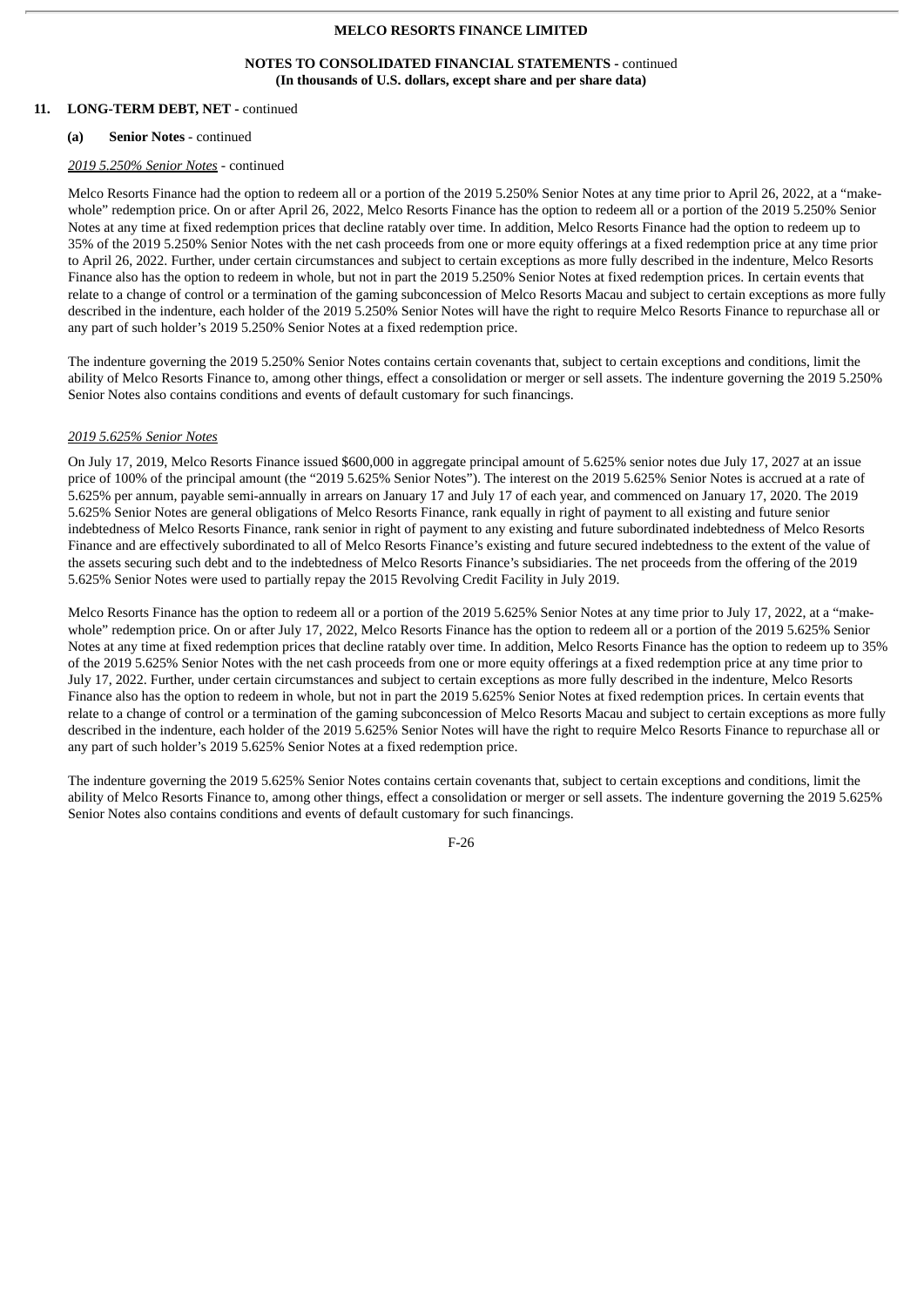# **NOTES TO CONSOLIDATED FINANCIAL STATEMENTS -** continued **(In thousands of U.S. dollars, except share and per share data)**

# **11. LONG-TERM DEBT, NET -** continued

#### **(a) Senior Notes** - continued

### *2019 5.375% Senior Notes*

On December 4, 2019, Melco Resorts Finance issued \$900,000 in aggregate principal amount of 5.375% senior notes due December 4, 2029 at an issue price of 100% of the principal amount (the "First 2019 5.375% Senior Notes"); and on January 21, 2021, Melco Resorts Finance further issued \$250,000 in aggregate principal amount of 5.375% senior notes due December 4, 2029 at an issue price of 103.25% of the principal amount (the "Additional 2019 5.375% Senior Notes" and together with the First 2019 5.375% Senior Notes, the "2019 5.375% Senior Notes"). The Additional 2019 5.375% Senior Notes are consolidated and form a single series with the First 2019 5.375% Senior Notes. The interest on the 2019 5.375% Senior Notes is accrued at a rate of 5.375% per annum, payable semi-annually in arrears on June 4 and December 4 of each year, and commenced on June 4, 2020. The 2019 5.375% Senior Notes are general obligations of Melco Resorts Finance, rank equally in right of payment to all existing and future senior indebtedness of Melco Resorts Finance, rank senior in right of payment to any existing and future subordinated indebtedness of Melco Resorts Finance and are effectively subordinated to all of Melco Resorts Finance's existing and future secured indebtedness to the extent of the value of the assets securing such debt and to the indebtedness of Melco Resorts Finance's subsidiaries. The net proceeds from the offering of the First 2019 5.375% Senior Notes were used to repay the outstanding borrowing of the 2015 Revolving Credit Facility in full and to partially prepay the 2015 Term Loan Facility (as described below) in December 2019. The net proceeds from the offering of the Additional 2019 5.375% Senior Notes were used to repay the 2020 Credit Facilities in January 2021.

Melco Resorts Finance has the option to redeem all or a portion of the 2019 5.375% Senior Notes at any time prior to December 4, 2024 at a "make-whole" redemption price. On or after December 4, 2024, Melco Resorts Finance has the option to redeem all or a portion of the 2019 5.375% Senior Notes at any time at fixed redemption prices that decline ratably over time. In addition, Melco Resorts Finance has the option to redeem up to 35% of the 2019 5.375% Senior Notes with the net cash proceeds from one or more equity offerings at a fixed redemption price at any time prior to December 4, 2024. Further, under certain circumstances and subject to certain exceptions as more fully described in the indenture, Melco Resorts Finance also has the option to redeem in whole, but not in part the 2019 5.375% Senior Notes at fixed redemption prices. In certain events that relate to a change of control or a termination of the gaming subconcession of Melco Resorts Macau and subject to certain exceptions as more fully described in the indenture, each holder of the 2019 5.375% Senior Notes will have the right to require Melco Resorts Finance to repurchase all or any part of such holder's 2019 5.375% Senior Notes at a fixed redemption price.

The indenture governing the 2019 5.375% Senior Notes contains certain covenants that, subject to certain exceptions and conditions, limit the ability of Melco Resorts Finance to, among other things, effect a consolidation or merger or sell assets. The indenture governing the 2019 5.375% Senior Notes also contains conditions and events of default customary for such financings.

On June 29, 2021, the 2019 5.375% Senior Notes, which were originally listed on the Official List of the Singapore Exchange Securities Trading Limited, were also listed on the Chongwa (Macao) Financial Asset Exchange Co., Limited.

#### *2020 5.750% Senior Notes*

On July 21, 2020, Melco Resorts Finance issued \$500,000 in aggregate principal amount of 5.750% senior notes due July 21, 2028 at an issue price of 100% of the principal amount (the "First 2020 5.750% Senior Notes"); and on August 11, 2020, Melco Resorts Finance further issued \$350,000 in aggregate principal amount of 5.750% senior notes due July 21, 2028 at an issue price of 101% of the principal amount (the "Second 2020 5.750% Senior Notes" and together with the First 2020 5.750% Senior Notes, the "2020 5.750% Senior Notes"). The Second 2020 5.750% Senior Notes are consolidated and form a single series with the First 2020 5.750% Senior Notes. The interest on the 2020 5.750% Senior Notes is accrued at a rate of 5.750% per annum, payable semi-annually in arrears on January 21 and July 21 of each year, and commenced on January 21, 2021. The 2020 5.750% Senior Notes are general obligations of Melco Resorts Finance, rank equally in right of payment to all existing and future senior indebtedness of Melco Resorts Finance, rank senior in right of payment to any existing and future subordinated indebtedness of Melco Resorts Finance and are effectively subordinated to all of Melco Resorts Finance's existing and future secured indebtedness to the extent of the value of the assets securing such debt and to the indebtedness of Melco Resorts Finance's subsidiaries. The net proceeds from the offering of the 2020 5.750% Senior Notes were partially used to repay the 2020 Credit Facilities (as described below) in July 2020 and with the remaining amount used for general corporate purposes.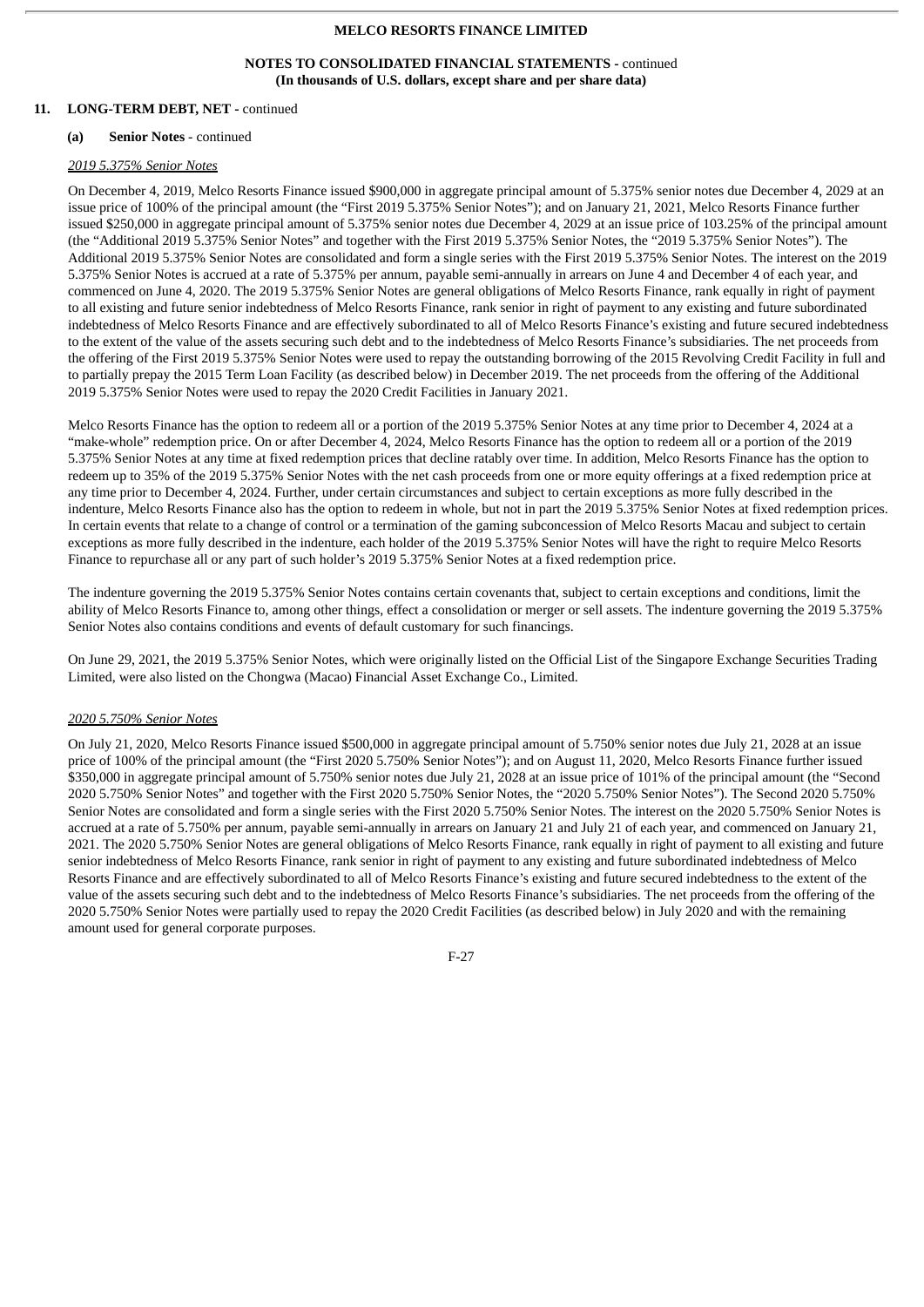### **NOTES TO CONSOLIDATED FINANCIAL STATEMENTS -** continued **(In thousands of U.S. dollars, except share and per share data)**

# **11. LONG-TERM DEBT, NET -** continued

#### **(a) Senior Notes** - continued

### *2020 5.750% Senior Notes* - continued

Melco Resorts Finance has the option to redeem all or a portion of the 2020 5.750% Senior Notes at any time prior to July 21, 2023 at a "makewhole" redemption price. On or after July 21, 2023, Melco Resorts Finance has the option to redeem all or a portion of the 2020 5.750% Senior Notes at any time at fixed redemption prices that decline ratably over time. In addition, Melco Resorts Finance has the option to redeem up to 35% of the 2020 5.750% Senior Notes with the net cash proceeds from one or more equity offerings at a fixed redemption price at any time prior to July 21, 2023. Further, under certain circumstances and subject to certain exceptions as more fully described in the indenture, Melco Resorts Finance also has the option to redeem in whole, but not in part the 2020 5.750% Senior Notes at fixed redemption prices. In certain events that relate to a change of control or a termination of the gaming subconcession of Melco Resorts Macau and subject to certain exceptions as more fully described in the indenture, each holder of the 2020 5.750% Senior Notes will have the right to require Melco Resorts Finance to repurchase all or any part of such holder's 2020 5.750% Senior Notes at a fixed redemption price.

The indenture governing the 2020 5.750% Senior Notes contains certain covenants that, subject to certain exceptions and conditions, limit the ability of Melco Resorts Finance to, among other things, effect a consolidation or merger or sell assets. The indenture governing the 2020 5.750% Senior Notes also contains conditions and events of default customary for such financings.

# **(b) Credit Facilities**

### *2015 Credit Facilities*

On June 29, 2015, Melco Resorts Macau (the "Borrower") amended and restated the Borrower's prior senior secured credit facilities agreement from Hong Kong dollars ("HK\$") 9,362,160,000 (equivalent to \$1,203,362) to a HK\$13,650,000,000 (equivalent to \$1,750,000) senior secured credit facilities agreement (the "2015 Credit Facilities"), comprising a HK\$3,900,000,000 (equivalent to \$500,000) term loan facility (the "2015 Term Loan Facility") and a HK\$9,750,000,000 (equivalent to \$1,250,000) multicurrency revolving credit facility (the "2015 Revolving Credit Facility").

In December 2019, the Company partially prepaid an outstanding principal amount of HK\$2,750,000,000 (equivalent to \$353,062) of the 2015 Term Loan Facility, together with accrued interest and associated costs, with a portion of the net proceeds from the offering of the 2019 5.375% Senior Notes. In connection with this prepayment, the Company recorded a loss on extinguishment of debt of \$2,612 during the year ended December 31, 2019.

Before the signing and effective date of the Waiver Letter (as described below), the maturity date of the 2015 Credit Facilities was: (i) June 29, 2021 in respect of the 2015 Term Loan Facility; and (ii) June 29, 2020 in respect of the 2015 Revolving Credit Facility, or if earlier, the date of repayment, prepayment or cancellation in full of the 2015 Credit Facilities. The 2015 Term Loan Facility was repayable in quarterly instalments according to an amortization schedule. Each loan made under the 2015 Revolving Credit Facility is repayable in full on the last day of an agreed upon interest period in respect of the loan, generally ranging from one to six months, or rolling over subject to compliance with certain covenants and satisfaction of conditions precedent. Borrowings under the 2015 Credit Facilities bore interest at the Hong Kong Interbank Offered Rate ("HIBOR") plus a margin ranging from 1.25% to 2.50% per annum as adjusted in accordance with the leverage ratio in respect of the 2015 Borrowing Group (as described below). The Borrower was permitted to select an interest period for borrowings under the 2015 Credit Facilities ranging from one to six months or any other agreed period.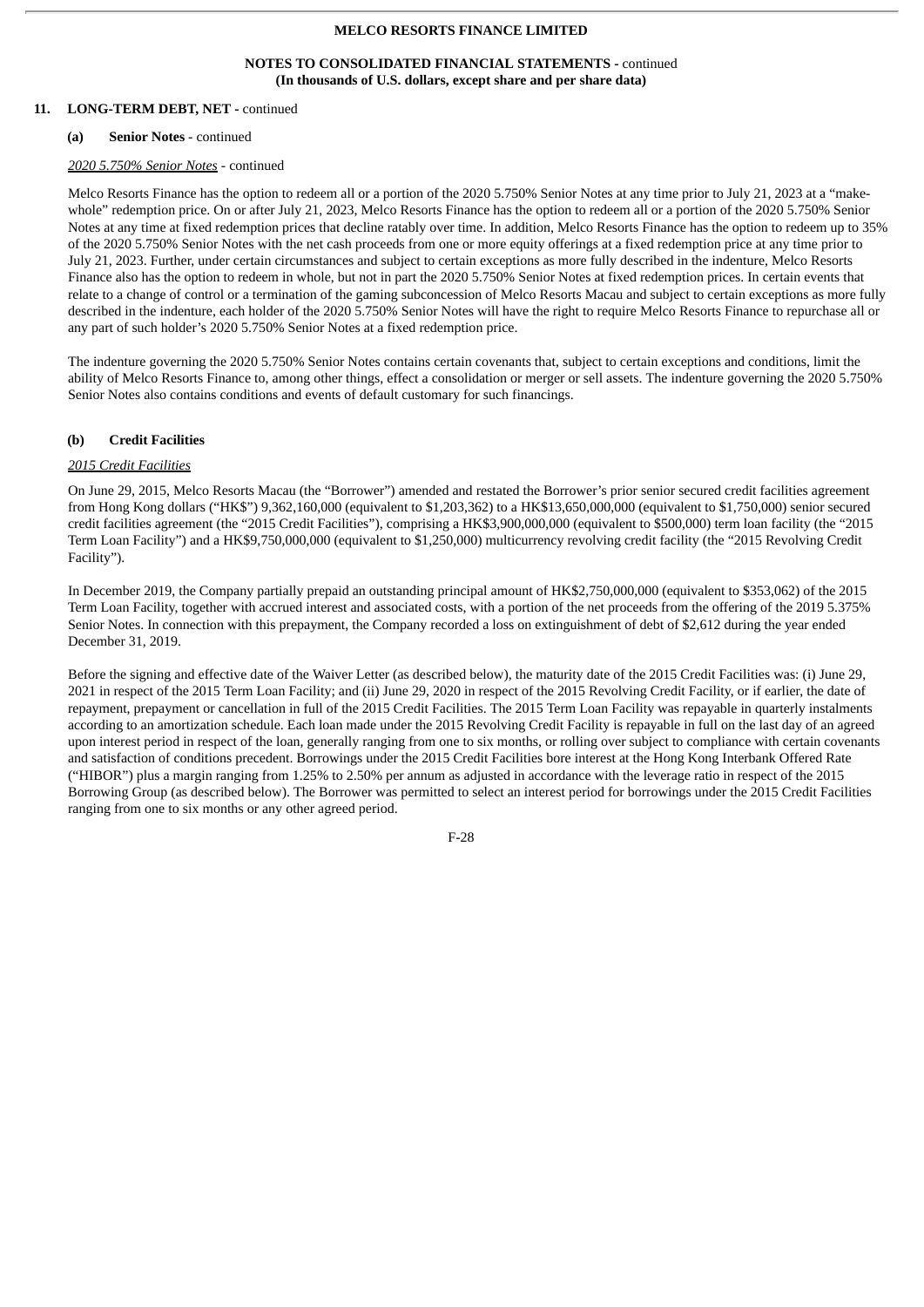# **NOTES TO CONSOLIDATED FINANCIAL STATEMENTS -** continued **(In thousands of U.S. dollars, except share and per share data)**

# **11. LONG-TERM DEBT, NET -** continued

### **(b) Credit Facilities** - continued

# *2015 Credit Facilities* - continued

On May 6, 2020, MCO Nominee One Limited ("MCO Nominee One"), a subsidiary of Melco Resorts Finance, drew down HK\$2,730,000,000 (equivalent to \$352,189) of the revolving credit facility under the 2020 Credit Facilities (as described below) and, on May 7, 2020, the Company used a portion of the proceeds from such drawdown to repay all outstanding loan amounts under the 2015 Credit Facilities, together with accrued interest and associated costs, other than HK\$1,000,000 (equivalent to \$129) which remained outstanding under the 2015 Term Loan Facility. Following the repayment of outstanding amounts under the 2015 Credit Facilities, together with accrued interest and associated costs, on May 7, 2020, all other commitments under the 2015 Term Loan Facility and a part of the commitments under the 2015 Revolving Credit Facility were cancelled. Post-cancellation, the available commitments under the 2015 Revolving Credit Facility were HK\$1,000,000 (equivalent to \$129), collateralized by cash of HK\$2,130,000 (equivalent to \$275). The Company recorded a loss on extinguishment of debt of \$1,236 and a cost associated with debt modification of \$310 during the year ended December 31, 2020 in connection with this repayment and a part of the 2015 Revolving Credit Facility commitment cancellation.

Compliance with certain provisions of the 2015 Credit Facilities were waived pursuant to a waiver letter from Bank of China Limited, Macau Branch (in its capacity as the sole lender under the 2015 Credit Facilities) ("BOC Macau") to the Borrower dated April 29, 2020 (the "Waiver Letter"). The Waiver Letter became effective on May 7, 2020. Pursuant to the terms of the Waiver Letter, BOC Macau agreed, among other things, to relax the Borrower's obligations under the 2015 Credit Facilities by way of a waiver of (i) to extend the maturity date of the 2015 Credit Facilities to June 24, 2022; (ii) the repayment term of the 2015 Term Loan Facility; (iii) interest rate of the borrowings change to HIBOR plus a margin of 1% per annum; (iv) the requirement to comply with substantially all information undertakings, financial covenants, general undertakings and mandatory prepayment provisions, (v) the requirement to make substantially all of the representations, and (vi) certain current and/or future defaults and events of default that may arise under the terms of the 2015 Credit Facilities, subject to certain conditions and terms.

As of December 31, 2021, the outstanding principal amount of the 2015 Term Loan Facility and the 2015 Revolving Credit Facility was HK\$1,000,000 (equivalent to \$128) and nil, respectively, and the available borrowing capacity under 2015 Revolving Credit Facility was HK\$1,000,000 (equivalent to \$128).

The indebtedness under the 2015 Credit Facilities is guaranteed by the borrowing group which includes the Borrower and certain of its subsidiaries as defined under the 2015 Credit Facilities (the "2015 Borrowing Group"). Security for the 2015 Credit Facilities includes: a firstpriority interest in substantially all assets of the 2015 Borrowing Group, the issued share capital and equity interests and certain buildings, fixtures and equipment of the 2015 Borrowing Group and certain other excluded assets and customary security.

With effect from May 7, 2020, the provisions that limited certain payments of dividends and other distributions by the 2015 Borrowing Group to companies or persons who were not members of the 2015 Borrowing Group were waived pursuant to the terms of the Waiver Letter.

Under the 2015 Credit Facilities, in the event of a change of control, the Borrower may be required, at the election of any lender under the 2015 Credit Facilities, to repay such lender in full. In addition, termination or rescission of Melco Resort Macau's subconcession contract or land concessions would constitute an event of default. As with substantially all of the undertakings and covenants under the 2015 Credit Facilities, however, these provisions are subject to a continuing waiver under the terms of the Waiver Letter.

The Borrower is obligated to pay a commitment fee on the undrawn amount of the 2015 Revolving Credit Facility and recognized loan commitment fees of \$1 and \$1,512 during the years ended December 2021 and 2020, respectively.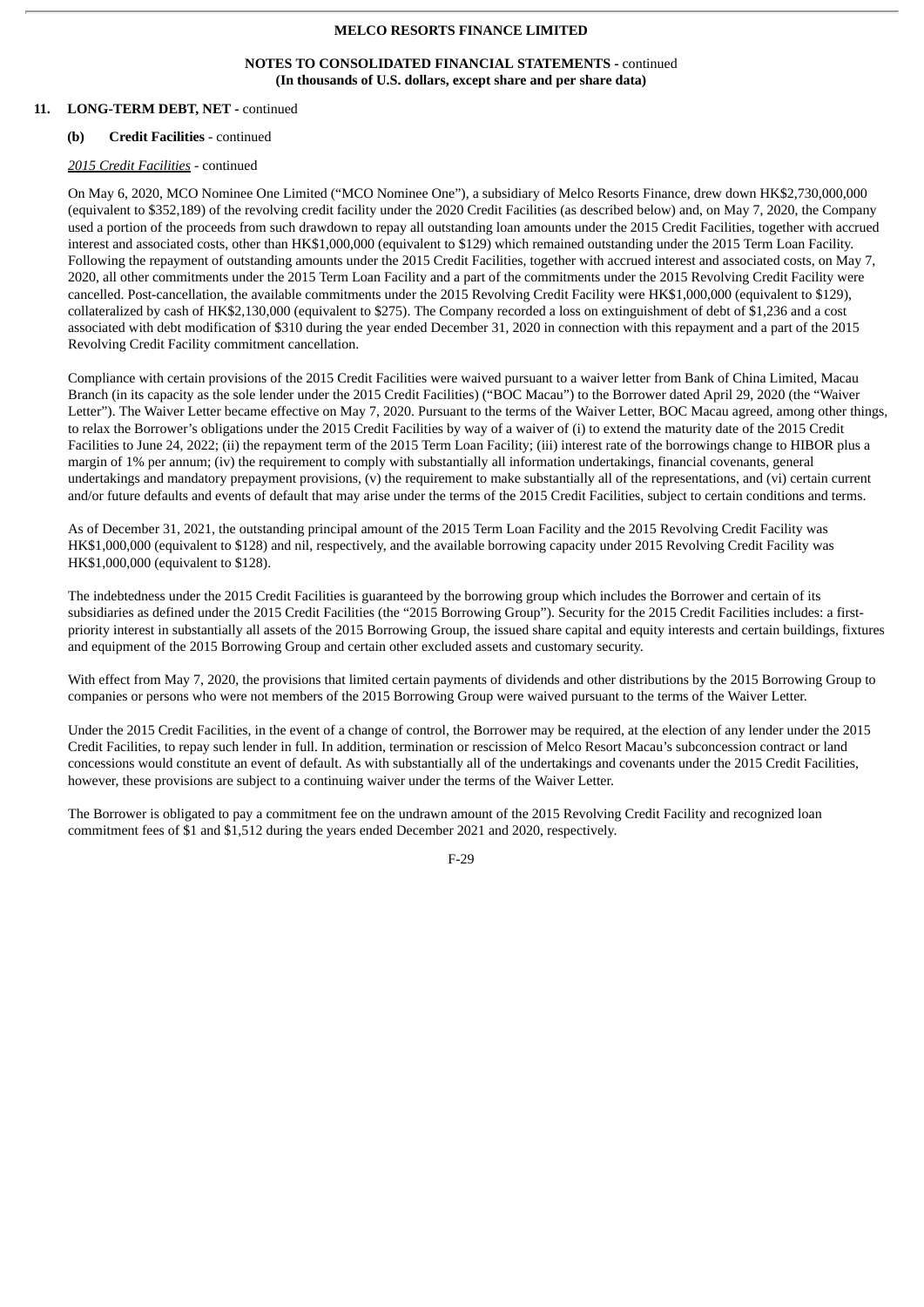### **NOTES TO CONSOLIDATED FINANCIAL STATEMENTS -** continued **(In thousands of U.S. dollars, except share and per share data)**

# **11. LONG-TERM DEBT, NET -** continued

### **(b) Credit Facilities** - continued

## *2020 Credit Facilities*

On April 29, 2020, MCO Nominee One entered into a senior credit facilities agreement with a syndicate of banks (the "2020 Credit Facilities") for a HK\$14,850,000,000 (equivalent to \$1,915,947) revolving credit facility with a term of five years. The maturity date of the 2020 Credit Facilities is April 29, 2025. Each loan made under the 2020 Credit Facilities is repayable in full on the last day of an agreed upon interest period in respect of the loan, generally ranging from one to six months, or rolling over subject to compliance with certain covenants and satisfaction of conditions precedent. MCO Nominee One is also subject to mandatory prepayment requirements in respect of various amounts as specified in the 2020 Credit Facilities. In the event of a change of control or if Melco Resorts Macau's subconcession contract or land concessions are terminated or otherwise expire on its terms, MCO Nominee One may be required, at the election of any lender under the 2020 Credit Facilities, to repay such lender in full.

The indebtedness under the 2020 Credit Facilities is guaranteed by Melco Resorts Macau and MCO Investments Limited ("MCO Investments"), a subsidiary of Melco Resorts Finance. The 2020 Credit Facilities are unsecured.

The 2020 Credit Facilities contain certain covenants customary for such financings including, but not limited to, limitations on, except as permitted (i) incurring additional liens; (ii) incurring additional indebtedness (including guarantees); (iii) the disposal of certain key assets; and (iv) carrying on businesses which are not the permitted business activities of MCO Investments and its subsidiaries. The 2020 Credit Facilities also contain conditions and events of default customary for such financings and the financial covenants including a leverage ratio, total leverage ratio and interest cover ratio.

Borrowings under the 2020 Credit Facilities bear interest at HIBOR plus a margin ranging from 1.00% to 2.00% per annum as adjusted in accordance with the leverage ratio in respect of MCO Nominee One and certain of its specified subsidiaries. MCO Nominee One may select an interest period for borrowings under the 2020 Credit Facilities ranging from one to six months or any other agreed period. MCO Nominee One is obligated to pay a commitment fee quarterly in arrears from April 29, 2020 on the undrawn amount of the 2020 Credit Facilities and recognized loan commitment fees of \$10,612 and \$6,022 during the years ended December 31, 2021 and 2020.

On November 26, 2020, MCO Nominee One received confirmation that the majority of lenders of the 2020 Credit Facilities consented and agreed to waive certain financial condition covenants contained in the facility agreement under the 2020 Credit Facilities, in each case in respect of the relevant periods ended on the following applicable test dates: (a) December 31, 2020; (b) March 31, 2021; (c) June 30, 2021; (d) September 30, 2021; and (e) December 31, 2021. Such consent became effective on December 2, 2020.

On November 5, 2021, MCO Nominee One further received confirmation that the majority of lenders of the 2020 Credit Facilities consented and agreed to waive certain financial condition covenants contained in the facility agreement under the 2020 Credit Facilities, in each case in respect of the relevant periods ended or ending on the following applicable test dates: (a) March 31, 2022; (b) June 30, 2022; (c) September 30, 2022; and (d) December 31, 2022. Such consent became effective on November 9, 2021.

As of December 31, 2021, the outstanding principal amount of the 2020 Credit Facilities was HK\$3,117,000,000 (equivalent to \$399,693), and the available borrowing capacity under the 2020 Credit Facilities was HK\$11,733,000,000 (equivalent to \$1,504,523).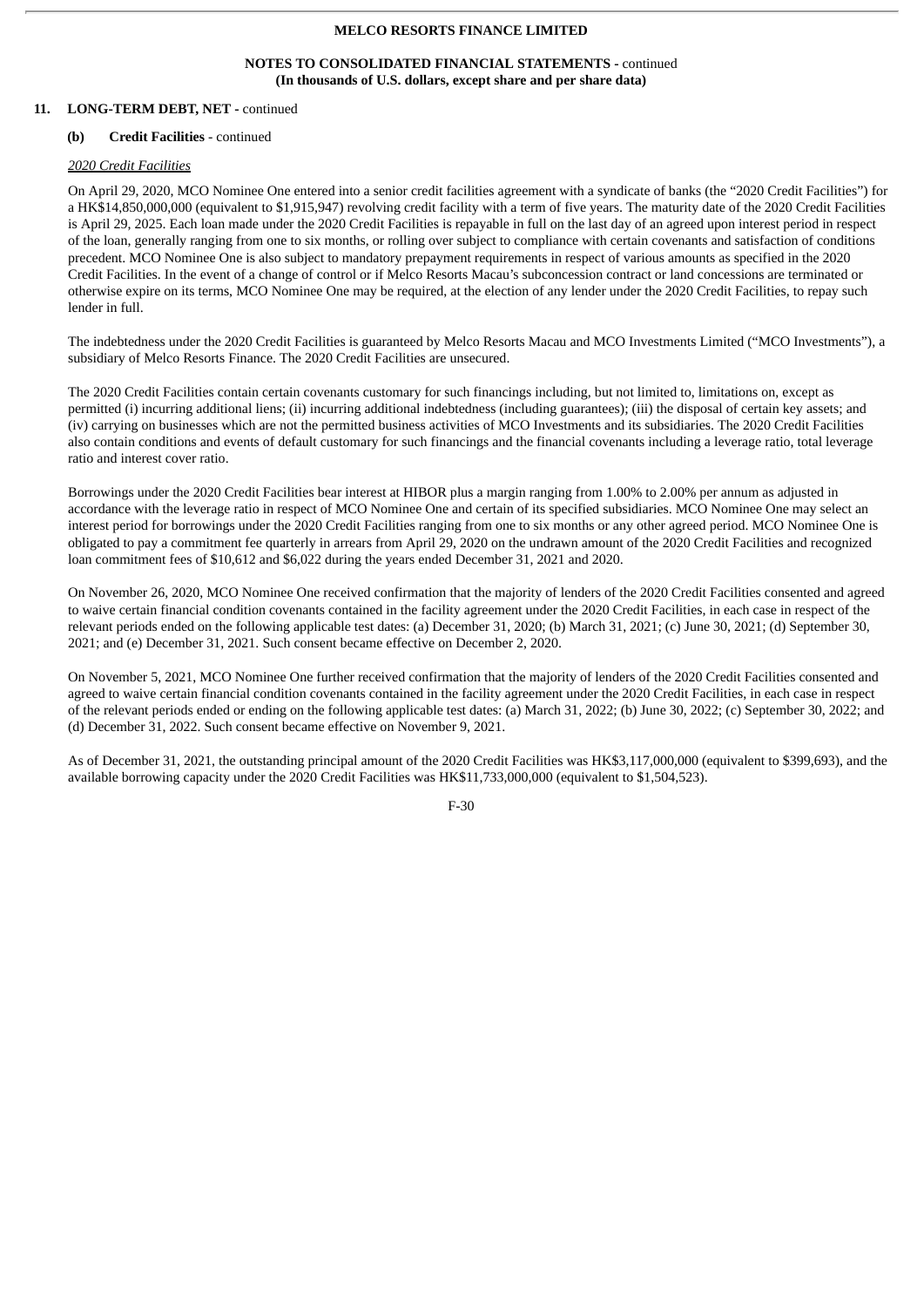# **NOTES TO CONSOLIDATED FINANCIAL STATEMENTS -** continued **(In thousands of U.S. dollars, except share and per share data)**

# **11. LONG-TERM DEBT, NET -** continued

# **(c) Borrowing Rates and Scheduled Maturities of Long-term Debt**

During the years ended December 31, 2021 and 2020, the Company's average borrowing rates were approximately 5.32% and 5.14% per annum, respectively.

Scheduled maturities of the long-term debt (excluding unamortized deferred financing costs and original issue premiums) as of December 31, 2021 are as follows:

| Year ending December 31, |             |
|--------------------------|-------------|
| 2022                     | \$<br>128   |
| 2023                     |             |
| 2024                     |             |
| 2025                     | 1,399,693   |
| 2026                     | 500,000     |
| Over 2026                | 2,600,000   |
|                          | \$4,499,821 |

# **12. LEASES**

### **Lessee Arrangements**

The Company is the lessee under operating leases for equipment and real estate, including Mocha Clubs sites, office space, warehouses, staff quarters, and certain parcels of land in Macau on which Altira Macau and City of Dreams are located. Certain lease agreements provide for periodic rental increases based on both contractually agreed incremental rates and on the general inflation rate once agreed by the Company and its lessors and in some cases contingent rental expenses stated as a percentage of turnover. Certain leases include options to extend the lease term and options to terminate the lease term. The land concession contracts in Macau have a term of 25 years, which is renewable for further consecutive periods of 10 years, subject to applicable legislation in Macau. The estimated term related to the land concession contracts in Macau is 40 years.

The components of operating lease costs are as follows:

|                                 |   | Year Ended December 31, |      |         |  |
|---------------------------------|---|-------------------------|------|---------|--|
|                                 |   | 2021                    | 2020 |         |  |
| Amortization of land use rights | S | 10.873                  |      | 10,899  |  |
| Operating lease costs           |   | 18,381                  |      | 18,729  |  |
| Short-term lease costs          |   | 61                      |      | 244     |  |
| Variable lease costs            |   | (629)                   |      | (5,565) |  |
| Total operating lease costs     |   | 28.686                  |      | 24,307  |  |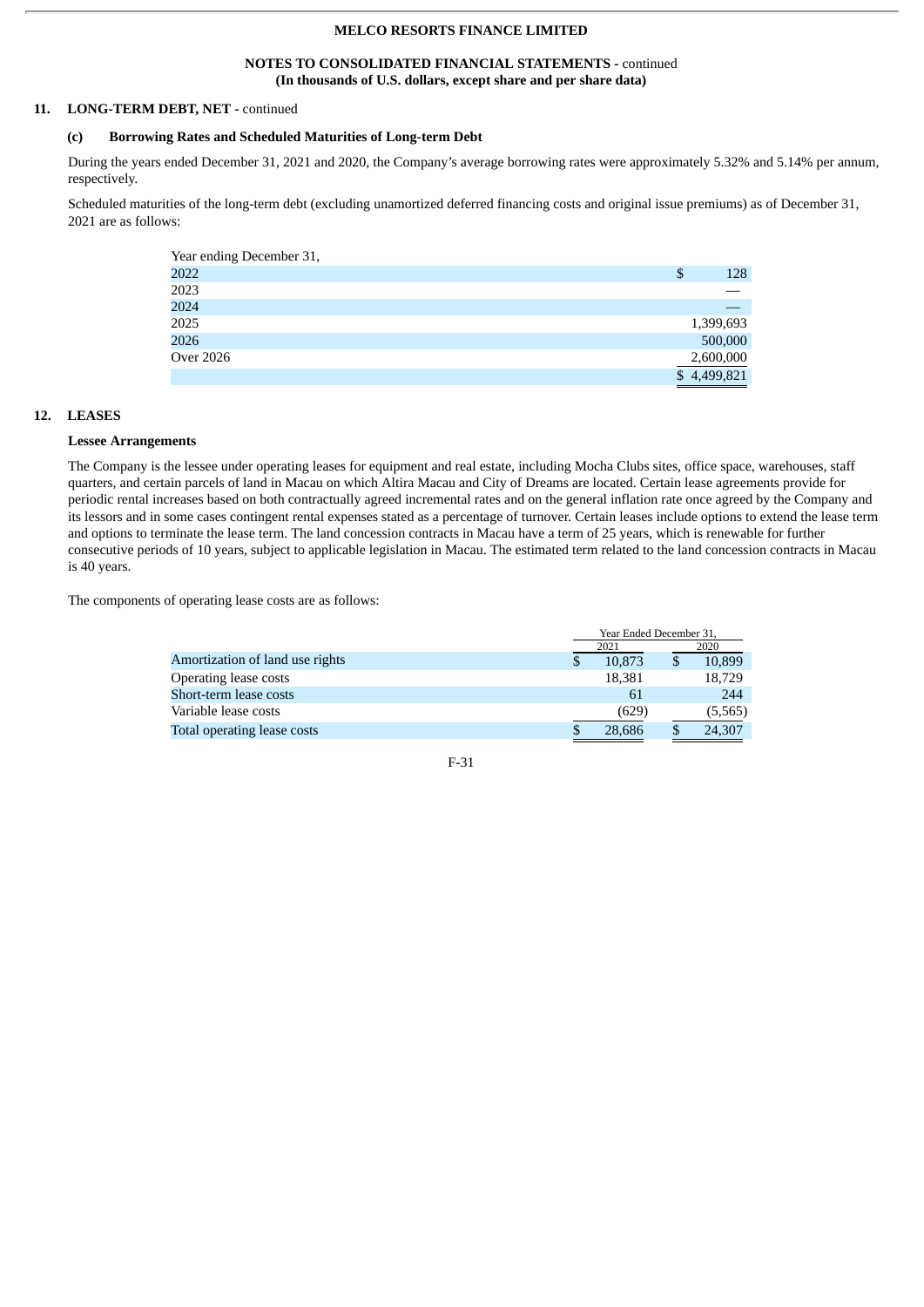## **NOTES TO CONSOLIDATED FINANCIAL STATEMENTS -** continued **(In thousands of U.S. dollars, except share and per share data)**

# **12. LEASES -** continued

#### **Lessee Arrangements** - continued

Other information related to lease term and discount rate of operating leases is as follows:

|                                       | December 31. |            |
|---------------------------------------|--------------|------------|
|                                       | 2021         | 2020       |
| Weighted average remaining lease term | 23.7 years   | 20.2 years |
| Weighted average discount rate        | 4.46%        | 4.37%      |

Maturities of operating lease liabilities as of December 31, 2021 are as follows:

| Year ending December 31,                       |             |
|------------------------------------------------|-------------|
| 2022                                           | \$<br>7,655 |
| 2023                                           | 1,461       |
| 2024                                           | 1,432       |
| 2025                                           | 1,418       |
| 2026                                           | 1,418       |
| Over 2026                                      | 31,275      |
| Total future minimum lease payments            | 44,659      |
| Less: amount representing interest             | (16, 727)   |
| Present value of future minimum lease payments | 27,932      |
| Current portion                                | (7,599)     |
| Non-current portion                            | \$20,333    |

# **Lessor Arrangements**

The Company is the lessor under non-cancellable operating leases mainly for mall spaces in the sites of City of Dreams with various retailers that expire at various dates through May 2035. Certain of the operating leases include minimum base fees with contingent fee clauses based on percentages of turnover.

During the years ended December 31, 2021 and 2020, the Company earned minimum operating lease income of \$36,206 and \$22,977, respectively and contingent operating lease income of \$3,939 and \$385, respectively. Total lease income for the years ended December 31, 2021 and 2020 were reduced by \$504 and \$13,294 as a result of the rent concessions and uncollectible lease income related to the effects of the COVID-19 outbreak, respectively.

Future minimum fees, excluding the contingent fees to be received under non-cancellable operating leases as of December 31, 2021 were as follows:

| Year ending December 31, |           |
|--------------------------|-----------|
| 2022                     | \$40,332  |
| 2023                     | 40,949    |
| 2024                     | 41,587    |
| 2025                     | 42,975    |
| 2026                     | 19,127    |
| Over 2026                | 1,459     |
|                          | \$186,429 |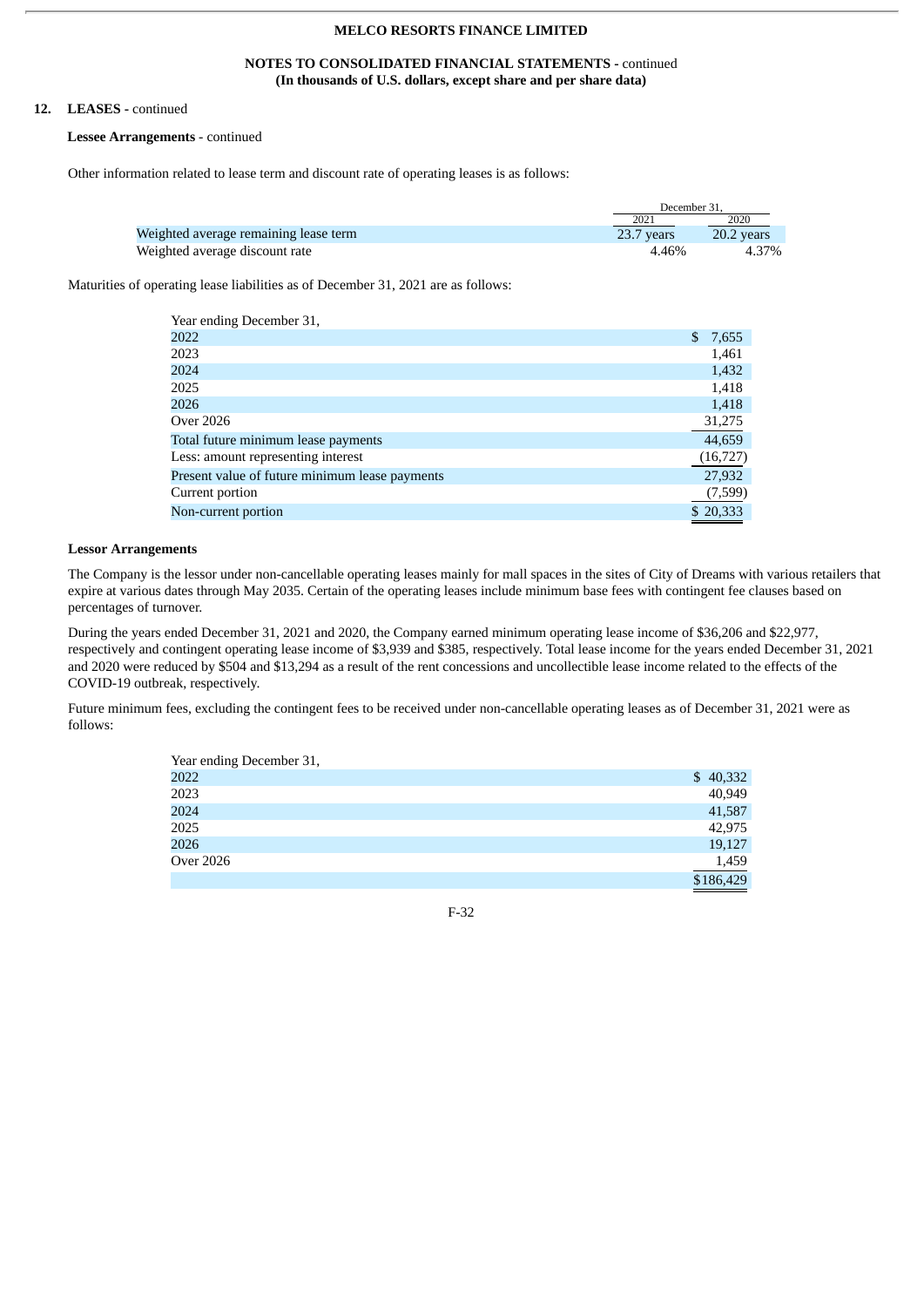# **NOTES TO CONSOLIDATED FINANCIAL STATEMENTS -** continued **(In thousands of U.S. dollars, except share and per share data)**

# **13. FAIR VALUE MEASUREMENTS**

Authoritative literature provides a fair value hierarchy, which prioritizes the input to valuation techniques used to measure fair values into three broad levels. The level in the hierarchy within which the fair value measurements in its entirety is based upon the lowest level of input that is significant to the fair value measurement as follows:

- Level 1 inputs are based upon unadjusted quoted prices for identical instruments traded in active markets.
- Level 2 inputs are based upon quoted prices for similar instruments in active markets, quoted prices for identical or similar instruments in markets that are not active and model-based valuation techniques for which all significant assumptions are observable in the market or can be corroborated by observable market data for substantially the full term of the assets or liabilities.
- Level 3 inputs are generally unobservable and typically reflect management's estimates of assumptions that market participants would use in pricing the asset or liability. The fair values are therefore determined using model-based techniques that include option pricing models, discounted cash flow models and similar techniques.

The carrying values of cash and cash equivalents and restricted cash approximated fair value and were classified as level 1 in the fair value hierarchy. The carrying values of long-term deposits, long-term receivables and other long-term liabilities approximated fair value and were classified as level 2 in the fair value hierarchy.

The estimated fair value of long-term debt as of December 31, 2021 and 2020, were approximately \$4,416,641 and \$4,288,992, respectively, as compared to its carrying value, excluding unamortized deferred financing costs and original issue premiums, of \$4,499,821 and \$4,100,039, respectively. Fair values were estimated using quoted market prices and were classified as level 1 in the fair value hierarchy for the 2017 4.875% Senior Notes, the 2019 5.250% Senior Notes, the 2019 5.625% Senior Notes, the 2019 5.375% Senior Notes and the 2020 5.750% Senior Notes. Fair values for the 2015 Credit Facilities and the 2020 Credit Facilities approximated the carrying values as the instruments carried variable interest rates that approximated the market rates and were classified as level 2 in the fair value hierarchy.

As of December 31, 2021 and 2020, the Company did not have any non-financial assets or liabilities that were recognized or disclosed at fair value in the accompanying consolidated financial statements.

# **14. CAPITAL STRUCTURE**

As of December 31, 2021 and 2020, Melco Resorts Finance had authorized shares of 5,000,000 at par value of \$0.01 per share and with 1,202 ordinary shares issued at par value of \$0.01 per share.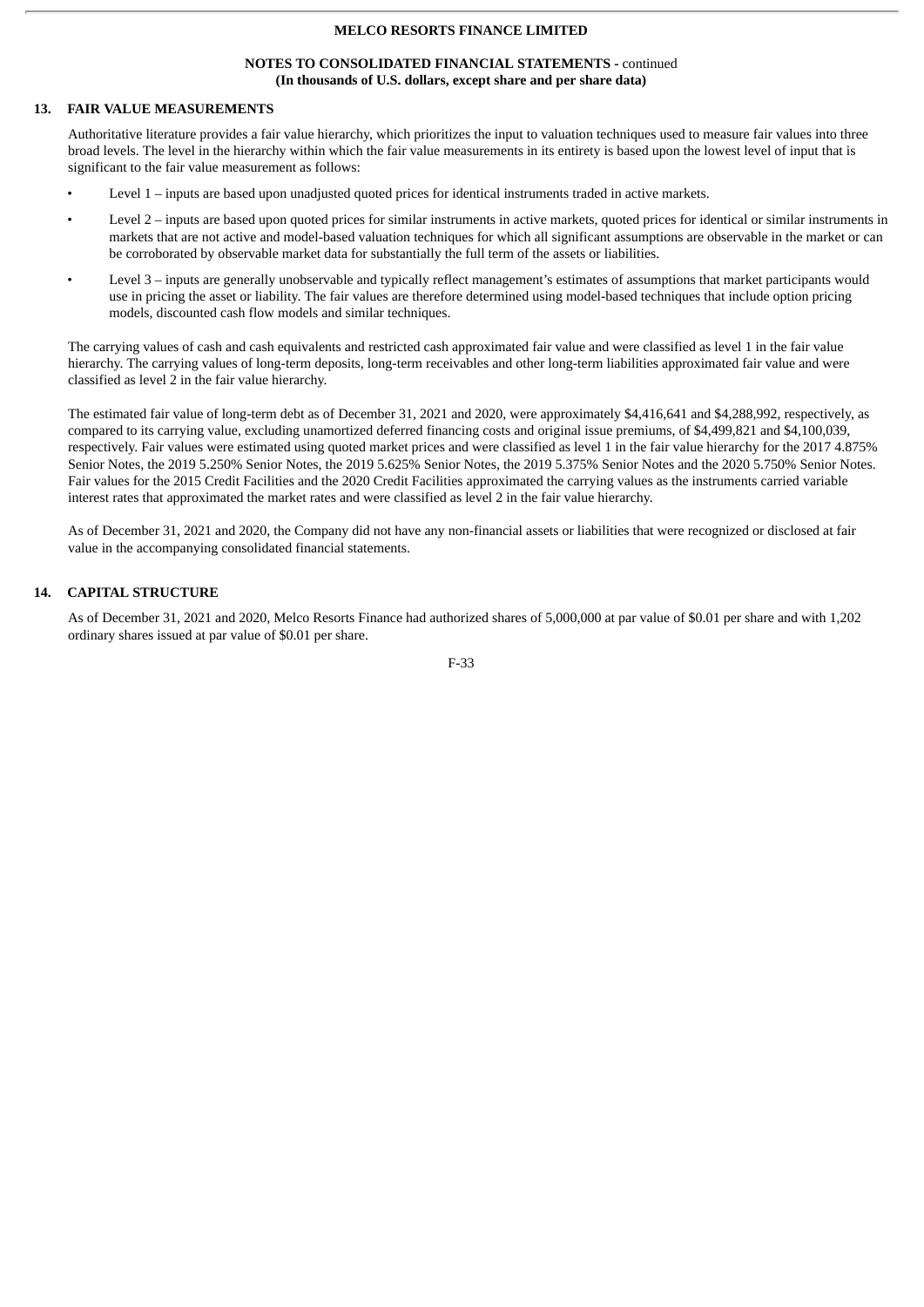# **NOTES TO CONSOLIDATED FINANCIAL STATEMENTS -** continued **(In thousands of U.S. dollars, except share and per share data)**

# **15. INCOME TAXES**

The income tax expense consisted of:

|                                                          | Year Ended December 31. |       |  |         |
|----------------------------------------------------------|-------------------------|-------|--|---------|
|                                                          |                         | 2021  |  | 2020    |
| Income tax expense - current:                            |                         |       |  |         |
| Lump sum in lieu of Macau Complementary Tax on dividends | \$                      | 2.359 |  | 2,367   |
| Hong Kong Profits Tax                                    |                         |       |  |         |
| Sub-total                                                |                         | 2,367 |  | 2,367   |
| (Over) under provision of income taxes in prior years:   |                         |       |  |         |
| Macau Complementary Tax                                  |                         | (368) |  |         |
| Hong Kong Profits Tax                                    |                         | 11    |  |         |
| Sub-total                                                |                         | (357) |  |         |
| Income tax credit - deferred:                            |                         |       |  |         |
| Macau Complementary Tax                                  |                         | (554) |  | (1,556) |
| Total income tax expense                                 | \$                      | 1.456 |  | 811     |

A reconciliation of the income tax expense from loss before income tax per the accompanying consolidated statements of operations is as follows:

|                                                                                | Year Ended December 31, |    |               |
|--------------------------------------------------------------------------------|-------------------------|----|---------------|
|                                                                                | 2021                    |    | 2020          |
| Loss before income tax                                                         | \$ (480,276)            |    | \$ (653, 841) |
| Macau Complementary Tax rate                                                   | 12%                     |    | 12%           |
| Income tax credit at Macau Complementary Tax rate                              | (57, 633)               |    | (78, 461)     |
| Lump sum in lieu of Macau Complementary Tax on dividends                       | 2,359                   |    | 2,367         |
| Effect of different tax rates of subsidiaries operating in other jurisdictions | (11,089)                |    | (8,934)       |
| Over provision in prior years                                                  | (357)                   |    |               |
| Effect of income for which no income tax expense is payable                    | (1)                     |    | (223)         |
| Effect of expenses for which no income tax benefit is receivable               | 44.570                  |    | 37,399        |
| Effect of tax losses that cannot be carried forward                            | 1.210                   |    | 18,882        |
| Expired tax losses                                                             | 12,320                  |    | 1,646         |
| Changes in valuation allowances                                                | 10,077                  |    | 28,135        |
| Income tax expense                                                             | \$<br>1.456             | \$ | 811           |

Melco Resorts Finance and certain of its subsidiaries are exempt from tax in the Cayman Islands, where they are incorporated, while Melco Resorts Finance and certain of its subsidiaries are subject to Hong Kong Profits Tax on income derived from Hong Kong. The remaining subsidiaries of Melco Resorts Finance incorporated in Macau and Hong Kong are subject to Macau Complementary Tax and Hong Kong Profits Tax, respectively, during the years ended December 31, 2021 and 2020.

Macau Complementary Tax and Hong Kong Profits Tax have been provided at 12% and 16.5% on the estimated taxable income earned in or derived from Macau and Hong Kong, respectively, during the years ended December 31, 2021 and 2020, if applicable.

Pursuant to the approval notice issued by the Macau government in September 2016, Melco Resorts Macau was granted an extension of the Macau Complementary Tax exemption on profits generated from gaming operations for an additional five years from 2017 to 2021. Pursuant to Dispatch of the Macau Chief Executive dated February 17, 2022, Melco Resorts Macau was granted an extension of the Macau Complementary Tax exemption on profits generated from gaming revenues for the period from January 1, 2022 to June 26, 2022. Melco Resorts Macau's non-gaming profits remain subject to Macau Complementary Tax and its casino revenues remain subject to the Macau special gaming tax and other levies in accordance with its gaming subconcession agreement.

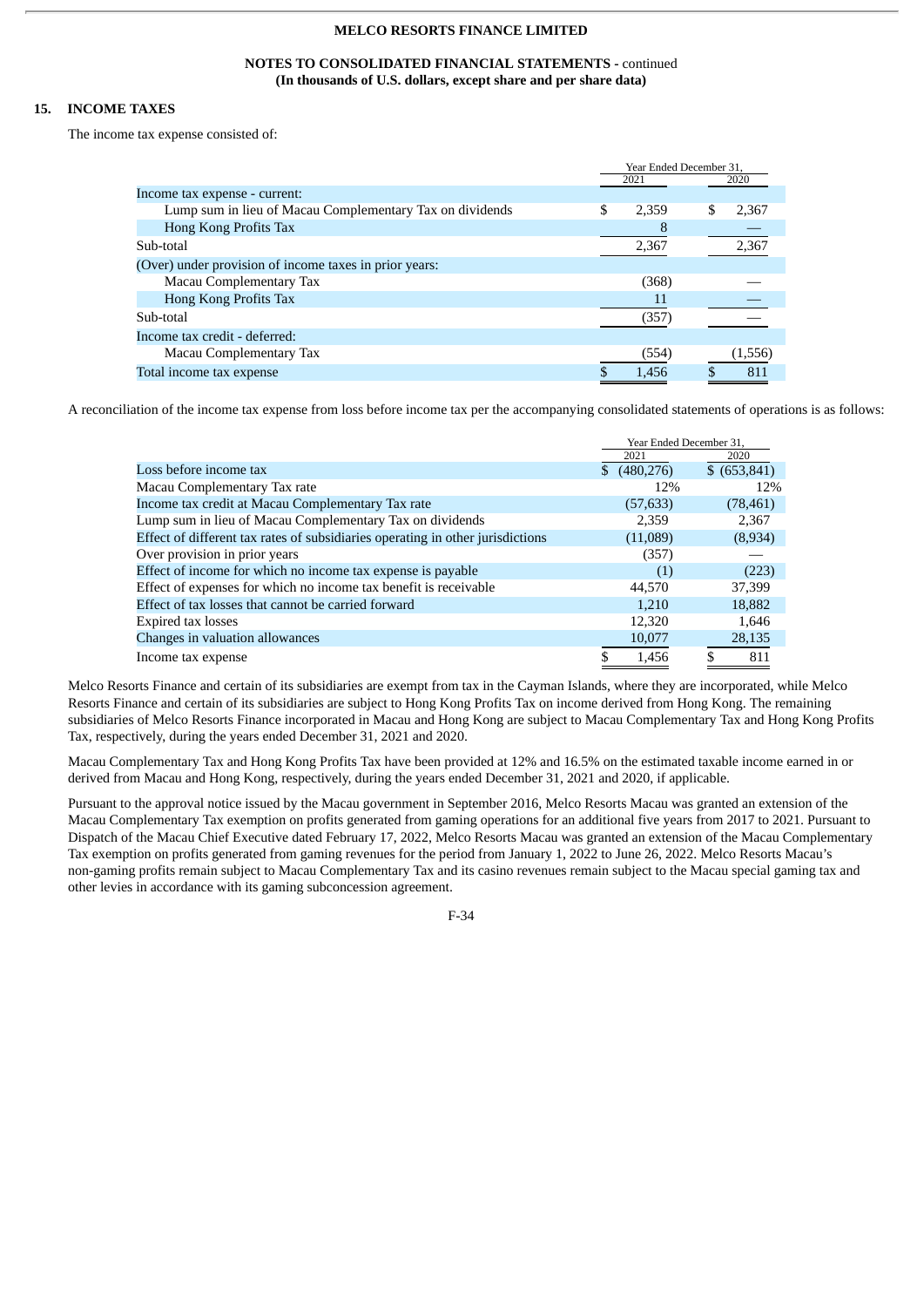# **NOTES TO CONSOLIDATED FINANCIAL STATEMENTS -** continued **(In thousands of U.S. dollars, except share and per share data)**

# **15. INCOME TAXES -** continued

In August 2017, Melco Resorts Macau received an extension of the agreement with the Macau government for an additional five years applicable to tax years 2017 through 2021, in which the extension agreement provides for an annual payment of MOP18,900,000 (equivalent to \$2,359) as payments in lieu of Macau Complementary Tax otherwise due by the shareholders of Melco Resorts Macau on dividend distributions from gaming profits. Such annual payment is required regardless of whether dividends are actually distributed or whether Melco Resorts Macau has distributable profits in the relevant year. Melco Resorts Macau has applied for an extension of such arrangement from January 1, 2022 to June 26, 2022 at an amount to be set by the Macau government.

The effective tax rates for the years ended December 31, 2021 and 2020 were (0.30)% and (0.12)%, respectively. Such rates differ from the statutory Macau Complementary Tax rate of 12%, where the Company's majority operations are located, primarily due to the effects of different tax rates of subsidiaries operating in other jurisdictions, expenses for which no income tax benefit is receivable, tax losses that cannot be carried forward, expired tax losses and changes in valuation allowances for the years ended December 31, 2021 and 2020.

The net deferred tax liabilities as of December 31, 2021 and 2020 consisted of the following:

|                                      |           | December 31. |
|--------------------------------------|-----------|--------------|
|                                      | 2021      | 2020         |
| Deferred tax assets                  |           |              |
| Net operating losses carried forward | \$61,289  | \$54,805     |
| Depreciation and amortization        | 39,008    | 36,917       |
| Lease liabilities                    | 2,667     | 2,792        |
| <b>Others</b>                        | 44        | 350          |
| Sub-total                            | 103,008   | 94,864       |
| <b>Valuation allowances</b>          | (96, 747) | (88, 529)    |
| Total deferred tax assets            | 6,261     | 6,335        |
| Deferred tax liabilities             |           |              |
| Right-of-use assets                  | (2,589)   | (2,739)      |
| Land use rights                      | (12, 383) | (12, 914)    |
| Intangible assets                    | (505)     | (508)        |
| Total deferred tax liabilities       | (15, 477) | (16, 161)    |
| Deferred tax liabilities, net        | (9,216)   | (9,826)      |

As of December 31, 2021 and 2020, valuation allowances of \$96,747 and \$88,529 were provided, respectively, as management believes it is more likely than not that these deferred tax assets will not be realized. As of December 31, 2021, adjusted operating tax losses carried forward amounting to \$95,333, \$256,226 and \$159,174 will expire in 2022, 2023 and 2024, respectively. Adjusted operating tax losses carried forward of \$102,666 expired during the year ended December 31, 2021.

Deferred tax, where applicable, is provided under the asset and liability method at the enacted statutory income tax rate of the respective tax jurisdictions, applicable to the respective financial years, on the difference between the consolidated financial statements carrying amounts and income tax base of assets and liabilities.

The Company concluded that there were no significant uncertain tax positions requiring recognition in the accompanying consolidated financial statements for the years ended December 31, 2021 and 2020 and there are no material unrecognized tax benefits which would favorably affect the effective income tax rates in future periods. As of December 31, 2021 and 2020, there were no interest and penalties related to uncertain tax positions recognized in the accompanying consolidated financial statements. The Company does not anticipate any significant increases or decreases in unrecognized tax benefits within the next twelve months.

Income tax returns of Melco Resorts Finance and its subsidiaries remain open and subject to examination by the tax authorities of Macau and Hong Kong until the statute of limitations expire in each corresponding jurisdiction. The statute of limitations in Macau and Hong Kong are five years and six years, respectively.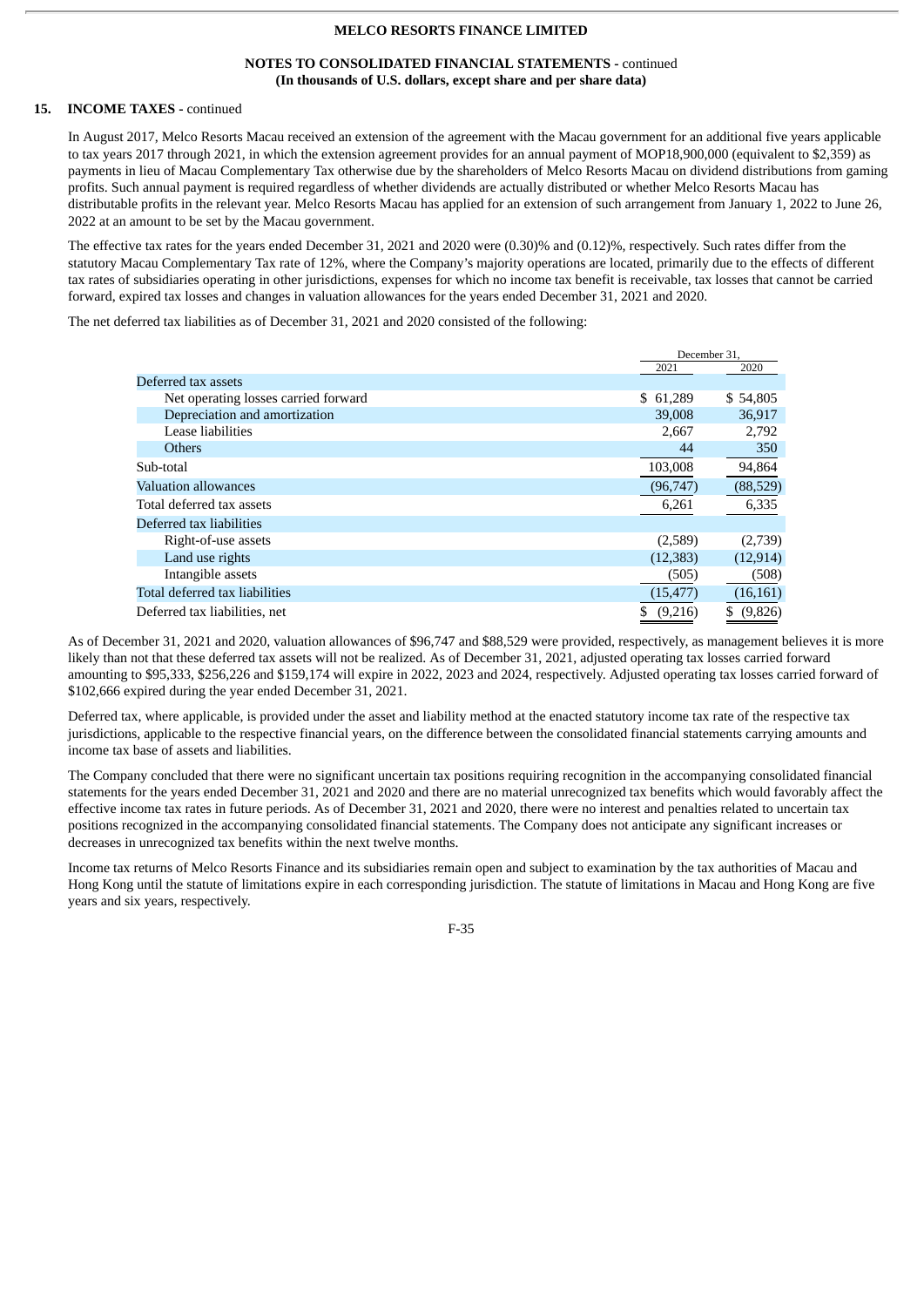### **NOTES TO CONSOLIDATED FINANCIAL STATEMENTS -** continued **(In thousands of U.S. dollars, except share and per share data)**

# **16. SHARE-BASED COMPENSATION**

### **Melco Share Incentive Plan**

During the year ended December 31, 2021, certain share-based awards under Melco's share incentive plan adopted on December 7, 2011 (the "Melco 2011 Share Incentive Plan"), which had been subsequently amended and restated, were granted by Melco to eligible employees of the Melco Group who rendered services to the Company.

The Melco 2011 Share Incentive Plan expired ten years after December 7, 2011. In view of the impending expiry of the Melco 2011 Share Incentive Plan, Melco adopted a new 2021 share incentive plan (the "Melco 2021 Share Incentive Plan", together with Melco 2011 Share Incentive Plan be referred as "Melco Share Incentive Plan") was effective on December 6, 2021 (also the termination date of the Melco 2011 Share Incentive Plan). Upon the termination of the Melco 2011 Share Incentive Plan, no further awards may be granted pursuant to the Melco 2011 Share Incentive Plan but the provisions of such plan shall remain in full force and effect in all other respects in respect of any awards granted prior to the date of termination of such plan.

### *Share Options*

For the year ended 31 December 2021, the exercise price for share options granted under the Melco Share Incentive Plan was determined at the market closing price of Melco's ADSs trading on the Nasdaq Global Select Market on the date of grant. These share options became exercisable over vesting periods of two to three years. The share options granted expire 10 years from the date of grant.

Melco uses the Black-Scholes valuation model to determine the estimated fair value for each share option granted, with highly subjective assumptions, changes in which could materially affect the estimated fair value. Dividend yield is based on the estimate of annual dividends expected to be paid at the time of grant. Expected volatility is based on the historical volatility of Melco's ADS trading on the Nasdaq Global Select Market. Expected term is based upon the vesting term or the historical expected term of publicly traded companies. The risk-free interest rate is based on the United States of America Treasury yield curve at the time of grant for the period equal to the expected term. The fair values of the share options at the date of grant were charged to the accompanying consolidated statements of operations over the vesting period, with a corresponding increase in additional paid-in capital as a contribution from Melco.

The fair values of share options granted under the Melco Share Incentive Plan during the year ended December 31, 2021 were estimated on the date of grant using the following weighted average assumptions:

| Expected dividend vield         | 2.5%     |
|---------------------------------|----------|
| Expected stock price volatility | 45.50%   |
| Risk-free interest rate         | $1.01\%$ |
| Expected term (years)           | 5.6      |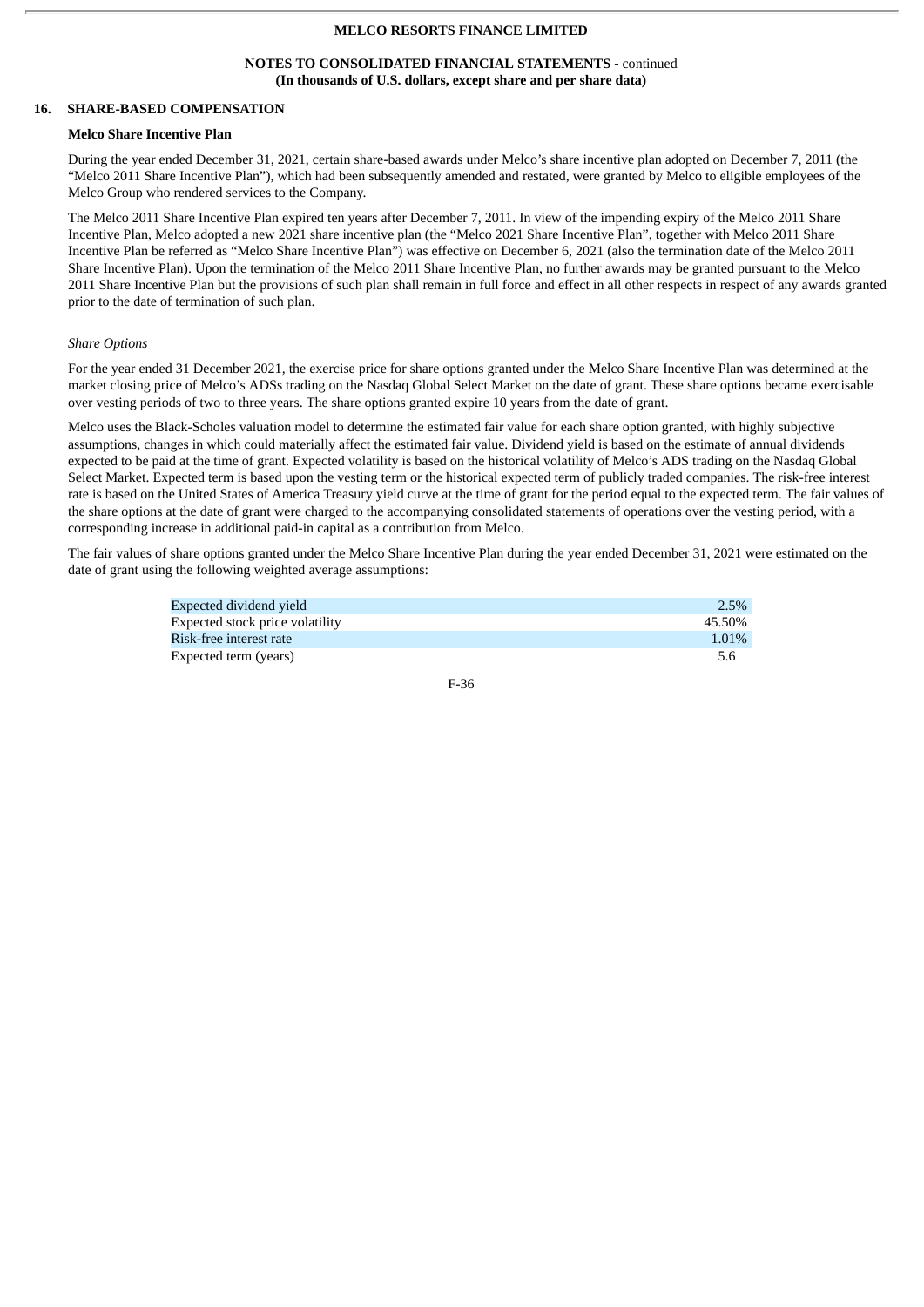### **NOTES TO CONSOLIDATED FINANCIAL STATEMENTS -** continued **(In thousands of U.S. dollars, except share and per share data)**

# **16. SHARE-BASED COMPENSATION -** continued

#### **Melco Share Incentive Plan** - continued

### *Share Options -* continued

A summary of the share options activity under the Melco Share Incentive Plan for the year ended December 31, 2021, is presented as follows:

|                                                      | Number<br>of Share<br>Options | Weighted<br>Average<br>Exercise<br>Price | Weighted<br>Average<br>Remaining<br>Contractual<br>Term | Aggregate<br>Intrinsic<br>Value |
|------------------------------------------------------|-------------------------------|------------------------------------------|---------------------------------------------------------|---------------------------------|
| Outstanding as of January 1, 2021                    |                               |                                          |                                                         |                                 |
| Granted                                              | 2,560,140                     | 6.89                                     |                                                         |                                 |
| Forfeited                                            | (110, 862)                    | 6.89                                     |                                                         |                                 |
| Outstanding as of December 31, 2021                  | 2,449,278                     | 6.89                                     | 9.27                                                    |                                 |
| Fully vested and expected to vest as of December 31, |                               |                                          |                                                         |                                 |
| 2021                                                 | 2,449,278                     | 6.89                                     | 9.27                                                    |                                 |
| Exercisable as of December 31, 2021                  | 193.830                       | 6.89                                     | 9.27                                                    |                                 |

During the year ended December 31, 2021, the weighted average grant date fair value for share options under the Melco Share Incentive Plan was \$2.31.

There were no share options exercised under the Melco Share Incentive Plan during the year ended December 31, 2021.

As of December 31, 2021, there were \$3,923 unrecognized compensation costs related to share options under the Melco Share Incentive Plan and the costs are expected to be recognized over a weighted average period of 2.26 years.

### *Restricted Shares*

.

Certain restricted shares were approved by Melco to be granted under the Melco Share Incentive Plan to the eligible employees of the Melco Group who rendered services to the Company in lieu of the 2021 and 2020 bonuses for their services performed during 2021 and 2020 (the "Bonus Restricted Shares"). Share-based compensation expenses of \$7,780 and \$5,847, of which \$190 and \$384 were capitalized, were recognized for such grant during the years ended 31 December 2021 and 2020, respectively, based on the estimated bonus amounts, with a corresponding increase in payables to affiliated companies as the amounts were charged to the Company by Melco or its subsidiaries. The Bonus Restricted Shares for 2021 were granted in April 2022 and the Bonus Restricted Shares for 2020 were granted in March 2021. The Bonus Restricted Shares vested immediately on the grant dates.

Other than the Bonus Restricted Shares, the grant date fair values for restricted shares granted under the Melco Share Incentive Plan during the year ended December 31, 2021 were determined with reference to the market closing prices of Melco's ADS trading on the Nasdaq Global Select Market on the dates of grant and were charged to the accompanying consolidated statements of operations over the vesting period, with a corresponding increase in additional paid-in capital as a contribution from Melco. These restricted shares have vesting periods of three months to three years.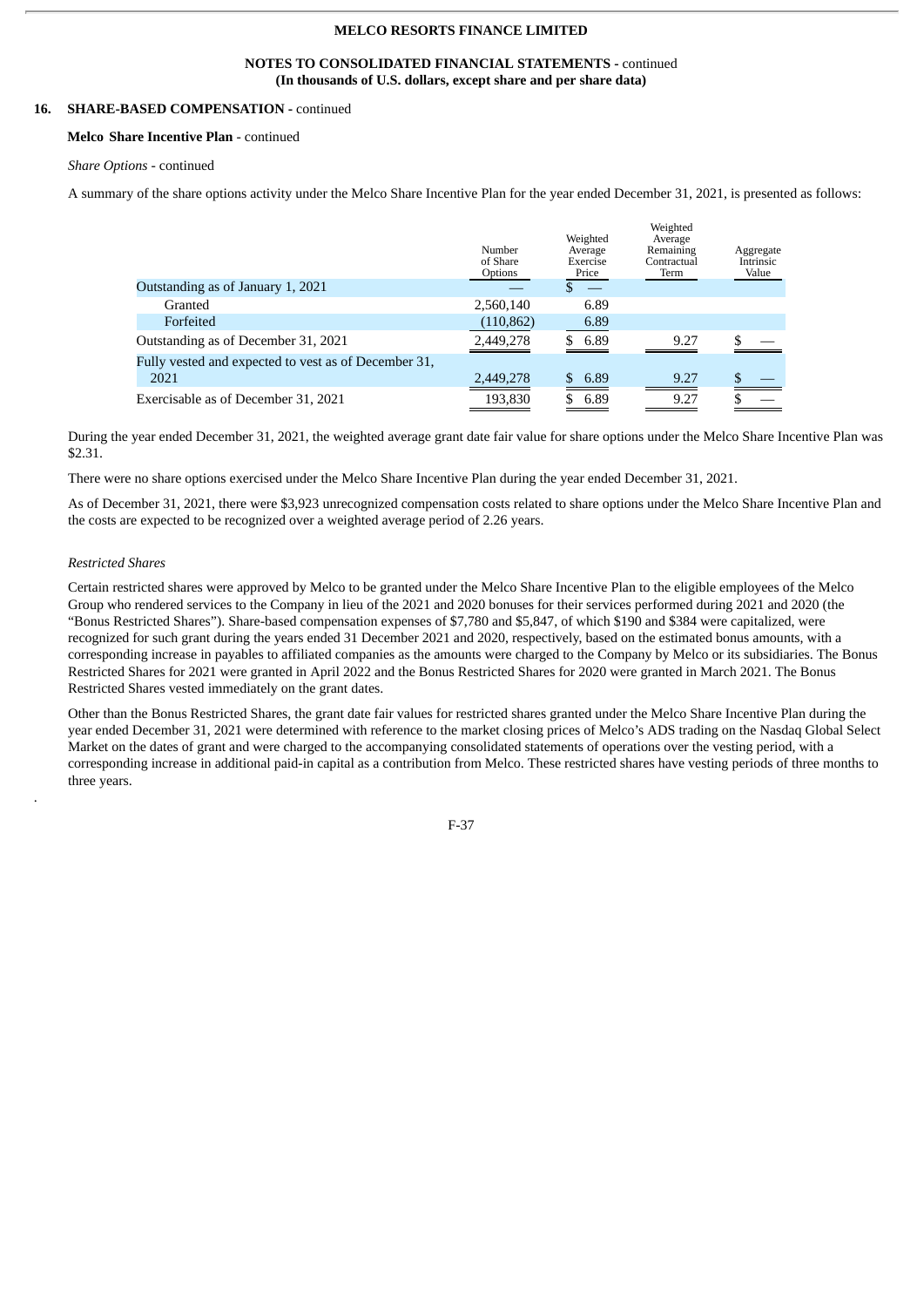#### **NOTES TO CONSOLIDATED FINANCIAL STATEMENTS -** continued **(In thousands of U.S. dollars, except share and per share data)**

# **16. SHARE-BASED COMPENSATION -** continued

#### **Melco Share Incentive Plan** - continued

# *Restricted Shares -* continued

A summary of the restricted shares activity under the Melco Share Incentive Plan for the year ended December 31, 2021, is presented as follows:

Weighted

|                                  | Number of<br>Restricted<br>Shares | weighted<br>Average<br><b>Grant Date</b><br>Fair Value |
|----------------------------------|-----------------------------------|--------------------------------------------------------|
| Unvested as of January 1, 2021   |                                   | \$                                                     |
| Granted                          | 6,696,558                         | 6.21                                                   |
| Vested                           | (1,731,414)                       | 6.13                                                   |
| Transfer in                      | 3,120                             | 6.89                                                   |
| Forfeited                        | (87,030)                          | 6.29                                                   |
| Unvested as of December 31, 2021 | 4,881,234                         | 6.24                                                   |
|                                  |                                   |                                                        |

During the year ended December 31, 2021, the weighted average grant date fair value for restricted shares under the Melco Share Incentive Plan was \$6.21 and the grant date fair value of restricted shares vested under the Melco Share Incentive Plan was \$10,613.

As of December 31, 2021, there were \$22,184 unrecognized compensation costs related to restricted shares under the Melco Share Incentive Plan and the costs are expected to be recognized over a weighted average period of 1.66 years.

The share-based compensation expenses for the Company were recognized as follows:

|                                                                               | Year Ended December 31, |        |   |       |
|-------------------------------------------------------------------------------|-------------------------|--------|---|-------|
|                                                                               |                         | 2021   |   | 2020  |
| Share-based compensation expenses                                             |                         | 21.848 | S | 5.847 |
| Less: share-based compensation expenses capitalized in property and equipment |                         | (506)  |   | (384) |
| Share-based compensation expenses recognized in general and administrative    |                         |        |   |       |
| expenses                                                                      |                         | 21,342 |   | 5,463 |
|                                                                               |                         |        |   |       |

### **17. EMPLOYEE BENEFIT PLANS**

The Company provides defined contribution plans for its employees in Macau. Certain executive officers of the Company are members of defined contribution plan in Hong Kong operated by Melco. During the years ended December 31, 2021 and 2020, the Company's contributions into these plans were \$19,294 and \$22,325, respectively.

# **18. DISTRIBUTION OF PROFITS**

All subsidiaries of Melco Resorts Finance incorporated in Macau are required to set aside a minimum of 10% to 25% of the entity's profit after tax to the legal reserve until the balance of the legal reserve reaches a level equivalent to 25% to 50% of the entity's share capital in accordance with the provisions of the Macau Commercial Code. The legal reserve sets aside an amount from the subsidiaries' statements of operations and is not available for distribution to the shareholders of the subsidiaries. The appropriation of the legal reserve is recorded in the subsidiaries' financial statements in the year in which it is approved by the shareholders of the relevant subsidiaries. As of December 31, 2021 and 2020, the aggregate balance of the reserves amounted to \$31,511 and \$31,511, respectively.

With effect from May 7, 2020, the restrictions on paying dividends and other distributions under the 2015 Credit Facilities, as defined in the credit facility agreement, were waived pursuant to the terms of the Waiver Letter.

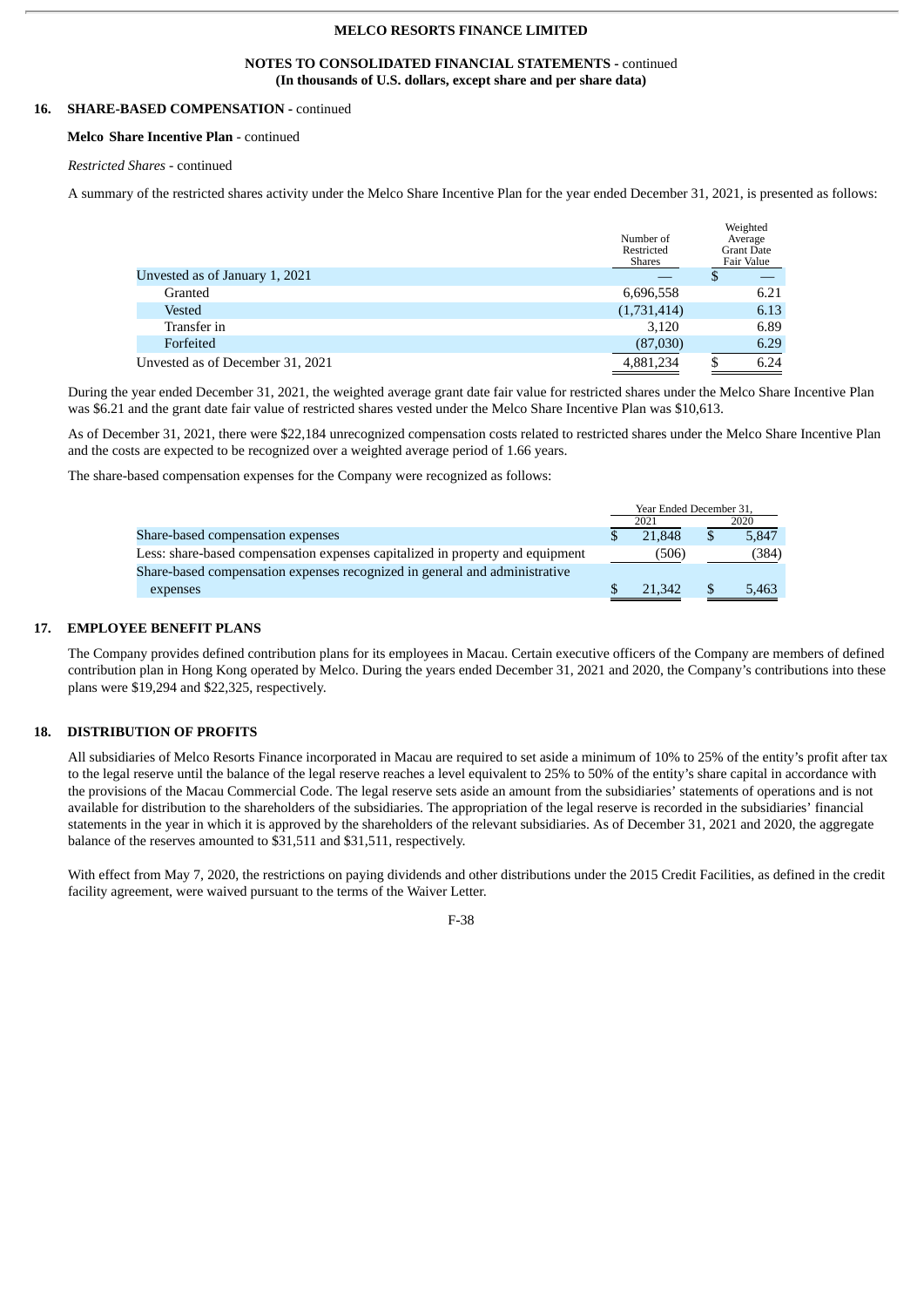### **NOTES TO CONSOLIDATED FINANCIAL STATEMENTS -** continued **(In thousands of U.S. dollars, except share and per share data)**

## **19. DIVIDENDS**

During the year ended December 31, 2021, the Sole Director of Melco Resorts Finance did not declare any dividend on the ordinary shares.

During the year ended December 31, 2020, the Sole Director of Melco Resorts Finance declared dividend of \$270,382.70 per share totaling \$325,000, and recorded such amount as distribution against retained earnings.

### **20. COMMITMENTS AND CONTINGENCIES**

#### (a) **Capital Commitments**

As of December 31, 2021, the Company had capital commitments contracted for but not incurred mainly for the acquisition of property and equipment for City of Dreams totaling \$25,474.

### (b) **Other Commitments**

#### **Gaming Subconcession**

On September 8, 2006, the Macau government granted a gaming subconcession to Melco Resorts Macau to operate its gaming business in Macau. Pursuant to the gaming subconcession agreement, Melco Resorts Macau committed to pay the Macau government the following:

- i) A fixed annual premium of MOP30,000,000 (equivalent to \$3,735).
- ii) A variable premium depending on the number and type of gaming tables and gaming machines that Melco Resorts Macau operates. The variable premium is calculated as follows:
	- MOP300,000 (equivalent to \$37) per year for each gaming table (subject to a minimum of 100 tables) reserved exclusively for certain kinds of games or to certain players;
	- MOP150,000 (equivalent to \$19) per year for each gaming table (subject to a minimum of 100 tables) not reserved exclusively for certain kinds of games or to certain players; and
	- MOP1,000 (equivalent to \$0.1) per year for each electrical or mechanical gaming machine, including the slot machine.
- iii) A special gaming tax of an amount equal to 35% of the gross revenues of the gaming business operations on a monthly basis.
- iv) A sum of 4% of the gross revenues of the gaming business operations to utilities designated by the Macau government (a portion of which must be used for promotion of tourism in Macau) on a monthly basis.
- v) Melco Resorts Macau must maintain a guarantee issued by a Macau bank in favor of the Macau government for a maximum amount of MOP300,000,000 (equivalent to \$37,349) until the 180th day after the termination date of the gaming subconcession.

As a result of the bank guarantee issued by the bank to the Macau government as disclosed in Note 20(b)(v) above, a sum of 1.75% per annum of the guarantee amount will be payable by Melco Resorts Macau quarterly to the bank.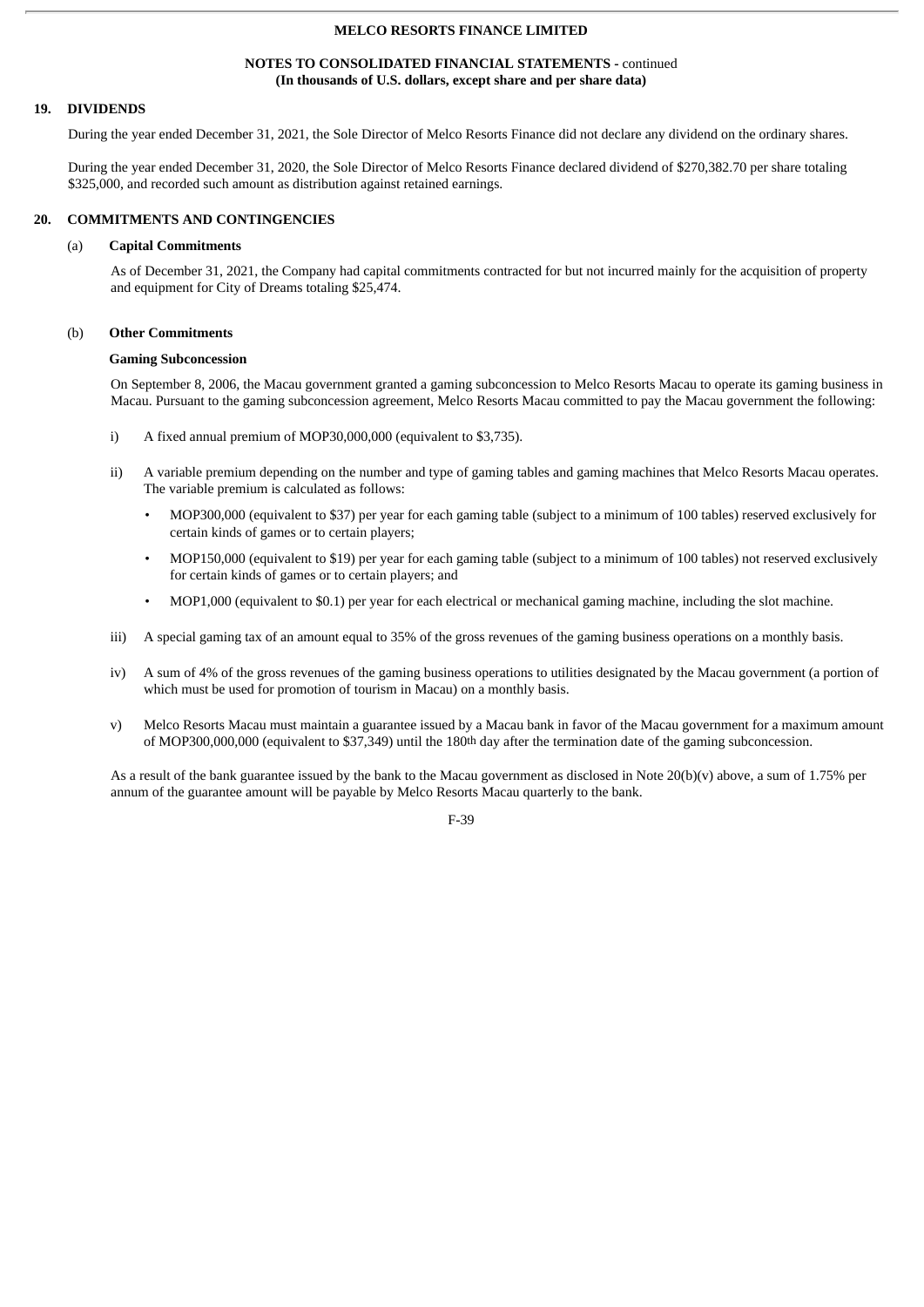# **NOTES TO CONSOLIDATED FINANCIAL STATEMENTS -** continued **(In thousands of U.S. dollars, except share and per share data)**

# **20. COMMITMENTS AND CONTINGENCIES -** continued

### (c) **Guarantees**

Except as disclosed in Notes 11 and 20(b), the Company has made the following significant guarantee as of December 31, 2021:

• Melco Resorts Macau has issued a promissory note ("Livrança") of MOP550,000,000 (equivalent to \$68,472) to a bank in respect of the bank guarantee issued to the Macau government under its gaming subconcession.

# (d) **Pledged Assets**

Except as disclosed in Note 11, the Company has the following pledged assets as of December 31, 2021:

• On November 30, 2016, Studio City Company Limited ("Studio City Company"), an affiliated company of the Company which is majority-owned by Melco, amended and restated its prior senior secured credit facilities agreement from HK\$10,855,880,000 (equivalent to \$1,395,357) to HK\$234,000,000 (equivalent to \$30,077) senior secured credit facilities agreement (the "2016 Studio City Credit Facilities"). Certain specified bank accounts of Melco Resorts Macau are pledged as security for the 2016 Studio City Credit Facilities and related finance documents.

# (e) **Litigation**

As of December 31, 2021, the Company was a party to certain legal proceedings which relate to matters arising out of the ordinary course of its business. Management believes that the outcomes of such proceedings have been adequately provided for or have no material impacts on the Company's consolidated financial statements as a whole.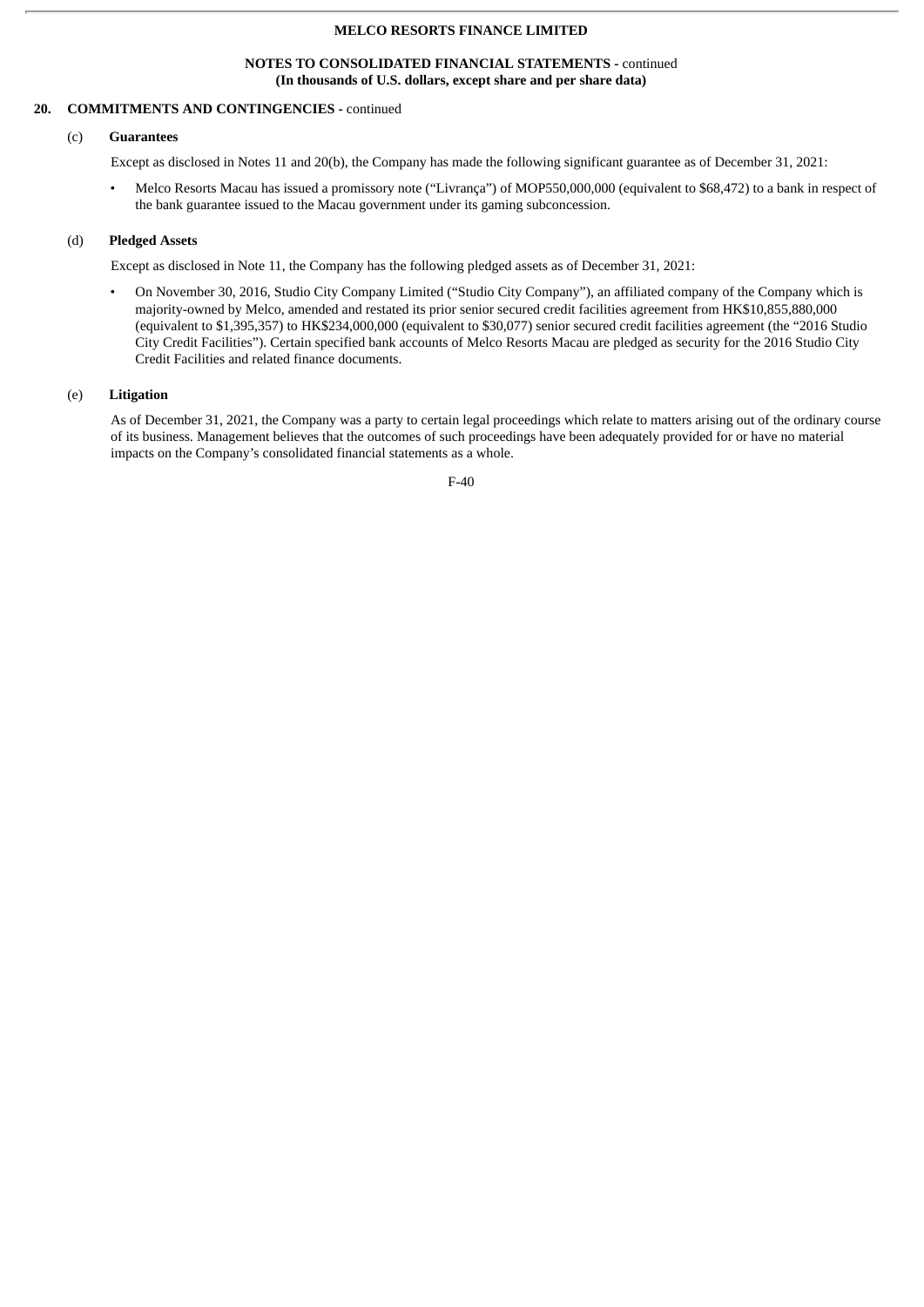# **NOTES TO CONSOLIDATED FINANCIAL STATEMENTS -** continued **(In thousands of U.S. dollars, except share and per share data)**

# **21. RELATED PARTY TRANSACTIONS**

During the years ended December 31, 2021 and 2020, the Company entered into the following significant related party transactions:

|                                                                                | Year Ended December 31,                                                           |           |
|--------------------------------------------------------------------------------|-----------------------------------------------------------------------------------|-----------|
|                                                                                |                                                                                   | 2020      |
|                                                                                |                                                                                   |           |
|                                                                                |                                                                                   |           |
| Management fee and other service fee income                                    | \$132,069                                                                         | \$138,731 |
| Design and construction service fee income for Cyprus Project <sup>(1)</sup>   | 1,989                                                                             | 1,252     |
| Loan interest income                                                           |                                                                                   | 728       |
| Costs and expenses (services provided to the Company):                         |                                                                                   |           |
| Payment under Services and Right to Use Arrangements <sup>(2)</sup>            | (1,455)                                                                           | (42, 682) |
| Management fee recognized as expenses <sup>(3)</sup>                           | 149,878                                                                           | 162,125   |
| Management fee for construction and renovation work capitalized <sup>(3)</sup> | 1,126                                                                             | 1,280     |
| Purchase of goods and services                                                 | 44,637                                                                            | 25,036    |
| Transportation service fee expenses                                            | 13,486                                                                            | 15,025    |
| Sale and purchase of assets:                                                   |                                                                                   |           |
| Transfer-out of economic benefits of Studio City Gaming Assets (Note 5)        | 5,167                                                                             | 7,206     |
| Purchase of intangible assets                                                  |                                                                                   | 6,989     |
| Purchase of property and equipment                                             | 108,915                                                                           | 2,632     |
|                                                                                | Nature of transactions<br>Revenues and income (services provided by the Company): | 2021      |

Notes

(1) The amount mainly represents management fee income for design and construction services provided by the Company to a subsidiary of Melco International for development of an integrated resort

and up to four satellite casinos in the Republic of Cyprus ("Cyprus Project").<br>(2) Melco Resorts Macau deducts gaming taxes and the costs incurred in connection with the operations of Studio City Casino pursuant to the Ser Use Arrangements.

(3) These management fee expenses included recharges of share-based compensation expenses.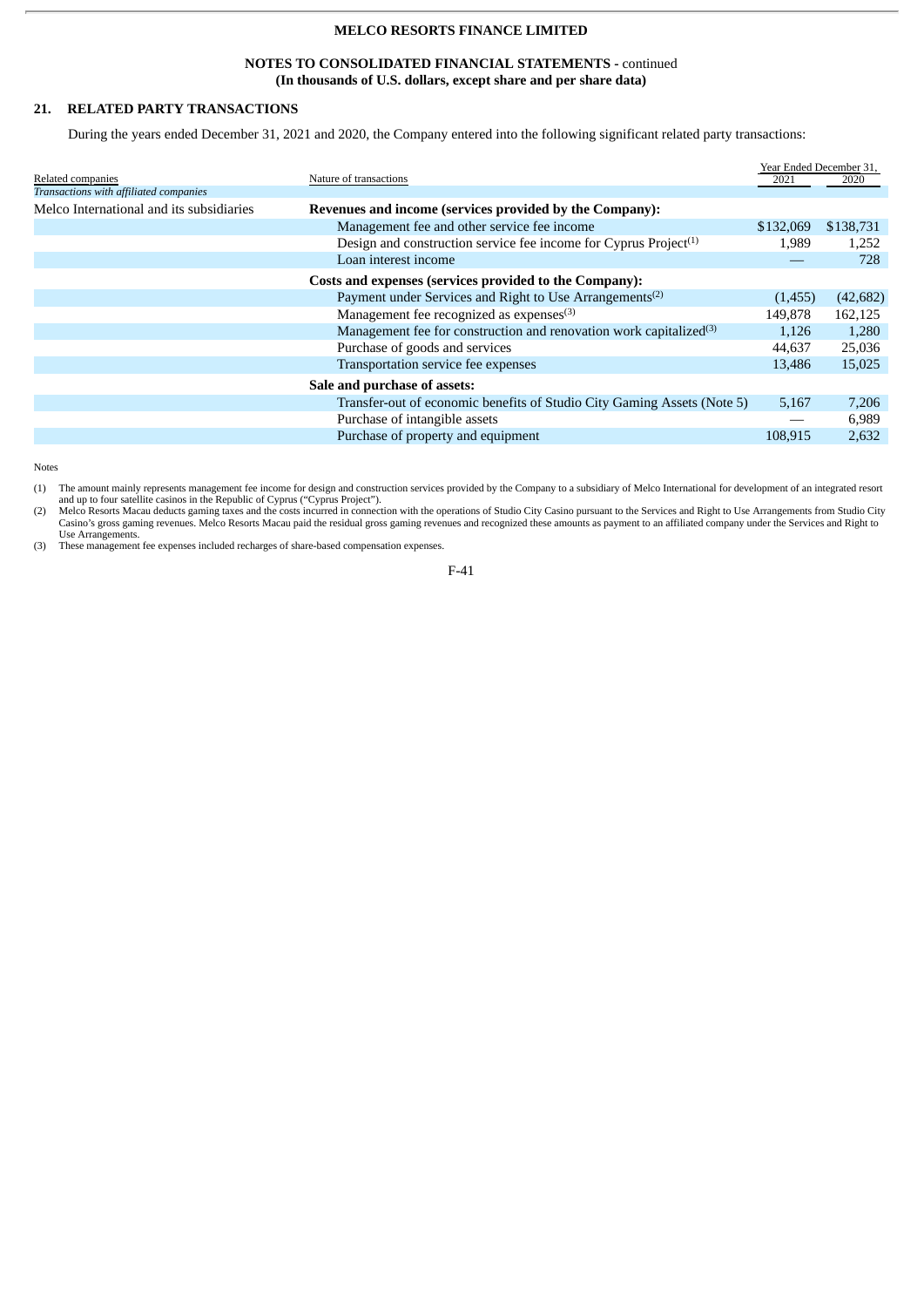# **NOTES TO CONSOLIDATED FINANCIAL STATEMENTS -** continued **(In thousands of U.S. dollars, except share and per share data)**

# **21. RELATED PARTY TRANSACTIONS -** continued

#### **Other Related Party Transaction**

As at December 31, 2021 and 2020, an operating deposit of nil and \$12,500, respectively, was paid by Melco Resorts Macau to a subsidiary of Melco for provision of transportation services and the amount is shown as prepaid expenses and other current assets in the accompanying consolidated balance sheets.

#### (a) **Receivables from Affiliated Companies**

The outstanding balances as of December 31, 2021 and 2020 are receivables from Melco International and its subsidiaries and joint venture mainly arising from operating income or prepayment of operating expenses on behalf of the Company, and are unsecured, non-interest bearing and repayable on demand.

#### (b) **Payables to Affiliated Companies**

The outstanding balances as of December 31, 2021 and 2020 are payables to Melco International's subsidiaries mainly arising from operating expenses and expenses paid by affiliated companies on behalf of the Company, and are unsecured, non-interest bearing and repayable on demand.

#### (c) **Receivables from Affiliated Companies, Non-current**

The outstanding balances as of December 31, 2021 and 2020 are mainly related to advances to Melco and its subsidiaries for working capital purposes, and are unsecured and non-interest bearing. No part of the amounts will be repayable within the next twelve months from the balance sheet date and, accordingly, the amounts are shown as non-current assets in the accompanying consolidated balance sheets.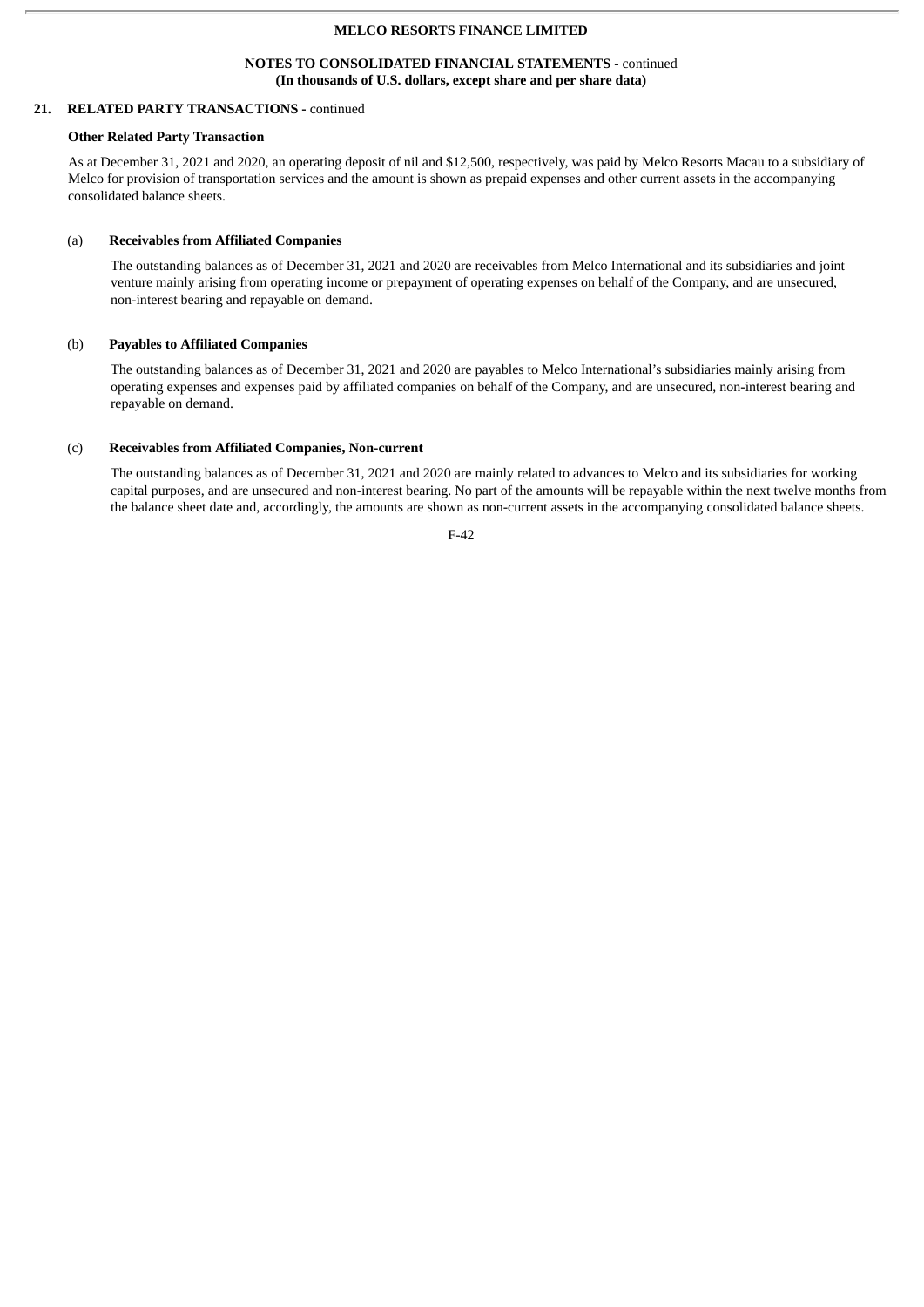# **NOTES TO CONSOLIDATED FINANCIAL STATEMENTS -** continued **(In thousands of U.S. dollars, except share and per share data)**

# **22. SEGMENT INFORMATION**

The Company is principally engaged in the gaming and hospitality business. The Company monitors its operations and evaluates earnings by reviewing the assets and operations of Mocha Clubs, Altira Macau and City of Dreams. Studio City Casino and Grand Dragon Casino are included in the Corporate and Other category.

The Company's segment information for total assets and capital expenditures is as follows:

# **Total Assets**

|                           |               | December 31. |  |
|---------------------------|---------------|--------------|--|
|                           | 2021          | 2020         |  |
| Macau:                    |               |              |  |
| Mocha Clubs               | \$<br>117.260 | S<br>128,345 |  |
| Altira Macau              | 264,696       | 307,472      |  |
| City of Dreams            | 2,949,616     | 3,319,544    |  |
| Sub-total                 | 3,331,572     | 3,755,361    |  |
| Corporate and Other       | 2,729,721     | 2,452,859    |  |
| Total consolidated assets | \$6,061,293   | \$6,208,220  |  |

# **Capital Expenditures**

|                            | Year Ended December 31, |   |         |
|----------------------------|-------------------------|---|---------|
|                            | 2021                    |   | 2020    |
| Macau:                     |                         |   |         |
| Mocha Clubs                | \$<br>1,378             | S | 3,526   |
| Altira Macau               | 6,171                   |   | 12,114  |
| City of Dreams             | 52,895                  |   | 113,406 |
| Sub-total                  | 60,444                  |   | 129,046 |
| Corporate and Other        | 113,093                 |   | 18,840  |
| Total capital expenditures | 173,537                 | S | 147,886 |
|                            |                         |   |         |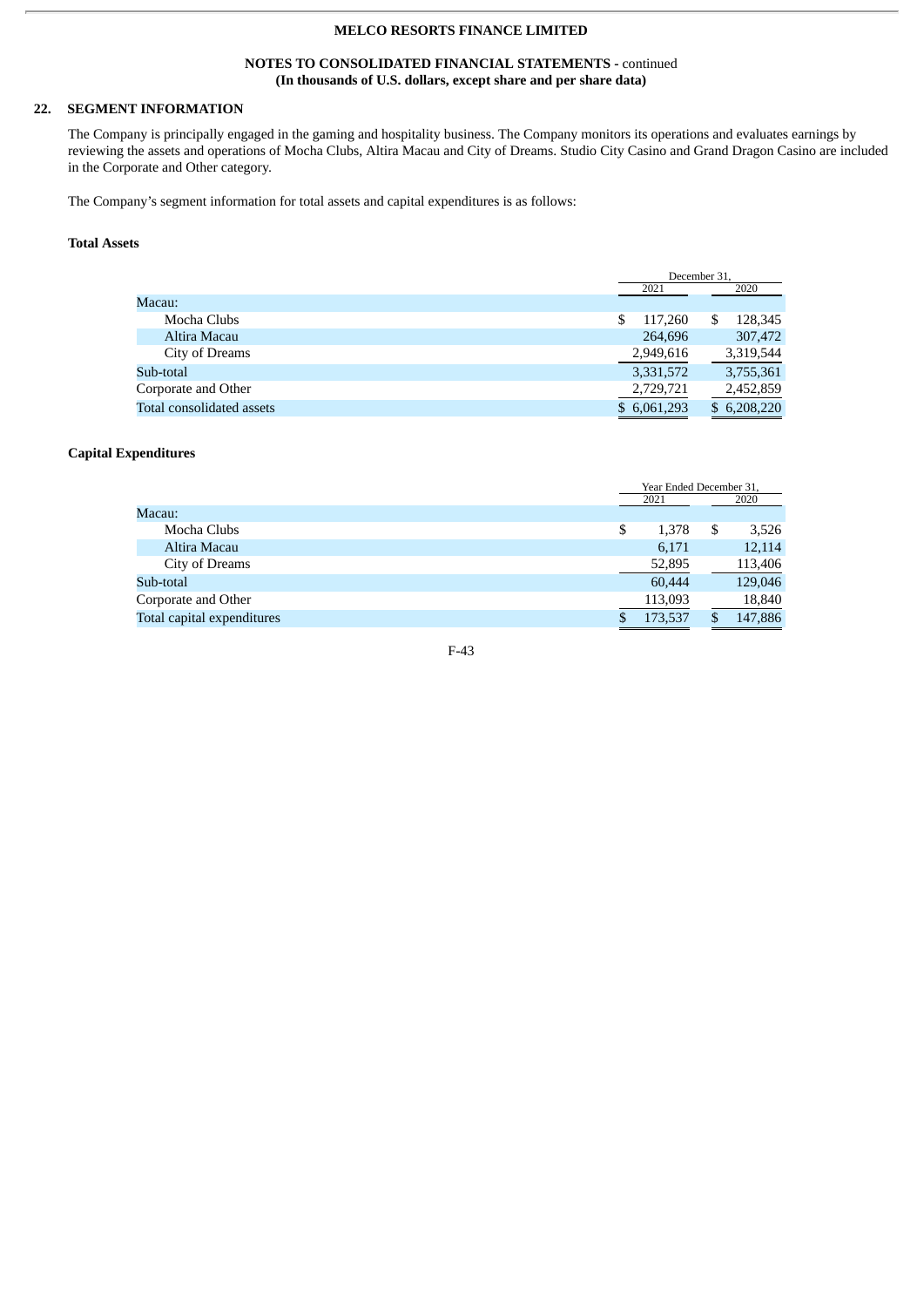# **NOTES TO CONSOLIDATED FINANCIAL STATEMENTS -** continued **(In thousands of U.S. dollars, except share and per share data)**

# **22. SEGMENT INFORMATION -** continued

The Company's segment information and reconciliation to net loss is as follows:

|                                               |                        | Year Ended December 31, |  |  |
|-----------------------------------------------|------------------------|-------------------------|--|--|
|                                               | 2021                   | 2020                    |  |  |
| <b>Operating revenues</b><br>Macau:           |                        |                         |  |  |
| <b>Mocha Clubs</b>                            | $\mathbb{S}$<br>84,981 | $\mathbb{S}$<br>65,329  |  |  |
| Altira Macau                                  | 56,558                 | 109,005                 |  |  |
| <b>City of Dreams</b>                         | 1,223,922              | 1,061,821               |  |  |
| Sub-total                                     | 1,365,461              | 1,236,155               |  |  |
| Corporate and Other                           | 417,725                | 312,408                 |  |  |
| Total operating revenues                      | \$1,783,186            | \$1,548,563             |  |  |
|                                               |                        |                         |  |  |
| Adjusted property EBITDA <sup>(1)</sup>       |                        |                         |  |  |
| Macau:                                        |                        |                         |  |  |
| <b>Mocha Clubs</b>                            | \$<br>17,071           | $\mathbb{S}$<br>3,581   |  |  |
| Altira Macau                                  | (54, 017)              | (58, 864)               |  |  |
| <b>City of Dreams</b>                         | 205,854                | (923)                   |  |  |
| Total adjusted property EBITDA                | 168,908                | (56, 206)               |  |  |
| Operating costs and expenses:                 |                        |                         |  |  |
| Pre-opening costs                             | (195)                  | (106)                   |  |  |
| Amortization of gaming subconcession          | (57, 276)              | (57, 411)               |  |  |
| Amortization of land use rights               | (10, 873)              | (10, 899)               |  |  |
| Depreciation and amortization                 | (269, 488)             | (265, 674)              |  |  |
| Share-based compensation                      | (21, 342)              | (5, 463)                |  |  |
| Property charges and other                    | (16, 629)              | (12, 868)               |  |  |
| Corporate and Other expenses                  | (26, 941)              | (34,001)                |  |  |
| Total operating costs and expenses            | (402, 744)             | (386, 422)              |  |  |
| <b>Operating loss</b>                         | (233, 836)             | (442, 628)              |  |  |
| Non-operating income (expenses):              |                        |                         |  |  |
| Interest income                               | 3,080                  | 2,988                   |  |  |
| Interest expenses, net of amounts capitalized | (234,000)              | (194, 719)              |  |  |
| Other financing costs                         | (10, 613)              | (7,534)                 |  |  |
| Foreign exchange losses, net                  | (4,907)                | (10, 177)               |  |  |
| Other expenses, net                           |                        | (225)                   |  |  |
| Loss on extinguishment of debt                |                        | (1,236)                 |  |  |
| Costs associated with debt modification       |                        | (310)                   |  |  |
| Total non-operating expenses, net             | (246, 440)             | (211, 213)              |  |  |
| Loss before income tax                        | (480, 276)             | (653, 841)              |  |  |
| Income tax expense                            | (1,456)                | (811)                   |  |  |
| Net loss                                      | \$ (481,732)           | \$<br>(654, 652)        |  |  |

Note

(1) "Adjusted property EBITDA" is net loss before interest, taxes, depreciation, amortization, pre-opening costs, property charges and other, share-based compensation, Corporate and Other expenses, and other non-operating